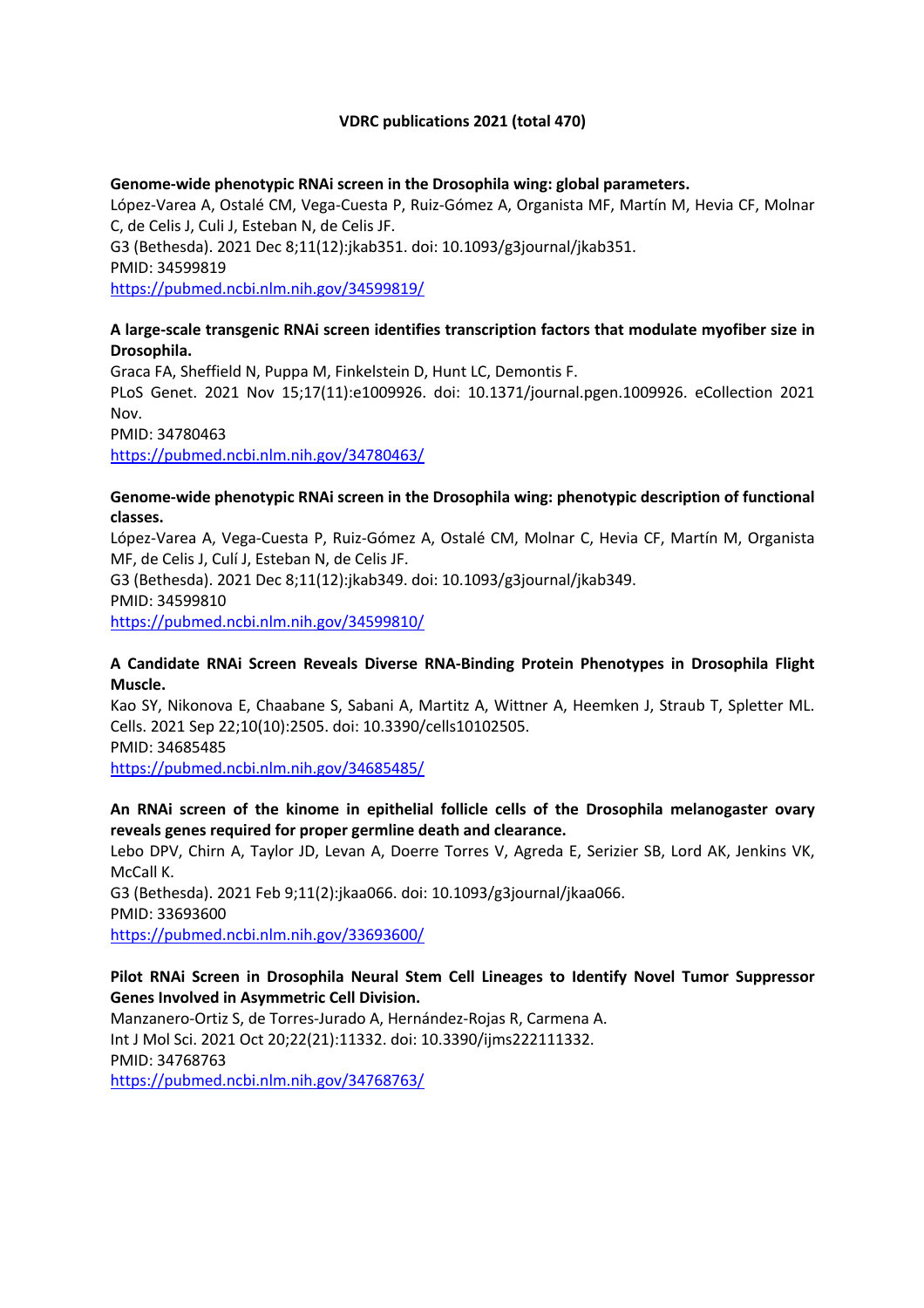#### **Myofibril and mitochondria morphogenesis are coordinated by a mechanical feedback mechanism in muscle.**

Avellaneda J, Rodier C, Daian F, Brouilly N, Rival T, Luis NM, Schnorrer F. Nat Commun. 2021 Apr 7;12(1):2091. doi: 10.1038/s41467-021-22058-7. PMID: 33828099 https://pubmed.ncbi.nlm.nih.gov/33828099/

#### **Unc13A and Unc13B contribute to the decoding of distinct sensory information in Drosophila.**

Pooryasin A, Maglione M, Schubert M, Matkovic-Rachid T, Hasheminasab SM, Pech U, Fiala A, Mielke T, Sigrist SJ. Nat Commun. 2021 Mar 26;12(1):1932. doi: 10.1038/s41467-021-22180-6. PMID: 33771998 https://pubmed.ncbi.nlm.nih.gov/33771998/

#### **Female-biased upregulation of insulin pathway activity mediates the sex difference in Drosophila body size plasticity.**

Millington JW, Brownrigg GP, Chao C, Sun Z, Basner-Collins PJ, Wat LW, Hudry B, Miguel-Aliaga I, Rideout EJ. Elife. 2021 Jan 15;10:e58341. doi: 10.7554/eLife.58341. PMID: 3344826

https://pubmed.ncbi.nlm.nih.gov/33448263/

#### **Coordination of tumor growth and host wasting by tumor-derived Upd3.**

Ding G, Xiang X, Hu Y, Xiao G, Chen Y, Binari R, Comjean A, Li J, Rushworth E, Fu Z, Mohr SE, Perrimon N, Song W. Cell Rep. 2021 Aug 17;36(7):109553. doi: 10.1016/j.celrep.2021.109553. PMID: 34407411 https://pubmed.ncbi.nlm.nih.gov/34407411/

### **MicroRNA-133 Targets Phosphodiesterase 1C in Drosophila and Human Oral Cancer Cells to Regulate Epithelial-Mesenchymal Transition.**

Jung JE, Lee JY, Park HR, Kang JW, Kim YH, Lee JH. J Cancer. 2021 Jul 3;12(17):5296-5309. doi: 10.7150/jca.56138. eCollection 2021. PMID: 34335946 https://pubmed.ncbi.nlm.nih.gov/34335946/

#### **Tumour-derived Dilp8/INSL3 induces cancer anorexia by regulating feeding neuropeptides via Lgr3/8 in the brain.**

Yeom E, Shin H, Yoo W, Jun E, Kim S, Hong SH, Kwon DW, Ryu TH, Suh JM, Kim SC, Lee KS, Yu K. Nat Cell Biol. 2021 Feb;23(2):172-183. doi: 10.1038/s41556-020-00628-z. Epub 2021 Feb 8. PMID: 33558728

https://pubmed.ncbi.nlm.nih.gov/33558728/

#### **R7 photoreceptor axon targeting depends on the relative levels of lost and found expression in R7 and its synaptic partners.**

Douthit J, Hairston A, Lee G, Morrison CA, Holguera I, Treisman JE. Elife. 2021 May 18;10:e65895. doi: 10.7554/eLife.65895. PMID: 34003117 https://pubmed.ncbi.nlm.nih.gov/34003117/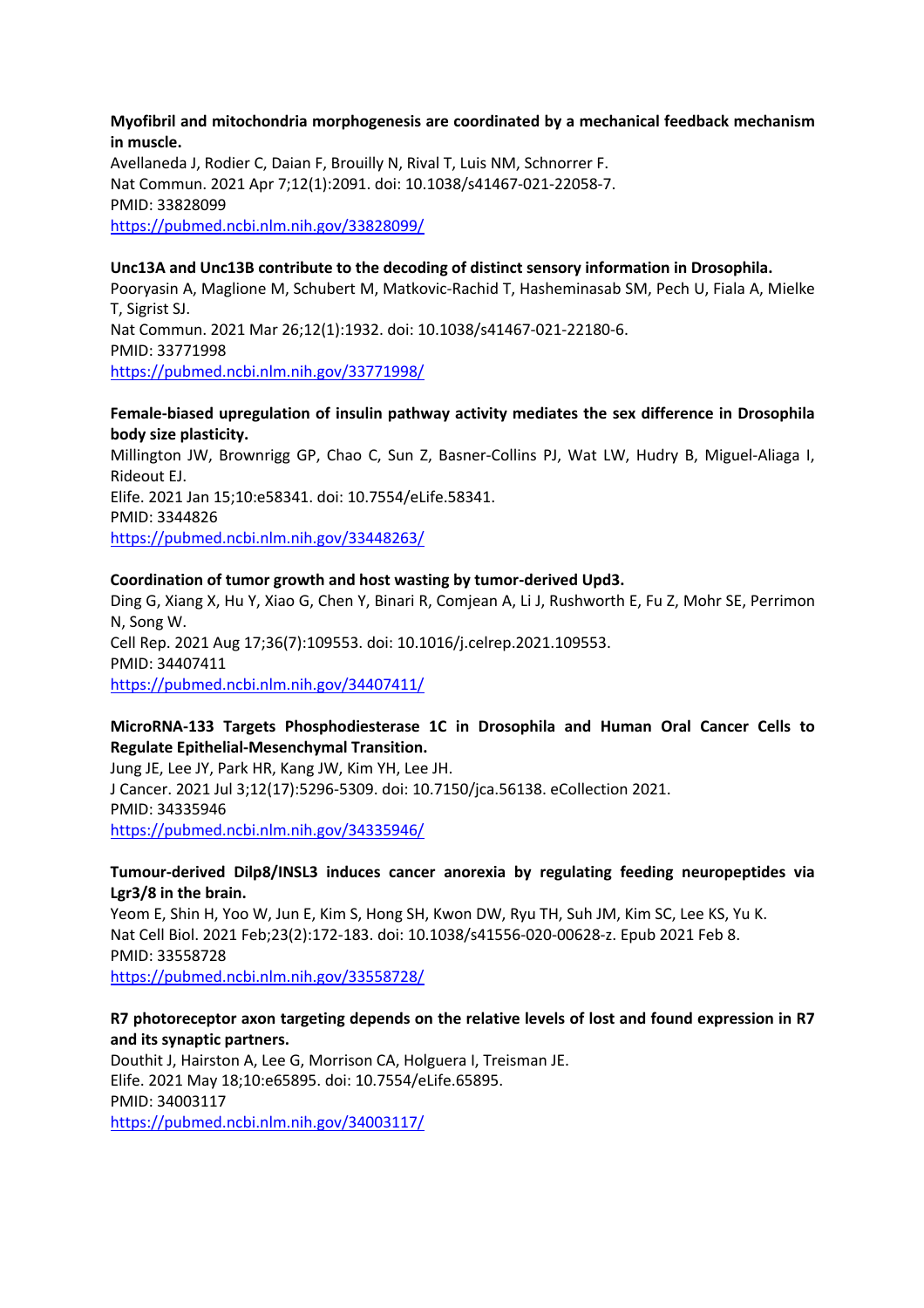#### **Polyploid mitosis and depolyploidization promote chromosomal instability and tumor progression in a Notch-induced tumor model.**

Wang XF, Yang SA, Gong S, Chang CH, Portilla JM, Chatterjee D, Irianto J, Bao H, Huang YC, Deng WM. Dev Cell. 2021 Jul 12;56(13):1976-1988.e4. doi: 10.1016/j.devcel.2021.05.017. Epub 2021 Jun 18. PMID: 34146466

https://pubmed.ncbi.nlm.nih.gov/34146466/

#### **Tumor-derived MMPs regulate cachexia in a Drosophila cancer model.**

Lodge W, Zavortink M, Golenkina S, Froldi F, Dark C, Cheung S, Parker BL, Blazev R, Bakopoulos D, Christie EL, Wimmer VC, Duckworth BC, Richardson HE, Cheng LY. Dev Cell. 2021 Sep 27;56(18):2664-2680.e6. doi: 10.1016/j.devcel.2021.08.008. Epub 2021 Sep 1. PMID: 34473940 https://pubmed.ncbi.nlm.nih.gov/34473940/

#### **Competitive coordination of the dual roles of the Hedgehog co-receptor in homophilic adhesion and signal reception.**

Yang S, Zhang Y, Yang C, Wu X, El Oud SM, Chen R, Cai X, Wu XS, Lan G, Zheng X. Elife. 2021 May 18;10:e65770. doi: 10.7554/eLife.65770. PMID: 34003115 https://pubmed.ncbi.nlm.nih.gov/34003115/

#### **Actin-dependent membrane polarization reveals the mechanical nature of the neuroblast polarity cycle.**

LaFoya B, Prehoda KE. Cell Rep. 2021 May 18;35(7):109146. doi: 10.1016/j.celrep.2021.109146. PMID: 34010656 https://pubmed.ncbi.nlm.nih.gov/34010656/

#### **The DEAD-box helicase DDX56 is a conserved stemness regulator in normal and cancer stem cells.**

Pryszlak M, Wiggans M, Chen X, Jaramillo JE, Burns SE, Richards LM, Pugh TJ, Kaplan DR, Huang X, Dirks PB, Pearson BJ. Cell Rep. 2021 Mar 30;34(13):108903. doi: 10.1016/j.celrep.2021.108903. PMID: 33789112 https://pubmed.ncbi.nlm.nih.gov/33789112/

**Remodelling of oxygen-transporting tracheoles drives intestinal regeneration and tumorigenesis in Drosophila.**

Tamamouna V, Rahman MM, Petersson M, Charalambous I, Kux K, Mainor H, Bolender V, Isbilir B, Edgar BA, Pitsouli C. Nat Cell Biol. 2021 May;23(5):497-510. doi: 10.1038/s41556-021-00674-1. Epub 2021 May 10. PMID: 33972730

https://pubmed.ncbi.nlm.nih.gov/33972730/

### **Antagonistic control of myofiber size and muscle protein quality control by the ubiquitin ligase UBR4 during aging.**

Hunt LC, Schadeberg B, Stover J, Haugen B, Pagala V, Wang YD, Puglise J, Barton ER, Peng J, Demontis F.

Nat Commun. 2021 Mar 3;12(1):1418. doi: 10.1038/s41467-021-21738-8. PMID: 33658508

https://pubmed.ncbi.nlm.nih.gov/33658508/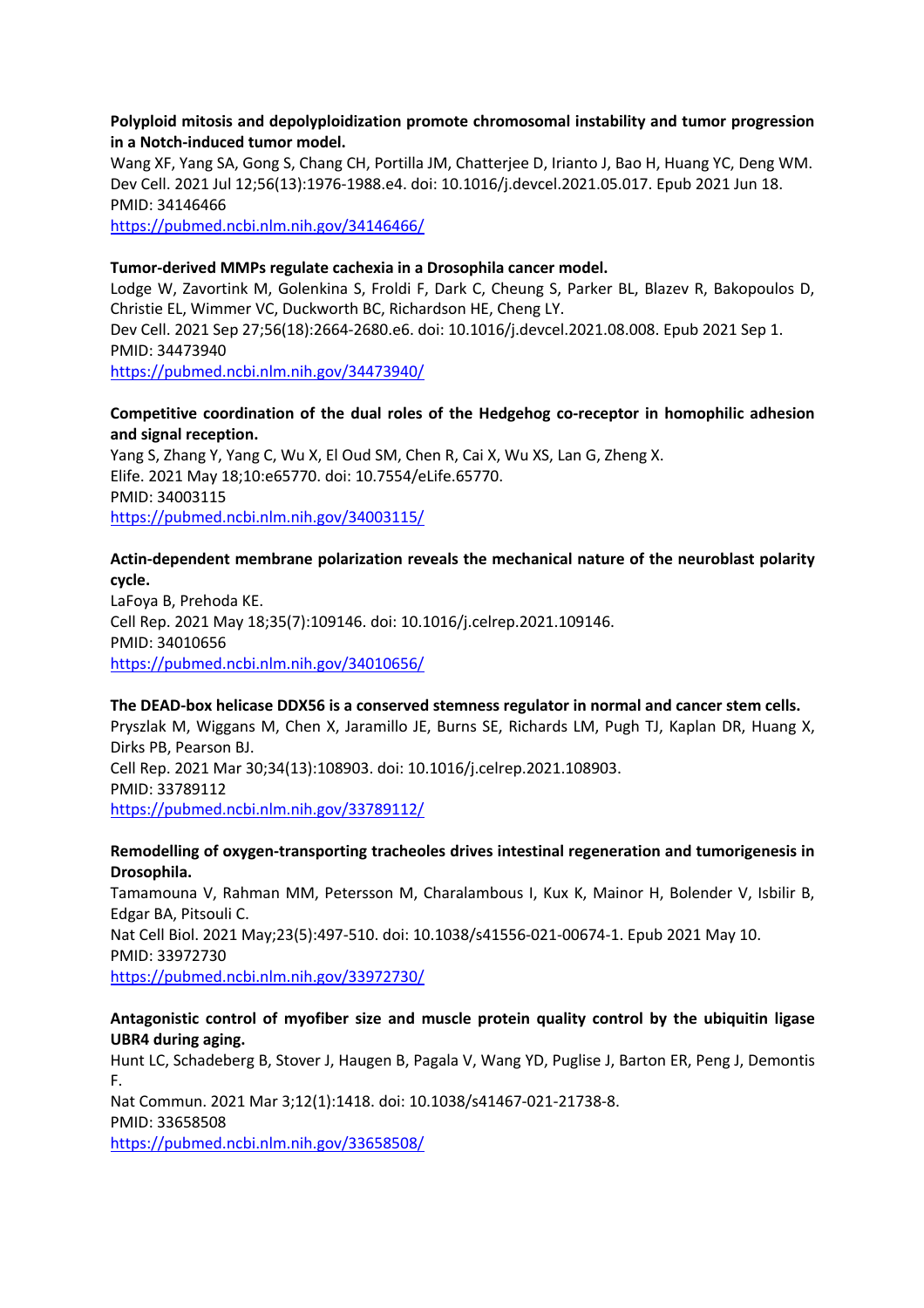# **V-ATPase controls tumor growth and autophagy in a Drosophila model of gliomagenesis.**

Formica M, Storaci AM, Bertolini I, Carminati F, Knævelsrud H, Vaira V, Vaccari T. Autophagy. 2021 Dec;17(12):4442-4452. doi: 10.1080/15548627.2021.1918915. Epub 2021 May 12. PMID: 33978540 https://pubmed.ncbi.nlm.nih.gov/33978540/

#### **Neuronal fragile X mental retardation protein activates glial insulin receptor mediated PDF-Tri neuron developmental clearance.**

Vita DJ, Meier CJ, Broadie K. Nat Commun. 2021 Feb 19;12(1):1160. doi: 10.1038/s41467-021-21429-4. PMID: 33608547 https://pubmed.ncbi.nlm.nih.gov/33608547/

#### **Systemic Regulation of Host Energy and Oogenesis by Microbiome-Derived Mitochondrial Coenzymes.**

Gnainsky Y, Zfanya N, Elgart M, Omri E, Brandis A, Mehlman T, Itkin M, Malitsky S, Adamski J, Soen Y. Cell Rep. 2021 Jan 5;34(1):108583. doi: 10.1016/j.celrep.2020.108583. PMID: 33406416 https://pubmed.ncbi.nlm.nih.gov/33406416/

#### **Ribosomopathy-associated mutations cause proteotoxic stress that is alleviated by TOR inhibition.**

Recasens-Alvarez C, Alexandre C, Kirkpatrick J, Nojima H, Huels DJ, Snijders AP, Vincent JP. Nat Cell Biol. 2021 Feb;23(2):127-135. doi: 10.1038/s41556-020-00626-1. Epub 2021 Jan 25. PMID: 33495632

https://pubmed.ncbi.nlm.nih.gov/33495632/

#### **Filopodia-based contact stimulation of cell migration drives tissue morphogenesis.**

Bischoff MC, Lieb S, Renkawitz-Pohl R, Bogdan S. Nat Commun. 2021 Feb 4;12(1):791. doi: 10.1038/s41467-020-20362-2. PMID: 33542237 https://pubmed.ncbi.nlm.nih.gov/33542237/

#### **Response of the microbiome-gut-brain axis in Drosophila to amino acid deficit.**

Kim B, Kanai MI, Oh Y, Kyung M, Kim EK, Jang IH, Lee JH, Kim SG, Suh GSB, Lee WJ. Nature. 2021 May;593(7860):570-574. doi: 10.1038/s41586-021-03522-2. Epub 2021 May 5. PMID: 33953396 https://pubmed.ncbi.nlm.nih.gov/33953396/

#### **Epithelial cell-turnover ensures robust coordination of tissue growth in Drosophila ribosomal protein mutants.**

Akai N, Ohsawa S, Sando Y, Igaki T. PLoS Genet. 2021 Jan 28;17(1):e1009300. doi: 10.1371/journal.pgen.1009300. eCollection 2021 Jan. PMID: 33507966 https://pubmed.ncbi.nlm.nih.gov/33507966/

**Investigating rare and ultrarare epilepsy syndromes with Drosophila models.** Lasko P, Lüthy K. Fac Rev. 2021 Jan 29;10:10. doi: 10.12703/r/10-10. eCollection 2021. PMID: 33659928 https://pubmed.ncbi.nlm.nih.gov/33659928/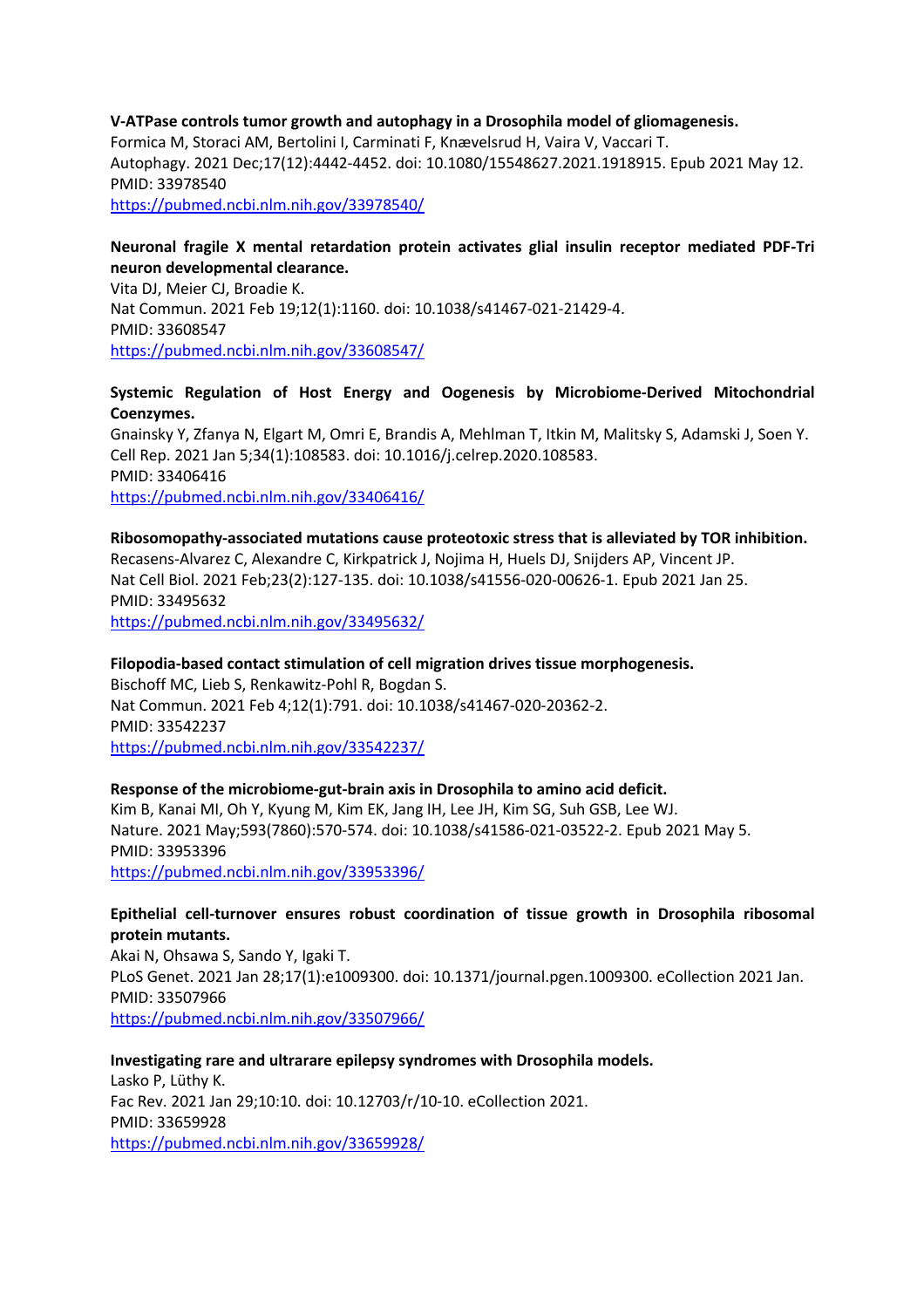#### **Wallenda-Nmo Axis Regulates Growth via Hippo Signaling.**

Wang X, Liang H, Xu W, Ma X. Front Cell Dev Biol. 2021 Apr 16;9:658288. doi: 10.3389/fcell.2021.658288. eCollection 2021. PMID: 33937258 https://pubmed.ncbi.nlm.nih.gov/33937258/

#### **Norbormide-Based Probes and Their Application for Mitochondrial Imaging in Drosophila Melanogaster.**

Forgiarini A, Wang Z, Bova S, Brimble MA, Hopkins B, Rennison D, Orso G. Methods Mol Biol. 2021;2275:279-289. doi: 10.1007/978-1-0716-1262-0\_17. PMID: 34118044 https://pubmed.ncbi.nlm.nih.gov/34118044/

#### **The Hippo pathway controls myofibril assembly and muscle fiber growth by regulating sarcomeric gene expression.**

Kaya-Çopur A, Marchiano F, Hein MY, Alpern D, Russeil J, Luis NM, Mann M, Deplancke B, Habermann BH, Schnorrer F. Elife. 2021 Jan 6;10:e63726. doi: 10.7554/eLife.63726. PMID: 33404503 https://pubmed.ncbi.nlm.nih.gov/33404503/

#### **Extensive tissue-specific expression variation and novel regulators underlying circadian behavior.**

Litovchenko M, Meireles-Filho ACA, Frochaux MV, Bevers RPJ, Prunotto A, Anduaga AM, Hollis B, Gardeux V, Braman VS, Russeil JMC, Kadener S, Dal Peraro M, Deplancke B. Sci Adv. 2021 Jan 29;7(5):eabc3781. doi: 10.1126/sciadv.abc3781. Print 2021 Jan. PMID: 33514540 https://pubmed.ncbi.nlm.nih.gov/33514540/

#### **Modeling invasion patterns in the glioblastoma battlefield.**

Conte M, Casas-Tintò S, Soler J. PLoS Comput Biol. 2021 Jan 29;17(1):e1008632. doi: 10.1371/journal.pcbi.1008632. eCollection 2021 Jan. PMID: 33513131 https://pubmed.ncbi.nlm.nih.gov/33513131/

**The ubiquitin ligase Ariadne-1 regulates neurotransmitter release via ubiquitination of NSF.** Ramírez J, Morales M, Osinalde N, Martínez-Padrón I, Mayor U, Ferrús A. J Biol Chem. 2021 Jan-Jun;296:100408. doi: 10.1016/j.jbc.2021.100408. Epub 2021 Feb 11. PMID: 33581113 https://pubmed.ncbi.nlm.nih.gov/33581113/

### **Rest Is Required to Learn an Appetitively-Reinforced Operant Task in Drosophila.**

Wiggin TD, Hsiao Y, Liu JB, Huber R, Griffith LC. Front Behav Neurosci. 2021 Jun 18;15:681593. doi: 10.3389/fnbeh.2021.681593. eCollection 2021. PMID: 34220464 https://pubmed.ncbi.nlm.nih.gov/34220464/

#### **Differential Expression of Drosophila Transgelins Throughout Development.**

Vakaloglou KM, Mouratidou M, Keramidioti A, Zervas CG. Front Cell Dev Biol. 2021 Jul 12;9:648568. doi: 10.3389/fcell.2021.648568. eCollection 2021. PMID: 34322481

https://pubmed.ncbi.nlm.nih.gov/34322481/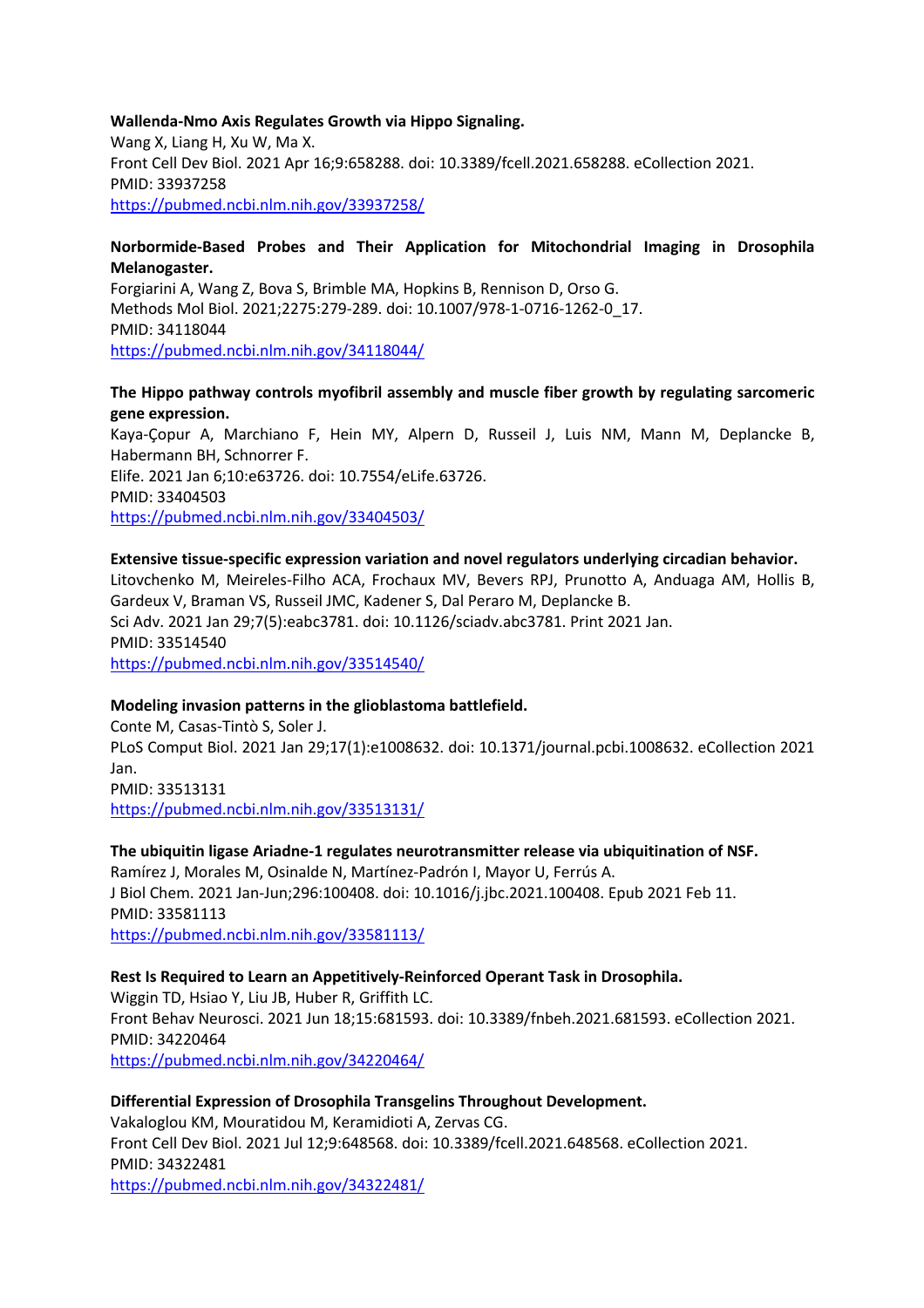#### **The Microtubule Minus-End Binding Protein cic Is Required for the Epithelial Remodeling in the Drosophila Abdomen.**

Panzade S, Matis M. Front Cell Dev Biol. 2021 Jul 21;9:682083. doi: 10.3389/fcell.2021.682083. eCollection 2021. PMID: 34368132 https://pubmed.ncbi.nlm.nih.gov/34368132/

#### **A multicomponent screen for feeding behaviour and nutritional status in Drosophila to interrogate mammalian appetite-related genes.**

Chalmers J, Tung YCL, Liu CH, O'Kane CJ, O'Rahilly S, Yeo GSH. Mol Metab. 2021 Jan;43:101127. doi: 10.1016/j.molmet.2020.101127. Epub 2020 Nov 23. PMID: 33242659 https://pubmed.ncbi.nlm.nih.gov/33242659/

**Larval nutrition influences adult fat stores and starvation resistance in Drosophila.** Rehman N, Varghese J. PLoS One. 2021 Feb 19;16(2):e0247175. doi: 10.1371/journal.pone.0247175. eCollection 2021. PMID: 33606785 https://pubmed.ncbi.nlm.nih.gov/33606785/

#### **The F-Box Protein CG5003 Regulates Axon Pruning and the Integrity of the Drosophila Mushroom Body.**

Yang M, Guo Y, Wang S, Chen C, Chang YH, Ho MS. Front Mol Neurosci. 2021 Feb 25;14:634784. doi: 10.3389/fnmol.2021.634784. eCollection 2021. PMID: 33716667

https://pubmed.ncbi.nlm.nih.gov/33716667/

# **Glial and Neuronal Neuroglian, Semaphorin-1a and Plexin A Regulate Morphological and Functional Differentiation of Drosophila Insulin-Producing Cells.**

Clements J, Buhler K, Winant M, Vulsteke V, Callaerts P. Front Endocrinol (Lausanne). 2021 Jul 1;12:600251. doi: 10.3389/fendo.2021.600251. eCollection 2021.

PMID: 34276554

https://pubmed.ncbi.nlm.nih.gov/34276554/

### **Knockdown of Dehydrodolichyl Diphosphate Synthase in the Drosophila Retina Leads to a Unique Pattern of Retinal Degeneration.**

Brandwine T, Ifrah R, Bialistoky T, Zaguri R, Rhodes-Mordov E, Mizrahi-Meissonnier L, Sharon D, Katanaev VL, Gerlitz O, Minke B.

Front Mol Neurosci. 2021 Jul 5;14:693967. doi: 10.3389/fnmol.2021.693967. eCollection 2021. PMID: 34290587

https://pubmed.ncbi.nlm.nih.gov/34290587/

### **Antioxidant Blend of Curcumin and Broccoli Seed Extract Exhibits Protective Effect on Neurodegeneration and Promotes Drosophila Lifespan.**

Cheng J, Wang H, Bartlett M, Stevenson D, Pan Y, Ho MS, Ren Y. ASN Neuro. 2021 Jan-Dec;13:17590914211015033. doi: 10.1177/17590914211015033. PMID: 33951964

https://pubmed.ncbi.nlm.nih.gov/33951964/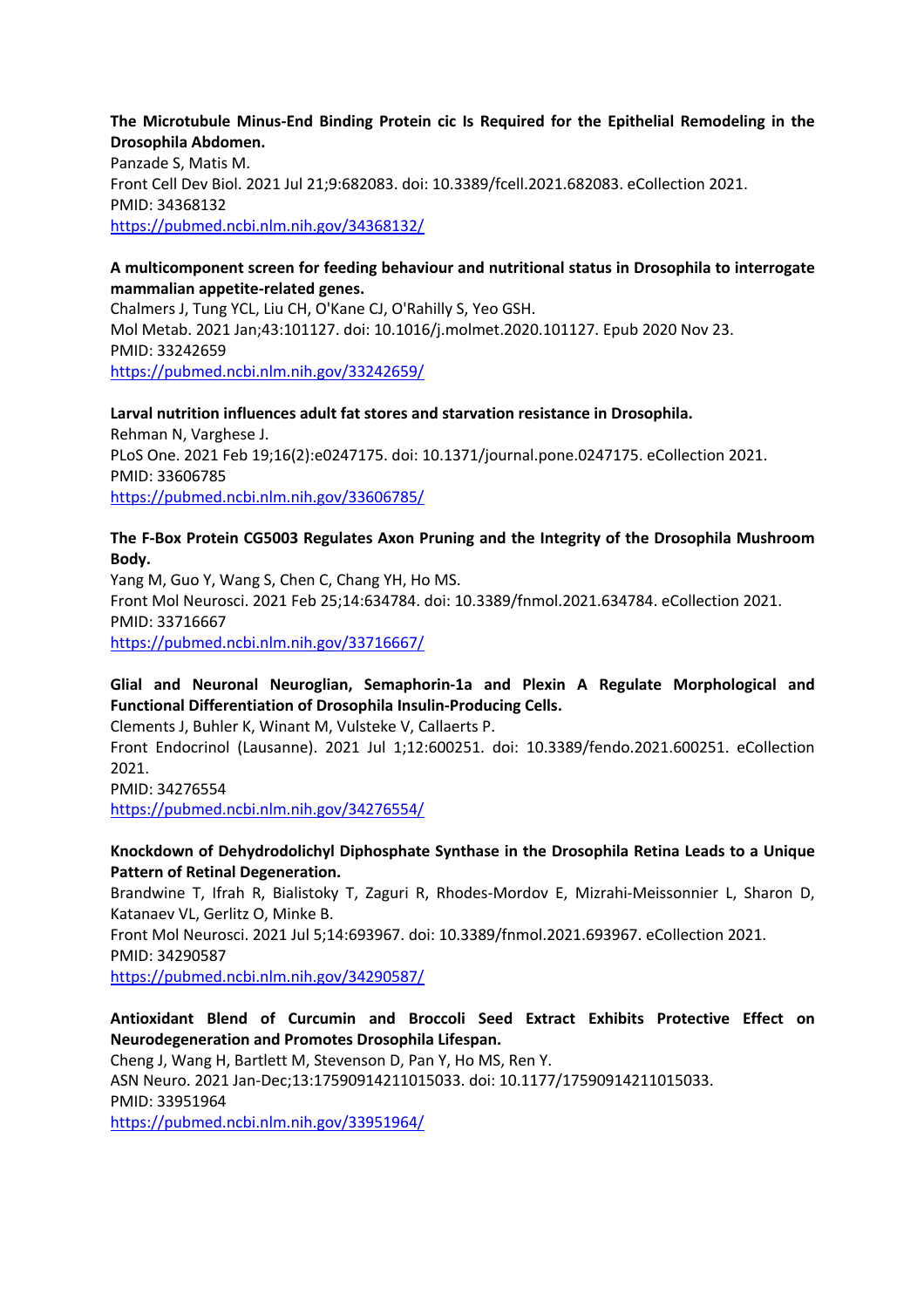**Syd/JIP3 controls tissue size by regulating Diap1 protein turnover downstream of Yorkie/YAP.** Ahmad V, Vadla GP, Chabu CY. Dev Biol. 2021 Jan 1;469:37-45. doi: 10.1016/j.ydbio.2020.09.017. Epub 2020 Oct 3. PMID: 33022230 https://pubmed.ncbi.nlm.nih.gov/33022230/

#### **Adenosine Receptor and Its Downstream Targets, Mod(mdg4) and Hsp70, Work as a Signaling Pathway Modulating Cytotoxic Damage in Drosophila.**

Lin YH, Maaroufi HO, Kucerova L, Rouhova L, Filip T, Zurovec M. Front Cell Dev Biol. 2021 Mar 12;9:651367. doi: 10.3389/fcell.2021.651367. eCollection 2021. PMID: 33777958 https://pubmed.ncbi.nlm.nih.gov/33777958/

### **The Ubiquitin Conjugating Enzyme UbcD1 is Required for Notch Signaling Activation During Drosophila Wing Development.**

Zhang F, Chen Y, Shen J, Zhang J. Front Genet. 2021 Oct 12;12:770853. doi: 10.3389/fgene.2021.770853. eCollection 2021. PMID: 34712275 https://pubmed.ncbi.nlm.nih.gov/34712275/

# **Increased Abundance of Nuclear HDAC4 Impairs Neuronal Development and Long-Term Memory.** Main P, Tan WJ, Wheeler D, Fitzsimons HL.

Front Mol Neurosci. 2021 Mar 30;14:616642. doi: 10.3389/fnmol.2021.616642. eCollection 2021. PMID: 33859551 https://pubmed.ncbi.nlm.nih.gov/33859551/

# **Role of the Forkhead Transcription Factors Fd4 and Fd5 During Drosophila Leg Development.** Ruiz-Losada M, Pérez-Reyes C, Estella C. Front Cell Dev Biol. 2021 Aug 2;9:723927. doi: 10.3389/fcell.2021.723927. eCollection 2021. PMID: 34409041

https://pubmed.ncbi.nlm.nih.gov/34409041/

### **Physiological and metabolomic consequences of reduced expression of the Drosophila brummer triglyceride Lipase.**

Nazario-Yepiz NO, Fernández Sobaberas J, Lyman R, Campbell MR 3rd, Shankar V, Anholt RRH, Mackay TFC. PLoS One. 2021 Sep 21;16(9):e0255198. doi: 10.1371/journal.pone.0255198. eCollection 2021. PMID: 34547020 https://pubmed.ncbi.nlm.nih.gov/34547020/

### **A Novel Neuron-Specific Regulator of the V-ATPase in Drosophila.**

Dulac A, Issa AR, Sun J, Matassi G, Jonas C, Chérif-Zahar B, Cattaert D, Birman S. eNeuro. 2021 Oct 22;8(5):ENEURO.0193-21.2021. doi: 10.1523/ENEURO.0193-21.2021. Print 2021 Sep-Oct. PMID: 34620624 https://pubmed.ncbi.nlm.nih.gov/34620624/

# **Loss of telomere silencing is accompanied by dysfunction of Polo kinase and centrosomes during Drosophila oogenesis and early development.**

Morgunova V, Kordyukova M, Mikhaleva EA, Butenko I, Pobeguts OV, Kalmykova A. PLoS One. 2021 Oct 8;16(10):e0258156. doi: 10.1371/journal.pone.0258156. eCollection 2021. PMID: 34624021 https://pubmed.ncbi.nlm.nih.gov/34624021/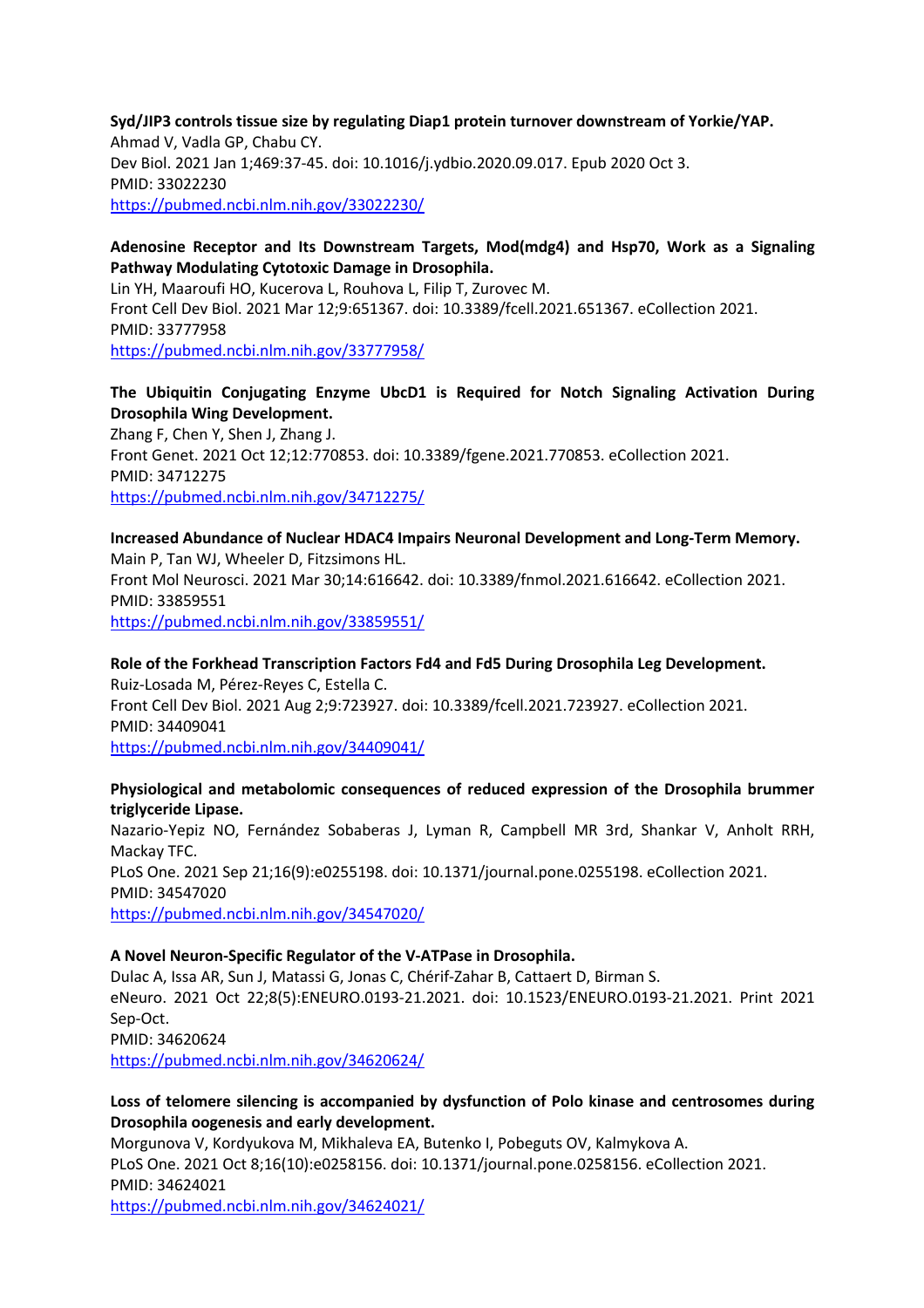#### **Polycomb Requires Chaperonin Containing TCP-1 Subunit 7 for Maintaining Gene Silencing in Drosophila.**

Shaheen N, Akhtar J, Umer Z, Khan MHF, Bakhtiari MH, Saleem M, Faisal A, Tariq M. Front Cell Dev Biol. 2021 Oct 1;9:727972. doi: 10.3389/fcell.2021.727972. eCollection 2021. PMID: 34660585 https://pubmed.ncbi.nlm.nih.gov/34660585/

#### **The Immunoglobulin Superfamily Member Basigin Is Required for Complex Dendrite Formation in Drosophila.**

Shrestha BR, Burgos A, Grueber WB. Front Cell Neurosci. 2021 Nov 4;15:739741. doi: 10.3389/fncel.2021.739741. eCollection 2021. PMID: 34803611 https://pubmed.ncbi.nlm.nih.gov/34803611/

#### **Proteasome α6 Subunit Negatively Regulates the JAK/STAT Pathway and Blood Cell Activation in Drosophila melanogaster.**

Järvelä-Stölting M, Vesala L, Maasdorp MK, Ciantar J, Rämet M, Valanne S. Front Immunol. 2021 Dec 22;12:729631. doi: 10.3389/fimmu.2021.729631. eCollection 2021. PMID: 35003057 https://pubmed.ncbi.nlm.nih.gov/35003057/

#### **A docked mutation phenocopies dumpy oblique alleles via altered vesicle trafficking.**

Kandasamy S, Couto K, Thackeray J. PeerJ. 2021 Oct 13;9:e12175. doi: 10.7717/peerj.12175. eCollection 2021. PMID: 34721959 https://pubmed.ncbi.nlm.nih.gov/34721959/

### **The Evolutionary Conserved Transmembrane BAX Inhibitor Motif (TMBIM) Containing Protein Family Members 5 and 6 Are Essential for the Development and Survival of Drosophila melanogaster.**

Zhang L, Buhr S, Voigt A, Methner A. Front Cell Dev Biol. 2021 Sep 3;9:666484. doi: 10.3389/fcell.2021.666484. eCollection 2021. PMID: 34540824 https://pubmed.ncbi.nlm.nih.gov/34540824/

#### **Correction: Osa-Containing Brahma Complex Regulates Innate Immunity and the Expression of Metabolic Genes in Drosophila.**

Valanne S, Järvelä-Stölting M, Harjula SE, Myllymäki H, Salminen TS, Rämet M. J Immunol. 2021 Feb 15;206(4):917-918. doi: 10.4049/jimmunol.2001320. Epub 2021 Jan 8. PMID: 33419771 https://pubmed.ncbi.nlm.nih.gov/33419771/

### **The Clathrin adaptor AP-1 and Stratum act in parallel pathways to control Notch activation in Drosophila sensory organ precursors cells.**

Bellec K, Pinot M, Gicquel I, Le Borgne R. Development. 2021 Jan 10;148(1):dev191437. doi: 10.1242/dev.191437. PMID: 33298463 https://pubmed.ncbi.nlm.nih.gov/33298463/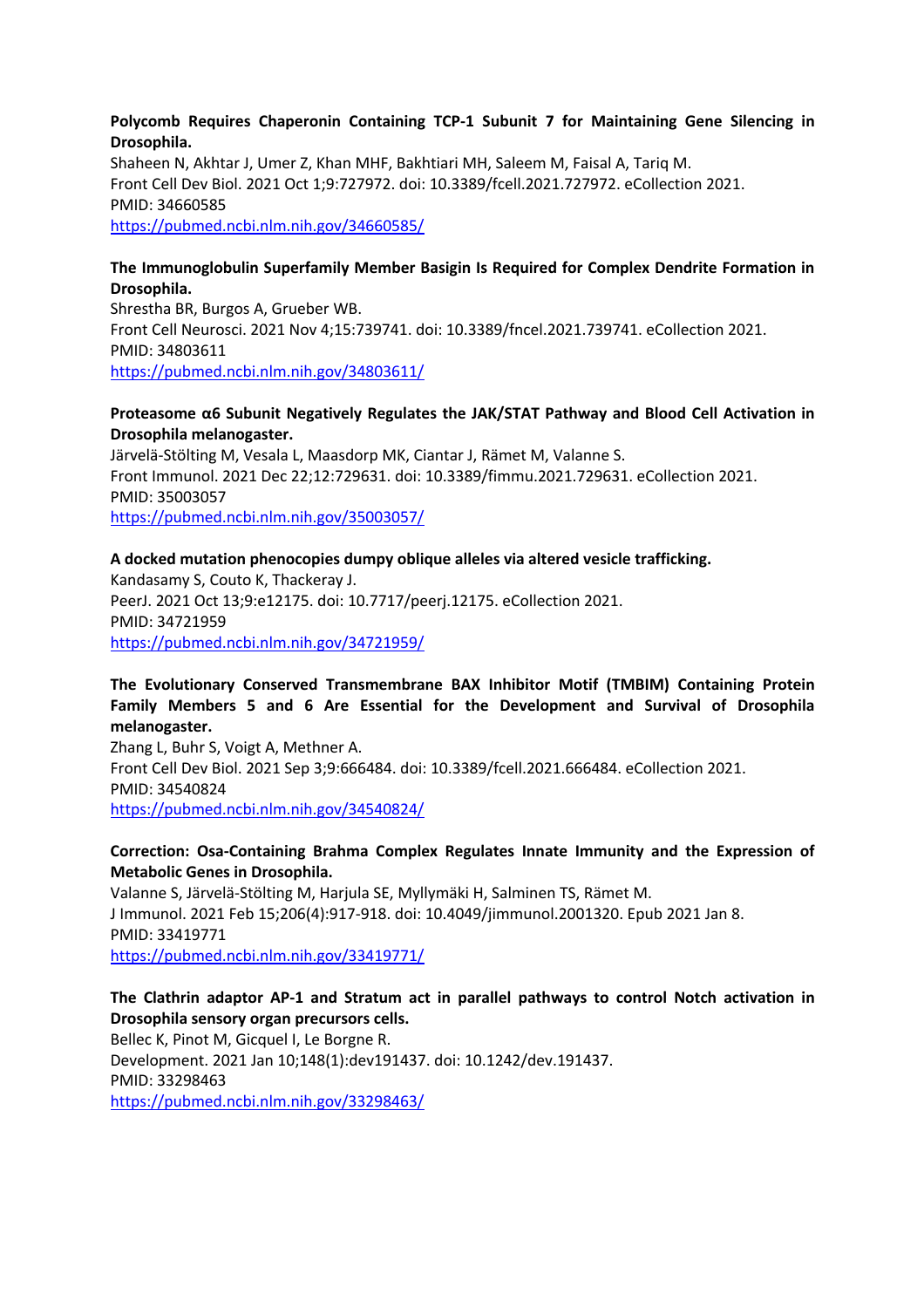#### **Temporal evolution of single-cell transcriptomes of Drosophila olfactory projection neurons.**

Xie Q, Brbic M, Horns F, Kolluru SS, Jones RC, Li J, Reddy AR, Xie A, Kohani S, Li Z, McLaughlin CN, Li T, Xu C, Vacek D, Luginbuhl DJ, Leskovec J, Quake SR, Luo L, Li H. Elife. 2021 Jan 11;10:e63450. doi: 10.7554/eLife.63450. PMID: 33427646 https://pubmed.ncbi.nlm.nih.gov/33427646/

#### **Homeostatic Regulation of ROS-Triggered Hippo-Yki Pathway via Autophagic Clearance of Ref(2)P/p62 in the Drosophila Intestine.**

Nagai H, Tatara H, Tanaka-Furuhashi K, Kurata S, Yano T. Dev Cell. 2021 Jan 11;56(1):81-94.e10. doi: 10.1016/j.devcel.2020.12.007. Epub 2021 Jan 4. PMID: 33400912 https://pubmed.ncbi.nlm.nih.gov/33400912/

#### **RAL GTPases mediate EGFR-driven intestinal stem cell proliferation and tumourigenesis.**

Nászai M, Bellec K, Yu Y, Román-Fernández A, Sandilands E, Johansson J, Campbell AD, Norman JC, Sansom OJ, Bryant DM, Cordero JB. Elife. 2021 Jun 7;10:e63807. doi: 10.7554/eLife.63807. PMID: 34096503 https://pubmed.ncbi.nlm.nih.gov/34096503/

**Age dependent trans-cellular propagation of human tau aggregates in Drosophila disease models.** Aqsa, Sarkar S. Brain Res. 2021 Jan 15;1751:147207. doi: 10.1016/j.brainres.2020.147207. Epub 2020 Nov 17. PMID: 33212022 https://pubmed.ncbi.nlm.nih.gov/33212022/

#### **Investigating cytosolic 5'-nucleotidase II family genes as candidates for neuropsychiatric disorders in Drosophila (114/150 chr).**

Singgih EL, van der Voet M, Schimmel-Naber M, Brinkmann EL, Schenck A, Franke B. Transl Psychiatry. 2021 Jan 18;11(1):55. doi: 10.1038/s41398-020-01149-x. PMID: 33462198 https://pubmed.ncbi.nlm.nih.gov/33462198/

#### **Functional Inactivation of Drosophila GCK Orthologs Causes Genomic Instability and Oxidative Stress in a Fly Model of MODY-2.**

Mascolo E, Liguori F, Stufera Mecarelli L, Amoroso N, Merigliano C, Amadio S, Volonté C, Contestabile R, Tramonti A, Vernì F. Int J Mol Sci. 2021 Jan 18;22(2):918. doi: 10.3390/ijms22020918. PMID: 33477627 https://pubmed.ncbi.nlm.nih.gov/33477627/

#### **Heat shock proteins and small nucleolar RNAs are dysregulated in a Drosophila model for feline hypertrophic cardiomyopathy.**

Tallo CA, Duncan LH, Yamamoto AH, Slaydon JD, Arya GH, Turlapati L, Mackay TFC, Carbone MA. G3 (Bethesda). 2021 Jan 18;11(1):jkaa014. doi: 10.1093/g3journal/jkaa014. PMID: 33561224 https://pubmed.ncbi.nlm.nih.gov/33561224/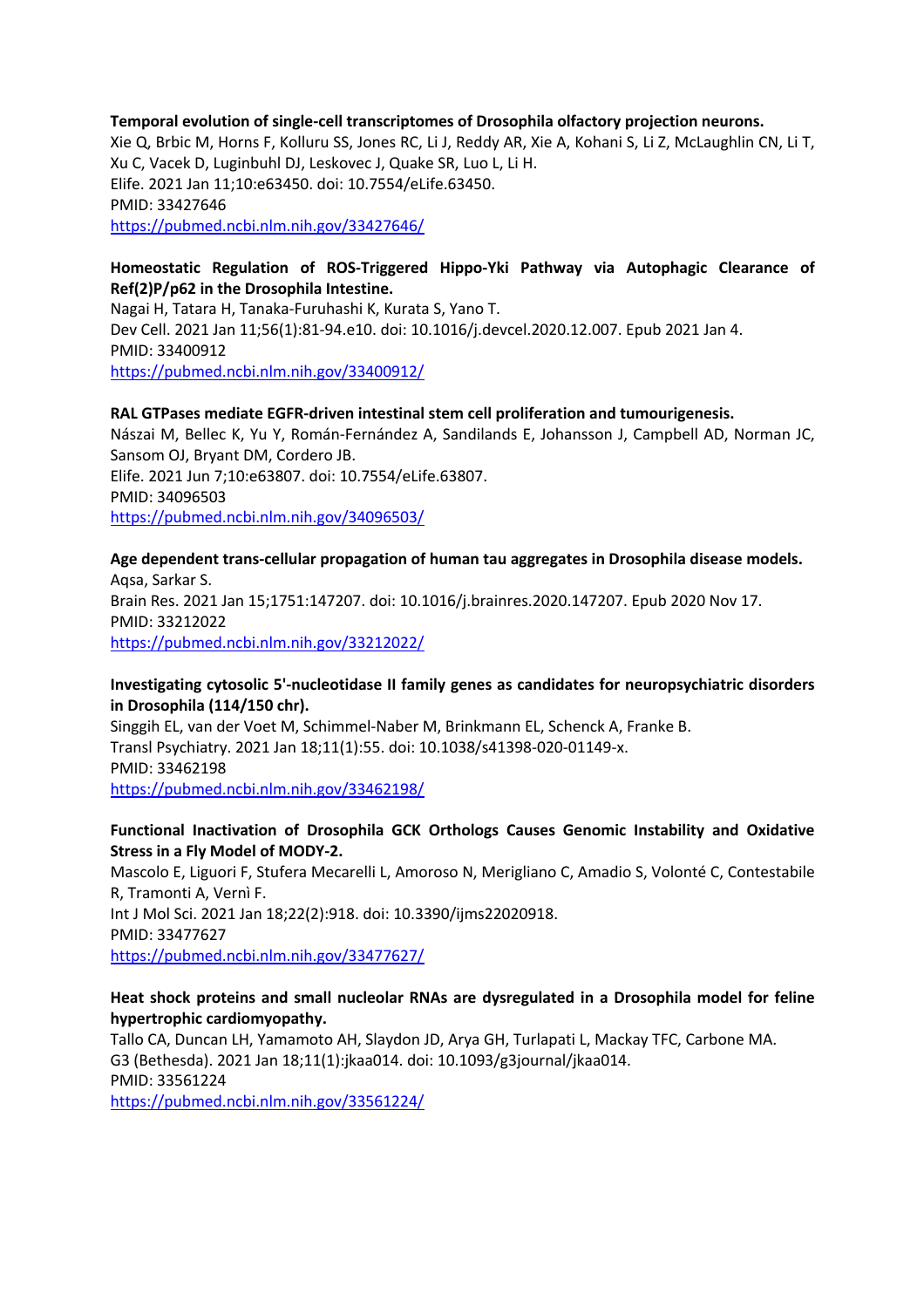#### **Roles for RNA export factor, Nxt1, in ensuring muscle integrity and normal RNA expression in Drosophila.**

van der Graaf K, Jindrich K, Mitchell R, White-Cooper H. G3 (Bethesda). 2021 Jan 18;11(1):jkaa046. doi: 10.1093/g3journal/jkaa046. PMID: 33561245 https://pubmed.ncbi.nlm.nih.gov/33561245/

#### **Drosophila serotonin 2A receptor signaling coordinates central metabolic processes to modulate aging in response to nutrient choice.**

Lyu Y, Weaver KJ, Shaukat HA, Plumoff ML, Tjilos M, Promislow DE, Pletcher SD. Elife. 2021 Jan 19;10:e59399. doi: 10.7554/eLife.59399. PMID: 33463526 https://pubmed.ncbi.nlm.nih.gov/33463526/

#### **A corset function of exoskeletal ECM promotes body elongation in Drosophila.**

Tajiri R, Fujiwara H, Kojima T. Commun Biol. 2021 Jan 19;4(1):88. doi: 10.1038/s42003-020-01630-9. PMID: 33469125 https://pubmed.ncbi.nlm.nih.gov/33469125/

#### **Wound-induced polyploidization is dependent on Integrin-Yki signaling.**

Besen-McNally R, Gjelsvik KJ, Losick VP. Biol Open. 2021 Jan 25;10(1):bio055996. doi: 10.1242/bio.055996. PMID: 33355119 https://pubmed.ncbi.nlm.nih.gov/33355119/

#### **Mutations in the splicing regulator Prp31 lead to retinal degeneration in Drosophila.**

Hebbar S, Lehmann M, Behrens S, Hälsig C, Leng W, Yuan M, Winkler S, Knust E. Biol Open. 2021 Jan 25;10(1):bio052332. doi: 10.1242/bio.052332. PMID: 33495354

https://pubmed.ncbi.nlm.nih.gov/33495354/

#### **Autophagy inhibition rescues structural and functional defects caused by the loss of mitochondrial chaperone Hsc70-5 in Drosophila.**

Zhu JY, Hannan SB, Dräger NM, Vereshchagina N, Krahl AC, Fu Y, Elliott CJH, Han Z, Jahn TR, Rasse TM. Autophagy. 2021 Oct;17(10):3160-3174. doi: 10.1080/15548627.2020.1871211. Epub 2021 Jan 25.

PMID: 33404278 https://pubmed.ncbi.nlm.nih.gov/33404278/

#### **The neuropeptide allatostatin C from clock-associated DN1p neurons generates the circadian rhythm for oogenesis.**

Zhang C, Daubnerova I, Jang YH, Kondo S, Žitňan D, Kim YJ. Proc Natl Acad Sci U S A. 2021 Jan 26;118(4):e2016878118. doi: 10.1073/pnas.2016878118. PMID: 3347918 https://pubmed.ncbi.nlm.nih.gov/33479181/

# **Novel function of N-acetyltransferase for microtubule stability and JNK signaling in Drosophila organ development.**

Mok JW, Choi KW. Proc Natl Acad Sci U S A. 2021 Jan 26;118(4):e2010140118. doi: 10.1073/pnas.2010140118. PMID: 33479178 https://pubmed.ncbi.nlm.nih.gov/33479178/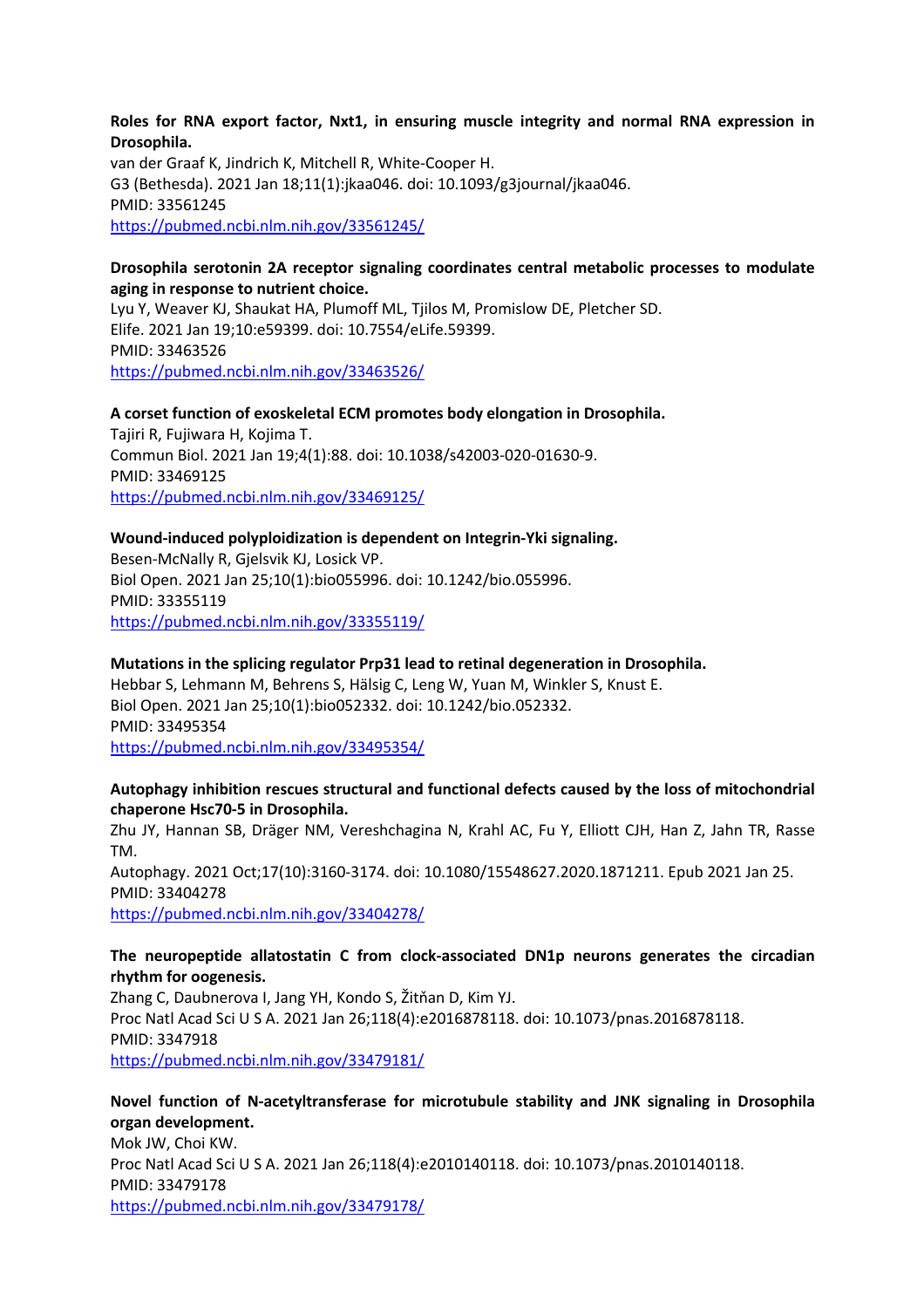**High-Frequency Neuronal Bursting is Essential for Circadian and Sleep Behaviors in Drosophila.** Fernandez-Chiappe F, Frenkel L, Colque CC, Ricciuti A, Hahm B, Cerredo K, Muraro NI, Ceriani MF. J Neurosci. 2021 Jan 27;41(4):689-710. doi: 10.1523/JNEUROSCI.2322-20.2020. Epub 2020 Dec 1. PMID: 33262246

https://pubmed.ncbi.nlm.nih.gov/33262246/

#### **The noncanonical role of the protease cathepsin D as a cofilin phosphatase.**

Liu YJ, Zhang T, Chen S, Cheng D, Wu C, Wang X, Duan D, Zhu L, Lou H, Gong Z, Wang XD, Ho MS, Duan S. Cell Res. 2021 Jul;31(7):801-813. doi: 10.1038/s41422-020-00454-w. Epub 2021 Jan 29.

PMID: 33514914

https://pubmed.ncbi.nlm.nih.gov/33514914/

#### **Non-apoptotic enteroblast-specific role of the initiator caspase Dronc for development and homeostasis of the Drosophila intestine.**

Lindblad JL, Tare M, Amcheslavsky A, Shields A, Bergmann A. Sci Rep. 2021 Jan 29;11(1):2645. doi: 10.1038/s41598-021-81261-0. PMID: 33514791 https://pubmed.ncbi.nlm.nih.gov/33514791/

#### **The level of oncogenic Ras determines the malignant transformation of Lkb1 mutant tissue in vivo.**

Rackley B, Seong CS, Kiely E, Parker RE, Rupji M, Dwivedi B, Heddleston JM, Giang W, Anthony N, Chew TL, Gilbert-Ross M.

Commun Biol. 2021 Jan 29;4(1):142. doi: 10.1038/s42003-021-01663-8. PMID: 33514834 https://pubmed.ncbi.nlm.nih.gov/33514834/

#### **Drosophila Sex Peptide controls the assembly of lipid microcarriers in seminal fluid.**

Wainwright SM, Hopkins BR, Mendes CC, Sekar A, Kroeger B, Hellberg JEEU, Fan SJ, Pavey A, Marie PP, Leiblich A, Sepil I, Charles PD, Thézénas ML, Fischer R, Kessler BM, Gandy C, Corrigan L, Patel R, Wigby S, Morris JF, Goberdhan DCI, Wilson C.

Proc Natl Acad Sci U S A. 2021 Feb 2;118(5):e2019622118. doi: 10.1073/pnas.2019622118. PMID: 33495334

https://pubmed.ncbi.nlm.nih.gov/33495334/

#### **Hormone-sensitive lipase couples intergenerational sterol metabolism to reproductive success.**

Heier C, Knittelfelder O, Hofbauer HF, Mende W, Pörnbacher I, Schiller L, Schoiswohl G, Xie H, Grönke S, Shevchenko A, Kühnlein RP. Elife. 2021 Feb 4;10:e63252. doi: 10.7554/eLife.63252. PMID: 33538247

https://pubmed.ncbi.nlm.nih.gov/33538247/

### **Negative feedback couples Hippo pathway activation with Kibra degradation independent of Yorkie-mediated transcription.**

Tokamov SA, Su T, Ullyot A, Fehon RG. Elife. 2021 Feb 8;10:e62326. doi: 10.7554/eLife.62326. PMID: 33555257 https://pubmed.ncbi.nlm.nih.gov/33555257/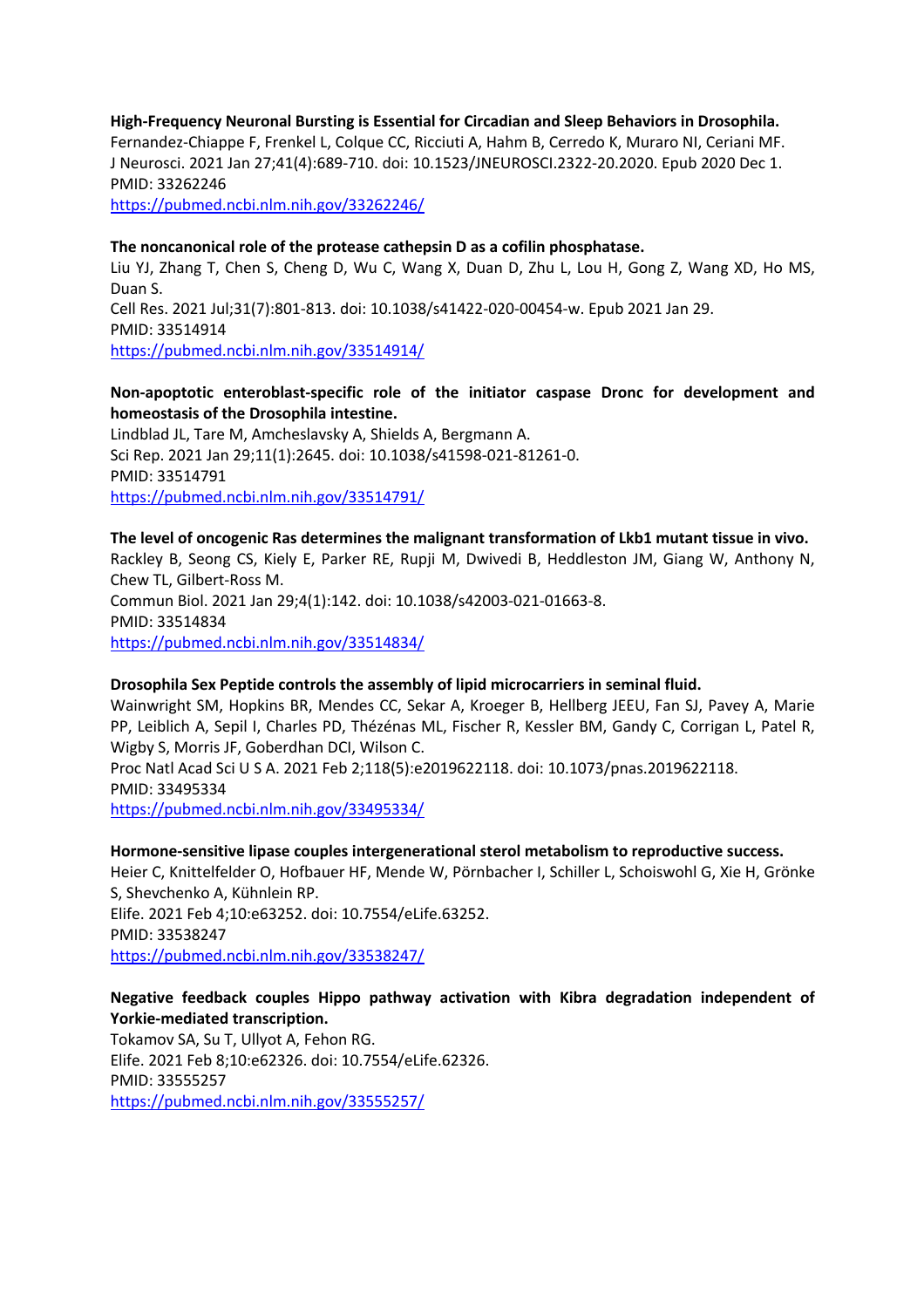#### **Rab5 and Rab11 maintain hematopoietic homeostasis by restricting multiple signaling pathways in Drosophila.**

Yu S, Luo F, Jin LH. Elife. 2021 Feb 9;10:e60870. doi: 10.7554/eLife.60870. PMID: 33560224 https://pubmed.ncbi.nlm.nih.gov/33560224/

#### **The chromatin remodeler ISWI acts during Drosophila development to regulate adult sleep.**

Gong NN, Dilley LC, Williams CE, Moscato EH, Szuperak M, Wang Q, Jensen M, Girirajan S, Tan TY, Deardorff MA, Li D, Song Y, Kayser MS. Sci Adv. 2021 Feb 17;7(8):eabe2597. doi: 10.1126/sciadv.abe2597. Print 2021 Feb. PMID: 33597246 https://pubmed.ncbi.nlm.nih.gov/33597246/

#### **The one-carbon pool controls mitochondrial energy metabolism via complex I and iron-sulfur clusters.**

Schober FA, Moore D, Atanassov I, Moedas MF, Clemente P, Végvári Á, Fissi NE, Filograna R, Bucher AL, Hinze Y, The M, Hedman E, Chernogubova E, Begzati A, Wibom R, Jain M, Nilsson R, Käll L, Wedell A, Freyer C, Wredenberg A. Sci Adv. 2021 Feb 19;7(8):eabf0717. doi: 10.1126/sciadv.abf0717. Print 2021 Feb.

PMID: 33608280 https://pubmed.ncbi.nlm.nih.gov/33608280/

# **Homeodomain protein Six4 prevents the generation of supernumerary Drosophila type II neuroblasts and premature differentiation of intermediate neural progenitors.**

Chen R, Hou Y, Connell M, Zhu S. PLoS Genet. 2021 Feb 8;17(2):e1009371. doi: 10.1371/journal.pgen.1009371. eCollection 2021 Feb. PMID: 33556050

https://pubmed.ncbi.nlm.nih.gov/33556050/

### **Single-cell transcriptomes of developing and adult olfactory receptor neurons in Drosophila.**

McLaughlin CN, Brbić M, Xie Q, Li T, Horns F, Kolluru SS, Kebschull JM, Vacek D, Xie A, Li J, Jones RC, Leskovec J, Quake SR, Luo L, Li H. Elife. 2021 Feb 8;10:e63856. doi: 10.7554/eLife.63856. PMID: 33555999

https://pubmed.ncbi.nlm.nih.gov/33555999/

#### **Expression of Mst89B and CG31287 is Needed for Effective Sperm Storage and Egg Fertilization in Drosophila.**

Grewal G, Patlar B, Civetta A. Cells. 2021 Feb 1;10(2):289. doi: 10.3390/cells10020289. PMID: 33535499 https://pubmed.ncbi.nlm.nih.gov/33535499/

**The Drosophila Forkhead/Fox transcription factor Jumeau mediates specific cardiac progenitor cell divisions by regulating expression of the kinesin Nebbish.** Kump AJ, Panta M, Schwab KR, Inlow MH, Ahmad SM. Sci Rep. 2021 Feb 5;11(1):3221. doi: 10.1038/s41598-021-81894-1. PMID: 33547352 https://pubmed.ncbi.nlm.nih.gov/33547352/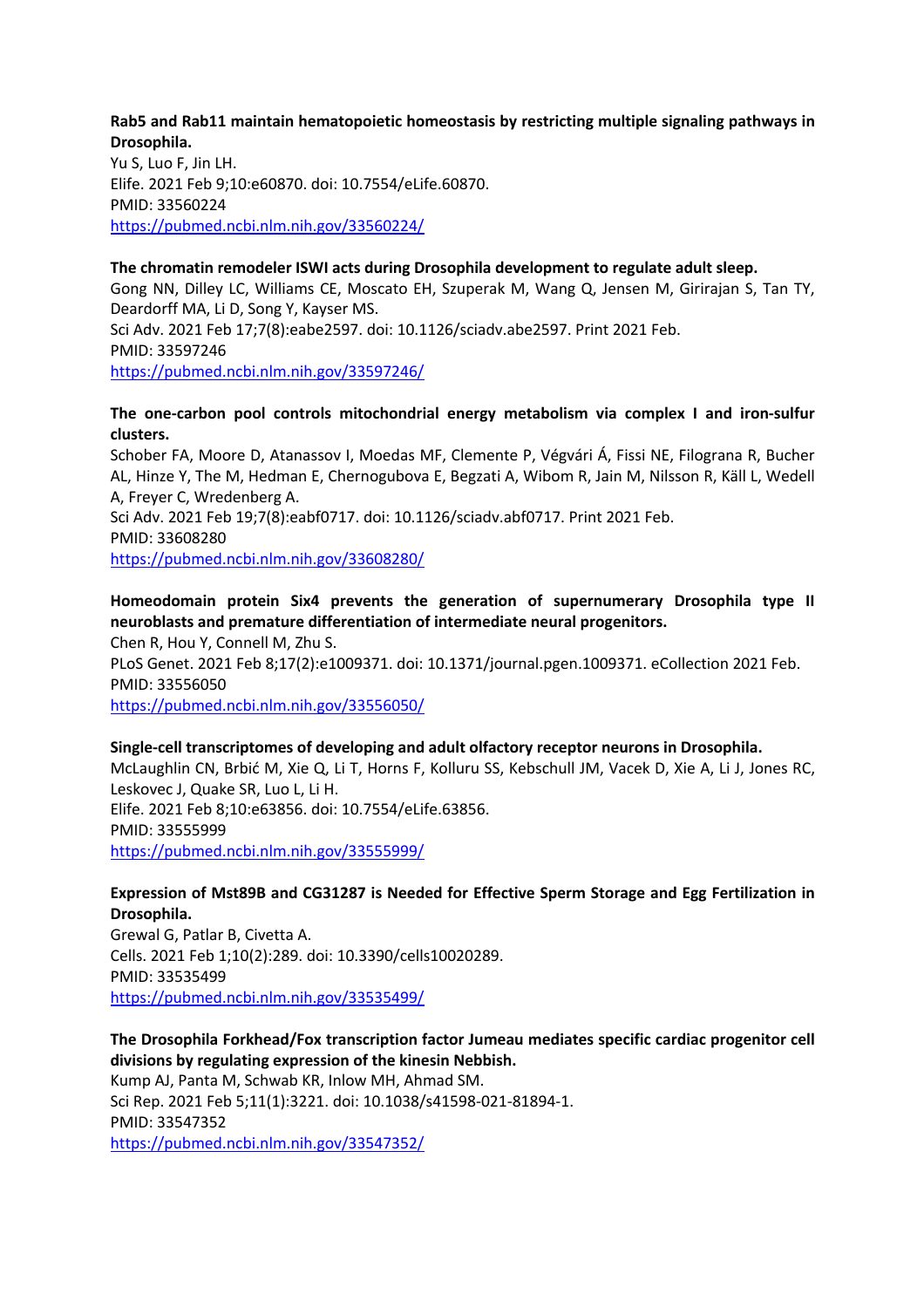#### **Acetyltransferase Enok regulates transposon silencing and piRNA cluster transcription.** Tsai SY, Huang F. PLoS Genet. 2021 Feb 1;17(2):e1009349. doi: 10.1371/journal.pgen.1009349. eCollection 2021 Feb. PMID: 33524038 https://pubmed.ncbi.nlm.nih.gov/33524038/

#### **The conserved transmembrane protein TMEM-39 coordinates with COPII to promote collagen secretion and regulate ER stress response.**

Zhang Z, Luo S, Barbosa GO, Bai M, Kornberg TB, Ma DK. PLoS Genet. 2021 Feb 1;17(2):e1009317. doi: 10.1371/journal.pgen.1009317. eCollection 2021 Feb. PMID: 33524011 https://pubmed.ncbi.nlm.nih.gov/33524011/

**RNA-binding protein syncrip regulates starvation-induced hyperactivity in adult Drosophila.** Chi W, Liu W, Fu W, Xia S, Heckscher ES, Zhuang X. PLoS Genet. 2021 Feb 22;17(2):e1009396. doi: 10.1371/journal.pgen.1009396. eCollection 2021 Feb. PMID: 3361753 https://pubmed.ncbi.nlm.nih.gov/33617535/

**Orphan nuclear receptor ftz-f1 (NR5A3) promotes egg chamber survival in the Drosophila ovary.** Beachum AN, Whitehead KM, McDonald SI, Phipps DN, Berghout HE, Ables ET. G3 (Bethesda). 2021 Feb 9;11(2):jkab003. doi: 10.1093/g3journal/jkab003. PMID: 33693603 https://pubmed.ncbi.nlm.nih.gov/33693603/

### **T-box transcription factors Dorsocross and optomotor-blind control Drosophila leg patterning in a functionally redundant manner.**

Fan Z, Zhang J, Wang D, Shen J. Insect Biochem Mol Biol. 2021 Feb;129:103516. doi: 10.1016/j.ibmb.2020.103516. Epub 2021 Jan 4. PMID: 33412239 https://pubmed.ncbi.nlm.nih.gov/33412239/

### **Systemic and local effect of the Drosophila headcase gene and its role in stress protection of Adult Progenitor Cells.**

Giannios P, Casanova J. PLoS Genet. 2021 Feb 8;17(2):e1009362. doi: 10.1371/journal.pgen.1009362. eCollection 2021 Feb. PMID: 33556132 https://pubmed.ncbi.nlm.nih.gov/33556132/

#### **Dimerisation of the PICTS complex via LC8/Cut-up drives co-transcriptional transposon silencing in Drosophila.**

Eastwood EL, Jara KA, Bornelöv S, Munafò M, Frantzis V, Kneuss E, Barbar EJ, Czech B, Hannon GJ. Elife. 2021 Feb 4;10:e65557. doi: 10.7554/eLife.65557. PMID: 33538693 https://pubmed.ncbi.nlm.nih.gov/33538693/

### **Competition between two phosphatases fine-tunes Hedgehog signaling.**

Liu M, Liu A, Wang J, Zhang Y, Li Y, Su Y, Zhu AJ. J Cell Biol. 2021 Feb 1;220(2):e202010078. doi: 10.1083/jcb.202010078. PMID: 33373452 https://pubmed.ncbi.nlm.nih.gov/33373452/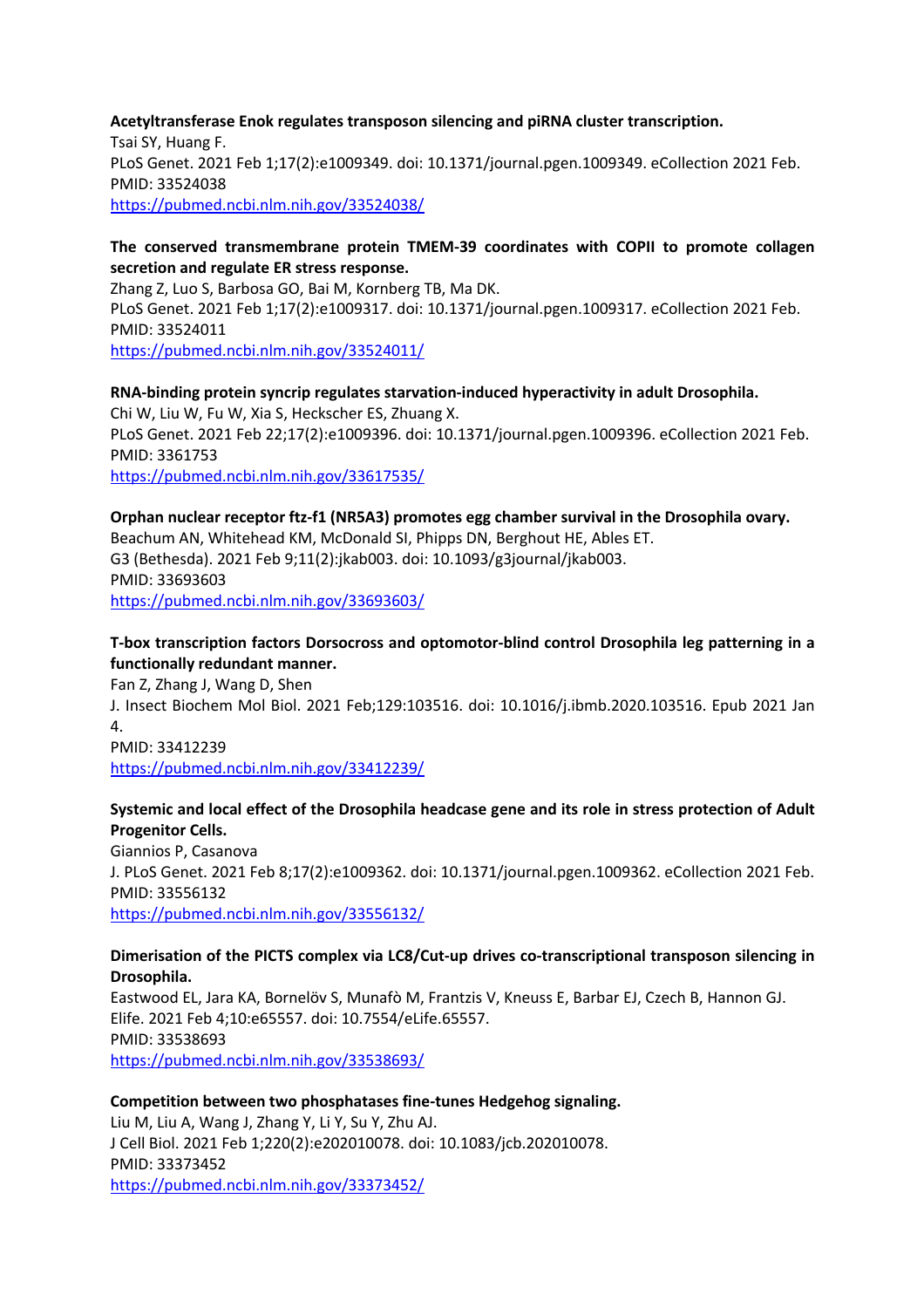#### **Ythdf is a N6-methyladenosine reader that modulates Fmr1 target mRNA selection and restricts axonal growth in Drosophila.**

Worpenberg L, Paolantoni C, Longhi S, Mulorz MM, Lence T, Wessels HH, Dassi E, Aiello G, Sutandy FXR, Scheibe M, Edupuganti RR, Busch A, Möckel MM, Vermeulen M, Butter F, König J, Notarangelo M, Ohler U, Dieterich C, Quattrone A, Soldano A, Roignant JY.

EMBO J. 2021 Feb 15;40(4):e104975. doi: 10.15252/embj.2020104975. Epub 2021 Jan 11. PMID: 33428246

https://pubmed.ncbi.nlm.nih.gov/33428246/

#### **Multisensory interactions regulate feeding behavior in Drosophila.**

Oh SM, Jeong K, Seo JT, Moon SJ. Proc Natl Acad Sci U S A. 2021 Feb 16;118(7):e2004523118. doi: 10.1073/pnas.2004523118. PMID: 33558226 https://pubmed.ncbi.nlm.nih.gov/33558226/

#### **Differential activation of JAK-STAT signaling reveals functional compartmentalization in Drosophila blood progenitors.**

Rodrigues D, Renaud Y, VijayRaghavan K, Waltzer L, Inamdar MS. Elife. 2021 Feb 17;10:e61409. doi: 10.7554/eLife.61409. PMID: 33594977

https://pubmed.ncbi.nlm.nih.gov/33594977/

#### **Biochemical evidence accumulates across neurons to drive a network-level eruption.**

Thornquist SC, Pitsch MJ, Auth CS, Crickmore MA. Mol Cell. 2021 Feb 18;81(4):675-690.e8. doi: 10.1016/j.molcel.2020.12.029. Epub 2021 Jan 15. PMID: 33453167 https://pubmed.ncbi.nlm.nih.gov/33453167/

#### **Ecd promotes U5 snRNP maturation and Prp8 stability.**

Erkelenz S, Stanković D, Mundorf J, Bresser T, Claudius AK, Boehm V, Gehring NH, Uhlirova M. Nucleic Acids Res. 2021 Feb 22;49(3):1688-1707. doi: 10.1093/nar/gkaa1274. PMID: 33444449 https://pubmed.ncbi.nlm.nih.gov/33444449/

### **The genetic architecture of larval aggregation behavior in Drosophila.**

McKinney RM, Valdez R, Ben-Shahar Y. J Neurogenet. 2021 Sep;35(3):274-284. doi: 10.1080/01677063.2021.1887174. Epub 2021 Feb 25. PMID: 33629904 https://pubmed.ncbi.nlm.nih.gov/33629904/

#### **A Non-stop identity complex (NIC) supervises enterocyte identity and protects from premature aging.**

Erez N, Israitel L, Bitman-Lotan E, Wong WH, Raz G, Cornelio-Parra DV, Danial S, Flint Brodsly N, Belova E, Maksimenko O, Georgiev P, Druley T, Mohan RD, Orian A. Elife. 2021 Feb 25;10:e62312. doi: 10.7554/eLife.62312. PMID: 33629655 https://pubmed.ncbi.nlm.nih.gov/33629655/

#### **A dynamic and mosaic basement membrane controls cell intercalation in Drosophila ovaries.** Van De Bor V, Loreau V, Malbouyres M, Cerezo D, Placenti A, Ruggiero F, Noselli S. Development. 2021 Feb 26;148(4):dev195511. doi: 10.1242/dev.195511. PMID: 33526583 https://pubmed.ncbi.nlm.nih.gov/33526583/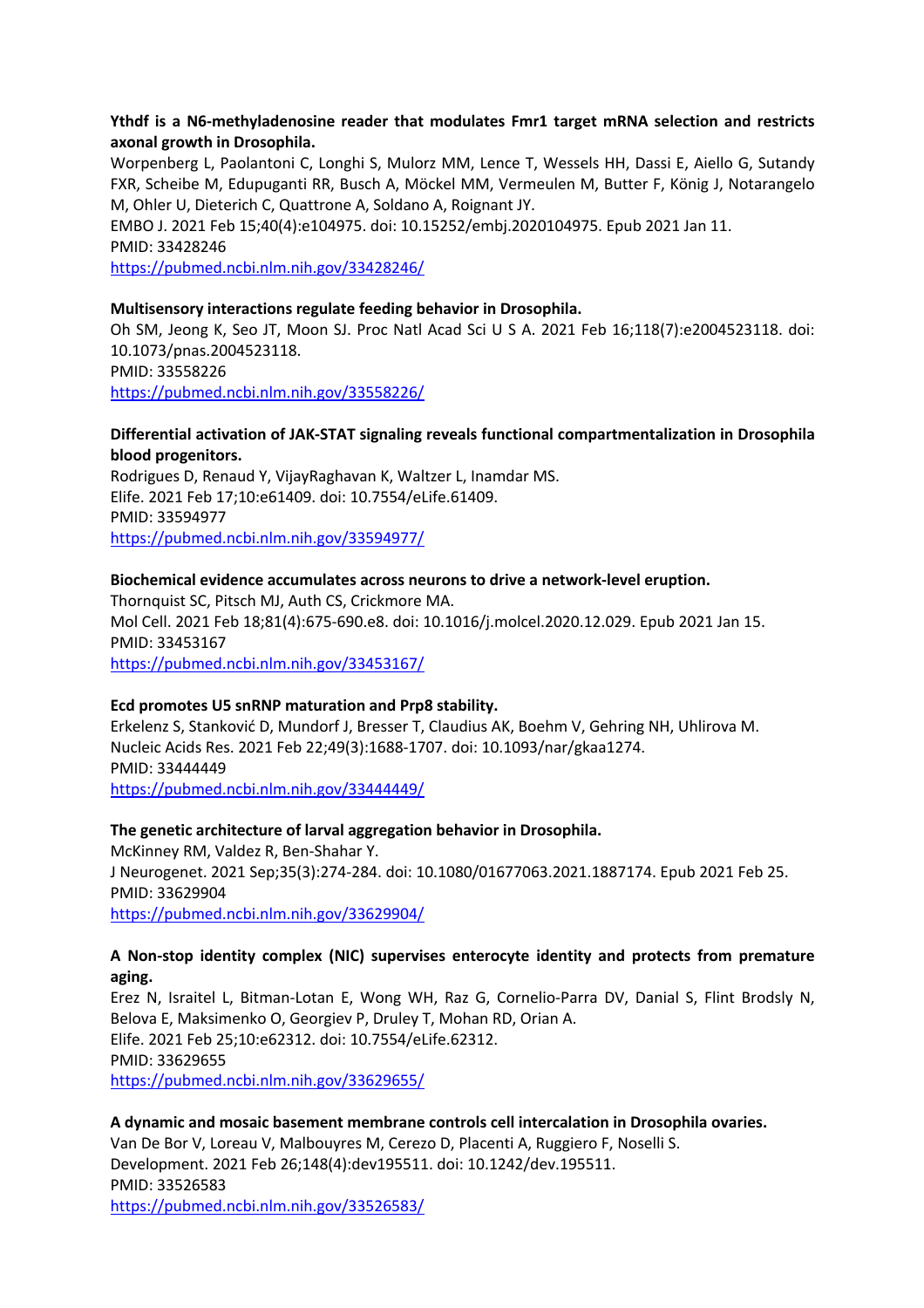#### **Molecular principles of Piwi-mediated cotranscriptional silencing through the dimeric SFiNX complex.**

Schnabl J, Wang J, Hohmann U, Gehre M, Batki J, Andreev VI, Purkhauser K, Fasching N, Duchek P, Novatchkova M, Mechtler K, Plaschka C, Patel DJ, Brennecke J. Genes Dev. 2021 Mar 1;35(5-6):392-409. doi: 10.1101/gad.347989.120. Epub 2021 Feb 11. PMID: 33574069 https://pubmed.ncbi.nlm.nih.gov/33574069/

### **Targeted molecular profiling of rare olfactory sensory neurons identifies fate, wiring, and functional determinants.**

Arguello JR, Abuin L, Armida J, Mika K, Chai PC, Benton R. Elife. 2021 Mar 5;10:e63036. doi: 10.7554/eLife.63036. PMID: 33666172 https://pubmed.ncbi.nlm.nih.gov/33666172/

#### **mTORC1-chaperonin CCT signaling regulates m6A RNA methylation to suppress autophagy.**

Tang HW, Weng JH, Lee WX, Hu Y, Gu L, Cho S, Lee G, Binari R, Li C, Cheng ME, Kim AR, Xu J, Shen Z, Xu C, Asara JM, Blenis J, Perrimon N. Proc Natl Acad Sci U S A. 2021 Mar 9;118(10):e2021945118. doi: 10.1073/pnas.2021945118. PMID: 33649236

https://pubmed.ncbi.nlm.nih.gov/33649236/

#### **Drosophila clock cells use multiple mechanisms to transmit time-of-day signals in the brain.** Barber AF, Fong SY, Kolesnik A, Fetchko M, Sehgal A. Proc Natl Acad Sci U S A. 2021 Mar 9;118(10):e2019826118. doi: 10.1073/pnas.2019826118. PMID: 33658368 https://pubmed.ncbi.nlm.nih.gov/33658368/

### **Mayday sustains trans-synaptic BMP signaling required for synaptic maintenance with age.**

Sidisky JM, Weaver D, Hussain S, Okumus M, Caratenuto R, Babcock D. Elife. 2021 Mar 5;10:e54932. doi: 10.7554/eLife.54932. PMID: 33667157 https://pubmed.ncbi.nlm.nih.gov/33667157/

#### **Bidirectional regulation of glial potassium buffering - glioprotection versus neuroprotection.** Li H, Lones L, DiAntonio A. Elife. 2021 Mar 1;10:e62606. doi: 10.7554/eLife.62606. PMID: 33646119 https://pubmed.ncbi.nlm.nih.gov/33646119/

# **A neuroendocrine pathway modulating osmotic stress in Drosophila.**

Zandawala M, Nguyen T, Balanyà Segura M, Johard HAD, Amcoff M, Wegener C, Paluzzi JP, Nässel DR.

PLoS Genet. 2021 Mar 8;17(3):e1009425. doi: 10.1371/journal.pgen.1009425. eCollection 2021 Mar. PMID: 33684132

https://pubmed.ncbi.nlm.nih.gov/33684132/

### **Glial insulin regulates cooperative or antagonistic Golden goal/Flamingo interactions during photoreceptor axon guidance.**

Takechi H, Hakeda-Suzuki S, Nitta Y, Ishiwata Y, Iwanaga R, Sato M, Sugie A, Suzuki T. Elife. 2021 Mar 5;10:e66718. doi: 10.7554/eLife.66718. PMID: 33666170 https://pubmed.ncbi.nlm.nih.gov/33666170/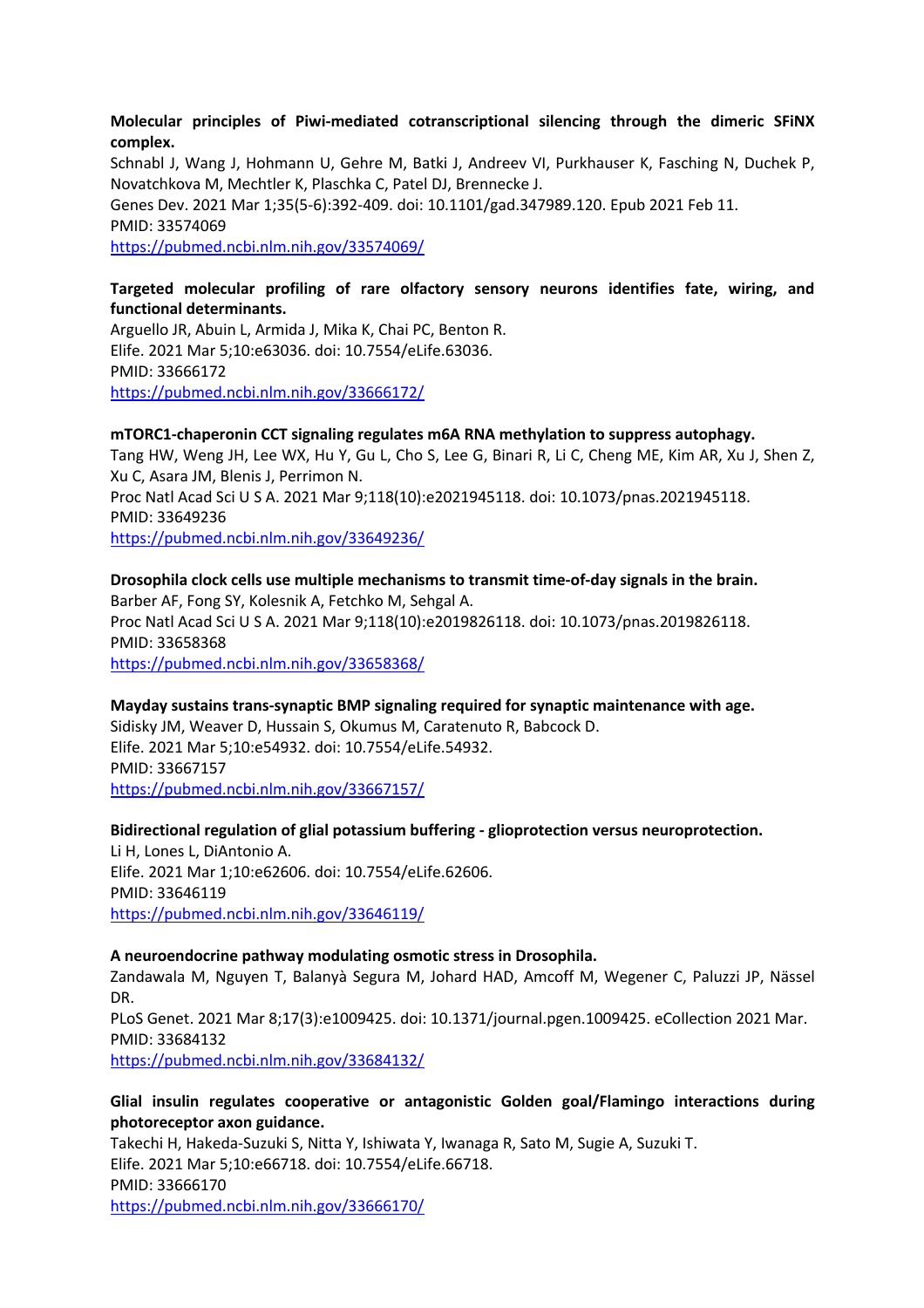#### **Exploiting the Potential of Drosophila Models in Lysosomal Storage Disorders: Pathological Mechanisms and Drug Discovery.**

Rigon L, De Filippis C, Napoli B, Tomanin R, Orso G. Biomedicines. 2021 Mar 7;9(3):268. doi: 10.3390/biomedicines9030268. PMID: 33800050 https://pubmed.ncbi.nlm.nih.gov/33800050/

#### **Systematic functional analysis of rab GTPases reveals limits of neuronal robustness to environmental challenges in flies.**

Kohrs FE, Daumann IM, Pavlovic B, Jin EJ, Kiral FR, Lin SC, Port F, Wolfenberg H, Mathejczyk TF, Linneweber GA, Chan CC, Boutros M, Hiesinger PR. Elife. 2021 Mar 5;10:e59594. doi: 10.7554/eLife.59594. PMID: 33666175 https://pubmed.ncbi.nlm.nih.gov/33666175/

#### **Neuropeptide F signaling regulates parasitoid-specific germline development and egg-laying in Drosophila.**

Sadanandappa MK, Sathyanarayana SH, Kondo S, Bosco G. PLoS Genet. 2021 Mar 26;17(3):e1009456. doi: 10.1371/journal.pgen.1009456. eCollection 2021 Mar. PMID: 33770070

https://pubmed.ncbi.nlm.nih.gov/33770070/

### **Hormone receptor 4 is required in muscles and distinct ovarian cell types to regulate specific steps of Drosophila oogenesis.**

Weaver LN, Drummond-Barbosa D. Development. 2021 Mar 9;148(5):dev198663. doi: 10.1242/dev.198663. PMID: 33547134 https://pubmed.ncbi.nlm.nih.gov/33547134/

### **Regulation of growth and cell fate during tissue regeneration by the two SWI/SNF chromatinremodeling complexes of Drosophila.**

Tian Y, Smith-Bolton RK. Genetics. 2021 Mar 3;217(1):1-16. doi: 10.1093/genetics/iyaa028. PMID: 33683366 https://pubmed.ncbi.nlm.nih.gov/33683366/

### **The GTPase Rab8 differentially controls the long- and short-range activity of the Hedgehog morphogen gradient by regulating Hedgehog apico-basal distribution.**

Gore T, Matusek T, D'Angelo G, Giordano C, Tognacci T, Lavenant-Staccini L, Rabouille C, Thérond PP. Development. 2021 Mar 9;148(5):dev191791. doi: 10.1242/dev.191791. PMID: 33547132 https://pubmed.ncbi.nlm.nih.gov/33547132/

# **The Osa-Containing SWI/SNF Chromatin-Remodeling Complex Is Required in the Germline Differentiation Niche for Germline Stem Cell Progeny Differentiation.** Hu X, Li M, Hao X, Lu Y, Zhang L, Wu G. Genes (Basel). 2021 Mar 4;12(3):363. doi: 10.3390/genes12030363. PMID: 33806269

https://pubmed.ncbi.nlm.nih.gov/33806269/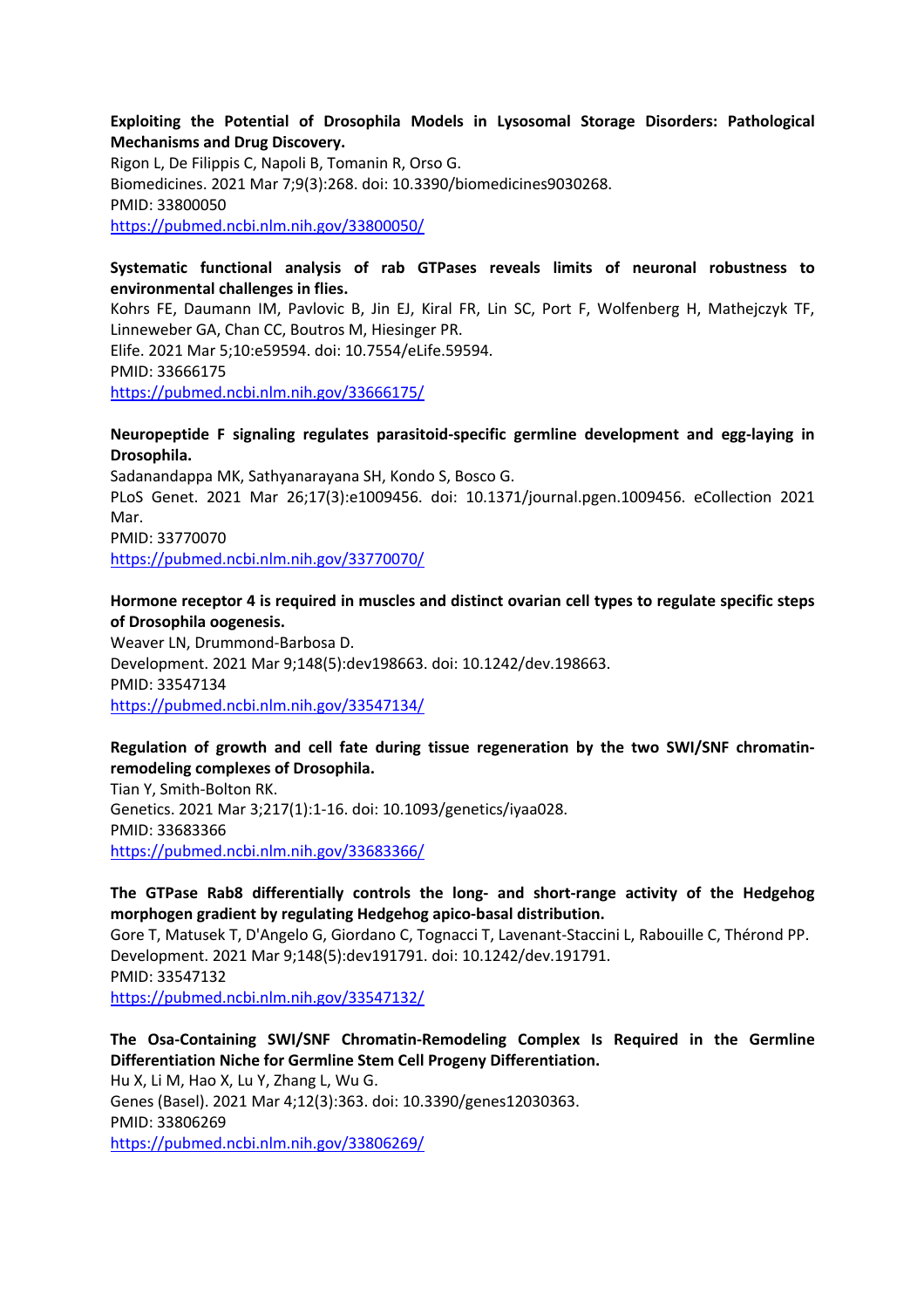**Age-related changes in polycomb gene regulation disrupt lineage fidelity in intestinal stem cells.** Tauc HM, Rodriguez-Fernandez IA, Hackney JA, Pawlak M, Ronnen Oron T, Korzelius J, Moussa HF, Chaudhuri S, Modrusan Z, Edgar BA, Jasper H. Elife. 2021 Mar 16;10:e62250. doi: 10.7554/eLife.62250. PMID: 33724181 https://pubmed.ncbi.nlm.nih.gov/33724181/

### **FGFR/Heartless and Smog interact synergistically to negatively regulate Fog mediated G-protein coupled receptor signaling in the Drosophila nervous system.**

Shweta K, Basargekar A, Ratnaparkhi A. G3 (Bethesda). 2021 Mar 16;11(3):jkaa029. doi: 10.1093/g3journal/jkaa029. PMID: 33729500 https://pubmed.ncbi.nlm.nih.gov/33729500/

#### **A KDM5-Prospero transcriptional axis functions during early neurodevelopment to regulate mushroom body formation.**

Hatch HAM, Belalcazar HM, Marshall OJ, Secombe J. Elife. 2021 Mar 17;10:e63886. doi: 10.7554/eLife.63886. PMID: 33729157 https://pubmed.ncbi.nlm.nih.gov/33729157/

#### **Cooperation between oncogenic Ras and wild-type p53 stimulates STAT non-cell autonomously to promote tumor radioresistance.**

Dong YL, Vadla GP, Lu JJ, Ahmad V, Klein TJ, Liu LF, Glazer PM, Xu T, Chabu CY. Commun Biol. 2021 Mar 19;4(1):374. doi: 10.1038/s42003-021-01898-5. PMID:33742110 https://pubmed.ncbi.nlm.nih.gov/33742110/

#### **Axonal chemokine-like Orion induces astrocyte infiltration and engulfment during mushroom body neuronal remodeling.**

Boulanger A, Thinat C, Züchner S, Fradkin LG, Lortat-Jacob H, Dura JM. Nat Commun. 2021 Mar 23;12(1):1849. doi: 10.1038/s41467-021-22054-x. PMID: 33758182 https://pubmed.ncbi.nlm.nih.gov/33758182/

#### **Slowpoke functions in circadian output cells to regulate rest:activity rhythms.**

Ruiz D, Bajwa ST, Vanani N, Bajwa TA, Cavanaugh DJ. PLoS One. 2021 Mar 25;16(3):e0249215. doi: 10.1371/journal.pone.0249215. eCollection 2021. PMID: 33765072 https://pubmed.ncbi.nlm.nih.gov/33765072/

#### **Loss of FEZ1, a gene deleted in Jacobsen syndrome, causes locomotion defects and early mortality by impairing motor neuron development.**

Gunaseelan S, Wang Z, Tong VKJ, Ming SWS, Razar RBBA, Srimasorn S, Ong WY, Lim KL, Chua JJE. Hum Mol Genet. 2021 Mar 25;30(1):5-20. doi: 10.1093/hmg/ddaa281. PMID: 33395696 https://pubmed.ncbi.nlm.nih.gov/33395696/

### **Orbit/CLASP determines centriole length by antagonising Klp10A in Drosophila spermatocytes.**

Shoda T, Yamazoe K, Tanaka Y, Asano Y, Inoue YH. J Cell Sci. 2021 Mar 26;134(6):jcs251231. doi: 10.1242/jcs.251231. PMID: 33674447 https://pubmed.ncbi.nlm.nih.gov/33674447/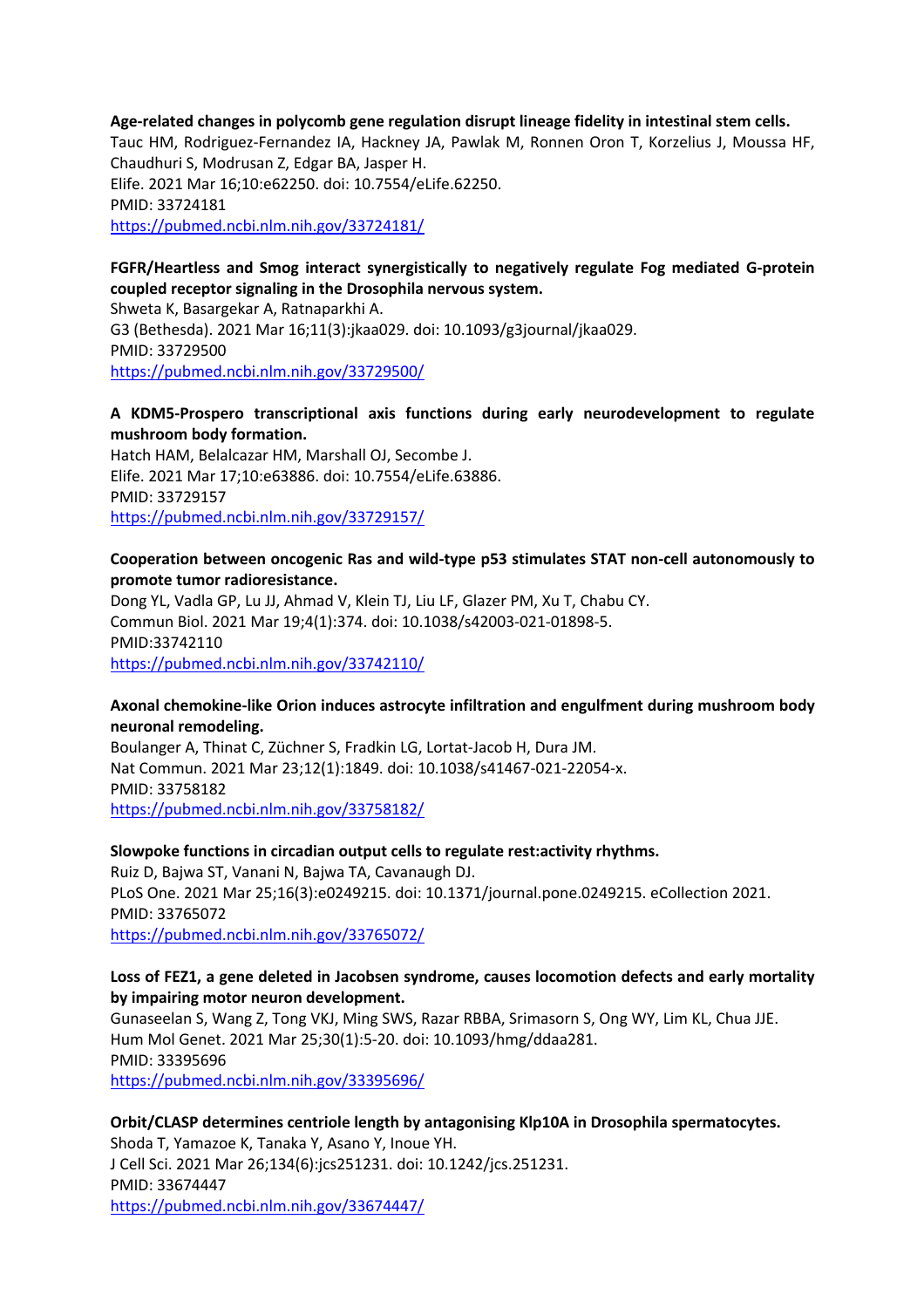#### **Self-organized patterning of cell morphology via mechanosensitive feedback.**

Dye NA, Popović M, Iyer KV, Fuhrmann JF, Piscitello-Gómez R, Eaton S, Jülicher F. Elife. 2021 Mar 26;10:e57964. doi: 10.7554/eLife.57964. PMID: 33769281 https://pubmed.ncbi.nlm.nih.gov/33769281/

#### **TDP-43 and PINK1 mediate CHCHD10S59L mutation-induced defects in Drosophila and in vitro.**

Baek M, Choe YJ, Bannwarth S, Kim J, Maitra S, Dorn GW 2nd, Taylor JP, Paquis-Flucklinger V, Kim NC. Nat Commun. 2021 Mar 26;12(1):1924. doi: 10.1038/s41467-021-22145-9. PMID: 33772006 https://pubmed.ncbi.nlm.nih.gov/33772006/

#### **Condition-dependent functional shift of two Drosophila Mtmr lipid phosphatases in autophagy control.**

Manzéger A, Tagscherer K, Lőrincz P, Szaker H, Lukácsovich T, Pilz P, Kméczik R, Csikós G, Erdélyi M, Sass M, Kovács T, Vellai T, Billes VA. Autophagy. 2021 Dec;17(12):4010-4028. doi: 10.1080/15548627.2021.1899681. Epub 2021 Mar 28. PMID: 33779490 https://pubmed.ncbi.nlm.nih.gov/33779490/

#### **An actomyosin clamp assembled by the Amphiphysin-Rho1-Dia/DAAM-Rok pathway reinforces somatic cell membrane folded around spermatid heads.**

Kapoor T, Dubey P, Shirolikar S, Ray K. Cell Rep. 2021 Mar 30;34(13):108918. doi: 10.1016/j.celrep.2021.108918. PMID: 33789114 https://pubmed.ncbi.nlm.nih.gov/33789114/

#### **Natural genetic variation in Drosophila melanogaster reveals genes associated with Coxiella burnetii infection.**

Guzman RM, Howard ZP, Liu Z, Oliveira RD, Massa AT, Omsland A, White SN, Goodman AG. Genetics. 2021 Mar 31;217(3):iyab005. doi: 10.1093/genetics/iyab005. PMID: 33789347 https://pubmed.ncbi.nlm.nih.gov/33789347/

#### **Apical-basal polarity regulators are essential for slit diaphragm assembly and endocytosis in Drosophila nephrocytes.**

Heiden S, Siwek R, Lotz ML, Borkowsky S, Schröter R, Nedvetsky P, Rohlmann A, Missler M, Krahn MP. Cell Mol Life Sci. 2021 Apr;78(7):3657-3672. doi: 10.1007/s00018-021-03769-y. Epub 2021 Mar 2. PMID: 33651172 https://pubmed.ncbi.nlm.nih.gov/33651172/

#### **Intracellular trafficking of Notch orchestrates temporal dynamics of Notch activity in the fly brain.** Wang M, Han X, Liu C, Takayama R, Yasugi T, Ei SI, Nagayama M, Tanaka Y, Sato M. Nat Commun. 2021 Apr 7;12(1):2083. doi: 10.1038/s41467-021-22442-3. PMID: 33828096 https://pubmed.ncbi.nlm.nih.gov/33828096/

#### **Mechanisms of DEET gustation in Drosophila.**

Shrestha B, Lee Y. Insect Biochem Mol Biol. 2021 Apr;131:103550. doi: 10.1016/j.ibmb.2021.103550. Epub 2021 Feb 4. PMID: 33549816 https://pubmed.ncbi.nlm.nih.gov/33549816/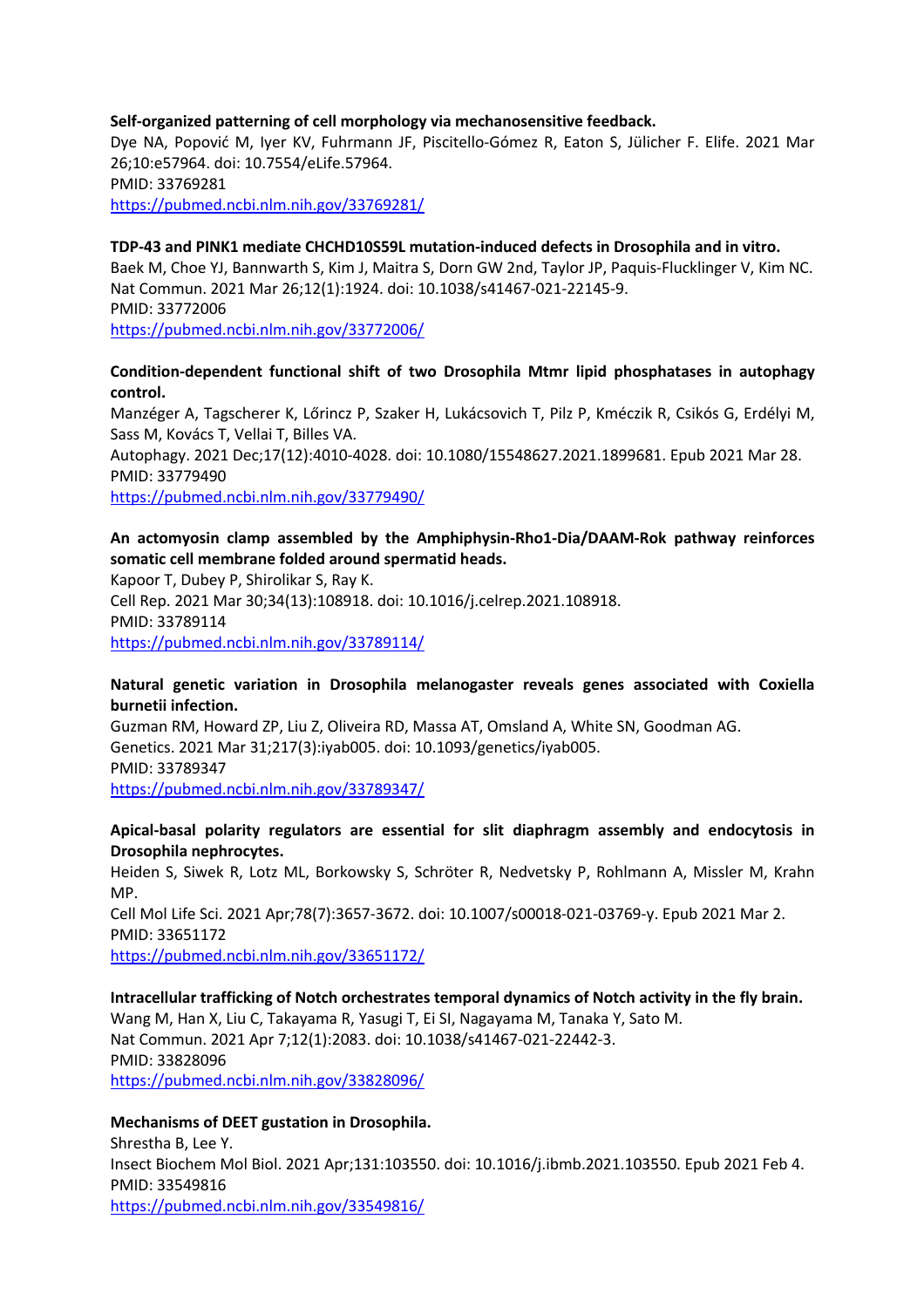#### **RhoGAP19D inhibits Cdc42 laterally to control epithelial cell shape and prevent invasion.**

Fic W, Bastock R, Raimondi F, Los E, Inoue Y, Gallop JL, Russell RB, St Johnston D. J Cell Biol. 2021 Apr 5;220(4):e202009116. doi: 10.1083/jcb.202009116. PMID: 33646271 https://pubmed.ncbi.nlm.nih.gov/33646271/

#### **Functional assessment of the "two-hit" model for neurodevelopmental defects in Drosophila and X. laevis.**

Pizzo L, Lasser M, Yusuff T, Jensen M, Ingraham P, Huber E, Singh MD, Monahan C, Iyer J, Desai I, Karthikeyan S, Gould DJ, Yennawar S, Weiner AT, Pounraja VK, Krishnan A, Rolls MM, Lowery LA, Girirajan S. PLoS Genet. 2021 Apr 5;17(4):e1009112. doi: 10.1371/journal.pgen.1009112. eCollection 2021 Apr. PMID: 33819264

https://pubmed.ncbi.nlm.nih.gov/33819264/

#### **shrub is required for spermatogenesis of Drosophila melanogaster.**

Chen MY, Tayyeb A, Wang YF. Arch Insect Biochem Physiol. 2021 Apr;106(4):e21779. doi: 10.1002/arch.21779. Epub 2021 Mar 3. PMID: 33660341 https://pubmed.ncbi.nlm.nih.gov/33660341/

#### **Maheshvara regulates JAK/STAT signaling by interacting and stabilizing hopscotch transcripts which leads to apoptosis in Drosophila melanogaster.**

Maurya B, Surabhi S, Das R, Pandey P, Mukherjee A, Mutsuddi M. Cell Death Dis. 2021 Apr 6;12(4):363. doi: 10.1038/s41419-021-03649-0. PMID: 33824299 https://pubmed.ncbi.nlm.nih.gov/33824299/

#### **Drosophila TNFRs Grindelwald and Wengen bind Eiger with different affinities and promote distinct cellular functions.**

Palmerini V, Monzani S, Laurichesse Q, Loudhaief R, Mari S, Cecatiello V, Olieric V, Pasqualato S, Colombani J, Andersen DS, Mapelli M.

Nat Commun. 2021 Apr 6;12(1):2070. doi: 10.1038/s41467-021-22080-9. PMID: 33824334 https://pubmed.ncbi.nlm.nih.gov/33824334/

#### **Subunits of the GPI transamidase complex localize to the endoplasmic reticulum and nuclear envelope in Drosophila.**

Kawaguchi K, Yamamoto-Hino M, Matsuyama N, Suzuki E, Goto S. FEBS Lett. 2021 Apr;595(7):960-968. doi: 10.1002/1873-3468.14048. Epub 2021 Mar 2. PMID: 33496978 https://pubmed.ncbi.nlm.nih.gov/33496978/

# **The immunophilin Zonda controls regulated exocytosis in endocrine and exocrine tissues.**

de la Riva-Carrasco R, Perez-Pandolfo S, Suárez Freire S, Romero NM, Bhujabal Z, Johansen T, Wappner P, Melani M. Traffic. 2021 Apr;22(4):111-122. doi: 10.1111/tra.12777. Epub 2021 Jan 25. PMID: 33336828 https://pubmed.ncbi.nlm.nih.gov/33336828/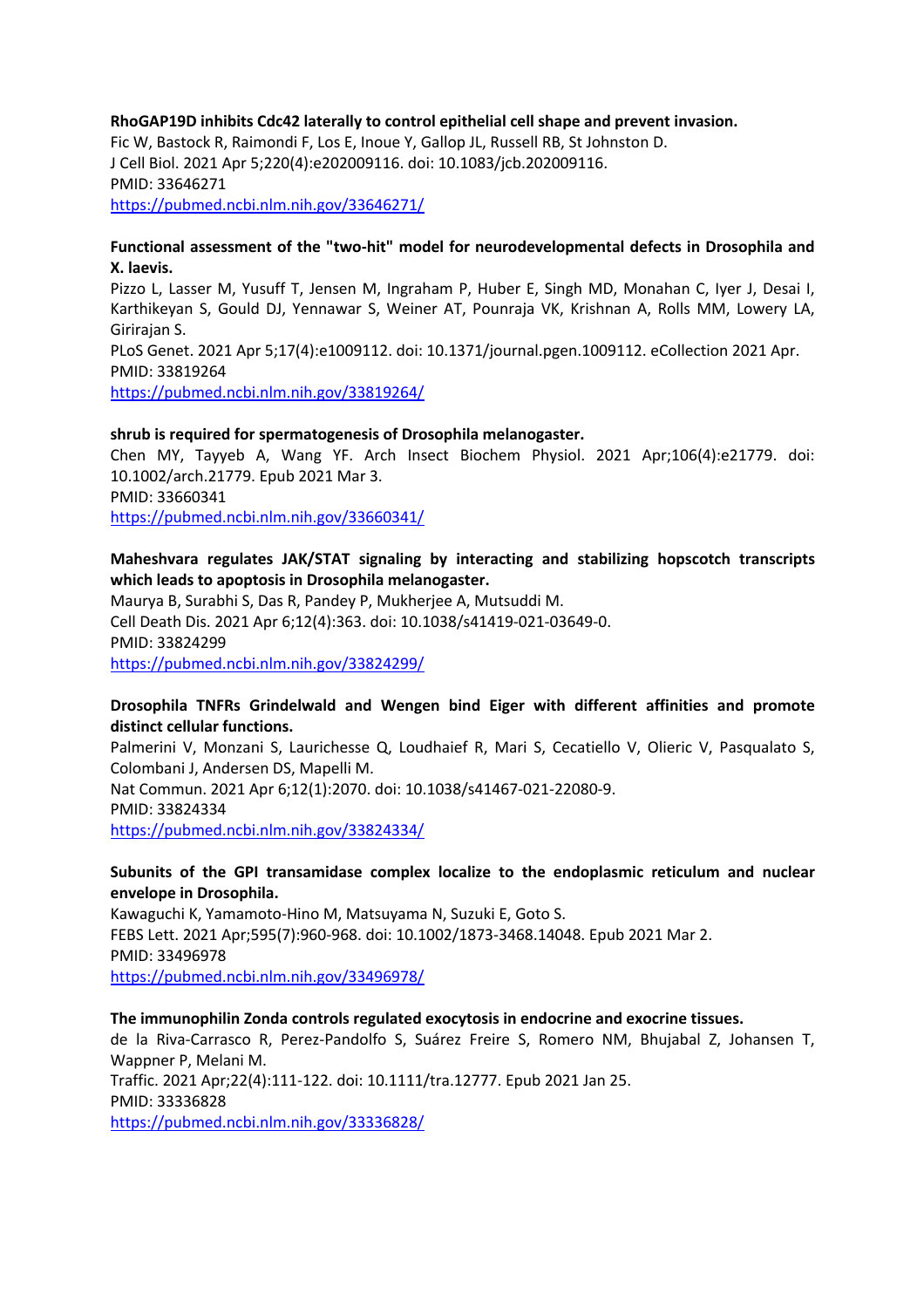#### **Mechano-chemical enforcement of tendon apical ECM into nano-filaments during Drosophila flight muscle development.**

Chu WC, Hayashi S. Curr Biol. 2021 Apr 12;31(7):1366-1378.e7. doi: 10.1016/j.cub.2021.01.010. Epub 2021 Feb 4. PMID: 33545042 https://pubmed.ncbi.nlm.nih.gov/33545042/

#### **Role of Hakai in m6A modification pathway in Drosophila.**

Wang Y, Zhang L, Ren H, Ma L, Guo J, Mao D, Lu Z, Lu L, Yan D. Nat Commun. 2021 Apr 12;12(1):2159. doi: 10.1038/s41467-021-22424-5. PMID: 33846330 https://pubmed.ncbi.nlm.nih.gov/33846330/

#### **eIF5A hypusination, boosted by dietary spermidine, protects from premature brain aging and mitochondrial dysfunction.**

Liang Y, Piao C, Beuschel CB, Toppe D, Kollipara L, Bogdanow B, Maglione M, Lützkendorf J, See JCK, Huang S, Conrad TOF, Kintscher U, Madeo F, Liu F, Sickmann A, Sigrist SJ.

Cell Rep. 2021 Apr 13;35(2):108941. doi: 10.1016/j.celrep.2021.108941.

PMID: 33852845

https://pubmed.ncbi.nlm.nih.gov/33852845/

#### **Dietary spermidine improves cognitive function.**

Schroeder S, Hofer SJ, Zimmermann A, Pechlaner R, Dammbrueck C, Pendl T, Marcello GM, Pogatschnigg V, Bergmann M, Müller M, Gschiel V, Ristic S, Tadic J, Iwata K, Richter G, Farzi A, Üçal M, Schäfer U, Poglitsch M, Royer P, Mekis R, Agreiter M, Tölle RC, Sótonyi P, Willeit J, Mairhofer B, Niederkofler H, Pallhuber I, Rungger G, Tilg H, Defrancesco M, Marksteiner J, Sinner F, Magnes C, Pieber TR, Holzer P, Kroemer G, Carmona-Gutierrez D, Scorrano L, Dengjel J, Madl T, Sedej S, Sigrist SJ, Rácz B, Kiechl S, Eisenberg T, Madeo F.

Cell Rep. 2021 Apr 13;35(2):108985. doi: 10.1016/j.celrep.2021.108985. PMID: 33852843

https://pubmed.ncbi.nlm.nih.gov/33852843/

### **Dihydroceramide desaturase regulates the compartmentalization of Rac1 for neuronal oxidative stress.**

Tzou FY, Su TY, Lin WS, Kuo HC, Yu YL, Yeh YH, Liu CC, Kuo CH, Huang SY, Chan CC. Cell Rep. 2021 Apr 13;35(2):108972. doi: 10.1016/j.celrep.2021.108972. PMID: 33852856 https://pubmed.ncbi.nlm.nih.gov/33852856/

#### **Identification of a micropeptide and multiple secondary cell genes that modulate Drosophila male reproductive success.**

Immarigeon C, Frei Y, Delbare SYN, Gligorov D, Machado Almeida P, Grey J, Fabbro L, Nagoshi E, Billeter JC, Wolfner MF, Karch F, Maeda RK.

Proc Natl Acad Sci U S A. 2021 Apr 13;118(15):e2001897118. doi: 10.1073/pnas.2001897118. PMID: 33876742 https://pubmed.ncbi.nlm.nih.gov/33876742/

### **Rab2 drives axonal transport of dense core vesicles and lysosomal organelles.**

Lund VK, Lycas MD, Schack A, Andersen RC, Gether U, Kjaerulff O. Cell Rep. 2021 Apr 13;35(2):108973. doi: 10.1016/j.celrep.2021.108973. PMID: 33852866 https://pubmed.ncbi.nlm.nih.gov/33852866/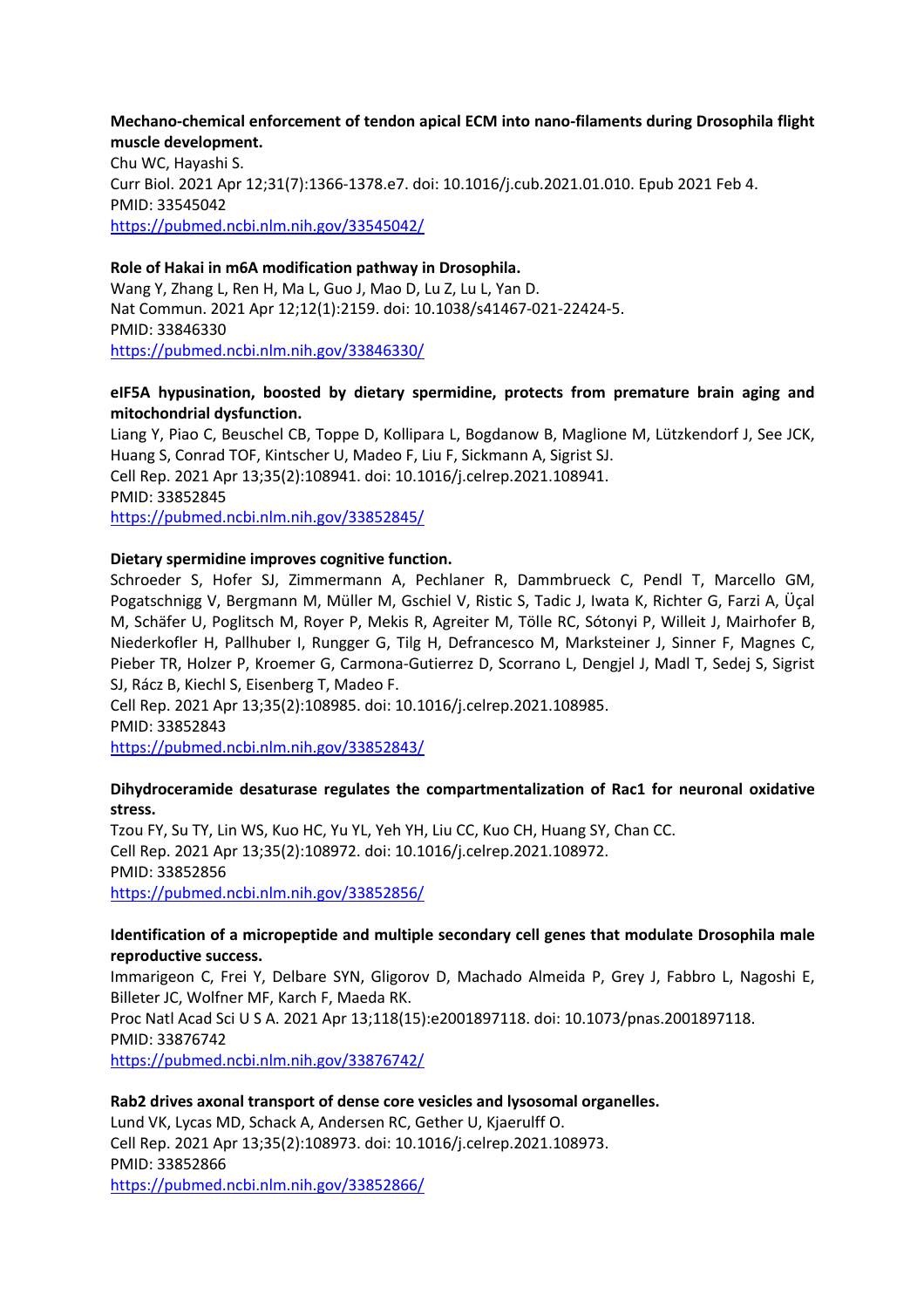#### **Hyperoxidation of Peroxiredoxins and Effects on Physiology of Drosophila.**

McGinnis A, Klichko VI, Orr WC, Radyuk SN. Antioxidants (Basel). 2021 Apr 15;10(4):606. doi: 10.3390/antiox10040606. PMID: 33920774 https://pubmed.ncbi.nlm.nih.gov/33920774/

# **Dysregulated CRMP Mediates Circadian Deficits in a Drosophila Model of Fragile X Syndrome.**

Zhao J, Xue J, Zhu T, He H, Kang H, Jiang X, Huang W, Duan R. Neurosci Bull. 2021 Jul;37(7):973-984. doi: 10.1007/s12264-021-00682-z. Epub 2021 Apr 15. PMID: 33856646 https://pubmed.ncbi.nlm.nih.gov/33856646/

#### **Channel nuclear pore complex subunits are required for transposon silencing in Drosophila.**

Munafò M, Lawless VR, Passera A, MacMillan S, Bornelöv S, Haussmann IU, Soller M, Hannon GJ, Czech B. Elife. 2021 Apr 15;10:e66321. doi: 10.7554/eLife.66321. PMID: 33856346

https://pubmed.ncbi.nlm.nih.gov/33856346/

### **Metabolically active and polyploid renal tissues rely on graded cytoprotection to drive developmental and homeostatic stress resilience.**

Burbridge K, Holcombe J, Weavers H. Development. 2021 Apr 15;148(8):dev197343. doi: 10.1242/dev.197343. Epub 2021 Apr 26. PMID: 33913484 https://pubmed.ncbi.nlm.nih.gov/33913484/

### **Nutrition and PI3K/Akt signaling are required for p38-dependent regeneration.**

Esteban-Collado J, Corominas M, Serras F. Development. 2021 Apr 15;148(8):dev197087. doi: 10.1242/dev.197087. Epub 2021 Apr 23. PMID: 33913483 https://pubmed.ncbi.nlm.nih.gov/33913483/

#### **DNase II mediates a parthanatos-like developmental cell death pathway in Drosophila primordial germ cells.**

Tarayrah-Ibraheim L, Maurice EC, Hadary G, Ben-Hur S, Kolpakova A, Braun T, Peleg Y, Yacobi-Sharon K, Arama E. Nat Commun. 2021 Apr 16;12(1):2285. doi: 10.1038/s41467-021-22622-1. PMID: 33863891 https://pubmed.ncbi.nlm.nih.gov/33863891/

### **Downregulation of glial genes involved in synaptic function mitigates Huntington's disease pathogenesis.**

Onur TS, Laitman A, Zhao H, Keyho R, Kim H, Wang J, Mair M, Wang H, Li L, Perez A, de Haro M, Wan YW, Allen G, Lu B, Al-Ramahi I, Liu Z, Botas J. Elife. 2021 Apr 19;10:e64564. doi: 10.7554/eLife.64564. PMID: 33871358 https://pubmed.ncbi.nlm.nih.gov/33871358/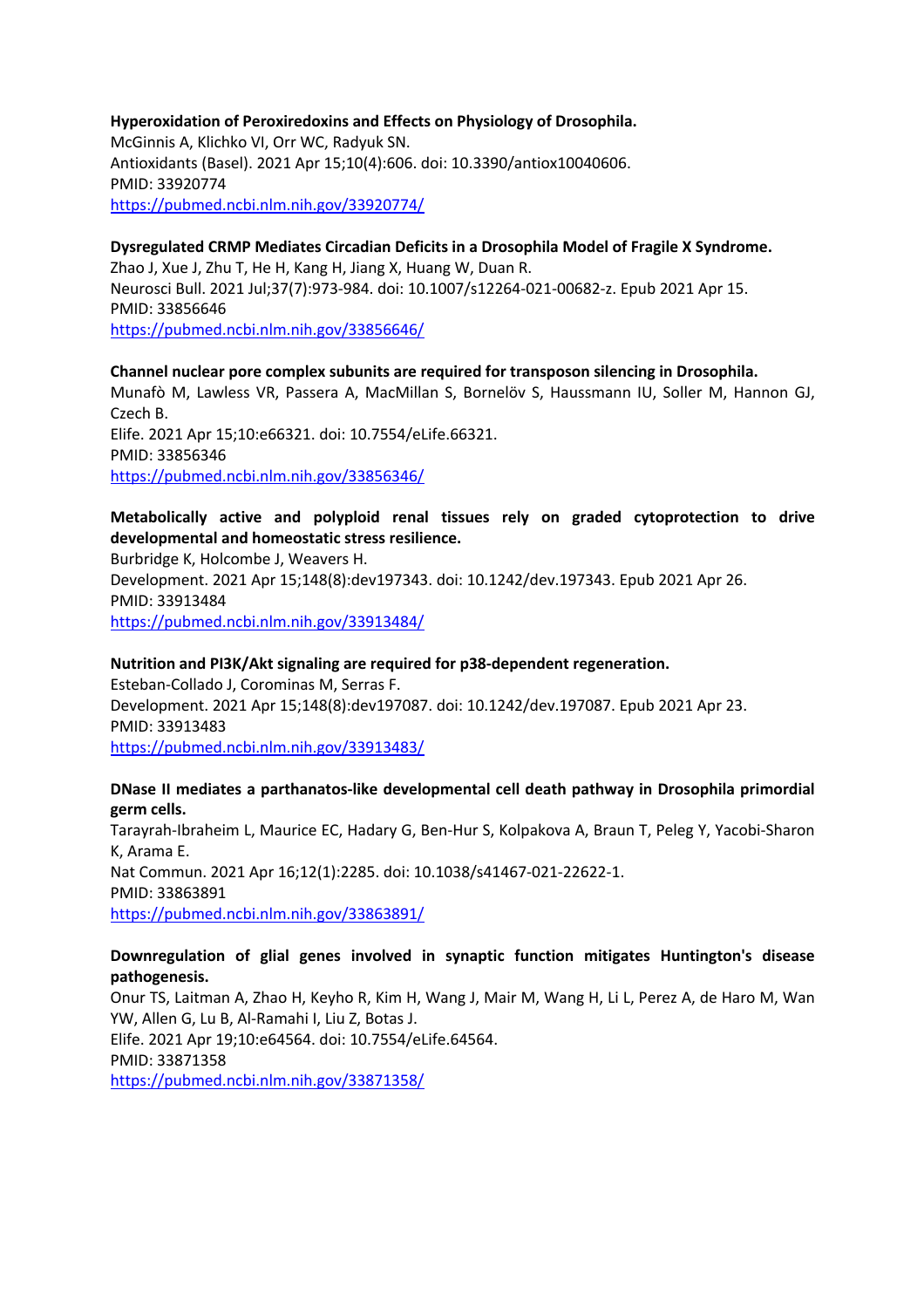#### **Transient opening of tricellular vertices controls paracellular transport through the follicle epithelium during Drosophila oogenesis.**

Isasti-Sanchez J, Münz-Zeise F, Lancino M, Luschnig S. Dev Cell. 2021 Apr 19;56(8):1083-1099.e5. doi: 10.1016/j.devcel.2021.03.021. Epub 2021 Apr 7. PMID: 33831351 https://pubmed.ncbi.nlm.nih.gov/33831351/

# **Septate junction proteins are required for egg elongation and border cell migration during oogenesis in Drosophila.**

Alhadyian H, Shoaib D, Ward RE. G3 (Bethesda). 2021 Apr 19;11(7):jkab127. doi: 10.1093/g3journal/jkab127. Online ahead of print. PMID: 33871584 https://pubmed.ncbi.nlm.nih.gov/33871584/

#### **Proteomics of protein trafficking by in vivo tissue-specific labeling.**

Droujinine IA, Meyer AS, Wang D, Udeshi ND, Hu Y, Rocco D, McMahon JA, Yang R, Guo J, Mu L, Carey DK, Svinkina T, Zeng R, Branon T, Tabatabai A, Bosch JA, Asara JM, Ting AY, Carr SA, McMahon AP, Perrimon N. Nat Commun. 2021 Apr 22;12(1):2382. doi: 10.1038/s41467-021-22599-x. PMID: 33888706

https://pubmed.ncbi.nlm.nih.gov/33888706/

#### **The linear ubiquitin E3 ligase-Relish pathway is involved in the regulation of proteostasis in Drosophila muscle during aging.**

Lee B, Shin C, Shin M, Choi B, Yuan C, Cho KS. Biochem Biophys Res Commun. 2021 Apr 23;550:184-190. doi: 10.1016/j.bbrc.2021.02.135. Epub 2021 Mar 9. PMID: 33706102 https://pubmed.ncbi.nlm.nih.gov/33706102/

### **Brain-specific lipoprotein receptors interact with astrocyte derived apolipoprotein and mediate neuron-glia lipid shuttling.**

Yin J, Spillman E, Cheng ES, Short J, Chen Y, Lei J, Gibbs M, Rosenthal JS, Sheng C, Chen YX, Veerasammy K, Choetso T, Abzalimov R, Wang B, Han C, He Y, Yuan Q. Nat Commun. 2021 Apr 23;12(1):2408. doi: 10.1038/s41467-021-22751-7. PMID: 33893307 https://pubmed.ncbi.nlm.nih.gov/33893307/

#### **Distinct actin-dependent nanoscale assemblies underlie the dynamic and hierarchical organization of E-cadherin.**

Chandran R, Kale G, Philippe JM, Lecuit T, Mayor S. Curr Biol. 2021 Apr 26;31(8):1726-1736.e4. doi: 10.1016/j.cub.2021.01.059. Epub 2021 Feb 18. PMID: 33607036 https://pubmed.ncbi.nlm.nih.gov/33607036/

#### **The Upd3 cytokine couples inflammation to maturation defects in Drosophila.**

Romão D, Muzzopappa M, Barrio L, Milán M. Curr Biol. 2021 Apr 26;31(8):1780-1787.e6. doi: 10.1016/j.cub.2021.01.080. Epub 2021 Feb 19. PMID: 33609452 https://pubmed.ncbi.nlm.nih.gov/33609452/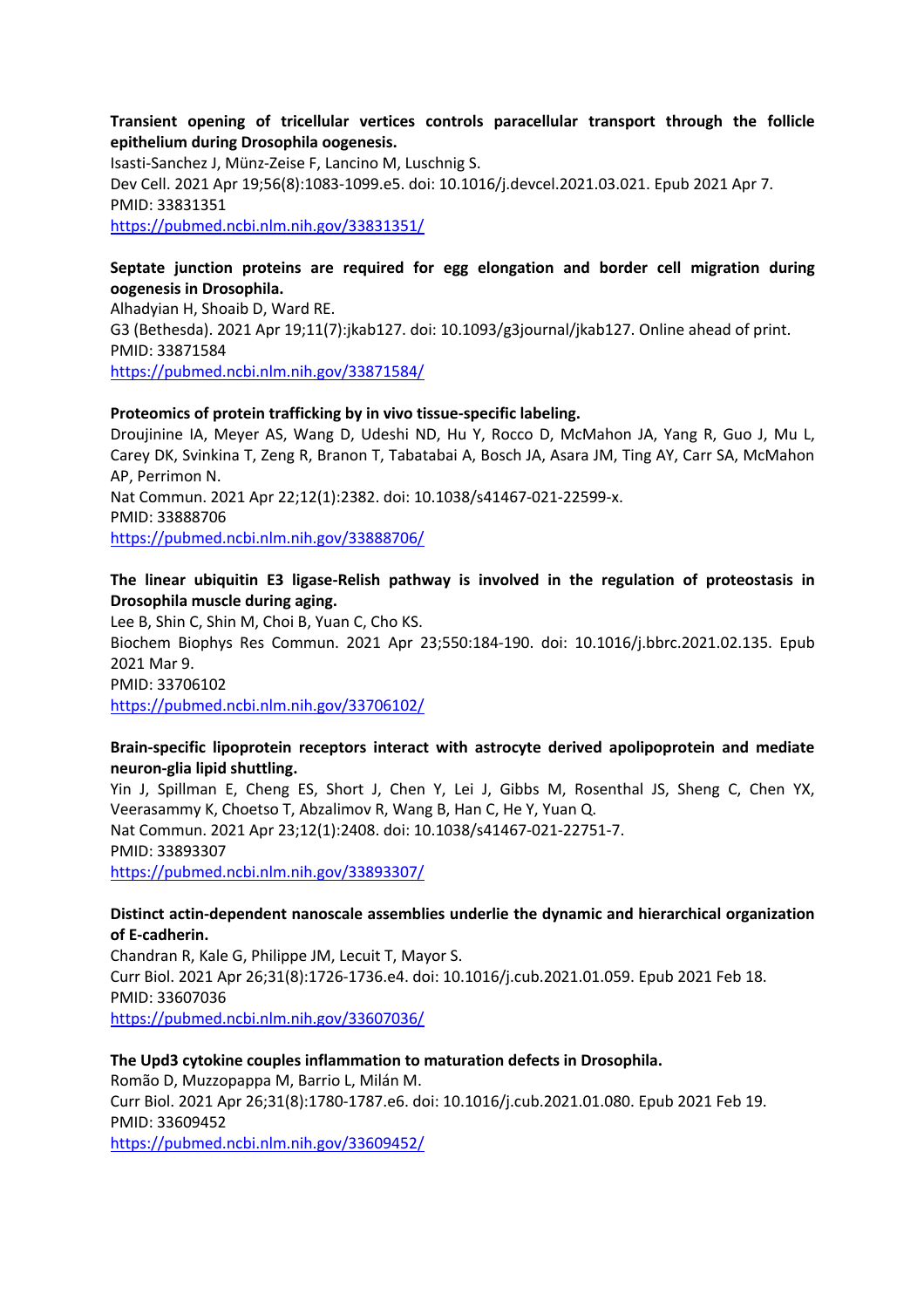#### **In Vivo Silencing of Genes Coding for dTip60 Chromatin Remodeling Complex Subunits Affects Polytene Chromosome Organization and Proper Development in Drosophila melanogaster.**

Prozzillo Y, Cuticone S, Ferreri D, Fattorini G, Messina G, Dimitri P. Int J Mol Sci. 2021 Apr 26;22(9):4525. doi: 10.3390/ijms22094525. PMID: 33926075 https://pubmed.ncbi.nlm.nih.gov/33926075/

#### **Stem cell niche organization in the Drosophila ovary requires the ECM component Perlecan.**

Díaz-Torres A, Rosales-Nieves AE, Pearson JR, Santa-Cruz Mateos C, Marín-Menguiano M, Marshall OJ, Brand AH, González-Reyes A. Curr Biol. 2021 Apr 26;31(8):1744-1753.e5. doi: 10.1016/j.cub.2021.01.071. Epub 2021 Feb 22.

PMID: 33621481 https://pubmed.ncbi.nlm.nih.gov/33621481/

**Methionine restriction breaks obligatory coupling of cell proliferation and death by an oncogene Src in Drosophila.**

Nishida H, Okada M, Yang L, Takano T, Tabata S, Soga T, Ho DM, Chung J, Minami Y, Yoo SK. Elife. 2021 Apr 27;10:e59809. doi: 10.7554/eLife.59809. PMID: 33902813 https://pubmed.ncbi.nlm.nih.gov/33902813/

### **RACK1 modulates polyglutamine-induced neurodegeneration by promoting ERK degradation in Drosophila.**

Xie J, Han Y, Wang T. PLoS Genet. 2021 May 13;17(5):e1009558. doi: 10.1371/journal.pgen.1009558. eCollection 2021 May. PMID: 33983927 https://pubmed.ncbi.nlm.nih.gov/33983927/

#### **RNA degradation is required for the germ-cell to maternal transition in Drosophila.**

Blatt P, Wong-Deyrup SW, McCarthy A, Breznak S, Hurton MD, Upadhyay M, Bennink B, Camacho J, Lee MT, Rangan P. Curr Biol. 2021 Jul 26;31(14):2984-2994.e7. doi: 10.1016/j.cub.2021.04.052. Epub 2021 May 13. PMID: 33989522 https://pubmed.ncbi.nlm.nih.gov/33989522/

#### **Heat shock cognate 70 genes contribute to Drosophila spermatocyte growth progression possibly through the insulin signaling pathway.**

Azuma M, Ogata T, Yamazoe K, Tanaka Y, Inoue YH. Dev Growth Differ. 2021 May;63(4-5):231-248. doi: 10.1111/dgd.12734. Epub 2021 Jun 20. PMID: 34050930 https://pubmed.ncbi.nlm.nih.gov/34050930/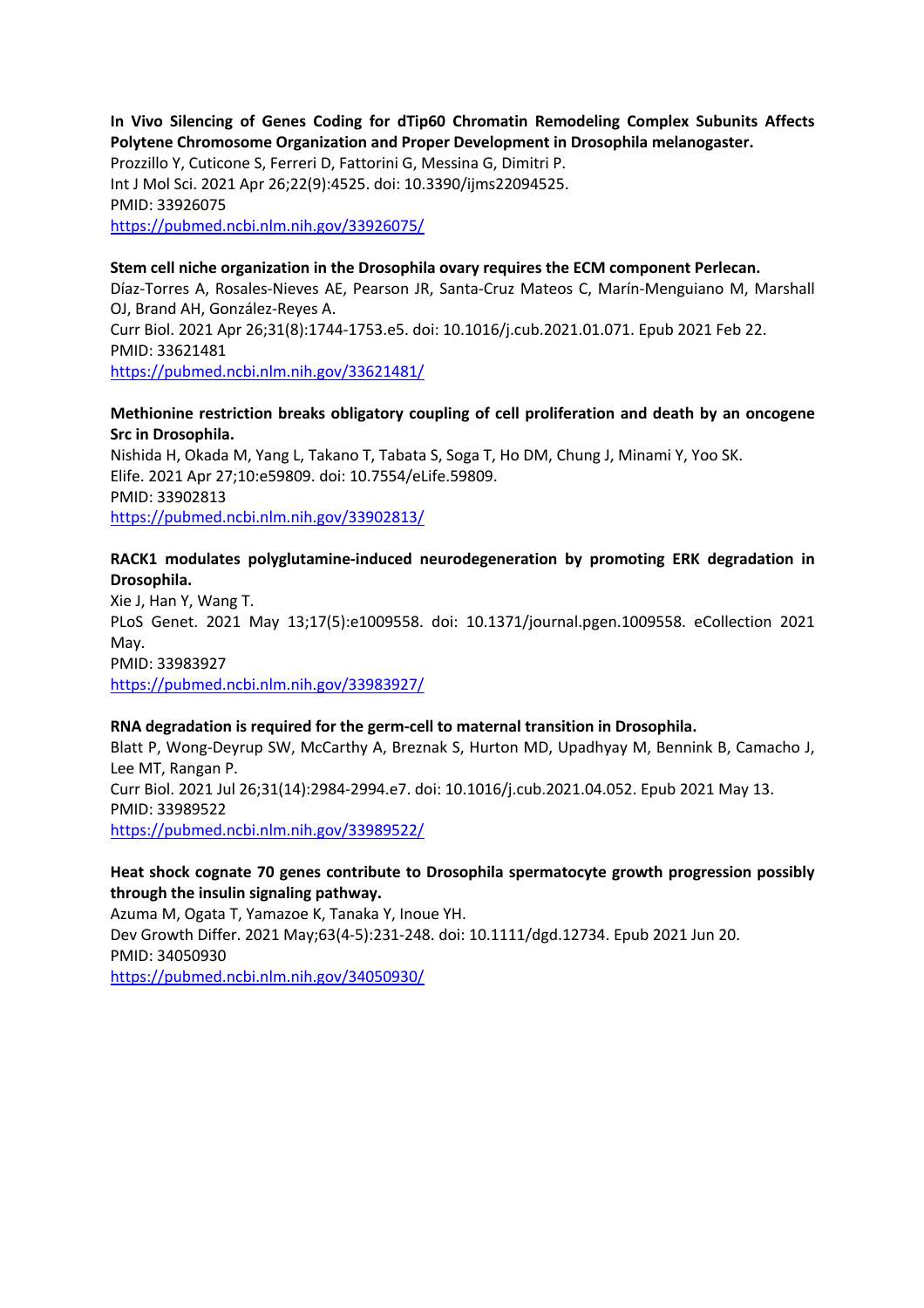#### **A form of muscular dystrophy associated with pathogenic variants in JAG2.**

Coppens S, Barnard AM, Puusepp S, Pajusalu S, Õunap K, Vargas-Franco D, Bruels CC, Donkervoort S, Pais L, Chao KR, Goodrich JK, England EM, Weisburd B, Ganesh VS, Gudmundsson S, O'Donnell-Luria A, Nigul M, Ilves P, Mohassel P, Siddique T, Milone M, Nicolau S, Maroofian R, Houlden H, Hanna MG, Quinlivan R, Beiraghi Toosi M, Ghayoor Karimiani E, Costagliola S, Deconinck N, Kadhim H, Macke E, Lanpher BC, Klee EW, Łusakowska A, Kostera-Pruszczyk A, Hahn A, Schrank B, Nishino I, Ogasawara M, El Sherif R, Stojkovic T, Nelson I, Bonne G, Cohen E, Boland-Augé A, Deleuze JF, Meng Y, Töpf A, Vilain C, Pacak CA, Rivera-Zengotita ML, Bönnemann CG, Straub V, Handford PA, Draper I, Walter GA, Kang PB.

Am J Hum Genet. 2021 May 6;108(5):840-856. doi: 10.1016/j.ajhg.2021.03.020. Epub 2021 Apr 15. PMID: 33861953

https://pubmed.ncbi.nlm.nih.gov/33861953/

#### **Glial Hedgehog signalling and lipid metabolism regulate neural stem cell proliferation in Drosophila.**

Dong Q, Zavortink M, Froldi F, Golenkina S, Lam T, Cheng LY. EMBO Rep. 2021 May 5;22(5):e52130. doi: 10.15252/embr.202052130. Epub 2021 Mar 10. PMID: 33751817 https://pubmed.ncbi.nlm.nih.gov/33751817/

#### **Secreted C-type lectin regulation of neuromuscular junction synaptic vesicle dynamics modulates coordinated movement.**

Bhimreddy M, Rushton E, Kopke DL, Broadie K. J Cell Sci. 2021 May 1;134(9):jcs257592. doi: 10.1242/jcs.257592. Epub 2021 May 11. PMID: 33973638 https://pubmed.ncbi.nlm.nih.gov/33973638/

#### **Maternal preconception PFOS exposure of Drosophila melanogaster alters reproductive capacity, development, morphology and nutrient regulation.**

Kim JH, Barbagallo B, Annunziato K, Farias-Pereira R, Doherty JJ, Lee J, Zina J, Tindal C, McVey C, Aresco R, Johnstone M, Sant KE, Timme-Laragy A, Park Y, Clark JM. Food Chem Toxicol. 2021 May;151:112153. doi: 10.1016/j.fct.2021.112153. Epub 2021 Mar 25. PMID: 33774094

https://pubmed.ncbi.nlm.nih.gov/33774094/

### **Aneuploidy facilitates dysplastic and tumorigenic phenotypes in the Drosophila gut.**

Brás R, Monteiro A, Sunkel CE, Resende LP. Biol Open. 2021 Nov 15;10(11):bio058623. doi: 10.1242/bio.058623. Epub 2021 Nov 3. PMID: 33948620 https://pubmed.ncbi.nlm.nih.gov/33948620/

#### **A PROTAC targets splicing factor 3B1.**

Gama-Brambila RA, Chen J, Zhou J, Tascher G, Münch C, Cheng X. Cell Chem Biol. 2021 Nov 18;28(11):1616-1627.e8. doi: 10.1016/j.chembiol.2021.04.018. Epub 2021 May 27. PMID: 34048672 https://pubmed.ncbi.nlm.nih.gov/34048672/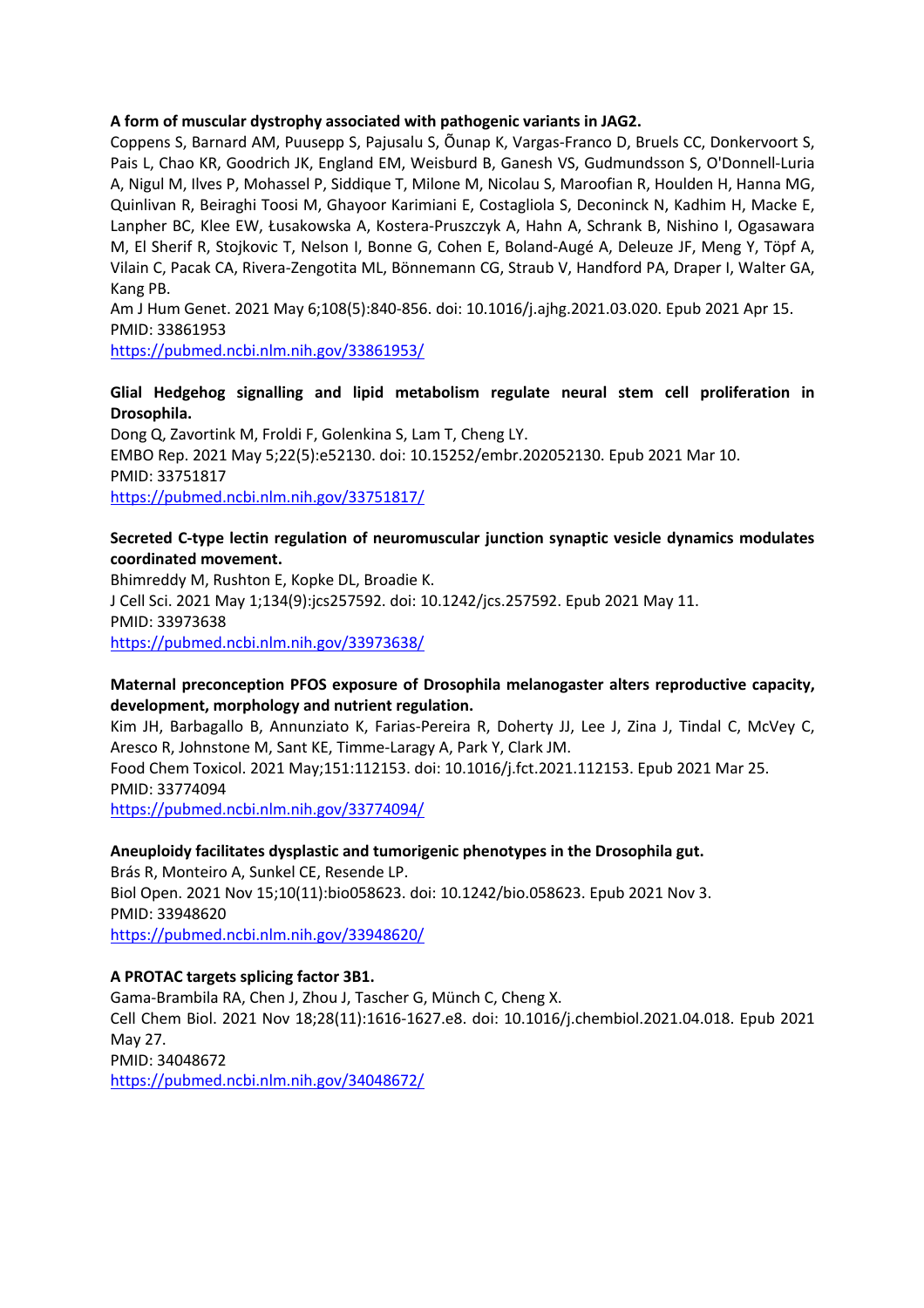#### **Evaluate the efficiency of resveratrol for treating Parkinson disease on Drosophila melanogaster model.**

Dang, T., Đào, L., Phan, T., & Huỳnh, A. Science and Technology Development Journal - Natural Sciences, 2021, 5(3), 1295-1302. doi: 10.32508/stdjns.v5i3.1039 https://doi.org/10.32508/stdjns.v5i3.1039

#### **A TORC1-histone axis regulates chromatin organisation and non-canonical induction of autophagy to ameliorate ageing.**

Lu YX, Regan JC, Eßer J, Drews LF, Weinseis T, Stinn J, Hahn O, Miller RA, Grönke S, Partridge L. Elife. 2021 May 14;10:e62233. doi: 10.7554/eLife.62233. PMID: 33988501 https://pubmed.ncbi.nlm.nih.gov/33988501/

#### **Vmp1, Vps13D, and Marf/Mfn2 function in a conserved pathway to regulate mitochondria and ER contact in development and disease.**

Shen JL, Fortier TM, Zhao YG, Wang R, Burmeister M, Baehrecke EH. Curr Biol. 2021 Jul 26;31(14):3028-3039.e7. doi: 10.1016/j.cub.2021.04.062. Epub 2021 May 20. PMID: 34019822 https://pubmed.ncbi.nlm.nih.gov/34019822/

# **A combination of Notch signaling, preferential adhesion and endocytosis induces a slow mode of cell intercalation in the Drosophila retina.**

Blackie L, Tozluoglu M, Trylinski M, Walther RF, Schweisguth F, Mao Y, Pichaud F. Development. 2021 May 15;148(10):dev197301. doi: 10.1242/dev.197301. Epub 2021 May 17. PMID: 33999996

https://pubmed.ncbi.nlm.nih.gov/33999996/

### **Lint, a transmembrane serine protease, regulates growth and metabolism in Drosophila.**

Pathak H, Vijaykumar Maya A, Tanari AB, Sarkar S, Varghese J. Genetics. 2021 May 17;218(1):iyab035. doi: 10.1093/genetics/iyab035. PMID: 33693655 https://pubmed.ncbi.nlm.nih.gov/33693655/

### **TSG101 negatively regulates mitochondrial biogenesis in axons.**

Lin TH, Bis-Brewer DM, Sheehan AE, Townsend LN, Maddison DC, Züchner S, Smith GA, Freeman MR. Proc Natl Acad Sci U S A. 2021 May 18;118(20):e2018770118. doi: 10.1073/pnas.2018770118. PMID: 33972422 https://pubmed.ncbi.nlm.nih.gov/33972422/

### **α-Tubulin Regulates the Fate of Germline Stem Cells in Drosophila Testis.**

Tao X, Dou Y, Huang G, Sun M, Lu S, Chen D. Sci Rep. 2021 May 20;11(1):10644. doi: 10.1038/s41598-021-90116-7. PMID: 34017013 https://pubmed.ncbi.nlm.nih.gov/34017013/

#### **A subset of DN1p neurons integrates thermosensory inputs to promote wakefulness via CNMa signaling.**

Jin X, Tian Y, Zhang ZC, Gu P, Liu C, Han J. Curr Biol. 2021 May 24;31(10):2075-2087.e6. doi: 10.1016/j.cub.2021.02.048. Epub 2021 Mar 18. PMID: 33740429 https://pubmed.ncbi.nlm.nih.gov/33740429/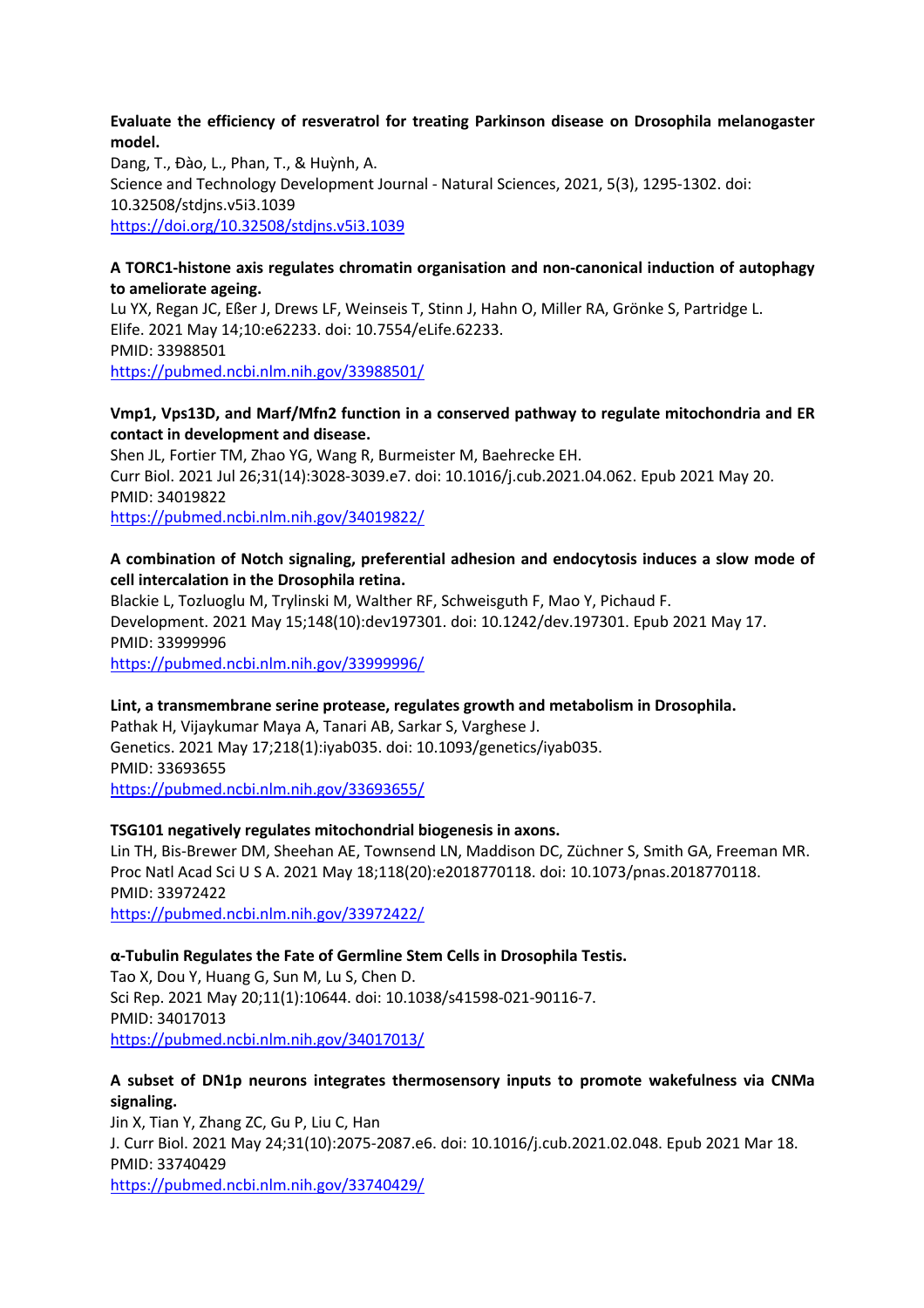#### **Social facilitation of long-lasting memory is mediated by CO2 in Drosophila.**

Muria A, Musso PY, Durrieu M, Portugal FR, Ronsin B, Gordon MD, Jeanson R, Isabel G. Curr Biol. 2021 May 24;31(10):2065-2074.e5. doi: 10.1016/j.cub.2021.02.044. Epub 2021 Mar 18. PMID: 33740428

https://pubmed.ncbi.nlm.nih.gov/33740428/

#### **Starvation-induced regulation of carbohydrate transport at the blood-brain barrier is TGF-βsignaling dependent.**

Hertenstein H, McMullen E, Weiler A, Volkenhoff A, Becker HM, Schirmeier S. Elife. 2021 May 25;10:e62503. doi: 10.7554/eLife.62503. PMID: 34032568 https://pubmed.ncbi.nlm.nih.gov/34032568/

#### **Traumatic injury compromises nucleocytoplasmic transport and leads to TDP-43 pathology.**

Anderson EN, Morera AA, Kour S, Cherry JD, Ramesh N, Gleixner A, Schwartz JC, Ebmeier C, Old W, Donnelly CJ, Cheng JP, Kline AE, Kofler J, Stein TD, Pandey UB. Elife. 2021 May 26;10:e67587. doi: 10.7554/eLife.67587. PMID: 34060470 https://pubmed.ncbi.nlm.nih.gov/34060470/

#### **Characterizing dopaminergic neuron vulnerability using genome-wide analysis.**

Davis J, Da Silva Santos C, Zavala NC, Gans N, Patracuolla D, Fehrenbach M, Babcock DT. Genetics. 2021 Aug 9;218(4):iyab081. doi: 10.1093/genetics/iyab081. PMID: 34038543 https://pubmed.ncbi.nlm.nih.gov/34038543/

#### **A cross-species approach for the identification of Drosophila male sterility genes.**

Ibaraki K, Nakatsuka M, Ohsako T, Watanabe M, Miyazaki Y, Shirakami M, Karr TL, Sanuki R, Tomaru M, Takano-Shimizu-Kouno T. G3 (Bethesda). 2021 Aug 7;11(8):jkab183. doi: 10.1093/g3journal/jkab183. PMID: 34849808

https://pubmed.ncbi.nlm.nih.gov/34849808/

#### **Trim9 and Klp61F promote polymerization of new dendritic microtubules along parallel microtubules.**

Feng C, Cleary JM, Kothe GO, Stone MC, Weiner AT, Hertzler JI, Hancock WO, Rolls MM. J Cell Sci. 2021 Jun 1;134(11):jcs258437. doi: 10.1242/jcs.258437. Epub 2021 Jun 7. PMID: 34096607 https://pubmed.ncbi.nlm.nih.gov/34096607/

#### **Presynaptic inhibition of dopamine neurons controls optimistic bias.**

Yamagata N, Ezaki T, Takahashi T, Wu H, Tanimoto H. Elife. 2021 Jun 1;10:e64907. doi: 10.7554/eLife.64907. PMID: 34061730 https://pubmed.ncbi.nlm.nih.gov/34061730/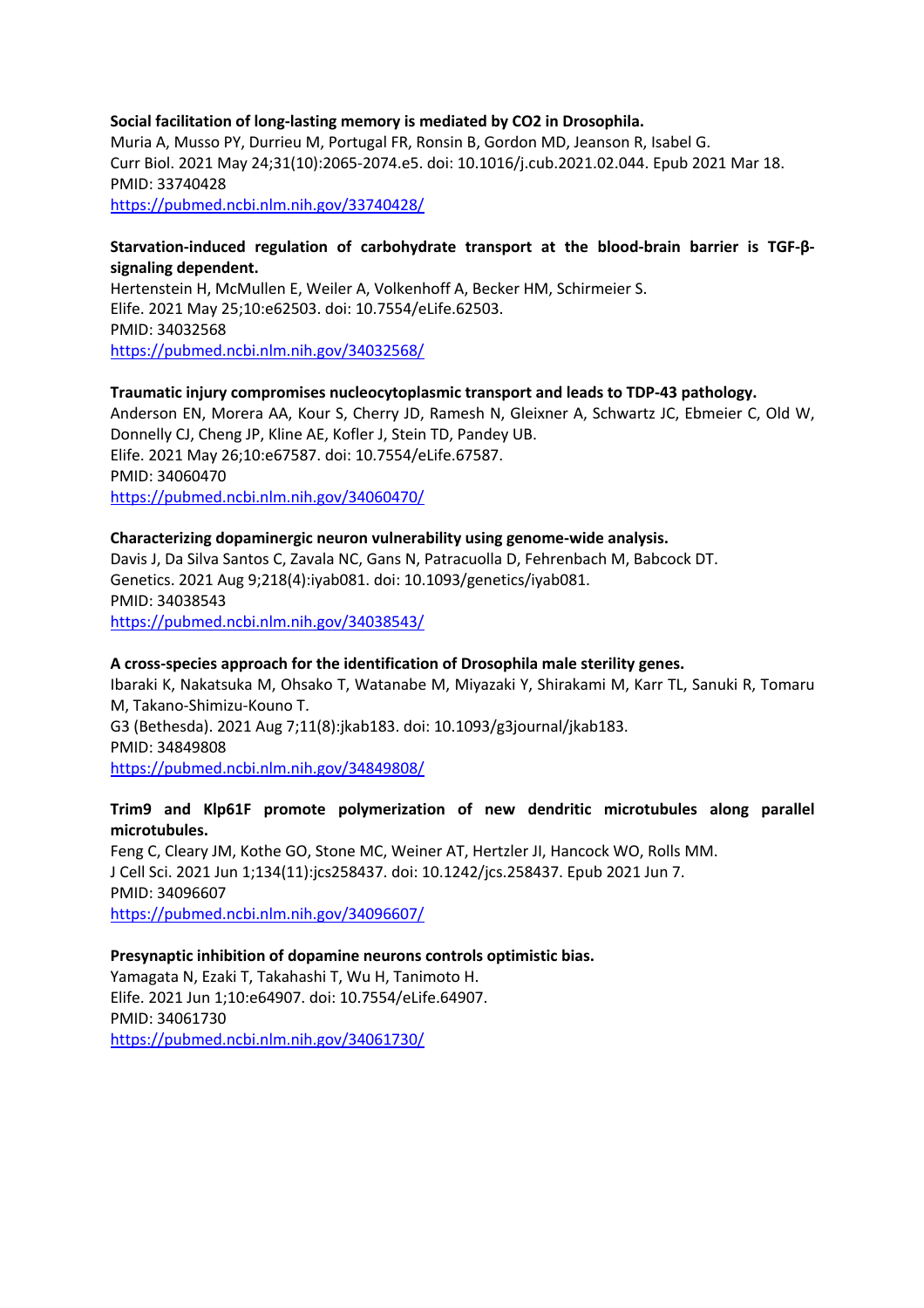#### **The CHD8/CHD7/Kismet family links blood-brain barrier glia and serotonin to ASD-associated sleep defects.**

Coll-Tané M, Gong NN, Belfer SJ, van Renssen LV, Kurtz-Nelson EC, Szuperak M, Eidhof I, van Reijmersdal B, Terwindt I, Durkin J, Verheij MMM, Kim CN, Hudac CM, Nowakowski TJ, Bernier RA, Pillen S, Earl RK, Eichler EE, Kleefstra T, Kayser MS, Schenck A.

Sci Adv. 2021 Jun 4;7(23):eabe2626. doi: 10.1126/sciadv.abe2626. Print 2021 Jun. PMID: 34088660

https://pubmed.ncbi.nlm.nih.gov/34088660/

#### **Metabolic control of daily locomotor activity mediated by tachykinin in Drosophila.**

Lee SH, Cho E, Yoon SE, Kim Y, Kim EY. Commun Biol. 2021 Jun 7;4(1):693. doi: 10.1038/s42003-021-02219-6. PMID: 34099879 https://pubmed.ncbi.nlm.nih.gov/34099879/

#### **Exocytosis by vesicle crumpling maintains apical membrane homeostasis during exocrine secretion.** Kamalesh K, Scher N, Biton T, Schejter ED, Shilo BZ, Avinoam O. Dev Cell. 2021 Jun 7;56(11):1603-1616.e6. doi: 10.1016/j.devcel.2021.05.004. PMID: 34102104

https://pubmed.ncbi.nlm.nih.gov/34102104/

### **The Vhl E3 ubiquitin ligase complex regulates melanisation via sima, cnc and the copper import protein Ctr1A.**

Zhang B, Kirn LA, Burke R. Biochim Biophys Acta Mol Cell Res. 2021 Jun;1868(7):119022. doi: 10.1016/j.bbamcr.2021.119022. Epub 2021 Mar 26. PMID: 33775798 https://pubmed.ncbi.nlm.nih.gov/33775798/

#### **dHNF4 regulates lipid homeostasis and oogenesis in Drosophila melanogaster.**

Almeida-Oliveira F, Tuthill BF 2nd, Gondim KC, Majerowicz D, Musselman LP. Insect Biochem Mol Biol. 2021 Jun;133:103569. doi: 10.1016/j.ibmb.2021.103569. Epub 2021 Mar 20. PMID: 33753225 https://pubmed.ncbi.nlm.nih.gov/33753225/

#### **Extreme deformability of insect cell membranes is governed by phospholipid scrambling.**

Shiomi A, Nagao K, Yokota N, Tsuchiya M, Kato U, Juni N, Hara Y, Mori MX, Mori Y, Ui-Tei K, Murate M, Kobayashi T, Nishino Y, Miyazawa A, Yamamoto A, Suzuki R, Kaufmann S, Tanaka M, Tatsumi K, Nakabe K, Shintaku H, Yesylevsky S, Bogdanov M, Umeda M. Cell Rep. 2021 Jun 8;35(10):109219. doi: 10.1016/j.celrep.2021.109219. PMID: 34107250

https://pubmed.ncbi.nlm.nih.gov/34107250/

# **Yorkie drives Ras-induced tumor progression by microRNA-mediated inhibition of cellular senescence.** Ito T, Igaki T. Sci Signal. 2021 Jun 1;14(685):eaaz3578. doi: 10.1126/scisignal.aaz3578. PMID: 34074704

https://pubmed.ncbi.nlm.nih.gov/34074704/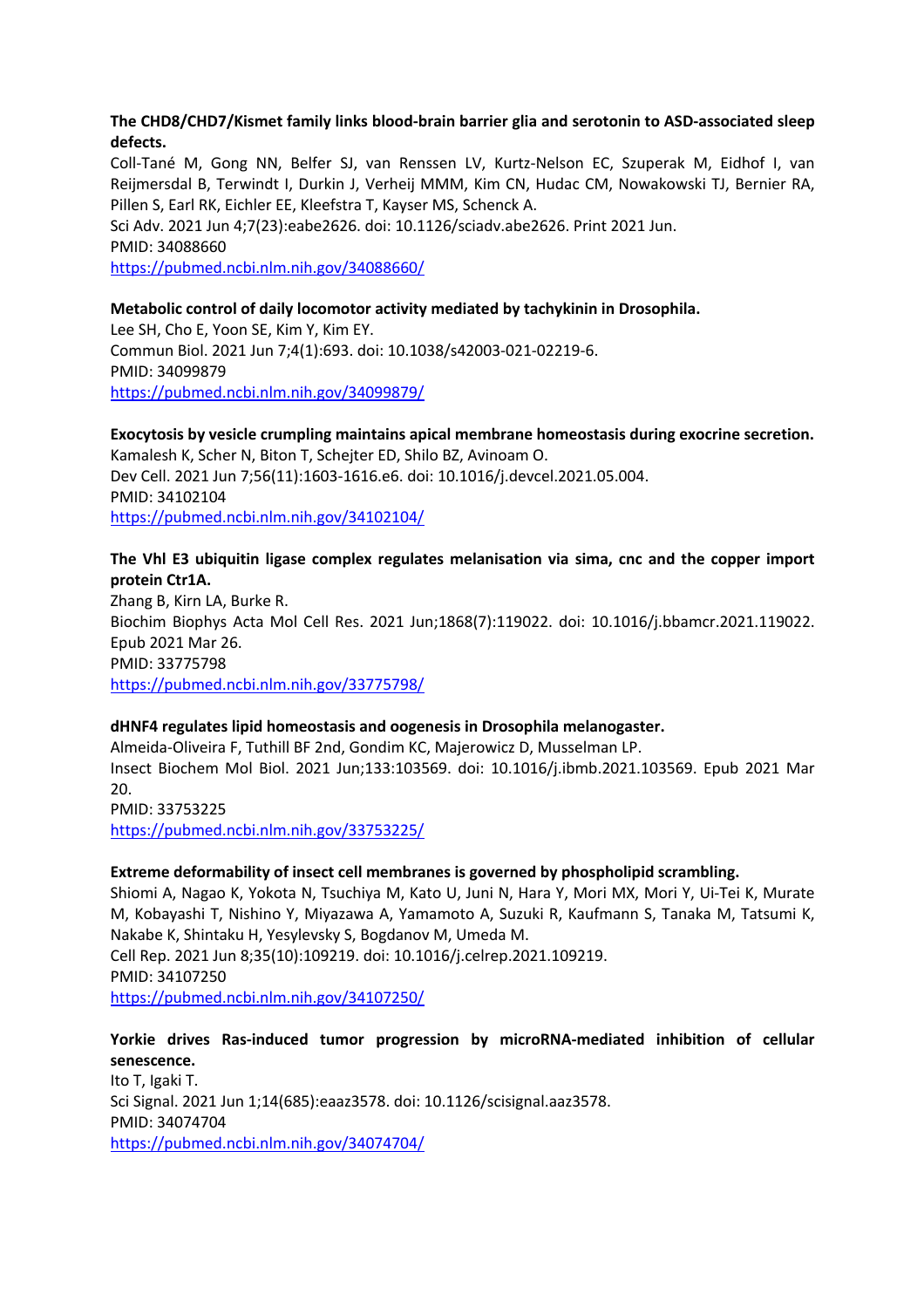#### **Juvenile hormone drives the maturation of spontaneous mushroom body neural activity and learned behavior.**

Leinwand SG, Scott K. Neuron. 2021 Jun 2;109(11):1836-1847.e5. doi: 10.1016/j.neuron.2021.04.006. Epub 2021 Apr 28. PMID: 33915110 https://pubmed.ncbi.nlm.nih.gov/33915110/

#### **Short and long sleeping mutants reveal links between sleep and macroautophagy.**

Bedont JL, Toda H, Shi M, Park CH, Quake C, Stein C, Kolesnik A, Sehgal A. Elife. 2021 Jun 4;10:e64140. doi: 10.7554/eLife.64140. PMID: 34085929 https://pubmed.ncbi.nlm.nih.gov/34085929/

#### **The steroid-hormone ecdysone coordinates parallel pupariation neuromotor and morphogenetic subprograms via epidermis-to-neuron Dilp8-Lgr3 signal induction.**

Heredia F, Volonté Y, Pereirinha J, Fernandez-Acosta M, Casimiro AP, Belém CG, Viegas F, Tanaka K, Menezes J, Arana M, Cardoso GA, Macedo A, Kotowicz M, Prado Spalm FH, Dibo MJ, Monfardini RD, Torres TT, Mendes CS, Garelli A, Gontijo AM.

Nat Commun. 2021 Jun 7;12(1):3328. doi: 10.1038/s41467-021-23218-5. PMID: 34099654 https://pubmed.ncbi.nlm.nih.gov/34099654/

#### **C9orf72-associated arginine-rich dipeptide repeats induce RNA-dependent nuclear accumulation of Staufen in neurons.**

Kim ES, Chung CG, Park JH, Ko BS, Park SS, Kim YH, Cha IJ, Kim J, Ha CM, Kim HJ, Lee SB. Hum Mol Genet. 2021 Jun 9;30(12):1084-1100. doi: 10.1093/hmg/ddab089. PMID: 33783499 https://pubmed.ncbi.nlm.nih.gov/33783499/

#### **Loss of p21-activated kinase Mbt/PAK4 causes Parkinson-like phenotypes in Drosophila.**

Pütz SM, Kram J, Rauh E, Kaiser S, Toews R, Lueningschroer-Wang Y, Rieger D, Raabe T. Dis Model Mech. 2021 Jun 1;14(6):dmm047811. doi: 10.1242/dmm.047811. Epub 2021 Jun 14. PMID: 34125184

https://pubmed.ncbi.nlm.nih.gov/34125184/

# **RNA-binding protein Maca is crucial for gigantic male fertility factor gene expression, spermatogenesis, and male fertility, in Drosophila.**

Zhu L, Fukunaga R. PLoS Genet. 2021 Jun 28;17(6):e1009655. doi: 10.1371/journal.pgen.1009655. eCollection 2021 Jun. PMID: 34181646 https://pubmed.ncbi.nlm.nih.gov/34181646/

#### **Bi-allelic loss-of-function variants in BCAS3 cause a syndromic neurodevelopmental disorder.**

Hengel H, Hannan SB, Dyack S, MacKay SB, Schatz U, Fleger M, Kurringer A, Balousha G, Ghanim Z, Alkuraya FS, Alzaidan H, Alsaif HS, Mitani T, Bozdogan S, Pehlivan D, Lupski JR, Gleeson JJ, Dehghani M, Mehrjardi MYV, Sherr EH, Parks KC, Argilli E, Begtrup A, Galehdari H, Balousha O, Shariati G, Mazaheri N, Malamiri RA, Pagnamenta AT, Kingston H, Banka S, Jackson A, Osmond M; Care4Rare Canada Consortium; Genomics England Research Consortium, Rieß A, Haack TB, Nägele T, Schuster S, Hauser S, Admard J, Casadei N, Velic A, Macek B, Ossowski S, Houlden H, Maroofian R, Schöls L. Am J Hum Genet. 2021 Jun 3;108(6):1069-1082. doi: 10.1016/j.ajhg.2021.04.024. Epub 2021 May 21. PMID: 34022130

https://pubmed.ncbi.nlm.nih.gov/34022130/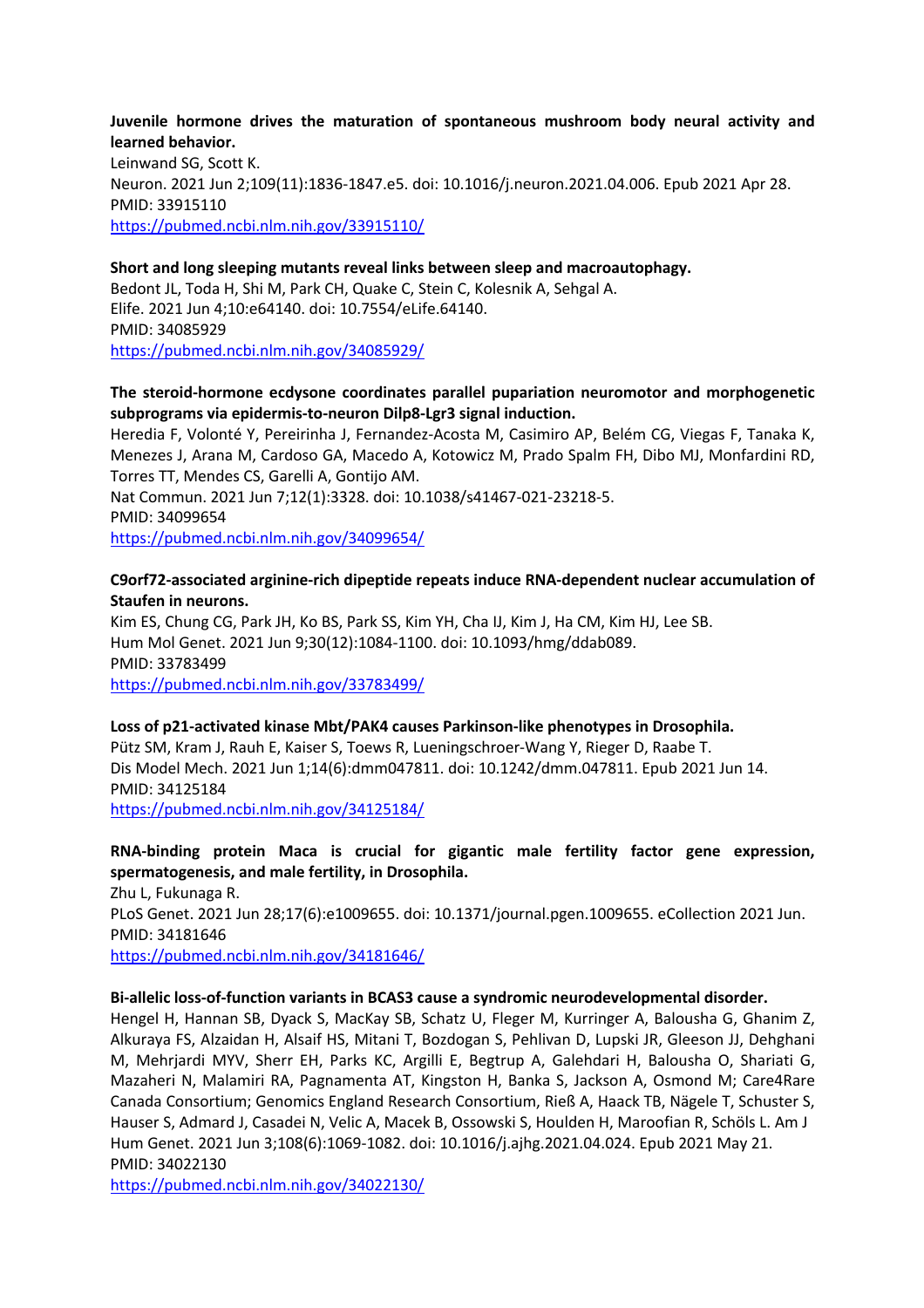# **Drosophila models to study causative genes for human rare intractable neurological diseases.** Yamaguchi M, Lee IS, Jantrapirom S, Suda K, Yoshida H. Exp Cell Res. 2021 Jun 1;403(1):112584. doi: 10.1016/j.yexcr.2021.112584. Epub 2021 Apr 1. PMID: 33812867 https://pubmed.ncbi.nlm.nih.gov/33812867/

#### **Proteasome stress in skeletal muscle mounts a long-range protective response that delays retinal and brain aging.**

Rai M, Coleman Z, Curley M, Nityanandam A, Platt A, Robles-Murguia M, Jiao J, Finkelstein D, Wang YD, Xu B, Fan Y, Demontis F. Cell Metab. 2021 Jun 1;33(6):1137-1154.e9. doi: 10.1016/j.cmet.2021.03.005. Epub 2021 Mar 26. PMID: 33773104 https://pubmed.ncbi.nlm.nih.gov/33773104/

#### **Neuroglian regulates Drosophila intestinal stem cell proliferation through enhanced signaling via the epidermal growth factor receptor.**

Resnik-Docampo M, Cunningham KM, Ruvalcaba SM, Choi C, Sauer V, Jones DL. Stem Cell Reports. 2021 Jun 8;16(6):1584-1597. doi: 10.1016/j.stemcr.2021.04.006. Epub 2021 May 6. PMID: 33961791

https://pubmed.ncbi.nlm.nih.gov/33961791/

### **UBE4B, a microRNA-9 target gene, promotes autophagy-mediated Tau degradation.**

Subramanian M, Hyeon SJ, Das T, Suh YS, Kim YK, Lee JS, Song EJ, Ryu H, Yu K. Nat Commun. 2021 Jun 2;12(1):3291. doi: 10.1038/s41467-021-23597-9. PMID: 34078905 https://pubmed.ncbi.nlm.nih.gov/34078905/

### **Crumbs and the apical spectrin cytoskeleton regulate R8 cell fate in the Drosophila eye.**

Pojer JM, Saiful Hilmi AJ, Kondo S, Harvey KF. PLoS Genet. 2021 Jun 7;17(6):e1009146. doi: 10.1371/journal.pgen.1009146. eCollection 2021 Jun. PMID: 34097697 https://pubmed.ncbi.nlm.nih.gov/34097697/

# **Genetic basis of variation in cocaine and methamphetamine consumption in outbred populations of Drosophila melanogaster.**

Baker BM, Carbone MA, Huang W, Anholt RRH, Mackay TFC. Proc Natl Acad Sci U S A. 2021 Jun 8;118(23):e2104131118. doi: 10.1073/pnas.2104131118. PMID: 34074789 https://pubmed.ncbi.nlm.nih.gov/34074789/

# **Periphery signals generated by Piezo-mediated stomach stretch and Neuromedin-mediated glucose load regulate the Drosophila brain nutrient sensor.**

Oh Y, Lai JS, Min S, Huang HW, Liberles SD, Ryoo HD, Suh GSB.

Neuron. 2021 Jun 16;109(12):1979-1995.e6. doi: 10.1016/j.neuron.2021.04.028. Epub 2021 May 19. PMID: 34015253

https://pubmed.ncbi.nlm.nih.gov/34015253/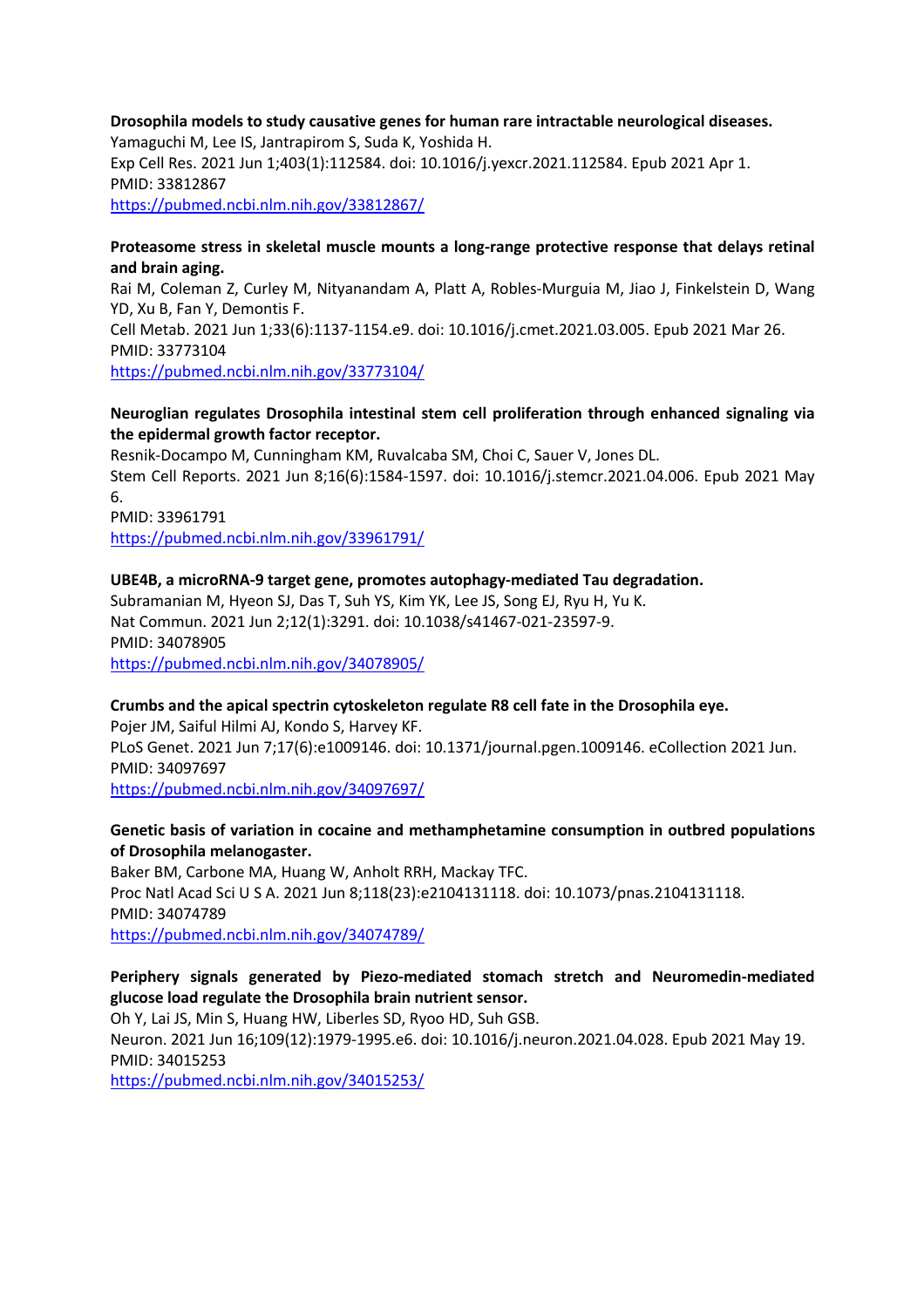#### **Zoledronate extends healthspan and survival via the mevalonate pathway in a FOXO-dependent manner.**

Chen Z, Cordero J, Alqarni AM, Slack C, Zeidler MP, Bellantuono I. J Gerontol A Biol Sci Med Sci. 2021 Jun 17:glab172. doi: 10.1093/gerona/glab172. Online ahead of print. PMID: 34137822 https://pubmed.ncbi.nlm.nih.gov/34137822/

# **Phenotypic analysis of a transgenic Drosophila model of Alzheimer's amyloid-β toxicity.**

Sekiya M, Iijima KM. STAR Protoc. 2021 Apr 29;2(2):100501. doi: 10.1016/j.xpro.2021.100501. eCollection 2021 Jun 18. PMID: 33997815 https://pubmed.ncbi.nlm.nih.gov/33997815/

#### **Hakai is required for stabilization of core components of the m6A mRNA methylation machinery.**

Bawankar P, Lence T, Paolantoni C, Haussmann IU, Kazlauskiene M, Jacob D, Heidelberger JB, Richter FM, Nallasivan MP, Morin V, Kreim N, Beli P, Helm M, Jinek M, Soller M, Roignant JY. Nat Commun. 2021 Jun 18;12(1):3778. doi: 10.1038/s41467-021-23892-5. PMID: 34145251 https://pubmed.ncbi.nlm.nih.gov/34145251/

### **A transitory signaling center controls timing of primordial germ cell differentiation.**

Banisch TU, Slaidina M, Gupta S, Ho M, Gilboa L, Lehmann R. Dev Cell. 2021 Jun 21;56(12):1742-1755.e4. doi: 10.1016/j.devcel.2021.05.008. Epub 2021 Jun 2. PMID: 34081907 https://pubmed.ncbi.nlm.nih.gov/34081907/

#### **Robustness of epithelial sealing is an emerging property of local ERK feedback driven by cell elimination.**

Valon L, Davidović A, Levillayer F, Villars A, Chouly M, Cerqueira-Campos F, Levayer R. Dev Cell. 2021 Jun 21;56(12):1700-1711.e8. doi: 10.1016/j.devcel.2021.05.006. Epub 2021 Jun 2. PMID: 34081909

https://pubmed.ncbi.nlm.nih.gov/34081909/

### **Mechanisms of lactic acid gustatory attraction in Drosophila.**

Stanley M, Ghosh B, Weiss ZF, Christiaanse J, Gordon MD. Curr Biol. 2021 Aug 23;31(16):3525-3537.e6. doi: 10.1016/j.cub.2021.06.005. Epub 2021 Jun 30. PMID: 34197729 https://pubmed.ncbi.nlm.nih.gov/34197729/

#### **The Atr-Chek1 pathway inhibits axon regeneration in response to Piezo-dependent mechanosensation.**

Li F, Lo TY, Miles L, Wang Q, Noristani HN, Li D, Niu J, Trombley S, Goldshteyn JI, Wang C, Wang S, Qiu J, Pogoda K, Mandal K, Brewster M, Rompolas P, He Y, Janmey PA, Thomas GM, Li S, Song Y. Nat Commun. 2021 Jun 22;12(1):3845. doi: 10.1038/s41467-021-24131-7. PMID: 34158506 https://pubmed.ncbi.nlm.nih.gov/34158506/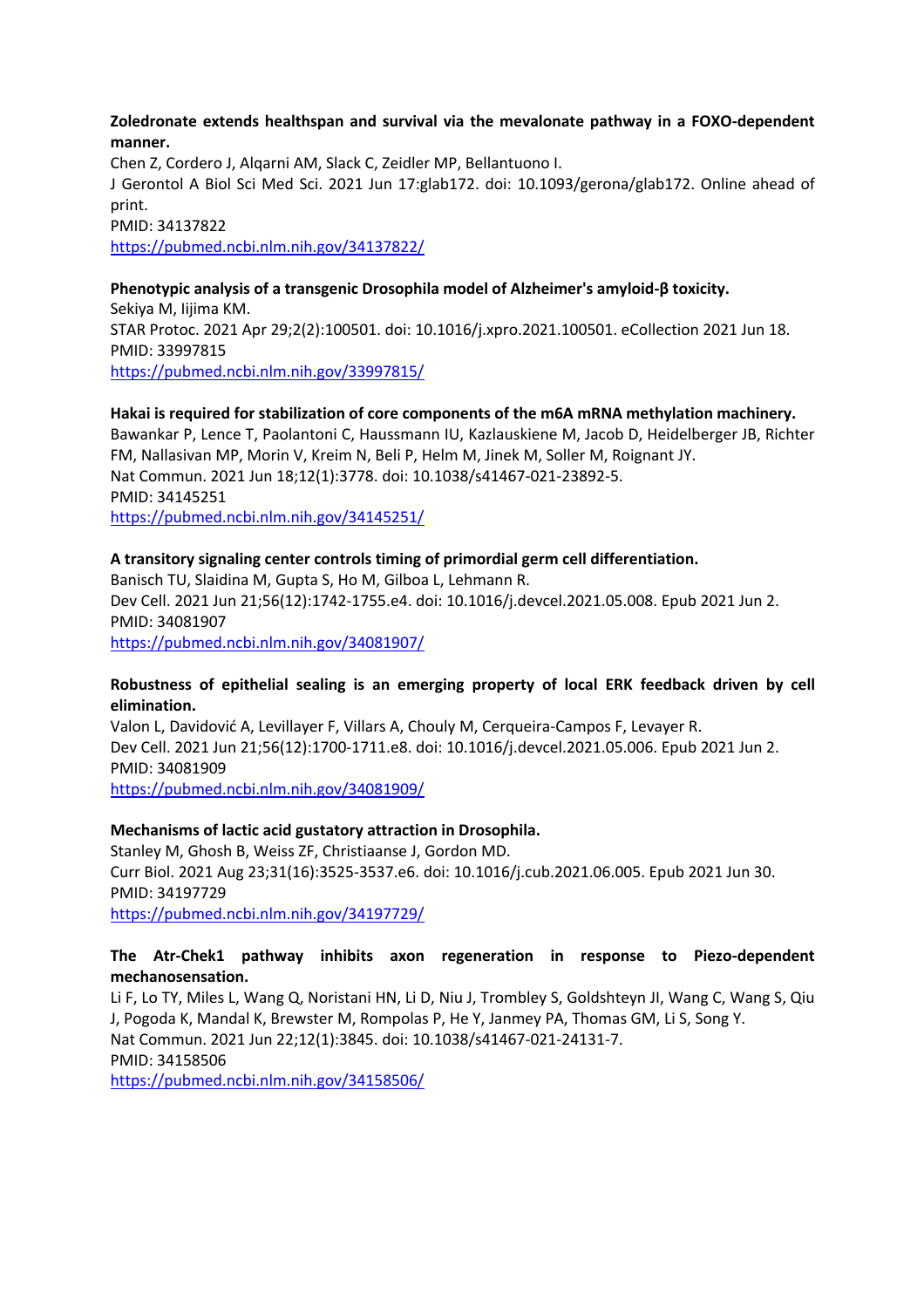#### **Biallelic loss-of-function variations in PRDX3 cause cerebellar ataxia.**

Rebelo AP, Eidhof I, Cintra VP, Guillot-Noel L, Pereira CV, Timmann D, Traschütz A, Schöls L, Coarelli G, Durr A, Anheim M, Tranchant C, van de Warrenburg B, Guissart C, Koenig M, Howell J, Moraes CT, Schenck A, Stevanin G, Züchner S, Synofzik M; PREPARE network. Brain. 2021 Jun 22;144(5):1467-1481. doi: 10.1093/brain/awab071. PMID: 33889951 https://pubmed.ncbi.nlm.nih.gov/33889951/

#### **βPS-Integrin acts downstream of Innexin 2 in modulating stretched cell morphogenesis in the Drosophila ovary.**

Huang YC, Chen KH, Chen YY, Tsao LH, Yeh TH, Chen YC, Wu PY, Wang TW, Yu JY. G3 (Bethesda). 2021 Sep 6;11(9):jkab215. doi: 10.1093/g3journal/jkab215. PMID: 34544125 https://pubmed.ncbi.nlm.nih.gov/34544125/

#### **The circadian clock gates Drosophila adult emergence by controlling the timecourse of metamorphosis.**

Mark B, Bustos-González L, Cascallares G, Conejera F, Ewer J. Proc Natl Acad Sci U S A. 2021 Jul 6;118(27):e2023249118. doi: 10.1073/pnas.2023249118. PMID: 34183412 https://pubmed.ncbi.nlm.nih.gov/34183412/

#### **The bacterial toxin ExoU requires a host trafficking chaperone for transportation and to induce necrosis.**

Deruelle V, Bouillot S, Job V, Taillebourg E, Fauvarque MO, Attrée I, Huber P. Nat Commun. 2021 Jun 29;12(1):4024. doi: 10.1038/s41467-021-24337-9. PMID: 34188051 https://pubmed.ncbi.nlm.nih.gov/34188051/

#### **Regeneration, Rejuvenation, and Replacement: Turning Back the Clock on Tissue Aging.**

Rando TA, Jones DL. Cold Spring Harb Perspect Biol. 2021 Sep 1;13(9):a040907. doi: 10.1101/cshperspect.a040907. PMID: 34187808 https://pubmed.ncbi.nlm.nih.gov/34187808/

#### **Histamine gustatory aversion in Drosophila melanogaster.**

Aryal B, Lee Y. Insect Biochem Mol Biol. 2021 Jul;134:103586. doi: 10.1016/j.ibmb.2021.103586. Epub 2021 May 13. PMID: 33992752 https://pubmed.ncbi.nlm.nih.gov/33992752/

### **Tyramine synthesis, vesicular packaging, and the SNARE complex function coordinately in astrocytes to regulate Drosophila alcohol sedation.**

Lee KM, Talikoti A, Shelton K, Grotewiel M. Addict Biol. 2021 Jul;26(4):e13019. doi: 10.1111/adb.13019. Epub 2021 Feb 3. PMID: 33538092 https://pubmed.ncbi.nlm.nih.gov/33538092/

#### **Proteostasis failure and mitochondrial dysfunction leads to aneuploidy-induced senescence.** Joy J, Barrio L, Santos-Tapia C, Romão D, Giakoumakis NN, Clemente-Ruiz M, Milán M. Dev Cell. 2021 Jul 26;56(14):2043-2058.e7. doi: 10.1016/j.devcel.2021.06.009. Epub 2021 Jul 2. PMID: 34216545 https://pubmed.ncbi.nlm.nih.gov/34216545/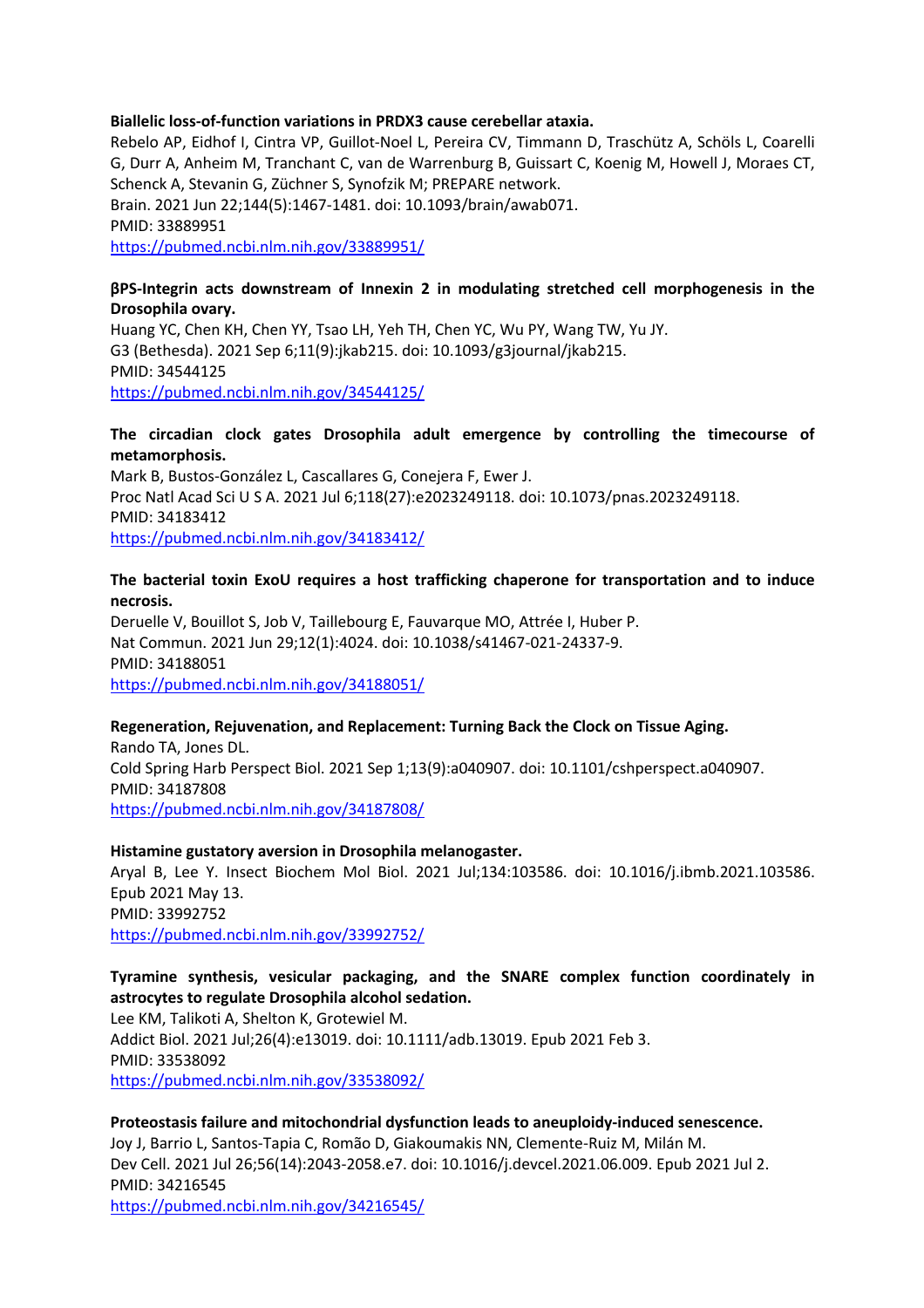#### **The Serine Protease Homolog, Scarface, Is Sensitive to Nutrient Availability and Modulates the Development of the Drosophila Blood-Brain Barrier.**

Contreras EG, Glavic Á, Brand AH, Sierralta JA. J Neurosci. 2021 Jul 28;41(30):6430-6448. doi: 10.1523/JNEUROSCI.0452-20.2021. Epub 2021 Jul 1. PMID: 34210781 https://pubmed.ncbi.nlm.nih.gov/34210781/

# **Drosophila USP22/nonstop polarizes the actin cytoskeleton during collective border cell migration.** Badmos H, Cobbe N, Campbell A, Jackson R, Bennett D. J Cell Biol. 2021 Jul 5;220(7):e202007005. doi: 10.1083/jcb.202007005. Epub 2021 May 14. PMID: 33988679

https://pubmed.ncbi.nlm.nih.gov/33988679/

# **Oxidative modification impairs SERCA activity in Drosophila and human cell models of Parkinson's disease.**

Solana-Manrique C, Muñoz-Soriano V, Sanz FJ, Paricio N. Biochim Biophys Acta Mol Basis Dis. 2021 Jul 1;1867(7):166152. doi: 10.1016/j.bbadis.2021.166152. Epub 2021 Apr 21. PMID: 33892078 https://pubmed.ncbi.nlm.nih.gov/33892078/

# **CLOCKWORK ORANGE promotes CLOCK-CYCLE activation via the putative Drosophila ortholog of CLOCK INTERACTING PROTEIN CIRCADIAN.**

Rivas GBS, Zhou J, Merlin C, Hardin PE. Curr Biol. 2021 Oct 11;31(19):4207-4218.e4. doi: 10.1016/j.cub.2021.07.017. Epub 2021 Jul 30. PMID: 34331859 https://pubmed.ncbi.nlm.nih.gov/34331859/

### **Genomic analyses of new genes and their phenotypic effects reveal rapid evolution of essential functions in Drosophila development.**

Xia S, VanKuren NW, Chen C, Zhang L, Kemkemer C, Shao Y, Jia H, Lee U, Advani AS, Gschwend A, Vibranovski MD, Chen S, Zhang YE, Long M.

PLoS Genet. 2021 Jul 9;17(7):e1009654. doi: 10.1371/journal.pgen.1009654. eCollection 2021 Jul. PMID: 34242211

https://pubmed.ncbi.nlm.nih.gov/34242211/

# **Maternally inherited piRNAs direct transient heterochromatin formation at active transposons during early Drosophila embryogenesis.**

Fabry MH, Falconio FA, Joud F, Lythgoe EK, Czech B, Hannon GJ. Elife. 2021 Jul 8;10:e68573. doi: 10.7554/eLife.68573. PMID: 34236313 https://pubmed.ncbi.nlm.nih.gov/34236313/

### **A platform utilizing Drosophila ovulation for nonhormonal contraceptive screening.**

Jiang K, Zhang J, Huang Y, Wang Y, Xiao S, Hadden MK, Woodruff TK, Sun J. Proc Natl Acad Sci U S A. 2021 Jul 13;118(28):e2026403118. doi: 10.1073/pnas.2026403118. PMID: 34260376 https://pubmed.ncbi.nlm.nih.gov/34260376/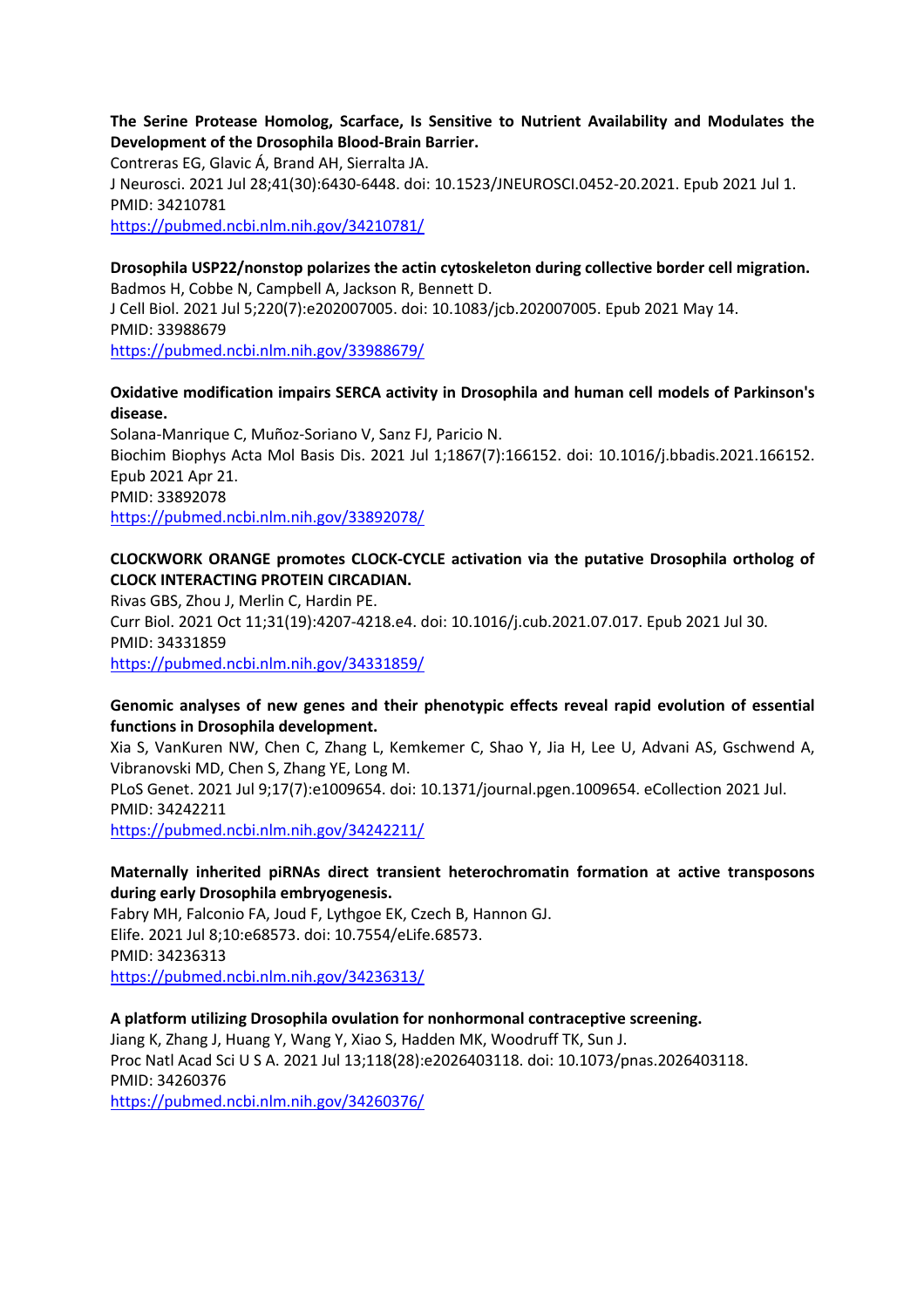#### **Aging-related upregulation of the homeobox gene caudal represses intestinal stem cell differentiation in Drosophila.**

Wu K, Tang Y, Zhang Q, Zhuo Z, Sheng X, Huang J, Ye J, Li X, Liu Z, Chen H. PLoS Genet. 2021 Jul 6;17(7):e1009649. doi: 10.1371/journal.pgen.1009649. eCollection 2021 Jul. PMID: 34228720 https://pubmed.ncbi.nlm.nih.gov/34228720/

#### **The GNU subunit of PNG kinase, the developmental regulator of mRNA translation, binds BIC-C to localize to RNP granules.**

Avilés-Pagán EE, Hara M, Orr-Weaver TL. Elife. 2021 Jul 12;10:e67294. doi: 10.7554/eLife.67294. PMID: 34250903 https://pubmed.ncbi.nlm.nih.gov/34250903/

### **Microenvironmental innate immune signaling and cell mechanical responses promote tumor growth.**

Zhou J, Valentini E, Boutros M. Dev Cell. 2021 Jul 12;56(13):1884-1899.e5. doi: 10.1016/j.devcel.2021.06.007. Epub 2021 Jun 30. PMID: 34197724 https://pubmed.ncbi.nlm.nih.gov/34197724/

#### **E2F/Dp inactivation in fat body cells triggers systemic metabolic changes.**

Zappia MP, Guarner A, Kellie-Smith N, Rogers A, Morris R, Nicolay B, Boukhali M, Haas W, Dyson NJ, Frolov MV. Elife. 2021 Jul 12;10:e67753. doi: 10.7554/eLife.67753. PMID: 34251339 https://pubmed.ncbi.nlm.nih.gov/34251339/

### **Disruption of Drosophila larval muscle structure and function by UNC45 knockdown.**

Karunendiran A, Nguyen CT, Barzda V, Stewart BA. BMC Mol Cell Biol. 2021 Jul 13;22(1):38. doi: 10.1186/s12860-021-00373-7. PMID: 34256704 https://pubmed.ncbi.nlm.nih.gov/34256704/

#### **Neurofibromin regulates metabolic rate via neuronal mechanisms in Drosophila.**

Botero V, Stanhope BA, Brown EB, Grenci EC, Boto T, Park SJ, King LB, Murphy KR, Colodner KJ, Walker JA, Keene AC, Ja WW, Tomchik SM. Nat Commun. 2021 Jul 13;12(1):4285. doi: 10.1038/s41467-021-24505-x. PMID: 34257279 https://pubmed.ncbi.nlm.nih.gov/34257279/

#### **Heterochromatin-dependent transcription of satellite DNAs in the Drosophila melanogaster female germline.**

Wei X, Eickbush DG, Speece I, Larracuente AM. Elife. 2021 Jul 13;10:e62375. doi: 10.7554/eLife.62375. PMID: 34259629 https://pubmed.ncbi.nlm.nih.gov/34259629/

**The Foraging Gene, a New Environmental Adaptation Player Involved in Xenobiotic Detoxification.** Amichot M, Tarès S. Int J Environ Res Public Health. 2021 Jul 14;18(14):7508. doi: 10.3390/ijerph18147508. PMID: 34299961 https://pubmed.ncbi.nlm.nih.gov/34299961/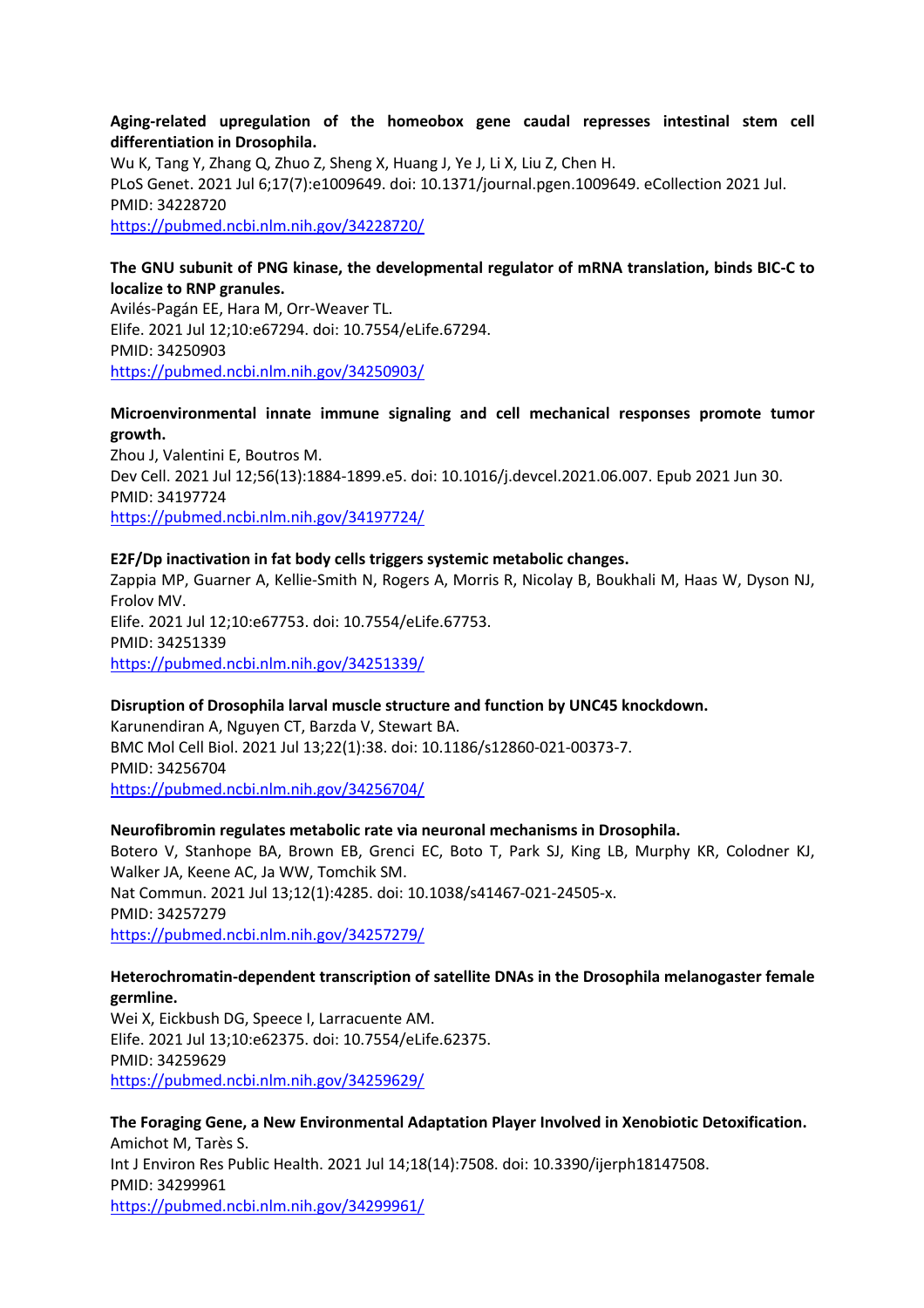**Mitochondrial Proteostasis Requires Genes Encoded in a Neurodevelopmental Syndrome Locus.** Gokhale A, Lee CE, Zlatic SA, Freeman AAH, Shearing N, Hartwig C, Ogunbona O, Bassell JL, Wynne ME, Werner E, Xu C, Wen Z, Duong D, Seyfried NT, Bearden CE, Oláh VJ, Rowan MJM, Glausier JR, Lewis DA, Faundez V. J Neurosci. 2021 Aug 4;41(31):6596-6616. doi: 10.1523/JNEUROSCI.2197-20.2021. Epub 2021 Jul 14. PMID: 34261699 https://pubmed.ncbi.nlm.nih.gov/34261699/

#### **Yorkie ensures robust tissue growth in Drosophila ribosomal protein mutants.**

Wada Y, Ohsawa S, Igaki T. Development. 2021 Jul 15;148(14):dev198705. doi: 10.1242/dev.198705. Epub 2021 Jul 27. PMID: 34313318 https://pubmed.ncbi.nlm.nih.gov/34313318/

#### **Rac1 and Akt Exhibit Distinct Roles in Mediating Aβ-Induced Memory Damage and Learning Impairment.**

Cheng KC, Chen YH, Wu CL, Lee WP, Cheung CHA, Chiang HC. Mol Neurobiol. 2021 Oct;58(10):5224-5238. doi: 10.1007/s12035-021-02471-1. Epub 2021 Jul 17. PMID: 34273104 https://pubmed.ncbi.nlm.nih.gov/34273104/

#### **Modelling of BCS1L-related human mitochondrial disease in Drosophila melanogaster.**

Brischigliaro M, Frigo E, Corrà S, De Pittà C, Szabò I, Zeviani M, Costa R. J Mol Med (Berl). 2021 Oct;99(10):1471-1485. doi: 10.1007/s00109-021-02110-1. Epub 2021 Jul 17. PMID: 34274978 https://pubmed.ncbi.nlm.nih.gov/34274978/

#### **Differential conditioning produces merged long-term memory in Drosophila.**

Zhao B, Sun J, Li Q, Zhong Y. Elife. 2021 Jul 19;10:e66499. doi: 10.7554/eLife.66499. PMID: 34279222 https://pubmed.ncbi.nlm.nih.gov/34279222/

# **Miniature neurotransmission is required to maintain Drosophila synaptic structures during ageing.**

Banerjee S, Vernon S, Jiao W, Choi BJ, Ruchti E, Asadzadeh J, Burri O, Stowers RS, McCabe BD. Nat Commun. 2021 Jul 20;12(1):4399. doi: 10.1038/s41467-021-24490-1. PMID: 34285221 https://pubmed.ncbi.nlm.nih.gov/34285221/

#### **Activation of Nrf2 in Astrocytes Suppressed PD-Like Phenotypes via Antioxidant and Autophagy Pathways in Rat and Drosophila Models.**

Guo Q, Wang B, Wang X, Smith WW, Zhu Y, Liu Z. Cells. 2021 Jul 21;10(8):1850. doi: 10.3390/cells10081850. PMID: 34440619 https://pubmed.ncbi.nlm.nih.gov/34440619/

#### **Regulated delivery controls Drosophila Hedgehog, Wingless, and Decapentaplegic signaling.**

Hatori R, Wood BM, Oliveira Barbosa G, Kornberg TB. Elife. 2021 Jul 22;10:e71744. doi: 10.7554/eLife.71744. PMID: 34292155 https://pubmed.ncbi.nlm.nih.gov/34292155/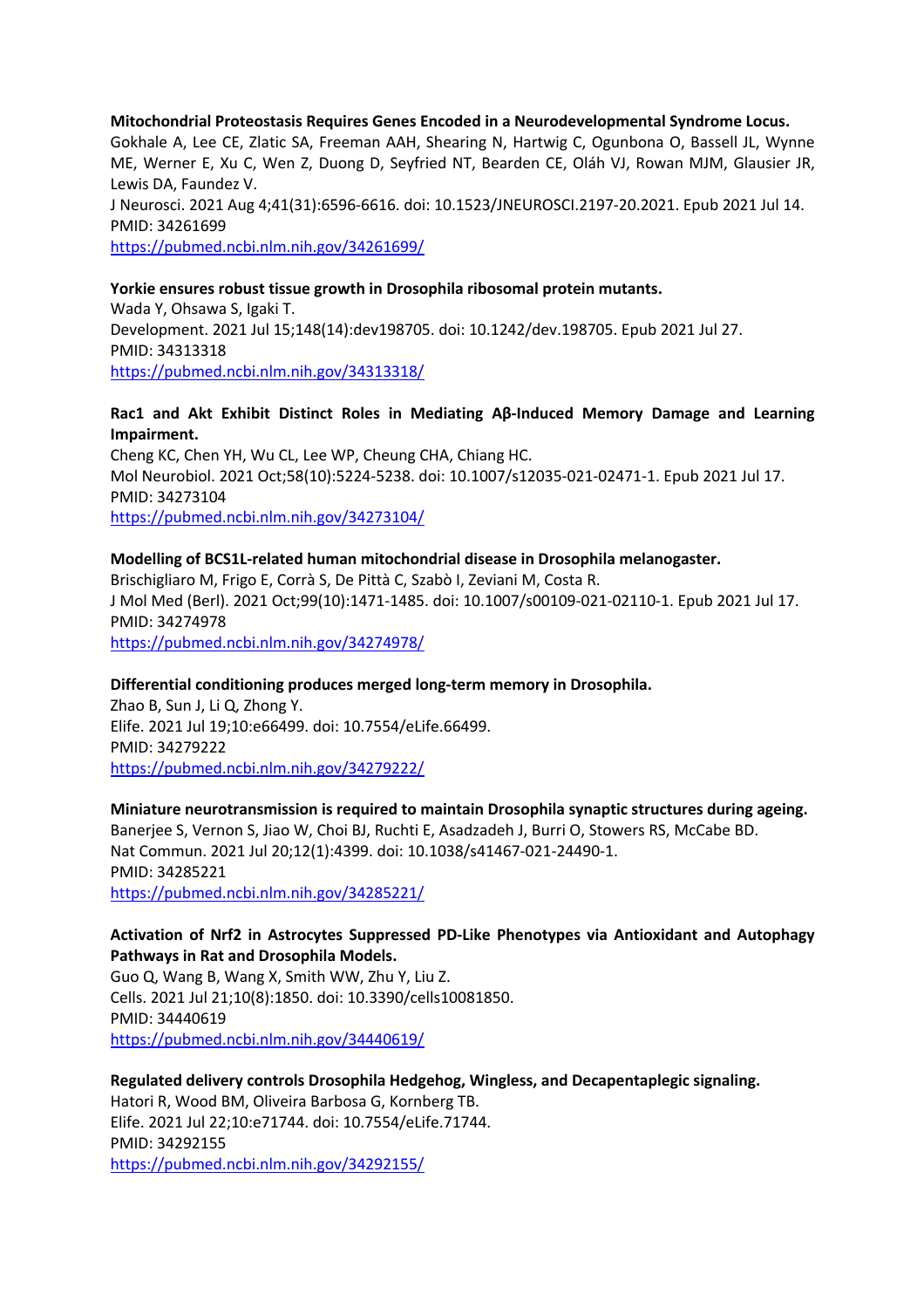#### **Relish plays a dynamic role in the niche to modulate Drosophila blood progenitor homeostasis in development and infection.**

Ramesh P, Dey NS, Kanwal A, Mandal S, Mandal L. Elife. 2021 Jul 22;10:e67158. doi: 10.7554/eLife.67158. PMID: 34292149 https://pubmed.ncbi.nlm.nih.gov/34292149/

#### **GABAergic regulation of locomotion before and during an ethanol exposure in Drosophila melanogaster.**

Daack CW, Yeh D, Busch M, Kliethermes CL. Behav Brain Res. 2021 Jul 23;410:113369. doi: 10.1016/j.bbr.2021.113369. Epub 2021 May 17. PMID: 34015397 https://pubmed.ncbi.nlm.nih.gov/34015397/

#### **Accelerated cell cycles enable organ regeneration under developmental time constraints in the Drosophila hindgut.**

Cohen E, Peterson NG, Sawyer JK, Fox DT. Dev Cell. 2021 Jul 26;56(14):2059-2072.e3. doi: 10.1016/j.devcel.2021.04.029. Epub 2021 May 20. PMID: 34019841 https://pubmed.ncbi.nlm.nih.gov/34019841/

#### **Rabphilin silencing causes dilated cardiomyopathy in a Drosophila model of nephrocyte damage.**

Selma-Soriano E, Casillas-Serra C, Artero R, Llamusi B, Navarro JA, Redón. J. Sci Rep. 2021 Jul 27;11(1):15287. doi: 10.1038/s41598-021-94710-7. PMID: 34315987 https://pubmed.ncbi.nlm.nih.gov/34315987/

#### **AnnoMiner is a new web-tool to integrate epigenetics, transcription factor occupancy and transcriptomics data to predict transcriptional regulators.**

Meiler A, Marchiano F, Haering M, Weitkunat M, Schnorrer F, Habermann BH. Sci Rep. 2021 Jul 29;11(1):15463. doi: 10.1038/s41598-021-94805-1. PMID: 34326396 https://pubmed.ncbi.nlm.nih.gov/34326396/

### **Verloren negatively regulates the expression of IMD pathway dependent antimicrobial peptides in Drosophila.**

Prakash P, Roychowdhury-Sinha A, Goto A. Sci Rep. 2021 Jul 30;11(1):15549. doi: 10.1038/s41598-021-94973-0. PMID: 34330981 https://pubmed.ncbi.nlm.nih.gov/34330981/

#### **Glial Synaptobrevin mediates peripheral nerve insulation, neural metabolic supply, and is required for motor function.**

Böhme MA, McCarthy AW, Blaum N, Berezeckaja M, Ponimaskine K, Schwefel D, Walter AM. Glia. 2021 Aug;69(8):1897-1915. doi: 10.1002/glia.24000. Epub 2021 Apr 2. PMID: 33811396 https://pubmed.ncbi.nlm.nih.gov/33811396/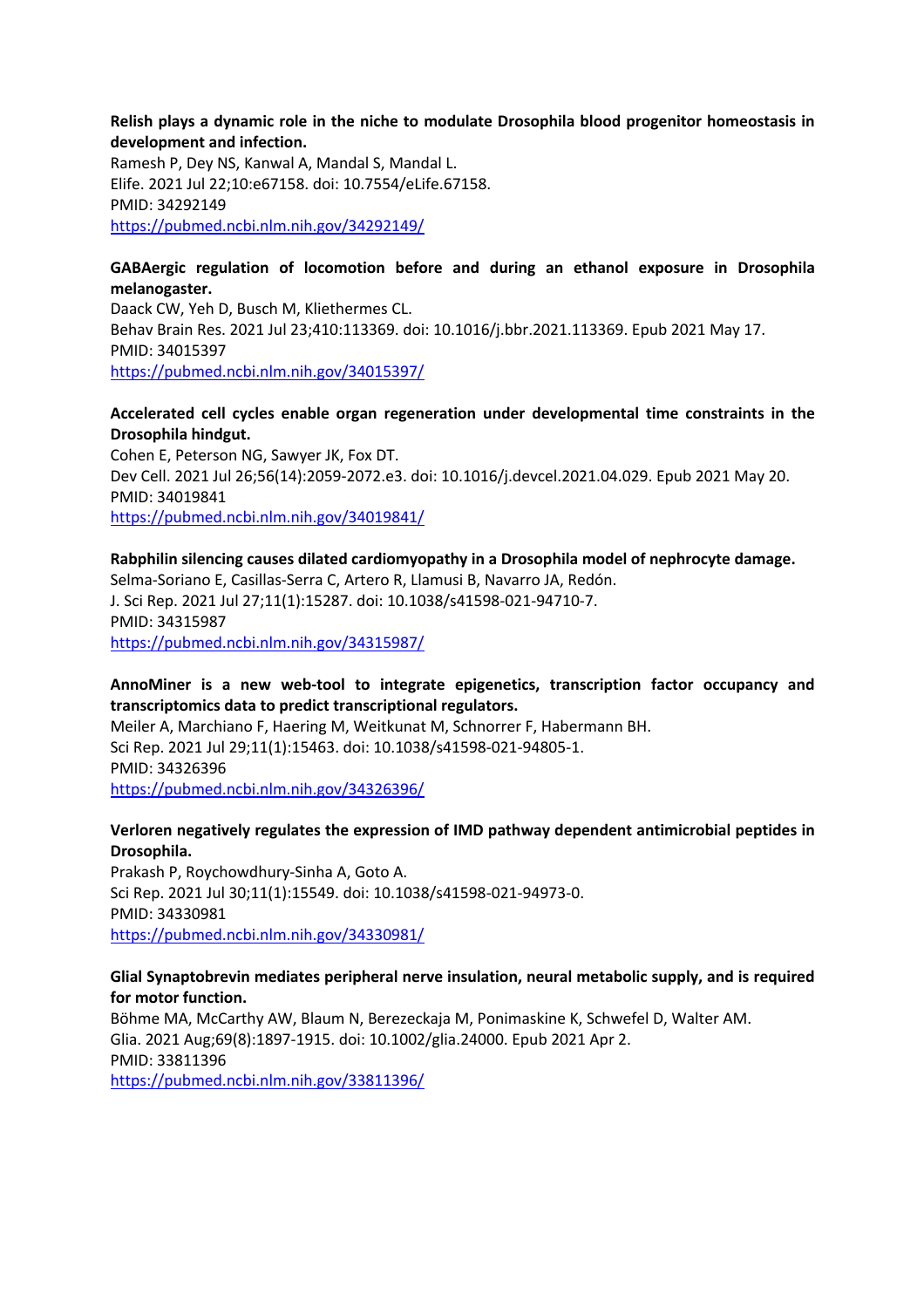#### **Interaction between Ras and Src clones causes interdependent tumor malignancy via Notch signaling in Drosophila.**

Enomoto M, Takemoto D, Igaki T. Dev Cell. 2021 Aug 9;56(15):2223-2236.e5. doi: 10.1016/j.devcel.2021.07.002. Epub 2021 Jul 28. PMID: 34324859 https://pubmed.ncbi.nlm.nih.gov/34324859/

#### **Axon morphogenesis and maintenance require an evolutionary conserved safeguard function of Wnk kinases antagonizing Sarm and Axed.**

Izadifar A, Courchet J, Virga DM, Verreet T, Hamilton S, Ayaz D, Misbaer A, Vandenbogaerde S, Monteiro L, Petrovic M, Sachse S, Yan B, Erfurth ML, Dascenco D, Kise Y, Yan J, Edwards-Faret G, Lewis T, Polleux F, Schmucker D.

Neuron. 2021 Sep 15;109(18):2864-2883.e8. doi: 10.1016/j.neuron.2021.07.006. Epub 2021 Aug 11. PMID: 34384519

https://pubmed.ncbi.nlm.nih.gov/34384519/

#### **Dissecting the concordant and disparate roles of NDUFAF3 and NDUFAF4 in mitochondrial complex I biogenesis.**

Murari A, Rhooms SK, Garcia C, Liu T, Li H, Mishra B, Deshong C, Owusu-Ansah E. iScience. 2021 Jul 16;24(8):102869. doi: 10.1016/j.isci.2021.102869. eCollection 2021 Aug 20. PMID: 34386730

https://pubmed.ncbi.nlm.nih.gov/34386730/

### **Parkinson's disease risk genes act in glia to control neuronal α-synuclein toxicity.**

Olsen AL, Feany MB. Neurobiol Dis. 2021 Nov;159:105482. doi: 10.1016/j.nbd.2021.105482. Epub 2021 Aug 11. PMID: 34390834 https://pubmed.ncbi.nlm.nih.gov/34390834/

#### **Proliferative stem cells maintain quiescence of their niche by secreting the Activin inhibitor Follistatin.**

Herrera SC, Sainz de la Maza D, Grmai L, Margolis S, Plessel R, Burel M, O'Connor M, Amoyel M, Bach EA.

Dev Cell. 2021 Aug 23;56(16):2284-2294.e6. doi: 10.1016/j.devcel.2021.07.010. Epub 2021 Aug 6. PMID: 34363758

https://pubmed.ncbi.nlm.nih.gov/34363758/

#### **Phosphatidylserine synthase plays an essential role in glia and affects development, as well as the maintenance of neuronal function.**

Park YJ, Kim S, Shim HP, Park JH, Lee G, Kim TY, Jo MC, Kwon AY, Lee M, Lee S, Yeo J, Chung HL, Bellen HJ, Kwon SH, Jeon SH. iScience. 2021 Jul 24;24(8):102899. doi: 10.1016/j.isci.2021.102899. eCollection 2021 Aug 20. PMID: 34401677 https://pubmed.ncbi.nlm.nih.gov/34401677/

**Edem1 activity in the fat body regulates insulin signalling and metabolic homeostasis in Drosophila.** Pathak H, Varghese J. Life Sci Alliance. 2021 Jun 17;4(8):e202101079. doi: 10.26508/lsa.202101079. Print 2021 Aug. PMID: 34140347 https://pubmed.ncbi.nlm.nih.gov/34140347/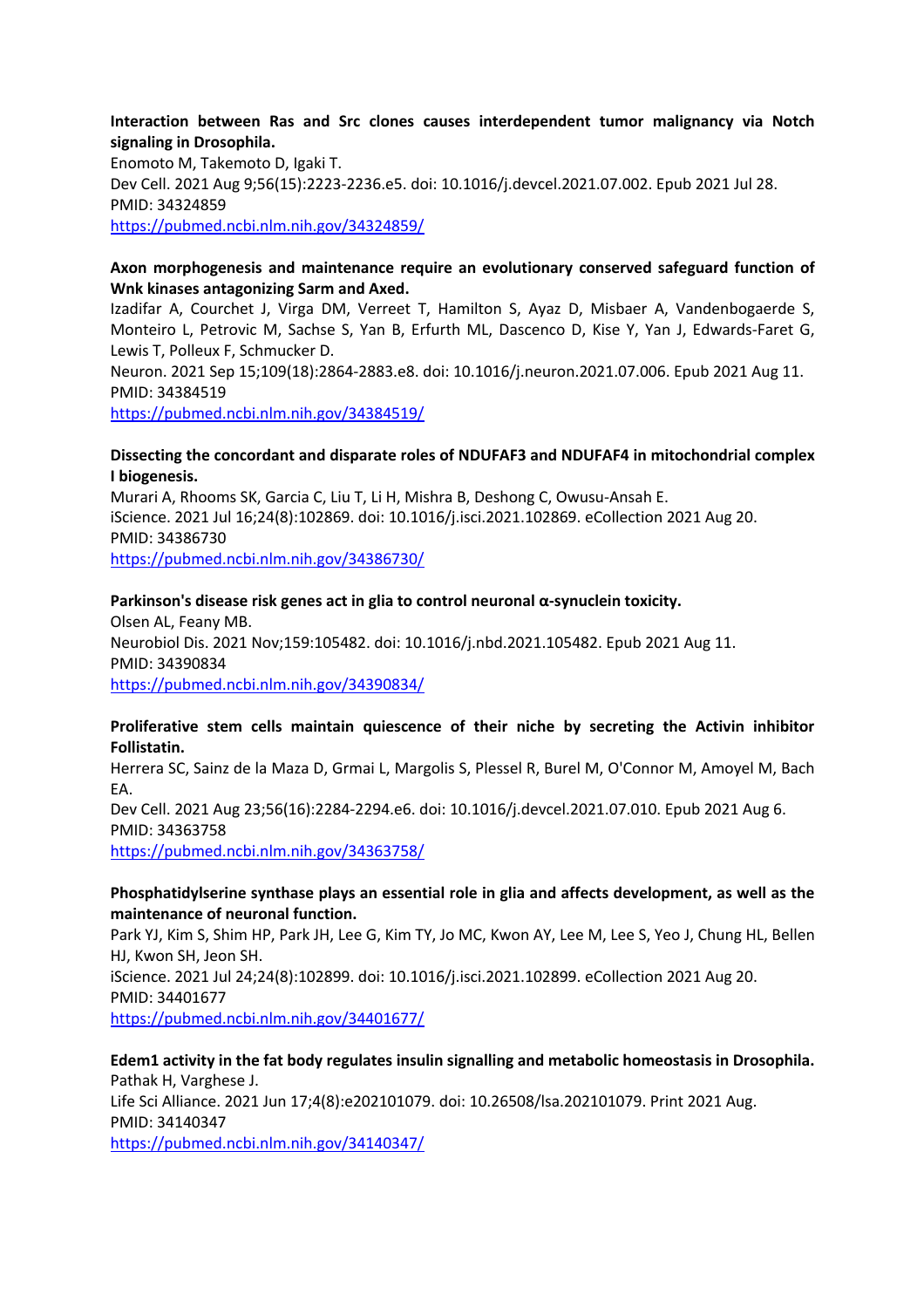#### **The Hippo pathway uses different machinery to control cell fate and organ size.**

Pojer JM, Manning SA, Kroeger B, Kondo S, Harvey KF. iScience. 2021 Jul 9;24(8):102830. doi: 10.1016/j.isci.2021.102830. eCollection 2021 Aug 20. PMID: 34355153 https://pubmed.ncbi.nlm.nih.gov/34355153/

#### **Glypicans define unique roles for the Hedgehog co-receptors boi and ihog in cytoneme-mediated gradient formation.**

Simon E, Jiménez-Jiménez C, Seijo-Barandiarán I, Aguilar G, Sánchez-Hernández D, Aguirre-Tamaral A, González-Méndez L, Ripoll P, Guerrero I. Elife. 2021 Aug 6;10:e64581. doi: 10.7554/eLife.64581. PMID: 34355694 https://pubmed.ncbi.nlm.nih.gov/34355694/

#### **Drosophila Larval Models of Invasive Tumorigenesis for In Vivo Studies on Tumour/Peripheral Host Tissue Interactions during Cancer Cachexia.**

Hodgson JA, Parvy JP, Yu Y, Vidal M, Cordero JB. Int J Mol Sci. 2021 Aug 2;22(15):8317. doi: 10.3390/ijms22158317. PMID: 34361081 https://pubmed.ncbi.nlm.nih.gov/34361081/

#### **The Nrf2-Keap1 pathway is activated by steroid hormone signaling to govern neuronal remodeling.**

Chew LY, Zhang H, He J, Yu F. Cell Rep. 2021 Aug 3;36(5):109466. doi: 10.1016/j.celrep.2021.109466. PMID: 34348164 https://pubmed.ncbi.nlm.nih.gov/34348164/

#### **Fat body Ire1 regulates lipid homeostasis through the Xbp1s-FoxO axis in Drosophila.**

Zhao P, Huang P, Xu T, Xiang X, Sun Y, Liu J, Yan C, Wang L, Gao J, Cui S, Wang X, Zhan L, Song H, Liu J, Song W, Liu Y. iScience. 2021 Jul 7;24(8):102819. doi: 10.1016/j.isci.2021.102819. eCollection 2021 Aug 20. PMID: 34381963 https://pubmed.ncbi.nlm.nih.gov/34381963/

#### **A screen for sleep and starvation resistance identifies a wake-promoting role for the auxiliary channel unc79.**

Murakami K, Palermo J, Stanhope BA, Gibbs AG, Keene AC. G3 (Bethesda). 2021 Aug 7;11(8):jkab199. doi: 10.1093/g3journal/jkab199. PMID: 34849820 https://pubmed.ncbi.nlm.nih.gov/34849820/

# **A systematic analysis of microtubule-destabilizing factors during dendrite pruning in Drosophila.**

Bu S, Yong WL, Lim BJW, Kondo S, Yu F. EMBO Rep. 2021 Oct 5;22(10):e52679. doi: 10.15252/embr.202152679. Epub 2021 Aug 2. PMID: 34338441 https://pubmed.ncbi.nlm.nih.gov/34338441/

#### **CtBP modulates Snail-mediated tumor invasion in Drosophila.**

Wu C, Ding X, Li Z, Huang Y, Xu Q, Zou R, Zhao M, Chang H, Jiang C, La X, Lin G, Li W, Xue L. Cell Death Discov. 2021 Aug 4;7(1):202. doi: 10.1038/s41420-021-00516-x. PMID: 34349099 https://pubmed.ncbi.nlm.nih.gov/34349099/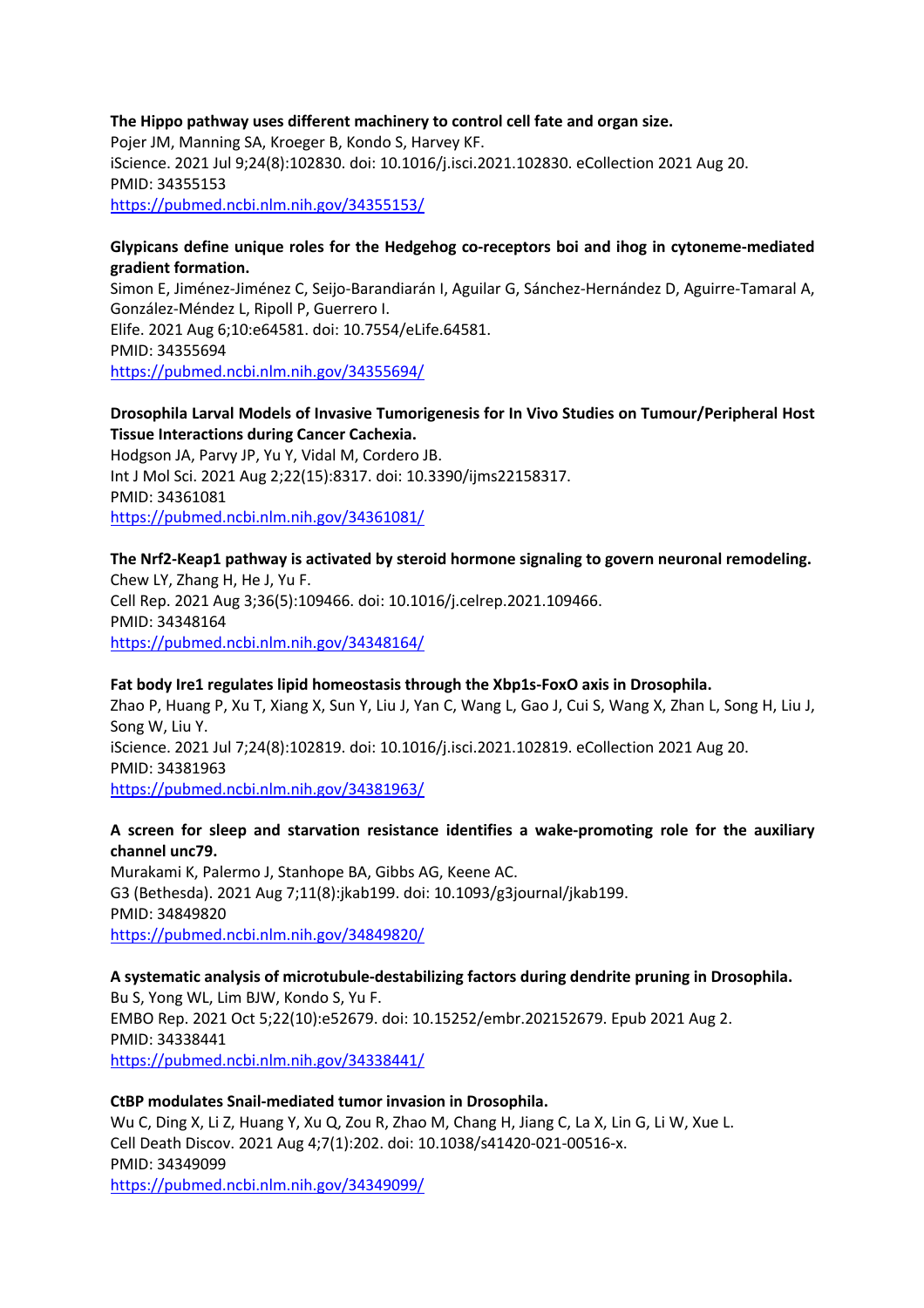#### **The conserved C2 phospholipid-binding domain in Delta contributes to robust Notch signalling.** Martins T, Meng Y, Korona B, Suckling R, Johnson S, Handford PA, Lea SM, Bray SJ. EMBO Rep. 2021 Oct 5;22(10):e52729. doi: 10.15252/embr.202152729. Epub 2021 Aug 4. PMID: 34347930 https://pubmed.ncbi.nlm.nih.gov/34347930/

#### **Genome-wide in vitro and in vivo RNAi screens reveal Fer3 to be an important regulator of kkv transcription in Drosophila.**

Yue X, Liang Y, Wei Z, Lv J, Cai Y, Fan X, Zhang W, Chen J. Insect Sci. 2021 Aug 5. doi: 10.1111/1744-7917.12954. Online ahead of print. PMID: 34351065 https://pubmed.ncbi.nlm.nih.gov/34351065/

# **Ubx-Collier signaling cascade maintains blood progenitors in the posterior lobes of the Drosophila larval lymph gland.**

Kanwal A, Joshi PV, Mandal S, Mandal L. PLoS Genet. 2021 Aug 9;17(8):e1009709. doi: 10.1371/journal.pgen.1009709. eCollection 2021 Aug. PMID: 34370733 https://pubmed.ncbi.nlm.nih.gov/34370733/

#### **A secreted factor NimrodB4 promotes the elimination of apoptotic corpses by phagocytes in Drosophila.**

Petrignani B, Rommelaere S, Hakim-Mishnaevski K, Masson F, Ramond E, Hilu-Dadia R, Poidevin M, Kondo S, Kurant E, Lemaitre B. EMBO Rep. 2021 Sep 6;22(9):e52262. doi: 10.15252/embr.202052262. Epub 2021 Aug 9. PMID: 34370384 https://pubmed.ncbi.nlm.nih.gov/34370384/

### **SRSF1-dependent inhibition of C9ORF72-repeat RNA nuclear export: genome-wide mechanisms for neuroprotection in amyotrophic lateral sclerosis.**

Castelli LM, Cutillo L, Souza CDS, Sanchez-Martinez A, Granata I, Lin YH, Myszczynska MA, Heath PR, Livesey MR, Ning K, Azzouz M, Shaw PJ, Guarracino MR, Whitworth AJ, Ferraiuolo L, Milo M, Hautbergue GM. Mol Neurodegener. 2021 Aug 10;16(1):53. doi: 10.1186/s13024-021-00475-y. PMID: 34376242

https://pubmed.ncbi.nlm.nih.gov/34376242/

### **Microbiota-derived acetate activates intestinal innate immunity via the Tip60 histone acetyltransferase complex.**

Jugder BE, Kamareddine L, Watnick PI. Immunity. 2021 Aug 10;54(8):1683-1697.e3. doi: 10.1016/j.immuni.2021.05.017. Epub 2021 Jun 8. PMID: 34107298 https://pubmed.ncbi.nlm.nih.gov/34107298/

# **Disparate regulation of IMD signaling drives sex differences in infection pathology in Drosophila melanogaster.**

Vincent CM, Dionne MS. Proc Natl Acad Sci U S A. 2021 Aug 10;118(32):e2026554118. doi: 10.1073/pnas.2026554118. PMID: 34341118 https://pubmed.ncbi.nlm.nih.gov/34341118/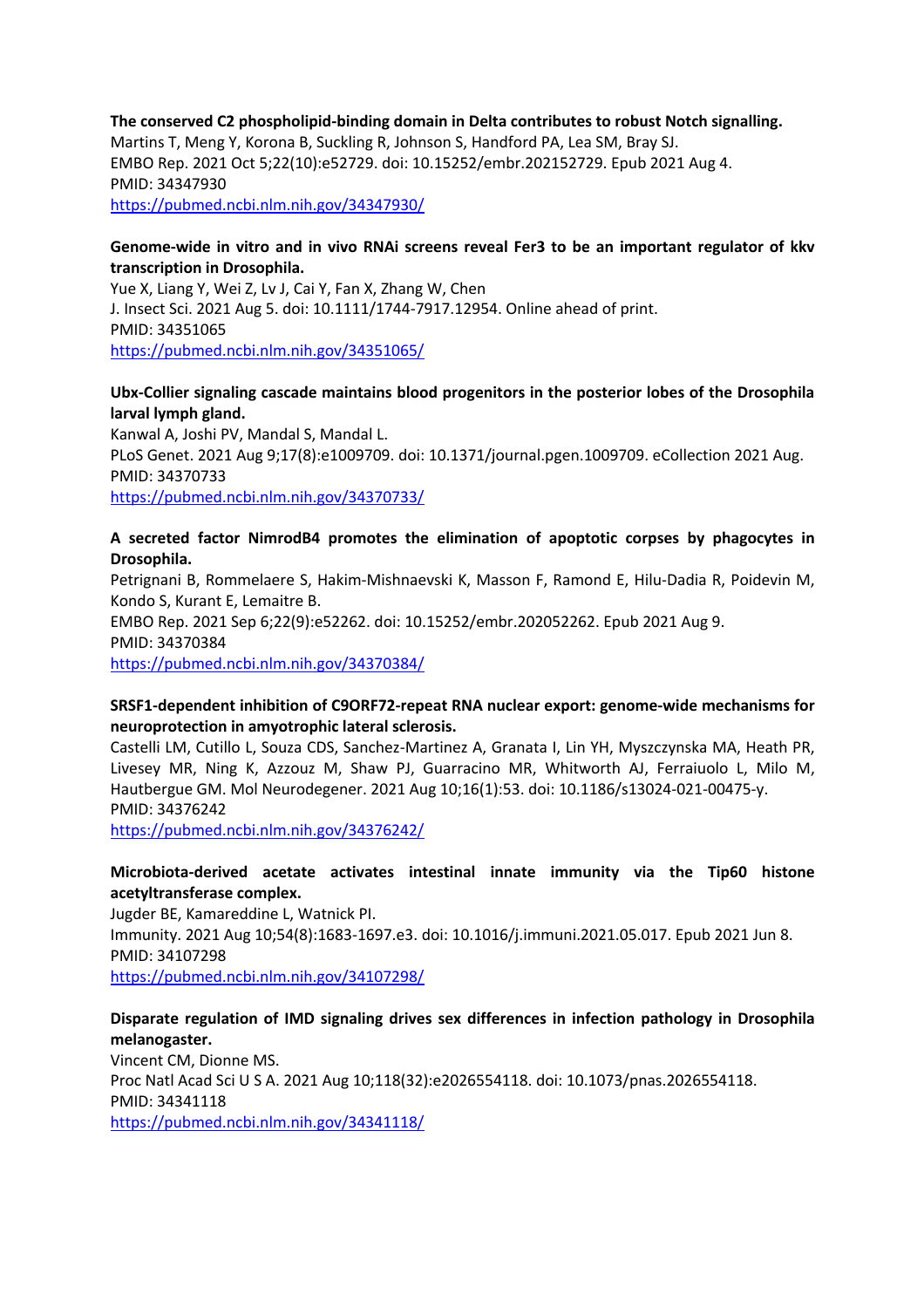**The sugar-responsive enteroendocrine neuropeptide F regulates lipid metabolism through glucagon-like and insulin-like hormones in Drosophila melanogaster.**

Yoshinari Y, Kosakamoto H, Kamiyama T, Hoshino R, Matsuoka R, Kondo S, Tanimoto H, Nakamura A, Obata F, Niwa R. Nat Commun. 2021 Aug 10;12(1):4818. doi: 10.1038/s41467-021-25146-w. PMID: 34376687 https://pubmed.ncbi.nlm.nih.gov/34376687/

### **A genetic screen in Drosophila uncovers the multifaceted properties of the NUP98-HOXA9 oncogene.**

Gavory G, Baril C, Laberge G, Bidla G, Koonpaew S, Sonea T, Sauvageau G, Therrien M. PLoS Genet. 2021 Aug 12;17(8):e1009730. doi: 10.1371/journal.pgen.1009730. eCollection 2021 Aug. PMID: 34383740 https://pubmed.ncbi.nlm.nih.gov/34383740/

#### **Formin 3 directs dendritic architecture via microtubule regulation and is required for somatosensory nociceptive behavior.**

Das R, Bhattacharjee S, Letcher JM, Harris JM, Nanda S, Foldi I, Lottes EN, Bobo HM, Grantier BD, Mihály J, Ascoli GA, Cox DN.

Development. 2021 Aug 15;148(16):dev187609. doi: 10.1242/dev.187609. Epub 2021 Aug 13. PMID: 34322714

https://pubmed.ncbi.nlm.nih.gov/34322714/

**Heparan sulfate proteoglycan molecules, syndecan and perlecan, have distinct roles in the maintenance of Drosophila germline stem cells.**

Hayashi Y, Shibata A, Kamimura K, Kobayashi S.

Dev Growth Differ. 2021 Aug;63(6):295-305. doi: 10.1111/dgd.12741. Epub 2021 Aug 15. PMID: 34324711 https://pubmed.ncbi.nlm.nih.gov/34324711/

#### **Modeling Notch-Induced Tumor Cell Survival in the Drosophila Ovary Identifies Cellular and Transcriptional Response to Nuclear NICD Accumulation.**

Jevitt A, Huang YC, Zhang SM, Chatterjee D, Wang XF, Xie GQ, Deng WM. Cells. 2021 Aug 27;10(9):2222. doi: 10.3390/cells10092222. PMID: 34571871 https://pubmed.ncbi.nlm.nih.gov/34571871/

#### **Topoisomerase II is regulated by translationally controlled tumor protein for cell survival during organ growth in Drosophila.**

Yang DW, Mok JW, Telerman SB, Amson R, Telerman A, Choi KW. Cell Death Dis. 2021 Aug 27;12(9):811. doi: 10.1038/s41419-021-04091-y. PMID: 34453033 https://pubmed.ncbi.nlm.nih.gov/34453033/

### **Increased expression of fragmented tRNA promoted neuronal necrosis.**

Cao Y, Liu K, Xiong Y, Zhao C, Liu L. Cell Death Dis. 2021 Aug 30;12(9):823. doi: 10.1038/s41419-021-04108-6. PMID: 34462418 https://pubmed.ncbi.nlm.nih.gov/34462418/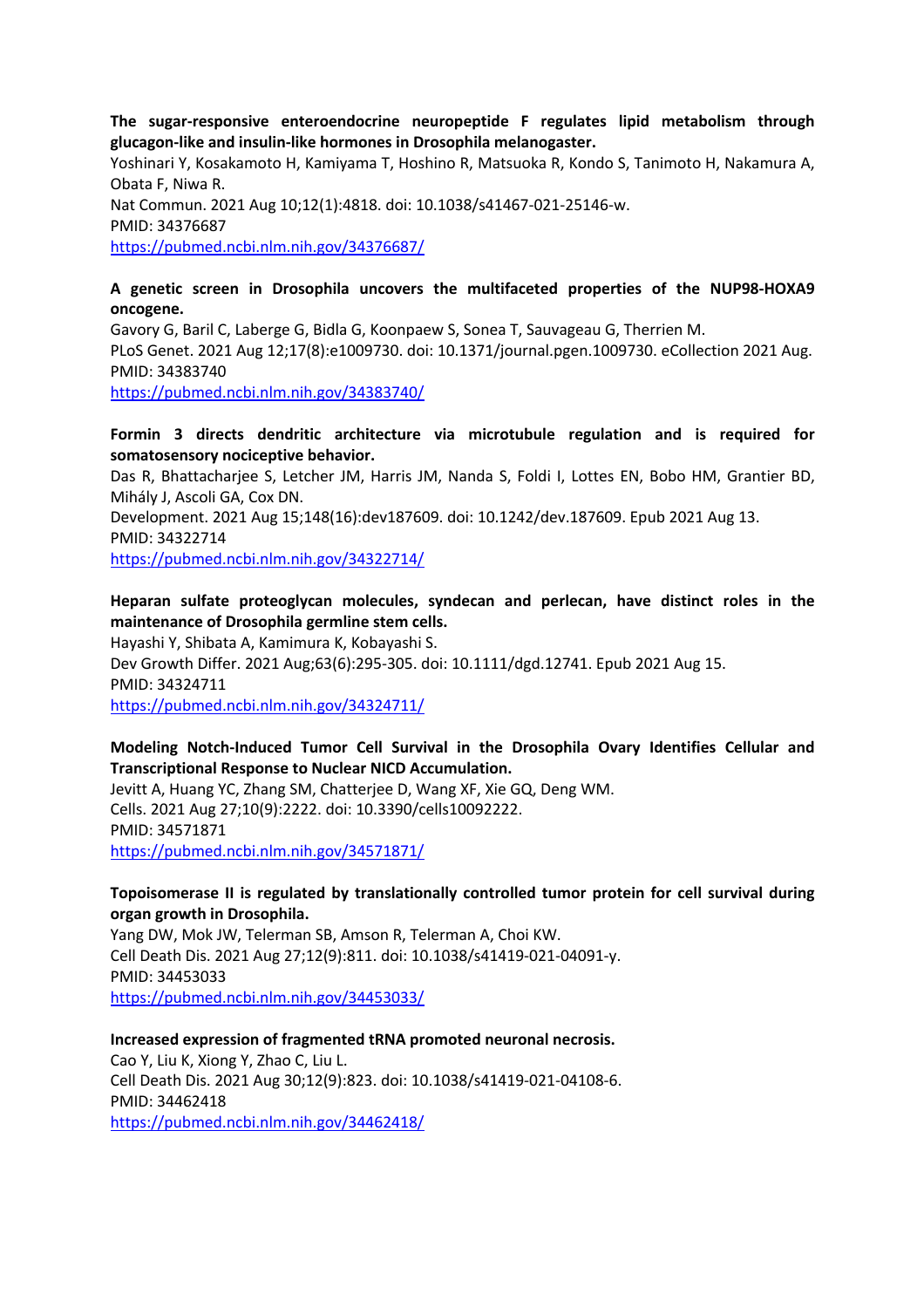#### **A nutrient-responsive hormonal circuit mediates an inter-tissue program regulating metabolic homeostasis in adult Drosophila.**

Koyama T, Terhzaz S, Naseem MT, Nagy S, Rewitz K, Dow JAT, Davies SA, Halberg KV. Nat Commun. 2021 Aug 30;12(1):5178. doi: 10.1038/s41467-021-25445-2. PMID: 34462441 https://pubmed.ncbi.nlm.nih.gov/34462441/

#### **Coordination among multiple receptor tyrosine kinase signals controls Drosophila developmental timing and body size.**

Pan X, O'Connor MB. Cell Rep. 2021 Aug 31;36(9):109644. doi: 10.1016/j.celrep.2021.109644. PMID: 34469735 https://pubmed.ncbi.nlm.nih.gov/34469735/

#### **Histone H3K27 methylation-mediated repression of Hairy regulates insect developmental transition by modulating ecdysone biosynthesis.**

Yang Y, Zhao T, Li Z, Qian W, Peng J, Wei L, Yuan D, Li Y, Xia Q, Cheng D. Proc Natl Acad Sci U S A. 2021 Aug 31;118(35):e2101442118. doi: 10.1073/pnas.2101442118. PMID: 34429358 https://pubmed.ncbi.nlm.nih.gov/34429358/

# **Lipophorin receptor 1 (LpR1) in Drosophila muscle influences life span by regulating mitochondrial aging.**

Kim AK, Kwon DW, Yeom E, Lee KP, Kwon KS, Yu K, Lee KS. Biochem Biophys Res Commun. 2021 Sep 3;568:95-102. doi: 10.1016/j.bbrc.2021.06.080. Epub 2021 Jun 30. PMID: 34217014 https://pubmed.ncbi.nlm.nih.gov/34217014/

### **A putative de novo evolved gene required for spermatid chromatin condensation in Drosophila melanogaster.**

Rivard EL, Ludwig AG, Patel PH, Grandchamp A, Arnold SE, Berger A, Scott EM, Kelly BJ, Mascha GC, Bornberg-Bauer E, Findlay GD.

PLoS Genet. 2021 Sep 3;17(9):e1009787. doi: 10.1371/journal.pgen.1009787. eCollection 2021 Sep. PMID: 34478447

https://pubmed.ncbi.nlm.nih.gov/34478447/

### **RDC complex executes a dynamic piRNA program during Drosophila spermatogenesis to safeguard male fertility.**

Chen P, Luo Y, Aravin AA. PLoS Genet. 2021 Sep 2;17(9):e1009591. doi: 10.1371/journal.pgen.1009591. eCollection 2021 Sep. PMID: 34473737 https://pubmed.ncbi.nlm.nih.gov/34473737/

# **dCubilin- or dAMN-mediated protein reabsorption in Drosophila nephrocytes modulates longevity.** Feng X, Hong X, Fan Q, Chen L, Li J, Deng J, Gong S, Hou FF, Zhang F. Dis Model Mech. 2021 Sep 1;14(9):dmm047464. doi: 10.1242/dmm.047464. Epub 2021 Sep 21. PMID: 34437681

https://pubmed.ncbi.nlm.nih.gov/34437681/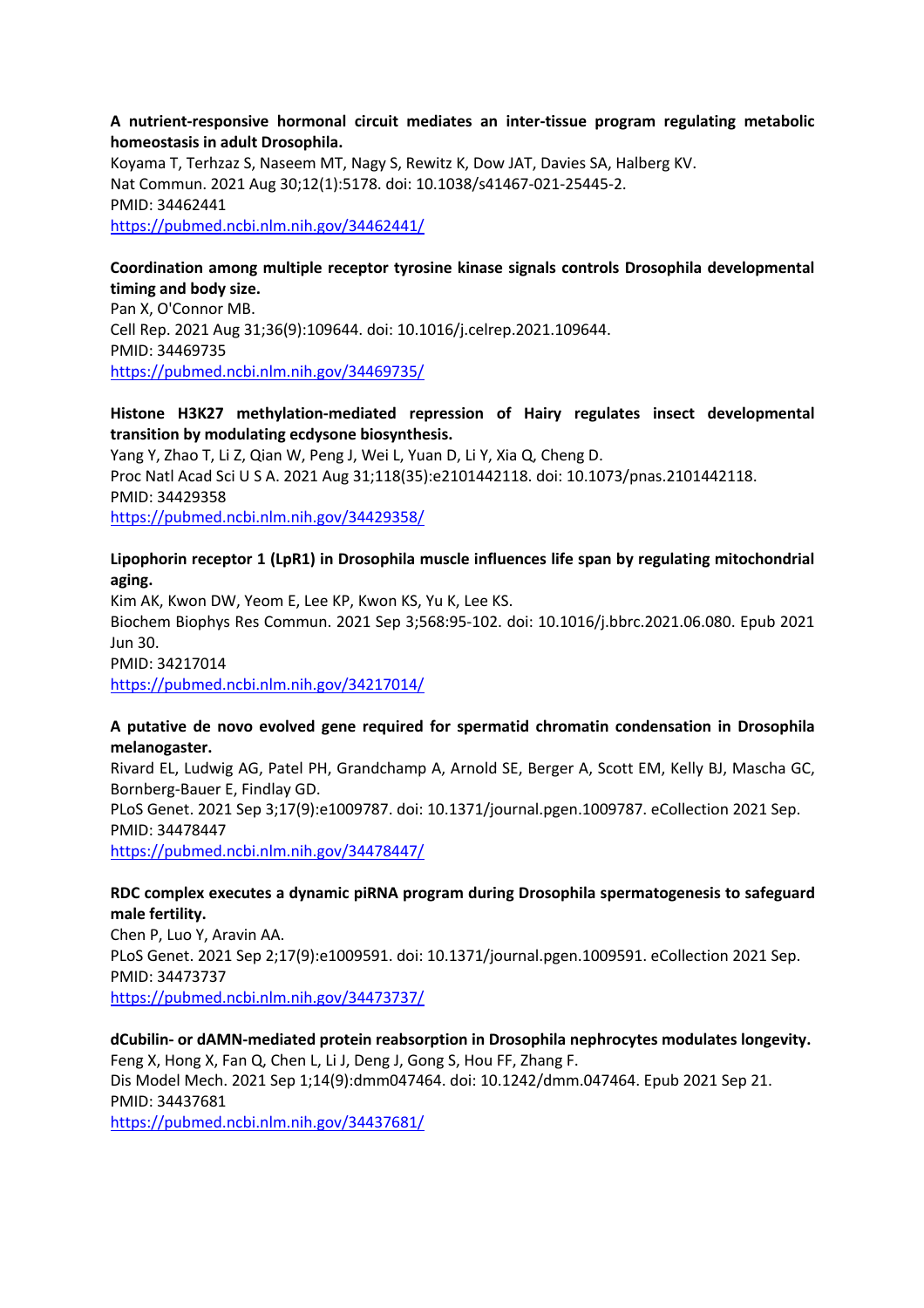#### **Identification of GOLPH3 Partners in Drosophila Unveils Potential Novel Roles in Tumorigenesis and Neural Disorders.**

Sechi S, Karimpour-Ghahnavieh A, Frappaolo A, Di Francesco L, Piergentili R, Schininà E, D'Avino PP, Giansanti MG. Cells. 2021 Sep 6;10(9):2336. doi: 10.3390/cells10092336. PMID: 34571985 https://pubmed.ncbi.nlm.nih.gov/34571985/

#### **Integrative Role of 14-3-3ε in Sleep Regulation.**

Wei Y, Du J, Zhao Z. Int J Mol Sci. 2021 Sep 9;22(18):9748. doi: 10.3390/ijms22189748. PMID: 34575915 https://pubmed.ncbi.nlm.nih.gov/34575915/

#### **A mitochondrial membrane-bridging machinery mediates signal transduction of intramitochondrial oxidation.**

Li L, Conradson DM, Bharat V, Kim MJ, Hsieh CH, Minhas PS, Papakyrikos AM, Durairaj AS, Ludlam A, Andreasson KI, Partridge L, Cianfrocco MA, Wang X. Nat Metab. 2021 Sep;3(9):1242-1258. doi: 10.1038/s42255-021-00443-2. Epub 2021 Sep 9. PMID: 34504353 https://pubmed.ncbi.nlm.nih.gov/34504353/

#### **Atypical laminin spots and pull-generated microtubule-actin projections mediate Drosophila wing adhesion.**

Sun T, Song Y, Teng D, Chen Y, Dai J, Ma M, Zhang W, Pastor-Pareja JC. Cell Rep. 2021 Sep 7;36(10):109667. doi: 10.1016/j.celrep.2021.109667. PMID: 34496252 https://pubmed.ncbi.nlm.nih.gov/34496252/

#### **The prolyl-isomerase PIN1 is essential for nuclear Lamin-B structure and function and protects heterochromatin under mechanical stress.**

Napoletano F, Ferrari Bravo G, Voto IAP, Santin A, Celora L, Campaner E, Dezi C, Bertossi A, Valentino E, Santorsola M, Rustighi A, Fajner V, Maspero E, Ansaloni F, Cancila V, Valenti CF, Santo M, Artimagnella OB, Finaurini S, Gioia U, Polo S, Sanges R, Tripodo C, Mallamaci A, Gustincich S, d'Adda di Fagagna F, Mantovani F, Specchia V, Del Sal G.

Cell Rep. 2021 Sep 14;36(11):109694. doi: 10.1016/j.celrep.2021.109694. PMID: 34525372 https://pubmed.ncbi.nlm.nih.gov/34525372/

#### **ER exit sites in Drosophila display abundant ER-Golgi vesicles and pearled tubes but no megacarriers.**

Yang K, Liu M, Feng Z, Rojas M, Zhou L, Ke H, Pastor-Pareja JC. Cell Rep. 2021 Sep 14;36(11):109707. doi: 10.1016/j.celrep.2021.109707. PMID: 34525362 https://pubmed.ncbi.nlm.nih.gov/34525362/

#### **Live imaging of the Drosophila ovarian niche shows spectrosome and centrosome dynamics during asymmetric germline stem cell division.**

Villa-Fombuena G, Lobo-Pecellín M, Marín-Menguiano M, Rojas-Ríos P, González-Reyes A. Development. 2021 Sep 15;148(18):dev199716. doi: 10.1242/dev.199716. Epub 2021 Sep 17. PMID: 34370012

https://pubmed.ncbi.nlm.nih.gov/34370012/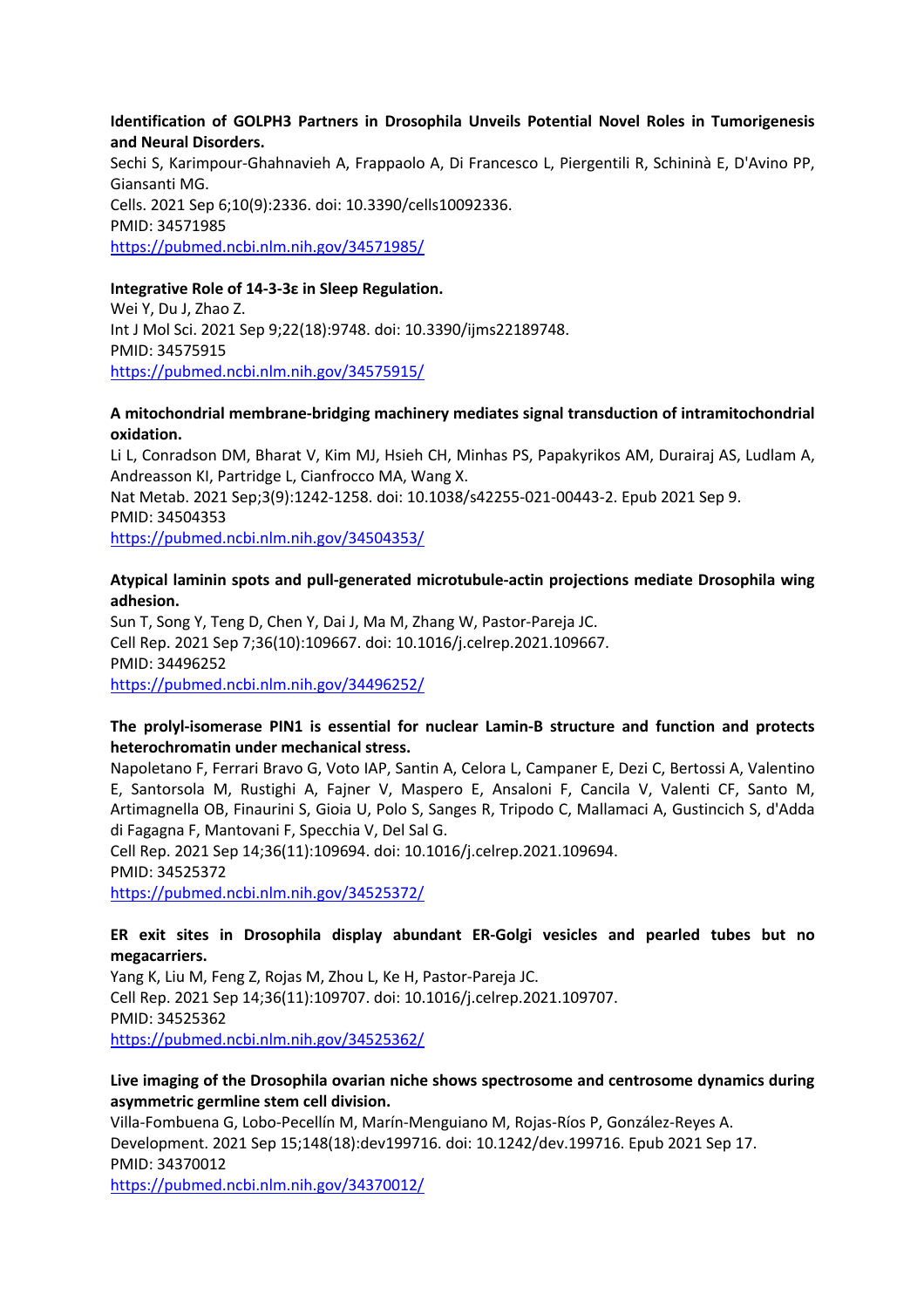#### **Loss of Stearoyl-CoA desaturase 1 leads to cardiac dysfunction and lipotoxicity.**

Tuthill Ii BF, Quaglia CJ, O'Hara E, Musselman LP. J Exp Biol. 2021 Sep 15;224(18):jeb240432. doi: 10.1242/jeb.240432. Epub 2021 Oct 1. PMID: 34423827 https://pubmed.ncbi.nlm.nih.gov/34423827/

### **Generation and live imaging of tumors with specific genotypes in the living fly pupa.**

Canales Coutiño B, Szamek E, Markus Z, Georgiou M. STAR Protoc. 2021 Jul 19;2(3):100672. doi: 10.1016/j.xpro.2021.100672. eCollection 2021 Sep 17. PMID: 34355201 https://pubmed.ncbi.nlm.nih.gov/34355201/

#### **Exercise and Sestrin Mediate Speed and Lysosomal Activity in Drosophila by Partially Overlapping Mechanisms.**

Sujkowski A, Wessells R. Cells. 2021 Sep 19;10(9):2479. doi: 10.3390/cells10092479. PMID: 34572128 https://pubmed.ncbi.nlm.nih.gov/34572128/

#### **UQCRC1 engages cytochrome c for neuronal apoptotic cell death.**

Hung YC, Huang KL, Chen PL, Li JL, Lu SH, Chang JC, Lin HY, Lo WC, Huang SY, Lee TT, Lin TY, Imai Y, Hattori N, Liu CS, Tsai SY, Chen CH, Lin CH, Chan CC. Cell Rep. 2021 Sep 21;36(12):109729. doi: 10.1016/j.celrep.2021.109729. PMID: 34551295

https://pubmed.ncbi.nlm.nih.gov/34551295/

#### **Brain adiponectin signaling controls peripheral insulin response in Drosophila.**

Arquier N, Bjordal M, Hammann P, Kuhn L, Léopold P. Nat Commun. 2021 Sep 24;12(1):5633. doi: 10.1038/s41467-021-25940-6. PMID: 34561451 https://pubmed.ncbi.nlm.nih.gov/34561451/

#### **piRNA-independent transposon silencing by the Drosophila THO complex.**

Zhang G, Yu T, Parhad SS, Ho S, Weng Z, Theurkauf WE. Dev Cell. 2021 Sep 27;56(18):2623-2635.e5. doi: 10.1016/j.devcel.2021.08.021. Epub 2021 Sep 20. PMID: 34547226 https://pubmed.ncbi.nlm.nih.gov/34547226/

#### **S3QELs protect against diet-induced intestinal barrier dysfunction.**

Watson MA, Pattavina B, Hilsabeck TAU, Lopez-Dominguez J, Kapahi P, Brand MD. Aging Cell. 2021 Oct;20(10):e13476. doi: 10.1111/acel.13476. Epub 2021 Sep 14. PMID: 34521156 https://pubmed.ncbi.nlm.nih.gov/34521156/

### **Par3 cooperates with Sanpodo for the assembly of Notch clusters following asymmetric division of Drosophila sensory organ precursor cells.**

Houssin E, Pinot M, Bellec K, Le Borgne R. Elife. 2021 Oct 1;10:e66659. doi: 10.7554/eLife.66659. PMID: 34596529 https://pubmed.ncbi.nlm.nih.gov/34596529/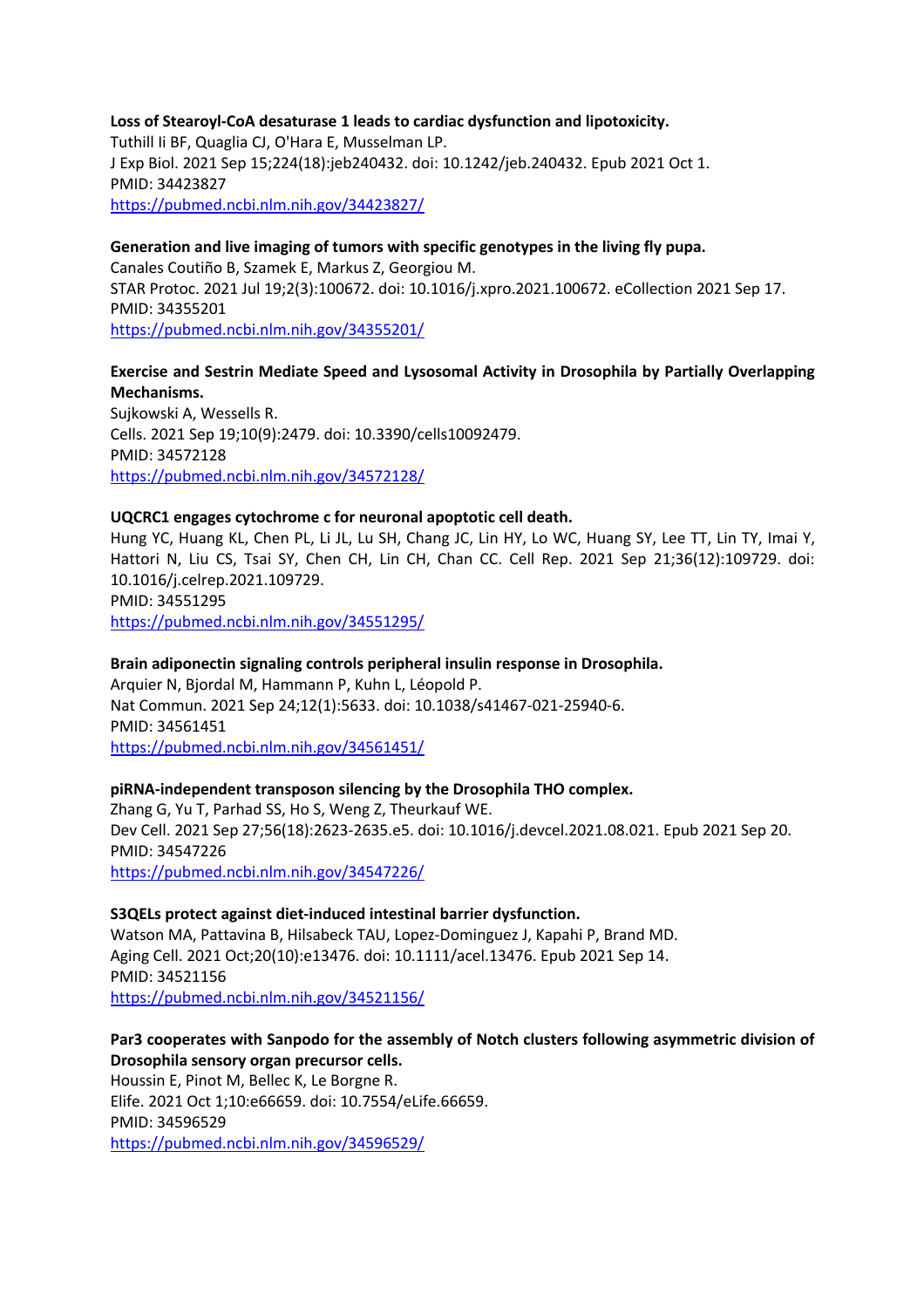#### **Dynein Heavy Chain 64C Differentially Regulates Cell Survival and Proliferation of Wingless-Producing Cells in Drosophila melanogaster.**

Kim JY, Tsogtbaatar O, Cho KO. J Dev Biol. 2021 Oct 9;9(4):43. doi: 10.3390/jdb9040043. PMID: 34698231 https://pubmed.ncbi.nlm.nih.gov/34698231/

#### **Metabolic flux from the Krebs cycle to glutamate transmission tunes a neural brake on seizure onset.**

Jeong J, Lee J, Kim JH, Lim C. PLoS Genet. 2021 Oct 29;17(10):e1009871. doi: 10.1371/journal.pgen.1009871. eCollection 2021 Oct. PMID: 34714823 https://pubmed.ncbi.nlm.nih.gov/34714823/

# **Msps governs acentrosomal microtubule assembly and reactivation of quiescent neural stem cells.** Deng Q, Tan YS, Chew LY, Wang H.

EMBO J. 2021 Oct 1;40(19):e104549. doi: 10.15252/embj.2020104549. Epub 2021 Aug 9. PMID: 34368973 https://pubmed.ncbi.nlm.nih.gov/34368973/

#### **Aspirin Positively Contributes to Drosophila Intestinal Homeostasis and Delays Aging through Targeting Imd.**

Zhu Y, Cai Q, Zheng X, Liu L, Hua Y, Du B, Zhao G, Yu J, Zhuo Z, Xie Z, Ji S. Aging Dis. 2021 Oct 1;12(7):1821-1834. doi: 10.14336/AD.2020.1008. eCollection 2021 Oct. PMID: 34631223 https://pubmed.ncbi.nlm.nih.gov/34631223/

### **Decapentaplegic Acutely Defines the Connectivity of Central Pacemaker Neurons in Drosophila.**

Polcowñuk S, Yoshii T, Ceriani MF. J Neurosci. 2021 Oct 6;41(40):8338-8350. doi: 10.1523/JNEUROSCI.0397-21.2021. Epub 2021 Aug 24. PMID: 34429376 https://pubmed.ncbi.nlm.nih.gov/34429376/

### **Neurofibromin 1 in mushroom body neurons mediates circadian wake drive through activating cAMP-PKA signaling.**

Machado Almeida P, Lago Solis B, Stickley L, Feidler A, Nagoshi E. Nat Commun. 2021 Oct 1;12(1):5758. doi: 10.1038/s41467-021-26031-2. PMID: 34599173 https://pubmed.ncbi.nlm.nih.gov/34599173/

### **dRTEL1 is essential for the maintenance of Drosophila male germline stem cells.**

Yang Y, Kong R, Goh FG, Somers WG, Hime GR, Li Z, Cai Y. PLoS Genet. 2021 Oct 13;17(10):e1009834. doi: 10.1371/journal.pgen.1009834. eCollection 2021 Oct. PMID: 34644293

https://pubmed.ncbi.nlm.nih.gov/34644293/

**Anchor maintains gut homeostasis by restricting the JNK and Notch pathways in Drosophila.** Wang J, Liu Q, Gong Y, Jin LH. J Insect Physiol. 2021 Oct;134:104309. doi: 10.1016/j.jinsphys.2021.104309. Epub 2021 Sep 5. PMID: 34496279 https://pubmed.ncbi.nlm.nih.gov/34496279/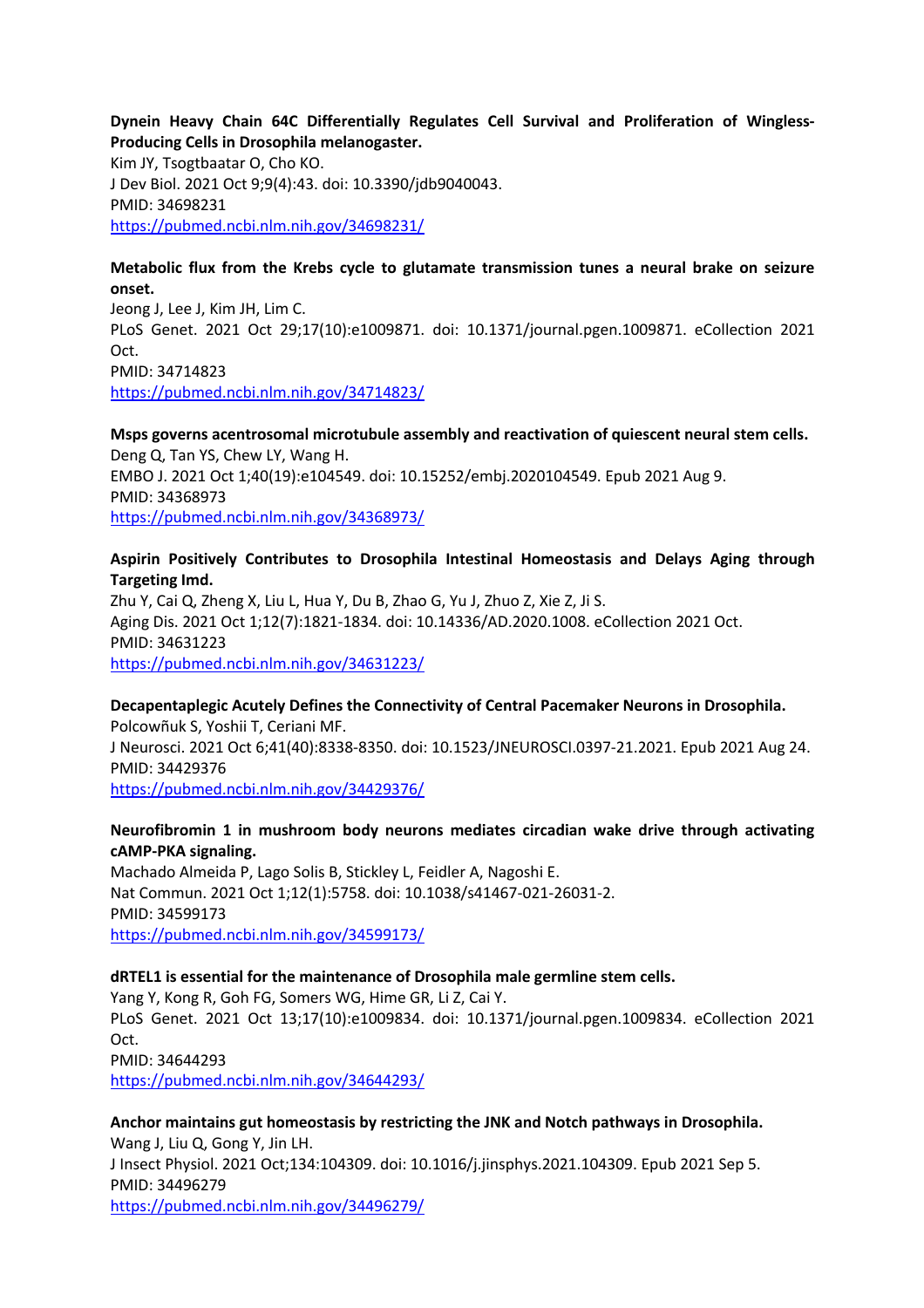#### **Melatonin Increases Life Span, Restores the Locomotor Activity, and Reduces Lipid Peroxidation (LPO) in Transgenic Knockdown Parkin Drosophila melanogaster Exposed to Paraquat or Paraquat/Iron.**

Ortega-Arellano HF, Jimenez-Del-Rio M, Velez-Pardo C. Neurotox Res. 2021 Oct;39(5):1551-1563. doi: 10.1007/s12640-021-00397-z. Epub 2021 Aug 2. PMID: 34339012 https://pubmed.ncbi.nlm.nih.gov/34339012/

#### **Duox-generated reactive oxygen species activate ATR/Chk1 to induce G2 arrest in Drosophila tracheoblasts.**

Kizhedathu A, Chhajed P, Yeramala L, Sain Basu D, Mukherjee T, Vinothkumar KR, Guha A. Elife. 2021 Oct 8;10:e68636. doi: 10.7554/eLife.68636. PMID: 34622778 https://pubmed.ncbi.nlm.nih.gov/34622778/

#### **Tumor-induced disruption of the blood-brain barrier promotes host death.**

Kim J, Chuang HC, Wolf NK, Nicolai CJ, Raulet DH, Saijo K, Bilder D. Dev Cell. 2021 Oct 11;56(19):2712-2721.e4. doi: 10.1016/j.devcel.2021.08.010. Epub 2021 Sep 7. PMID: 34496290 https://pubmed.ncbi.nlm.nih.gov/34496290/

# **An Oatp transporter-mediated steroid sink promotes tumor-induced cachexia in Drosophila.** Santabárbara-Ruiz P, Léopold P. Dev Cell. 2021 Oct 11;56(19):2741-2751.e7. doi: 10.1016/j.devcel.2021.09.009. Epub 2021 Oct 4. PMID: 34610327

https://pubmed.ncbi.nlm.nih.gov/34610327/

### **The endocycle restores tissue tension in the Drosophila abdomen post wound repair.**

Losick VP, Duhaime LG. Cell Rep. 2021 Oct 12;37(2):109827. doi: 10.1016/j.celrep.2021.109827. PMID: 34644579 https://pubmed.ncbi.nlm.nih.gov/34644579/

### **Mask, the Drosophila ankyrin repeat and KH domain-containing protein, affects microtubule stability.**

Martinez D, Zhu M, Guidry JJ, Majeste N, Mao H, Yanofsky ST, Tian X, Wu C. J Cell Sci. 2021 Oct 15;134(20):jcs258512. doi: 10.1242/jcs.258512. Epub 2021 Oct 22. PMID: 34553767 https://pubmed.ncbi.nlm.nih.gov/34553767/

### **Effects of an electric field on sleep quality and life span mediated by ultraviolet (UV)-A/blue light photoreceptor CRYPTOCHROME in Drosophila.**

Kawasaki H, Okano H, Nedachi T, Nakagawa-Yagi Y, Hara A, Ishida N. Sci Rep. 2021 Oct 15;11(1):20543. doi: 10.1038/s41598-021-99753-4. PMID: 34654874 https://pubmed.ncbi.nlm.nih.gov/34654874/

#### **The Drosophila orthologue of the primary ciliary dyskinesia-associated gene, DNAAF3, is required for axonemal dynein assembly.**

Zur Lage P, Xi Z, Lennon J, Hunter I, Chan WK, Bolado Carrancio A, von Kriegsheim A, Jarman AP. Biol Open. 2021 Oct 15;10(10):bio058812. doi: 10.1242/bio.058812. Epub 2021 Oct 28. PMID: 34553759 https://pubmed.ncbi.nlm.nih.gov/34553759/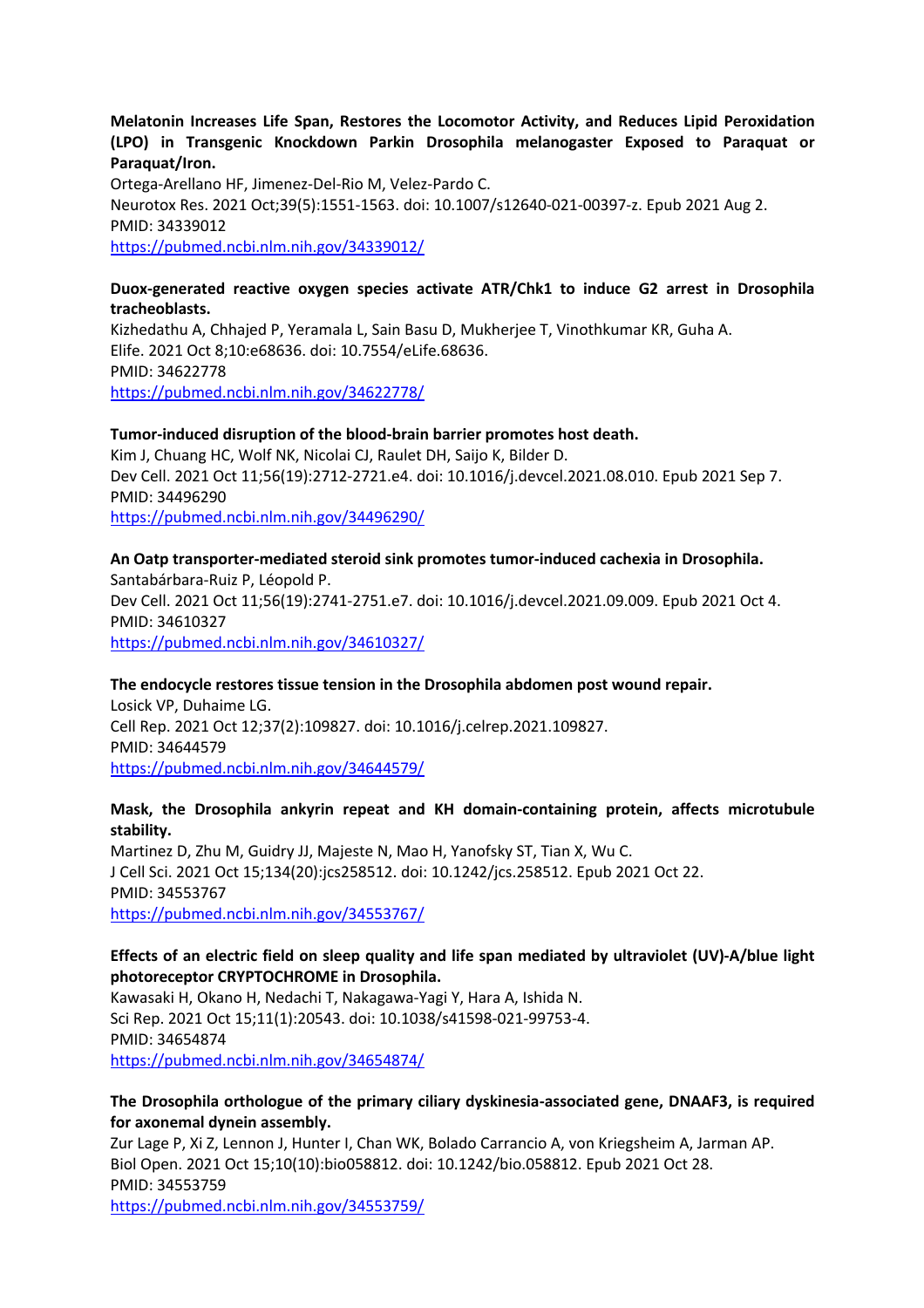#### **A pair of dopamine neurons mediate chronic stress signals to induce learning deficit in Drosophila melanogaster.**

Jia J, He L, Yang J, Shuai Y, Yang J, Wu Y, Liu X, Chen T, Wang G, Wang X, Song X, Ding Z, Zhu Y, Zhang L, Chen P, Qin H. Proc Natl Acad Sci U S A. 2021 Oct 19;118(42):e2023674118. doi: 10.1073/pnas.2023674118. PMID: 34654742 https://pubmed.ncbi.nlm.nih.gov/34654742/

#### **Low-density-lipoprotein-receptor-related protein 1 mediates Notch pathway activation.** Bian W, Tang M, Jiang H, Xu W, Hao W, Sui Y, Hou Y, Nie L, Zhang H, Wang C, Li N, Wang J, Qin J, Wu L, Ma X, Chen J, Wang W, Li X. Dev Cell. 2021 Oct 25;56(20):2902-2919.e8. doi: 10.1016/j.devcel.2021.09.015. Epub 2021 Oct 8. PMID: 34626540 https://pubmed.ncbi.nlm.nih.gov/34626540/

#### **Ceramide accumulation induces mitophagy and impairs β-oxidation in PINK1 deficiency.**

Vos M, Dulovic-Mahlow M, Mandik F, Frese L, Kanana Y, Haissatou Diaw S, Depperschmidt J, Böhm C, Rohr J, Lohnau T, König IR, Klein C. Proc Natl Acad Sci U S A. 2021 Oct 26;118(43):e2025347118. doi: 10.1073/pnas.2025347118. PMID: 34686591

https://pubmed.ncbi.nlm.nih.gov/34686591/

### **Repression precedes independent evolutionary gains of a highly specific gene expression pattern.**

Pu J, Wang Z, Cong H, Chin JSR, Justen J, Finet C, Yew JY, Chung H. Cell Rep. 2021 Oct 26;37(4):109896. doi: 10.1016/j.celrep.2021.109896. PMID: 34706247 https://pubmed.ncbi.nlm.nih.gov/34706247/

#### **Peripheral astral microtubules ensure asymmetric furrow positioning in neural stem cells.**

Thomas A, Gallaud E, Pascal A, Serre L, Arnal I, Richard-Parpaillon L, Savoian MS, Giet R. Cell Rep. 2021 Oct 26;37(4):109895. doi: 10.1016/j.celrep.2021.109895. PMID: 34706235 https://pubmed.ncbi.nlm.nih.gov/34706235/

#### **The function of Scox in glial cells is essential for locomotive ability in Drosophila.**

Kowada R, Kodani A, Ida H, Yamaguchi M, Lee IS, Okada Y, Yoshida H. Sci Rep. 2021 Oct 27;11(1):21207. doi: 10.1038/s41598-021-00663-2. PMID: 34707123 https://pubmed.ncbi.nlm.nih.gov/34707123/

#### **Sexual Antagonism, Temporally Fluctuating Selection, and Variable Dominance Affect a Regulatory Polymorphism in Drosophila melanogaster.**

Glaser-Schmitt A, Wittmann MJ, Ramnarine TJS, Parsch J. Mol Biol Evol. 2021 Oct 27;38(11):4891-4907. doi: 10.1093/molbev/msab215. PMID: 34289067 https://pubmed.ncbi.nlm.nih.gov/34289067/

#### **Paths and pathways that generate cell-type heterogeneity and developmental progression in hematopoiesis.**

Girard JR, Goins LM, Vuu DM, Sharpley MS, Spratford CM, Mantri SR, Banerjee U. Elife. 2021 Oct 29;10:e67516. doi: 10.7554/eLife.67516. PMID: 34713801 https://pubmed.ncbi.nlm.nih.gov/34713801/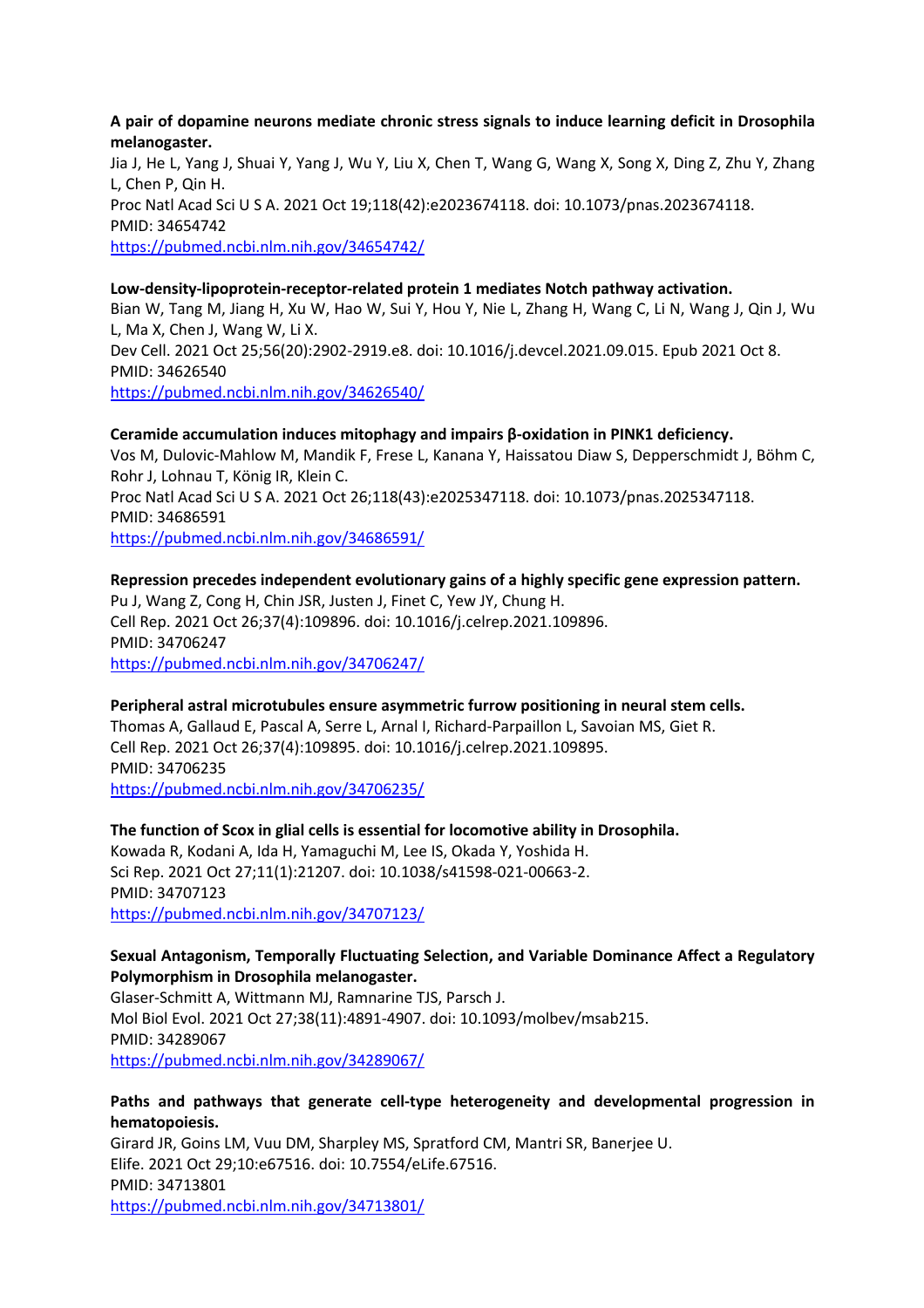#### **Regulation of male fertility and accessory gland gene expression by the Drosophila HR39 nuclear receptor.**

Praggastis SA, Nam HJ, Lam G, Child Vi MB, Castillo DM, Thummel CS. Dev Biol. 2021 Nov;479:51-60. doi: 10.1016/j.ydbio.2021.07.011. Epub 2021 Jul 29. PMID: 34331899 https://pubmed.ncbi.nlm.nih.gov/34331899/

#### **Drosophila p38 MAPK interacts with BAG-3/starvin to regulate age-dependent protein homeostasis.**

Ryan SM, Almassey M, Burch AM, Ngo G, Martin JM, Myers D, Compton D, Archie S, Cross M, Naeger L, Salzman A, Virola-Iarussi A, Barbee SA, Mortimer NT, Sanyal S, Vrailas-Mortimer AD. Aging Cell. 2021 Nov;20(11):e13481. doi: 10.1111/acel.13481. Epub 2021 Oct 21. PMID: 34674371 https://pubmed.ncbi.nlm.nih.gov/34674371/

#### **Drosophila Nesprin-1 Isoforms Differentially Contribute to Muscle Function.**

Rey A, Schaeffer L, Durand B, Morel V. Cells. 2021 Nov 6;10(11):3061. doi: 10.3390/cells10113061. PMID: 34831284 https://pubmed.ncbi.nlm.nih.gov/34831284/

#### **Functional analysis of enhancer elements regulating the expression of the Drosophila homeodomain transcription factor DRx by gene targeting.**

Klöppel C, Hildebrandt K, Kolb D, Fürst N, Bley I, Karlowatz RJ, Walldorf U. Hereditas. 2021 Nov 5;158(1):42. doi: 10.1186/s41065-021-00210-z. PMID: 34736520 https://pubmed.ncbi.nlm.nih.gov/34736520/

#### **ZNF598 co-translationally titrates poly(GR) protein implicated in the pathogenesis of C9ORF72 associated ALS/FTD.**

Park J, Lee J, Kim JH, Lee J, Park H, Lim C. Nucleic Acids Res. 2021 Nov 8;49(19):11294-11311. doi: 10.1093/nar/gkab834. PMID: 34551427 https://pubmed.ncbi.nlm.nih.gov/34551427/

# **The ZO-1 protein Polychaetoid as an upstream regulator of the Hippo pathway in Drosophila.**

Sang Q, Wang G, Morton DB, Wu H, Xie B. PLoS Genet. 2021 Nov 8;17(11):e1009894. doi: 10.1371/journal.pgen.1009894. eCollection 2021 Nov. PMID: 34748546 https://pubmed.ncbi.nlm.nih.gov/34748546/

### **Expression of Human Mutant Preproinsulins Induced Unfolded Protein Response, Gadd45 Expression, JAK-STAT Activation, and Growth Inhibition in Drosophila.**

Yamazoe T, Nakahara Y, Katsube H, Inoue YH. Int J Mol Sci. 2021 Nov 7;22(21):12038. doi: 10.3390/ijms222112038. PMID: 34769468 https://pubmed.ncbi.nlm.nih.gov/34769468/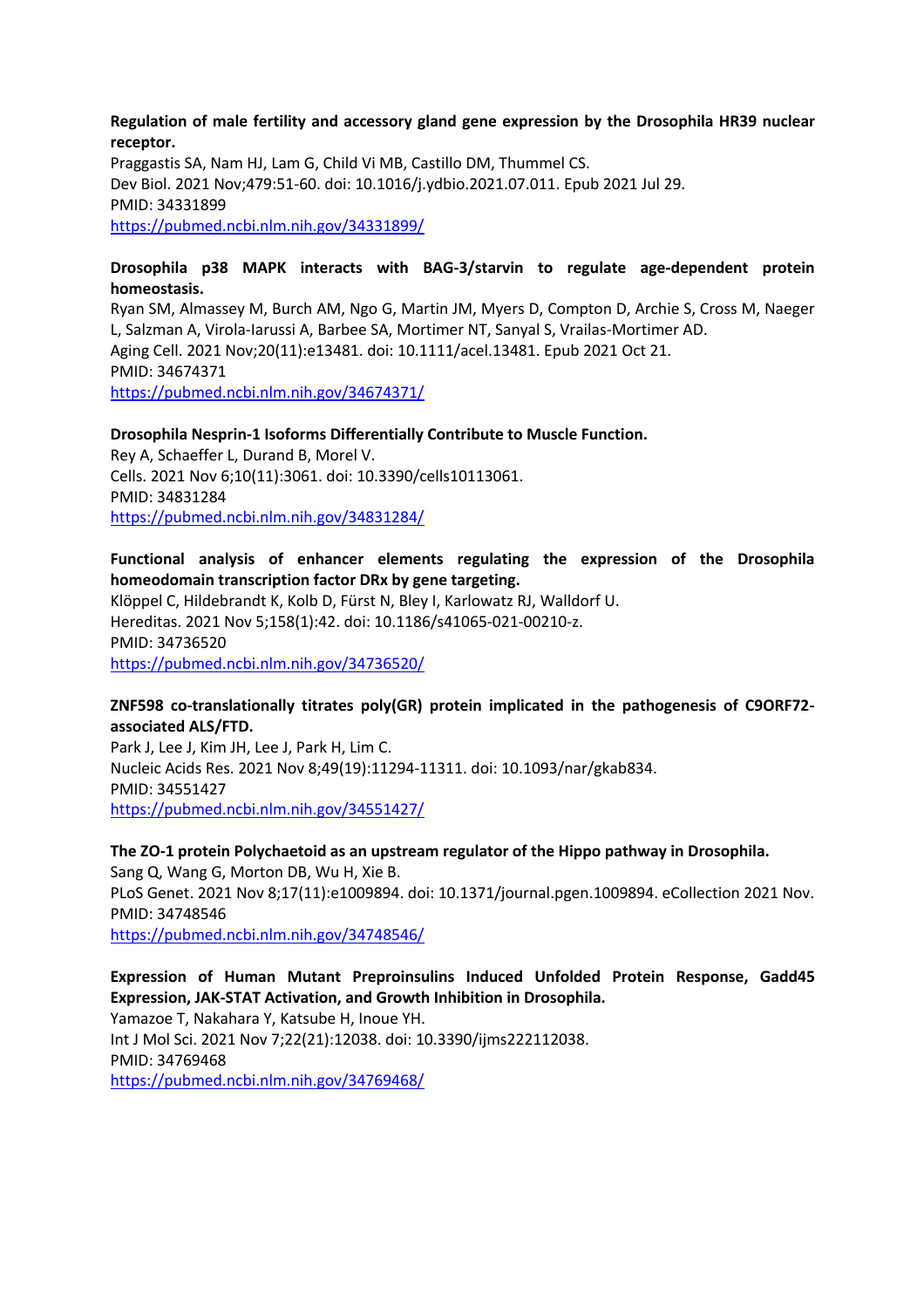#### **Abnormal accumulation of lipid droplets in neurons induces the conversion of alpha-Synuclein to proteolytic resistant forms in a Drosophila model of Parkinson's disease.**

Girard V, Jollivet F, Knittelfelder O, Celle M, Arsac JN, Chatelain G, Van den Brink DM, Baron T, Shevchenko A, Kühnlein RP, Davoust N, Mollereau B.

PLoS Genet. 2021 Nov 17;17(11):e1009921. doi: 10.1371/journal.pgen.1009921. eCollection 2021 Nov.

PMID: 34788284

https://pubmed.ncbi.nlm.nih.gov/34788284/

# **Co-option of immune effectors by the hormonal signalling system triggering metamorphosis in Drosophila melanogaster.**

Nunes C, Koyama T, Sucena É. PLoS Genet. 2021 Nov 29;17(11):e1009916. doi: 10.1371/journal.pgen.1009916. eCollection 2021 Nov. PMID: 34843450 https://pubmed.ncbi.nlm.nih.gov/34843450/

#### **Three-Dimensional Tracking of Multiple Small Insects by a Single Camera.**

Chen CH, Chiang AS, Tsai HY. J Insect Sci. 2021 Nov 1;21(6):14. doi: 10.1093/jisesa/ieab079. PMID: 34850033 https://pubmed.ncbi.nlm.nih.gov/34850033/

#### **Vps13D functions in a Pink1-dependent and Parkin-independent mitophagy pathway.**

Shen JL, Fortier TM, Wang R, Baehrecke EH. J Cell Biol. 2021 Nov 1;220(11):e202104073. doi: 10.1083/jcb.202104073. Epub 2021 Aug 30. PMID: 34459871 https://pubmed.ncbi.nlm.nih.gov/34459871/

#### **A gap-junction-mediated, calcium-signaling network controls blood progenitor fate decisions in hematopoiesis.**

Ho KYL, Khadilkar RJ, Carr RL, Tanentzapf G. Curr Biol. 2021 Nov 8;31(21):4697-4712.e6. doi: 10.1016/j.cub.2021.08.027. Epub 2021 Sep 3. PMID: 34480855 https://pubmed.ncbi.nlm.nih.gov/34480855/

#### **Integration of proteomic and genetic approaches to assess developmental muscle atrophy.** Brooks DS, Vishal K, Bawa S, Alder A, Geisbrecht ER. J Exp Biol. 2021 Nov 1;224(21):jeb242698. doi: 10.1242/jeb.242698. Epub 2021 Nov 5. PMID: 34647571 https://pubmed.ncbi.nlm.nih.gov/34647571/

### **Zinc antagonizes iron-regulation of tyrosine hydroxylase activity and dopamine production in Drosophila melanogaster.**

Xiao G, Zhao M, Liu Z, Du F, Zhou B. BMC Biol. 2021 Nov 3;19(1):236. doi: 10.1186/s12915-021-01168-0. PMID: 34732185 https://pubmed.ncbi.nlm.nih.gov/34732185/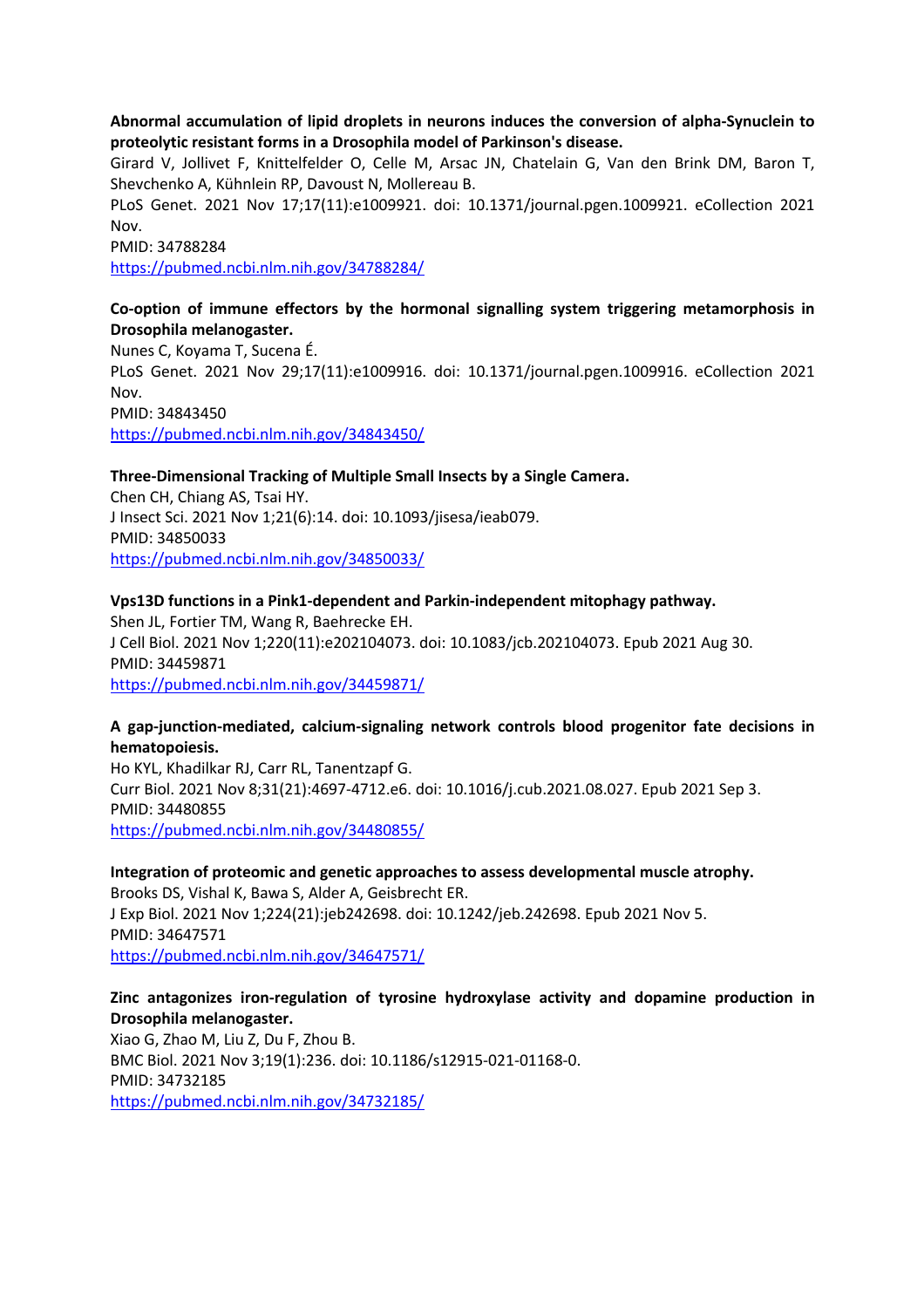#### **JNK and Yorkie drive tumor malignancy by inducing L-amino acid transporter 1 in Drosophila.**

Cong B, Nakamura M, Sando Y, Kondo T, Ohsawa S, Igaki T. PLoS Genet. 2021 Nov 15;17(11):e1009893. doi: 10.1371/journal.pgen.1009893. eCollection 2021 Nov. PMID: 34780467 https://pubmed.ncbi.nlm.nih.gov/34780467/

#### **The rates of stem cell division determine the cell cycle lengths of its lineage.**

Gadre P, Nitsure N, Mazumdar D, Gupta S, Ray K. iScience. 2021 Oct 6;24(11):103232. doi: 10.1016/j.isci.2021.103232. eCollection 2021 Nov 19. PMID: 34746698 https://pubmed.ncbi.nlm.nih.gov/34746698/

#### **The Fly Homologue of MFSD11 Is Possibly Linked to Nutrient Homeostasis and Has a Potential Role in Locomotion: A First Characterization of the Atypical Solute Carrier CG18549 in Drosophila Melanogaster.**

Ceder MM, Lindberg FA, Perland E, Williams MJ, Fredriksson R. Insects. 2021 Nov 13;12(11):1024. doi: 10.3390/insects12111024. PMID: 34821824 https://pubmed.ncbi.nlm.nih.gov/34821824/

#### **Endocytosis mediated by an atypical CUBAM complex modulates slit diaphragm dynamics in nephrocytes.**

Atienza-Manuel A, Castillo-Mancho V, De Renzis S, Culi J, Ruiz-Gómez M. Development. 2021 Nov 15;148(22):dev199894. doi: 10.1242/dev.199894. Epub 2021 Nov 29. PMID: 34738617 https://pubmed.ncbi.nlm.nih.gov/34738617/

#### **Heterogeneity in the Response of Different Subtypes of Drosophila melanogaster Midgut Cells to Viral Infections.**

Silva JMF, Nagata T, Melo FL, Elena SF. Viruses. 2021 Nov 15;13(11):2284. doi: 10.3390/v13112284. PMID: 34835089 https://pubmed.ncbi.nlm.nih.gov/34835089/

#### **Distinct roles of Bendless in regulating FSC niche competition and daughter cell differentiation.**

Tatapudy S, Peralta J, Nystul T. Development. 2021 Nov 15;148(22):dev199630. doi: 10.1242/dev.199630. Epub 2021 Nov 22. PMID: 35020878 https://pubmed.ncbi.nlm.nih.gov/35020878/

#### **Identification of a new allele of O-fucosyltransferase 1 involved in Drosophila intestinal stem cell regulation.**

Shi L, Kong R, Li Z, Zhao H, Ma R, Bai G, Li J, Li Z. Biol Open. 2021 Nov 15;10(11):bio058910. doi: 10.1242/bio.058910. Epub 2021 Nov 3. PMID: 34731235 https://pubmed.ncbi.nlm.nih.gov/34731235/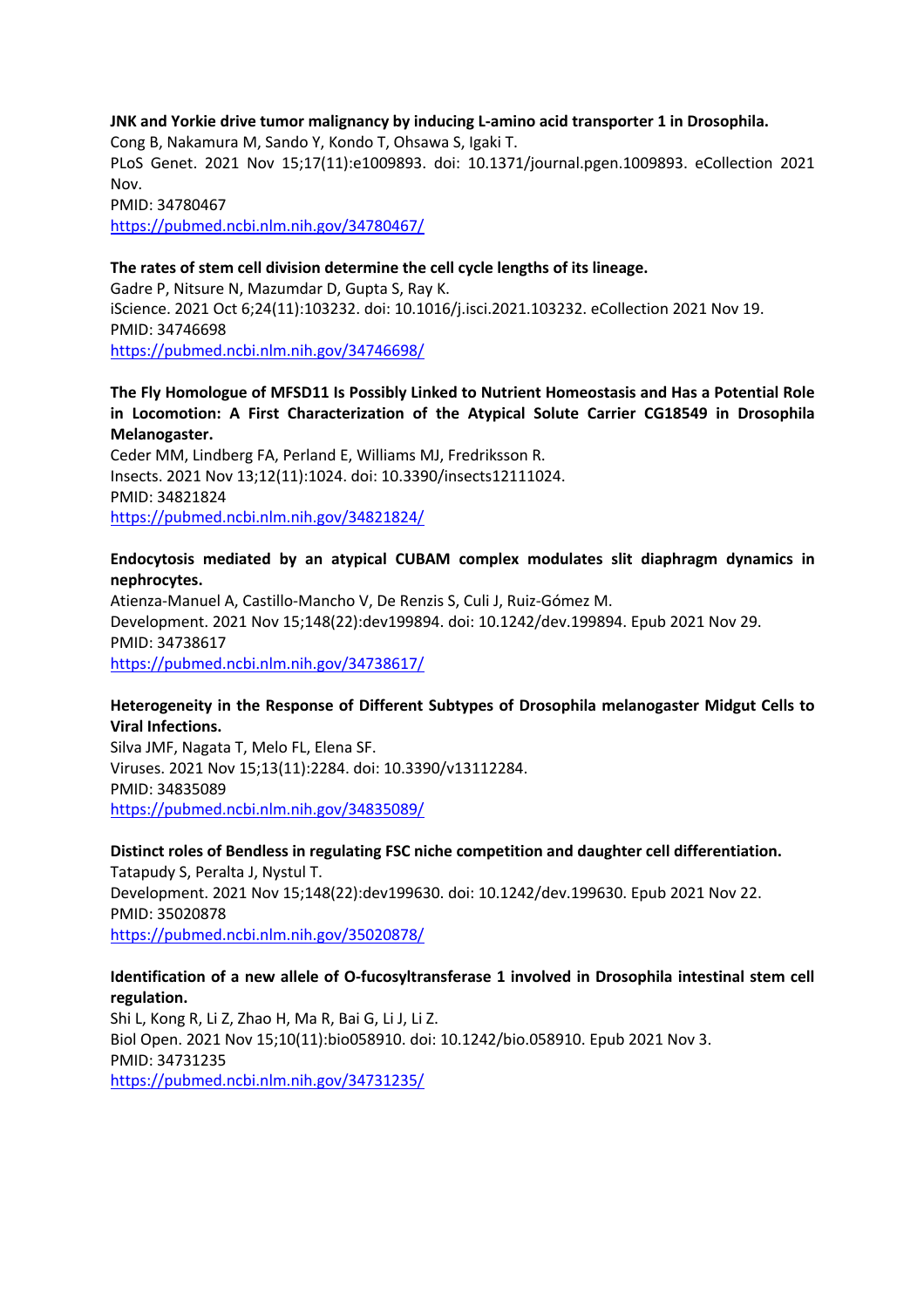#### **AMPK adapts metabolism to developmental energy requirement during dendrite pruning in Drosophila.**

Marzano M, Herzmann S, Elsbroek L, Sanal N, Tarbashevich K, Raz E, Krahn MP, Rumpf S. Cell Rep. 2021 Nov 16;37(7):110024. doi: 10.1016/j.celrep.2021.110024. PMID: 34788610 https://pubmed.ncbi.nlm.nih.gov/34788610/

#### **Drosophila Solute Carrier 5A5 Regulates Systemic Glucose Homeostasis by Mediating Glucose Absorption in the Midgut.**

Li Y, Wang W, Lim HY. Int J Mol Sci. 2021 Nov 17;22(22):12424. doi: 10.3390/ijms222212424. PMID: 34830305 https://pubmed.ncbi.nlm.nih.gov/34830305/

#### **Adaptation to hypoxia in Drosophila melanogaster requires autophagy.**

Valko A, Perez-Pandolfo S, Sorianello E, Brech A, Wappner P, Melani M. Autophagy. 2021 Nov 18:1-12. doi: 10.1080/15548627.2021.1991191. Online ahead of print. PMID: 34793268 https://pubmed.ncbi.nlm.nih.gov/34793268/

#### **Modeling Drosophila gut microbe interactions reveals metabolic interconnectivity.**

Schönborn JW, Stewart FA, Enriquez KM, Akhtar I, Droste A, Waschina S, Beller M. iScience. 2021 Oct 6;24(11):103216. doi: 10.1016/j.isci.2021.103216. eCollection 2021 Nov 19. PMID: 34712918 https://pubmed.ncbi.nlm.nih.gov/34712918/

#### **Depletion of cardiac cardiolipin synthase alters systolic and diastolic function.**

Smeir E, Leberer S, Blumrich A, Vogler G, Vasiliades A, Dresen S, Jaeger C, Gloaguen Y, Klose C, Beule D, Schulze PC, Bodmer R, Foryst-Ludwig A, Kintscher U. iScience. 2021 Oct 19;24(11):103314. doi: 10.1016/j.isci.2021.103314. eCollection 2021 Nov 19. PMID: 34805785 https://pubmed.ncbi.nlm.nih.gov/34805785/

#### **Expression of Hey marks a subset of enteroendocrine cells in the Drosophila embryonic and larval midgut.**

Skafida E, Delidakis C, Monastirioti M. Int J Dev Biol. 2021 Nov 22. doi: 10.1387/ijdb.210203mm. Online ahead of print. PMID: 34881798 https://pubmed.ncbi.nlm.nih.gov/34881798/

#### **DAAM mediates the assembly of long-lived, treadmilling stress fibers in collectively migrating epithelial cells in Drosophila.**

Sherrard KM, Cetera M, Horne-Badovinac S. Elife. 2021 Nov 23;10:e72881. doi: 10.7554/eLife.72881. PMID: 34812144 https://pubmed.ncbi.nlm.nih.gov/34812144/

#### **Modulation of muscle redox and protein aggregation rescues lethality caused by mutant lamins.**

Coombs GS, Rios-Monterrosa JL, Lai S, Dai Q, Goll AC, Ketterer MR, Valdes MF, Uche N, Benjamin IJ, Wallrath LL.

Redox Biol. 2021 Nov 25;48:102196. doi: 10.1016/j.redox.2021.102196. Online ahead of print. PMID: 34872044 https://pubmed.ncbi.nlm.nih.gov/34872044/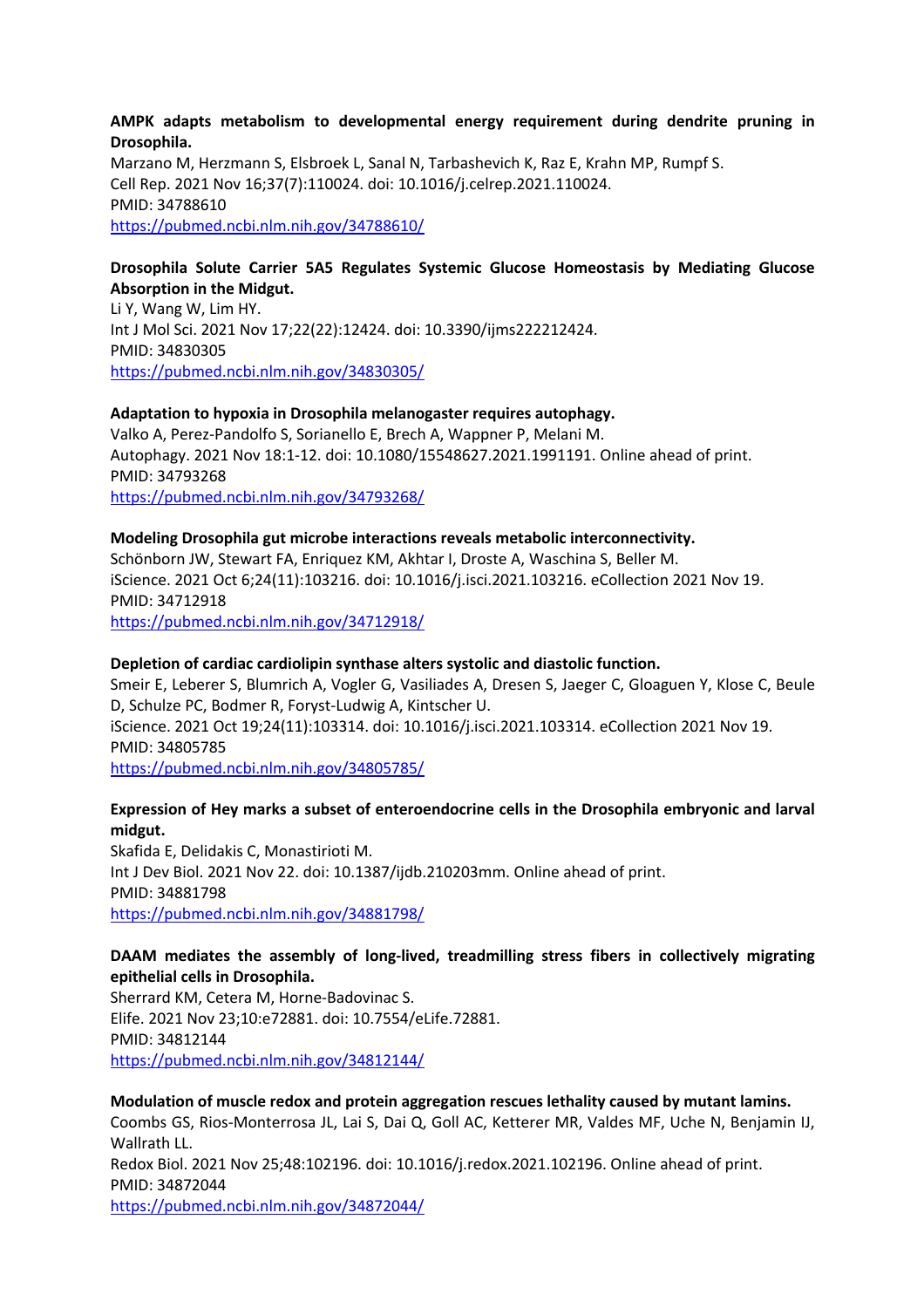#### **PTP61F Mediates Cell Competition and Mitigates Tumorigenesis.**

La Marca JE, Willoughby LF, Allan K, Portela M, Goh PK, Tiganis T, Richardson HE. Int J Mol Sci. 2021 Nov 25;22(23):12732. doi: 10.3390/ijms222312732. PMID: 34884538 https://pubmed.ncbi.nlm.nih.gov/34884538/

#### **Coordination between cell proliferation and apoptosis after DNA damage in Drosophila.**

Ruiz-Losada M, González R, Peropadre A, Gil-Gálvez A, Tena JJ, Baonza A, Estella C. Cell Death Differ. 2021 Nov 25. doi: 10.1038/s41418-021-00898-6. Online ahead of print. PMID: 34824391

https://pubmed.ncbi.nlm.nih.gov/34824391/

#### **HP1a-mediated heterochromatin formation inhibits high dietary sugar-induced tumor progression.** Chang CW, Shen YC, Yan SJ. Cell Death Dis. 2021 Dec 6;12(12):1130. doi: 10.1038/s41419-021-04414-z. PMID: 34866135 https://pubmed.ncbi.nlm.nih.gov/34866135/

#### **Cell competition is driven by Xrp1-mediated phosphorylation of eukaryotic initiation factor 2α.**

Ochi N, Nakamura M, Nagata R, Wakasa N, Nakano R, Igaki T. PLoS Genet. 2021 Dec 6;17(12):e1009958. doi: 10.1371/journal.pgen.1009958. eCollection 2021 Dec. PMID: 34871307 https://pubmed.ncbi.nlm.nih.gov/34871307/

#### **Microvilli-derived extracellular vesicles carry Hedgehog morphogenic signals for Drosophila wing imaginal disc development.**

Hurbain I, Macé AS, Romao M, Prince E, Sengmanivong L, Ruel L, Basto R, Thérond PP, Raposo G, D'Angelo G. Curr Biol. 2022 Jan 24;32(2):361-373.e6. doi: 10.1016/j.cub.2021.11.023. Epub 2021 Dec 9. PMID: 34890558 https://pubmed.ncbi.nlm.nih.gov/34890558/

#### **Histone H3.3 K27M and K36M mutations de-repress transposable elements through perturbation of antagonistic chromatin marks.**

Chaouch A, Berlandi J, Chen CCL, Frey F, Badini S, Harutyunyan AS, Chen X, Krug B, Hébert S, Jeibmann A, Lu C, Kleinman CL, Hasselblatt M, Lasko P, Shirinian M, Jabado N. Mol Cell. 2021 Dec 2;81(23):4876-4890.e7. doi: 10.1016/j.molcel.2021.10.008. Epub 2021 Nov 4. PMID: 34739871 https://pubmed.ncbi.nlm.nih.gov/34739871/

### **Control of hormone-driven organ disassembly by ECM remodeling and Yorkie-dependent apoptosis.**

Fraire-Zamora JJ, Tosi S, Solon J, Casanova J. Curr Biol. 2021 Dec 6;31(23):5261-5273.e4. doi: 10.1016/j.cub.2021.09.057. Epub 2021 Oct 18. PMID: 34666006 https://pubmed.ncbi.nlm.nih.gov/34666006/

#### **Hippo signaling suppresses tumor cell metastasis via a Yki-Src42A positive feedback loop.**

Ding Y, Wang G, Zhan M, Sun X, Deng Y, Zhao Y, Liu B, Liu Q, Wu S, Zhou Z. Cell Death Dis. 2021 Dec 3;12(12):1126. doi: 10.1038/s41419-021-04423-y. PMID: 34862372 https://pubmed.ncbi.nlm.nih.gov/34862372/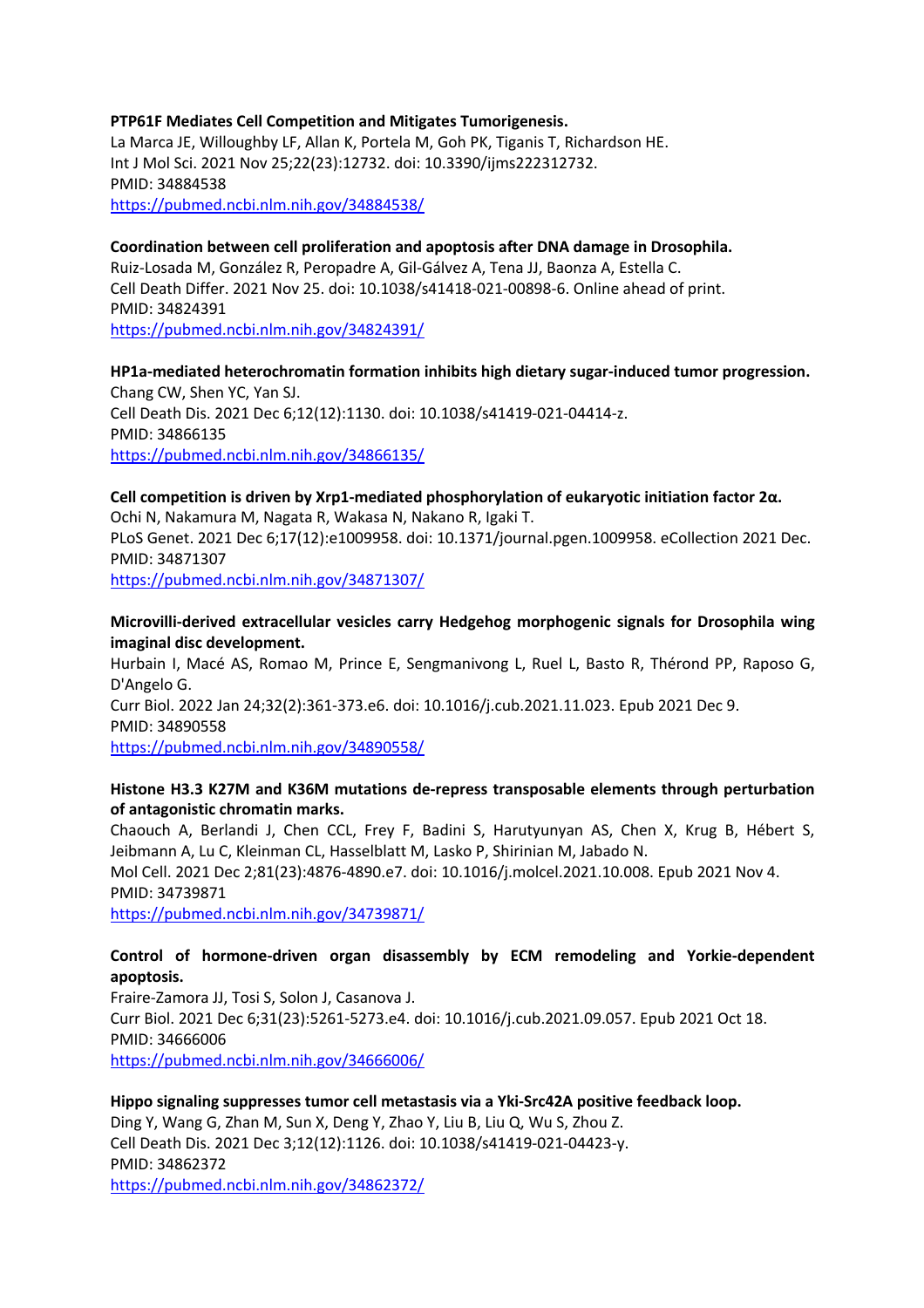### **Functional requirements of protein kinases and phosphatases in the development of the Drosophila melanogaster wing.**

Ostalé CM, Esteban N, López-Varea A, de Celis JF. G3 (Bethesda). 2021 Dec 8;11(12):jkab348. doi: 10.1093/g3journal/jkab348. PMID: 34599799 https://pubmed.ncbi.nlm.nih.gov/34599799/

#### **CK1α protects WAVE from degradation to regulate cell shape and motility in the immune response.** Hirschhäuser A, van Cann M, Bogdan S. J Cell Sci. 2021 Dec 1;134(23):jcs258891. doi: 10.1242/jcs.258891. Epub 2021 Dec 9. PMID: 34730182 https://pubmed.ncbi.nlm.nih.gov/34730182/

# **Glutamate metabolism directs energetic trade-offs to shape host-pathogen susceptibility in Drosophila.**

Zhao X, Karpac J. Cell Metab. 2021 Dec 7;33(12):2428-2444.e8. doi: 10.1016/j.cmet.2021.10.003. Epub 2021 Oct 27. PMID: 34710355 https://pubmed.ncbi.nlm.nih.gov/34710355/

#### **Orcokinin neuropeptides regulate reproduction in the fruit fly, Drosophila melanogaster.**

Silva V, Palacios-Muñoz A, Volonté M, Frenkel L, Ewer J, Ons S. Insect Biochem Mol Biol. 2021 Dec;139:103676. doi: 10.1016/j.ibmb.2021.103676. Epub 2021 Nov 3. PMID: 34742859 https://pubmed.ncbi.nlm.nih.gov/34742859/

**A neural circuit linking two sugar sensors regulates satiety-dependent fructose drive in Drosophila.** Musso PY, Junca P, Gordon MD. Sci Adv. 2021 Dec 3;7(49):eabj0186. doi: 10.1126/sciadv.abj0186. Epub 2021 Dec 1. PMID: 34851668 https://pubmed.ncbi.nlm.nih.gov/34851668/

### **Persistent DNA damage signaling and DNA polymerase theta promote broken chromosome segregation.**

Clay DE, Bretscher HS, Jezuit EA, Bush KB, Fox DT. J Cell Biol. 2021 Dec 6;220(12):e202106116. doi: 10.1083/jcb.202106116. Epub 2021 Oct 6. PMID: 34613334 https://pubmed.ncbi.nlm.nih.gov/34613334/

# **Choline Transporter regulates olfactory habituation via a neuronal triad of excitatory, inhibitory and mushroom body neurons.**

Hamid R, Sant HS, Kulkarni MN. PLoS Genet. 2021 Dec 16;17(12):e1009938. doi: 10.1371/journal.pgen.1009938. eCollection 2021 Dec. PMID: 34914708 https://pubmed.ncbi.nlm.nih.gov/34914708/

### **The Pathophysiologic Role of Gelsolin in Chronic Kidney Disease: Focus on Podocytes.**

Yu CJ, Damaiyanti DW, Yan SJ, Wu CH, Tang MJ, Shieh DB, Liu PP, Liu PY. Int J Mol Sci. 2021 Dec 10;22(24):13281. doi: 10.3390/ijms222413281. PMID: 34948078 https://pubmed.ncbi.nlm.nih.gov/34948078/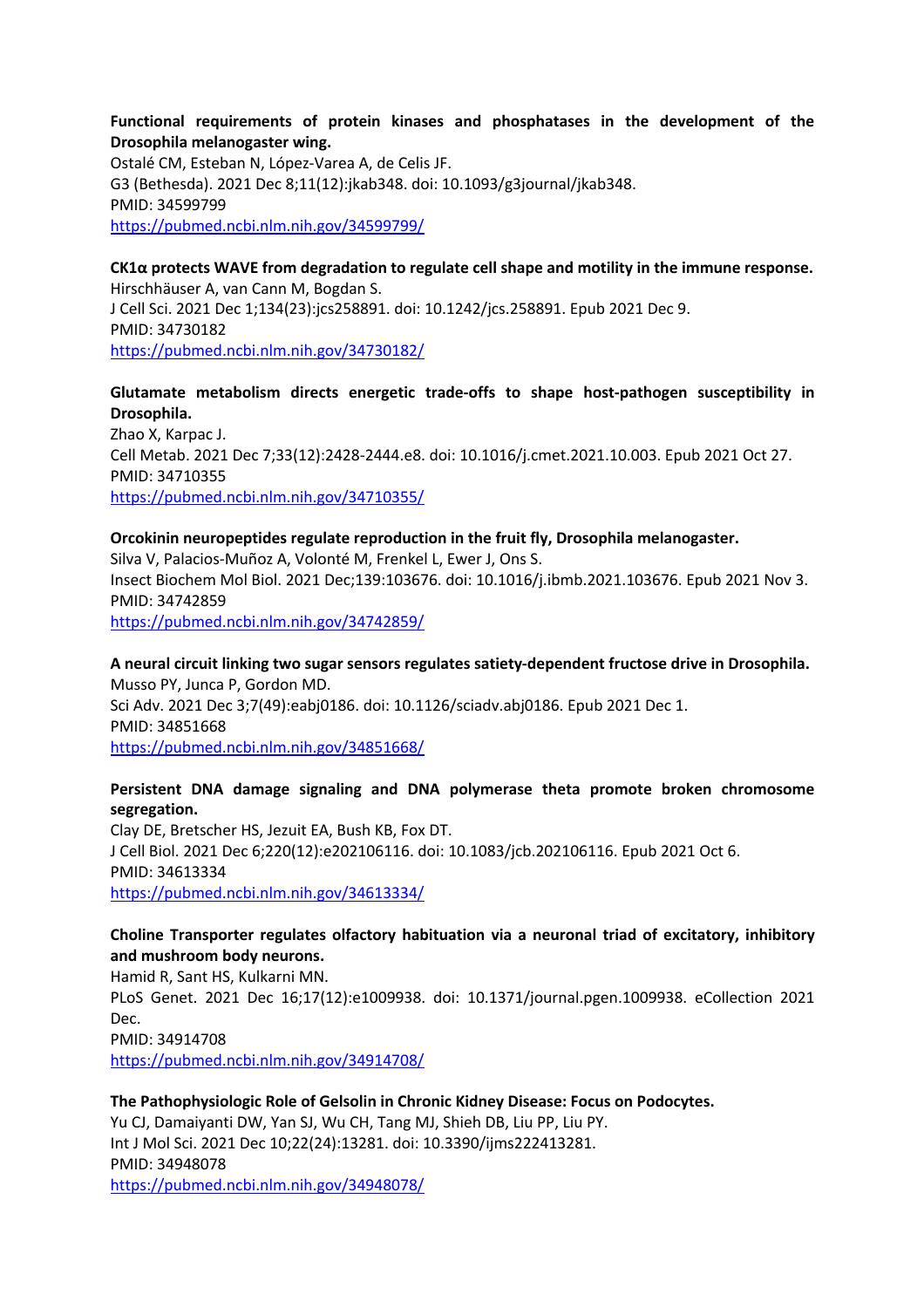#### **Dysregulated mitochondrial and cytosolic tRNA m1A methylation in Alzheimer's disease.**

Shafik AM, Zhou H, Lim J, Dickinson B, Jin P. Hum Mol Genet. 2021 Dec 13:ddab357. doi: 10.1093/hmg/ddab357. Online ahead of print. PMID: 34897434

https://pubmed.ncbi.nlm.nih.gov/34897434/

#### **Complex Genetic Interactions between Piwi and HP1a in the Repression of Transposable Elements and Tissue-Specific Genes in the Ovarian Germline.**

Ilyin AA, Stolyarenko AD, Zenkin N, Klenov MS. Int J Mol Sci. 2021 Dec 14;22(24):13430. doi: 10.3390/ijms222413430. PMID: 34948223 https://pubmed.ncbi.nlm.nih.gov/34948223/

#### **A cis-regulatory-directed pipeline for the identification of genes involved in cardiac development and disease.**

Nim HT, Dang L, Thiyagarajah H, Bakopoulos D, See M, Charitakis N, Sibbritt T, Eichenlaub MP, Archer SK, Fossat N, Burke RE, Tam PPL, Warr CG, Johnson TK, Ramialison M. Genome Biol. 2021 Dec 15;22(1):335. doi: 10.1186/s13059-021-02539-0. PMID: 34906219 https://pubmed.ncbi.nlm.nih.gov/34906219/

#### **Intermediate progenitor cells provide a transition between hematopoietic progenitors and their differentiated descendants.**

Spratford CM, Goins LM, Chi F, Girard JR, Macias SN, Ho VW, Banerjee U. Development. 2021 Dec 15;148(24):dev200216. doi: 10.1242/dev.200216. Epub 2021 Dec 17. PMID: 34918741 https://pubmed.ncbi.nlm.nih.gov/34918741/

#### **FARS2 deficiency in Drosophila reveals the developmental delay and seizure manifested by aberrant mitochondrial tRNA metabolism.**

Fan W, Jin X, Xu M, Xi Y, Lu W, Yang X, Guan MX, Ge W. Nucleic Acids Res. 2021 Dec 16;49(22):13108-13121. doi: 10.1093/nar/gkab1187. PMID: 34878141 https://pubmed.ncbi.nlm.nih.gov/34878141/

#### **The Drosophila Neprilysin 4 gene is essential for sperm function following sperm transfer to females.**

Ohsako T, Shirakami M, Oiwa K, Ibaraki K, Karr TL, Tomaru M, Sanuki R, Takano-Shimizu-Kouno T. Genes Genet Syst. 2021 Dec 16;96(4):177-186. doi: 10.1266/ggs.21-00024. Epub 2021 Sep 24. PMID: 34556622 https://pubmed.ncbi.nlm.nih.gov/34556622/

#### **Sima, a Drosophila homolog of HIF-1α, in fat body tissue inhibits larval body growth by inducing Tribbles gene expression.**

Noguchi K, Yokozeki K, Tanaka Y, Suzuki Y, Nakajima K, Nishimura T, Goda N. Genes Cells. 2021 Dec 16. doi: 10.1111/gtc.12913. Online ahead of print. PMID: 34918430 https://pubmed.ncbi.nlm.nih.gov/34918430/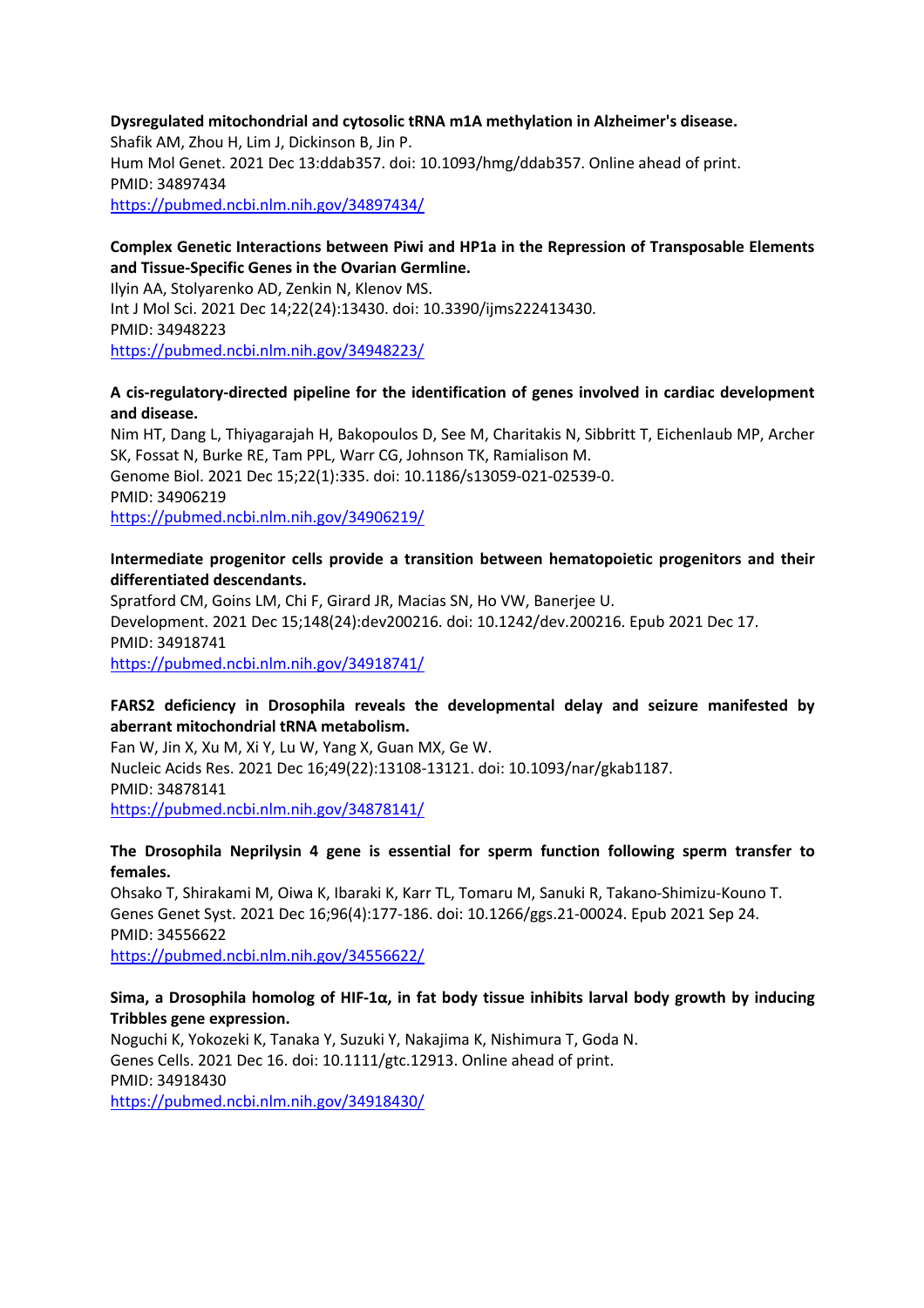**Analyzing the integrity of oxidative phosphorylation complexes in Drosophila flight muscles.** Murari A, Owusu-Ansah E. STAR Protoc. 2021 Dec 13;2(4):101021. doi: 10.1016/j.xpro.2021.101021. eCollection 2021 Dec 17. PMID: 34977670 https://pubmed.ncbi.nlm.nih.gov/34977670/

#### **cGMP signaling pathway that modulates NF-κB activation in innate immune responses.**

Kanoh H, Iwashita S, Kuraishi T, Goto A, Fuse N, Ueno H, Nimura M, Oyama T, Tang C, Watanabe R, Hori A, Momiuchi Y, Ishikawa H, Suzuki H, Nabe K, Takagaki T, Fukuzaki M, Tong LL, Yamada S, Oshima Y, Aigaki T, Dow JAT, Davies SA, Kurata S.

iScience. 2021 Nov 18;24(12):103473. doi: 10.1016/j.isci.2021.103473. eCollection 2021 Dec 17. PMID: 34988396

https://pubmed.ncbi.nlm.nih.gov/34988396/

#### **Neuropeptide F inhibits dopamine neuron interference of long-term memory consolidation in Drosophila.**

Feng KL, Weng JY, Chen CC, Abubaker MB, Lin HW, Charng CC, Lo CC, de Belle JS, Tully T, Lien CC, Chiang AS. iScience. 2021 Nov 25;24(12):103506. doi: 10.1016/j.isci.2021.103506. eCollection 2021 Dec 17. PMID: 34934925

https://pubmed.ncbi.nlm.nih.gov/34934925/

#### **Rapid and robust optogenetic control of gene expression in Drosophila.**

di Pietro F, Herszterg S, Huang A, Bosveld F, Alexandre C, Sancéré L, Pelletier S, Joudat A, Kapoor V, Vincent JP, Bellaïche Y. Dev Cell. 2021 Dec 20;56(24):3393-3404.e7. doi: 10.1016/j.devcel.2021.11.016. Epub 2021 Dec 7. PMID: 34879263

https://pubmed.ncbi.nlm.nih.gov/34879263/

#### **ClC-c regulates the proliferation of intestinal stem cells via the EGFR signalling pathway in Drosophila.**

Huang J, Sheng X, Zhuo Z, Xiao D, Wu K, Wan G, Chen H. Cell Prolif. 2022 Jan;55(1):e13173. doi: 10.1111/cpr.13173. Epub 2021 Dec 24. PMID: 34952996 https://pubmed.ncbi.nlm.nih.gov/34952996/

#### **NAD kinase sustains lipogenesis and mitochondrial metabolismthrough fatty acid synthesis.**

Xu M, Ding L, Liang J, Yang X, Liu Y, Wang Y, Ding M, Huang X. Cell Rep. 2021 Dec 28;37(13):110157. doi: 10.1016/j.celrep.2021.110157. PMID: 34965438 https://pubmed.ncbi.nlm.nih.gov/34965438/

#### **Orally acquired cyclic dinucleotides drive dSTING-dependent antiviral immunity in enterocytes.**

Segrist E, Dittmar M, Gold B, Cherry S. Cell Rep. 2021 Dec 28;37(13):110150. doi: 10.1016/j.celrep.2021.110150. PMID: 34965418 https://pubmed.ncbi.nlm.nih.gov/34965418/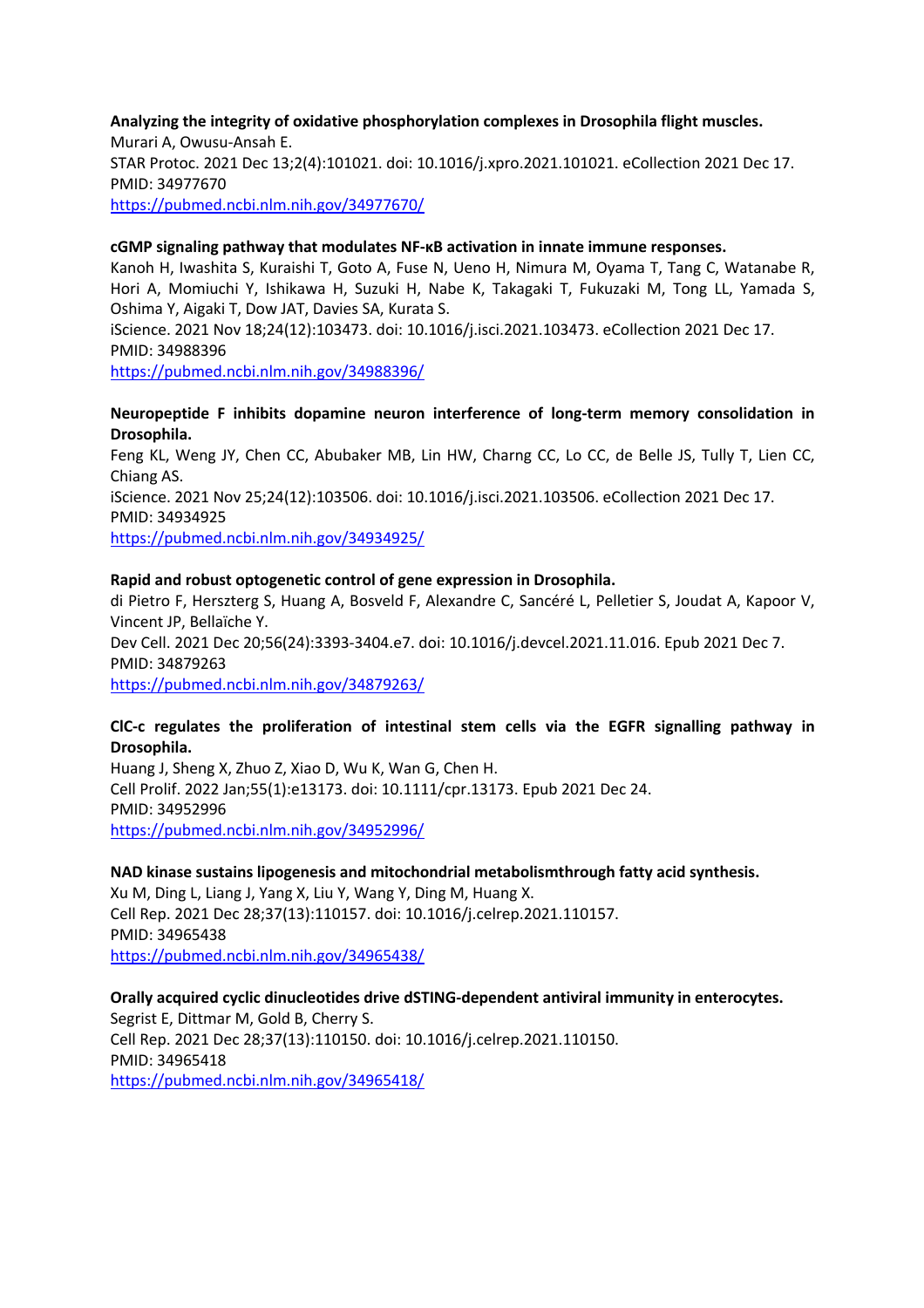**Delilah, prospero, and D-Pax2 constitute a gene regulatory network essential for the development of functional proprioceptors.**

Avetisyan A, Glatt Y, Cohen M, Timerman Y, Aspis N, Nachman A, Halachmi N, Preger-Ben Noon E, Salzberg A. Elife. 2021 Dec 29;10:e70833. doi: 10.7554/eLife.70833. PMID: 34964712 https://pubmed.ncbi.nlm.nih.gov/34964712/

**Molecular and Phenotypic Characterization Following RNAi Mediated Knockdown in Drosophila.** Mehta SJK, Joshi PA, Mishra RK. Bio Protoc. 2021 Feb 20;11(4):e3924. doi: 10.21769/BioProtoc.3924. eCollection 2021 Feb 20. PMID: 33732811 https://pubmed.ncbi.nlm.nih.gov/33732811/

#### **TDP-43 regulates GAD1 mRNA splicing and GABA signaling in Drosophila CNS.**

Romano G, Holodkov N, Klima R, Feiguin F. Sci Rep. 2021 Sep 21;11(1):18761. doi: 10.1038/s41598-021-98241-z. PMID: 34548578 https://pubmed.ncbi.nlm.nih.gov/34548578/

### **Scaffold polarity proteins Par3A and Par3B share redundant functions while Par3B acts independent of atypical protein kinase C/Par6 in podocytes to maintain the kidney filtration barrier.**

Koehler S, Odenthal J, Ludwig V, Unnersjö Jess D, Höhne M, Jüngst C, Grawe F, Helmstädter M, Janku JL, Bergmann C, Hoyer PF, Hagmann HH, Walz G, Bloch W, Niessen C, Schermer B, Wodarz A, Denholm B, Benzing T, Iden S, Brinkkoetter PT.

Kidney Int. 2021 Dec 17:S0085-2538(21)01150-9. doi: 10.1016/j.kint.2021.11.030. Online ahead of print.

PMID: 34929254

https://pubmed.ncbi.nlm.nih.gov/34929254/

#### **Injury-Induced Inhibition of Bystander Neurons Requires dSarm and Signaling from Glia.**

Hsu JM, Kang Y, Corty MM, Mathieson D, Peters OM, Freeman MR. Neuron. 2021 Feb 3;109(3):473-487.e5. doi: 10.1016/j.neuron.2020.11.012. Epub 2020 Dec 8. PMID: 33296670 https://pubmed.ncbi.nlm.nih.gov/33296670/

#### **Glial glucose fuels the neuronal pentose phosphate pathway for long-term memory.**

de Tredern E, Rabah Y, Pasquer L, Minatchy J, Plaçais PY, Preat T. Cell Rep. 2021 Aug 24;36(8):109620. doi: 10.1016/j.celrep.2021.109620. PMID: 34433052 https://pubmed.ncbi.nlm.nih.gov/34433052/

#### **A two-tier junctional mechanism drives simultaneous tissue folding and extension.**

John A, Rauzi M. Dev Cell. 2021 May 17;56(10):1469-1483.e5. doi: 10.1016/j.devcel.2021.04.003. Epub 2021 Apr 22. PMID: 33891900 https://pubmed.ncbi.nlm.nih.gov/33891900/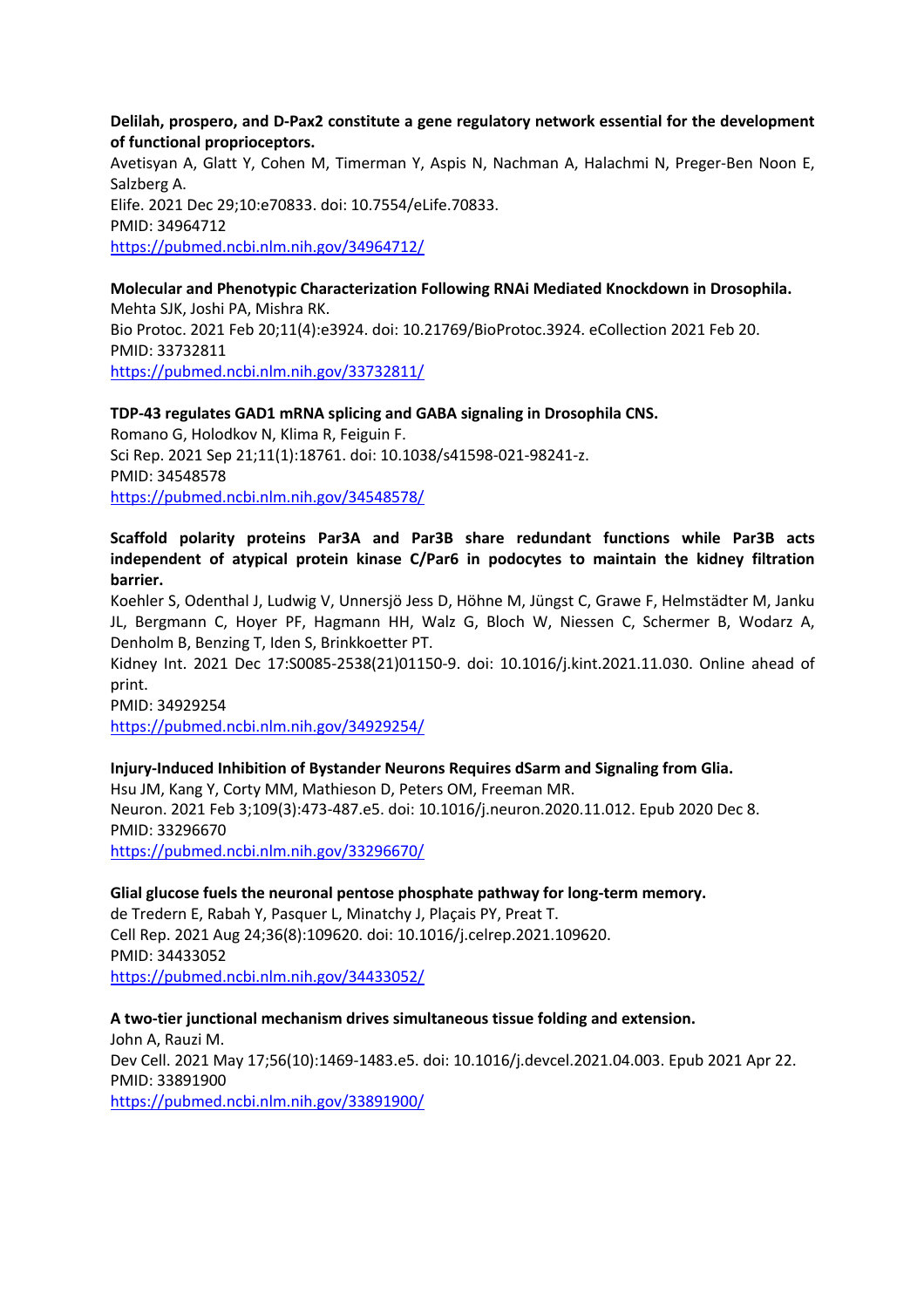#### **Ecdysone regulates Drosophila wing disc size via a TORC1 dependent mechanism.** Strassburger K, Lutz M, Müller S, Teleman AA. Nat Commun. 2021 Nov 18;12(1):6684. doi: 10.1038/s41467-021-26780-0. PMID: 34795214 https://pubmed.ncbi.nlm.nih.gov/34795214/

# **WSV056 Inhibits Shrimp Nitric Oxide Synthase Activity by Downregulating Litopenaeus vannamei Sepiapterin Reductase to Promote White Spot Syndrome Virus Replication.**

Wang W, Zheng Q, Yu C, Pan C, Luo P, Chen J. Front Microbiol. 2021 Dec 23;12:796049. doi: 10.3389/fmicb.2021.796049. eCollection 2021. PMID: 35003027 https://pubmed.ncbi.nlm.nih.gov/35003027/

### **AKH Signaling in D. melanogaster Alters Larval Development in a Nutrient-Dependent Manner That Influences Adult Metabolism.**

Hughson BN, Shimell M, O'Connor MB. Front Physiol. 2021 Feb 23;12:619219. doi: 10.3389/fphys.2021.619219. eCollection 2021. PMID: 33708137 https://pubmed.ncbi.nlm.nih.gov/33708137/

# **Consolidation and maintenance of long-term memory involve dual functions of the developmental regulator Apterous in clock neurons and mushroom bodies in the Drosophila brain.**

Inami S, Sato T, Kurata Y, Suzuki Y, Kitamoto T, Sakai T.

PLoS Biol. 2021 Dec 3;19(12):e3001459. doi: 10.1371/journal.pbio.3001459. eCollection 2021 Dec. PMID: 34860826

https://pubmed.ncbi.nlm.nih.gov/34860826/

#### **Early Life Experience Shapes Male Behavior and Social Networks in Drosophila.** Bentzur A, Ben-Shaanan S, Benichou JIC, Costi E, Levi M, Ilany A, Shohat-Ophir G.

Curr Biol. 2021 Feb 8;31(3):486-501.e3. doi: 10.1016/j.cub.2020.10.060. Epub 2020 Nov 12. PMID: 33186552 https://pubmed.ncbi.nlm.nih.gov/33186552/

# **Marf-mediated mitochondrial fusion is imperative for the development and functioning of indirect flight muscles (IFMs) in drosophila.**

Katti P, Rai M, Srivastava S, D'Silva P, Nongthomba U. Exp Cell Res. 2021 Feb 15;399(2):112486. doi: 10.1016/j.yexcr.2021.112486. Epub 2021 Jan 13. PMID: 33450208 https://pubmed.ncbi.nlm.nih.gov/33450208/

# **Social perception of young adults prolongs the lifespan of aged Drosophila.**

Cho LC, Yu CC, Kao CF. NPJ Aging Mech Dis. 2021 Sep 1;7(1):21. doi: 10.1038/s41514-021-00073-8. PMID: 34471134 https://pubmed.ncbi.nlm.nih.gov/34471134/

# **Asymmetric nuclear division in neural stem cells generates sibling nuclei that differ in size, envelope composition, and chromatin organization.**

Roubinet C, White IJ, Baum B. Curr Biol. 2021 Sep 27;31(18):3973-3983.e4. doi: 10.1016/j.cub.2021.06.063. Epub 2021 Jul 22. PMID: 34297912 https://pubmed.ncbi.nlm.nih.gov/34297912/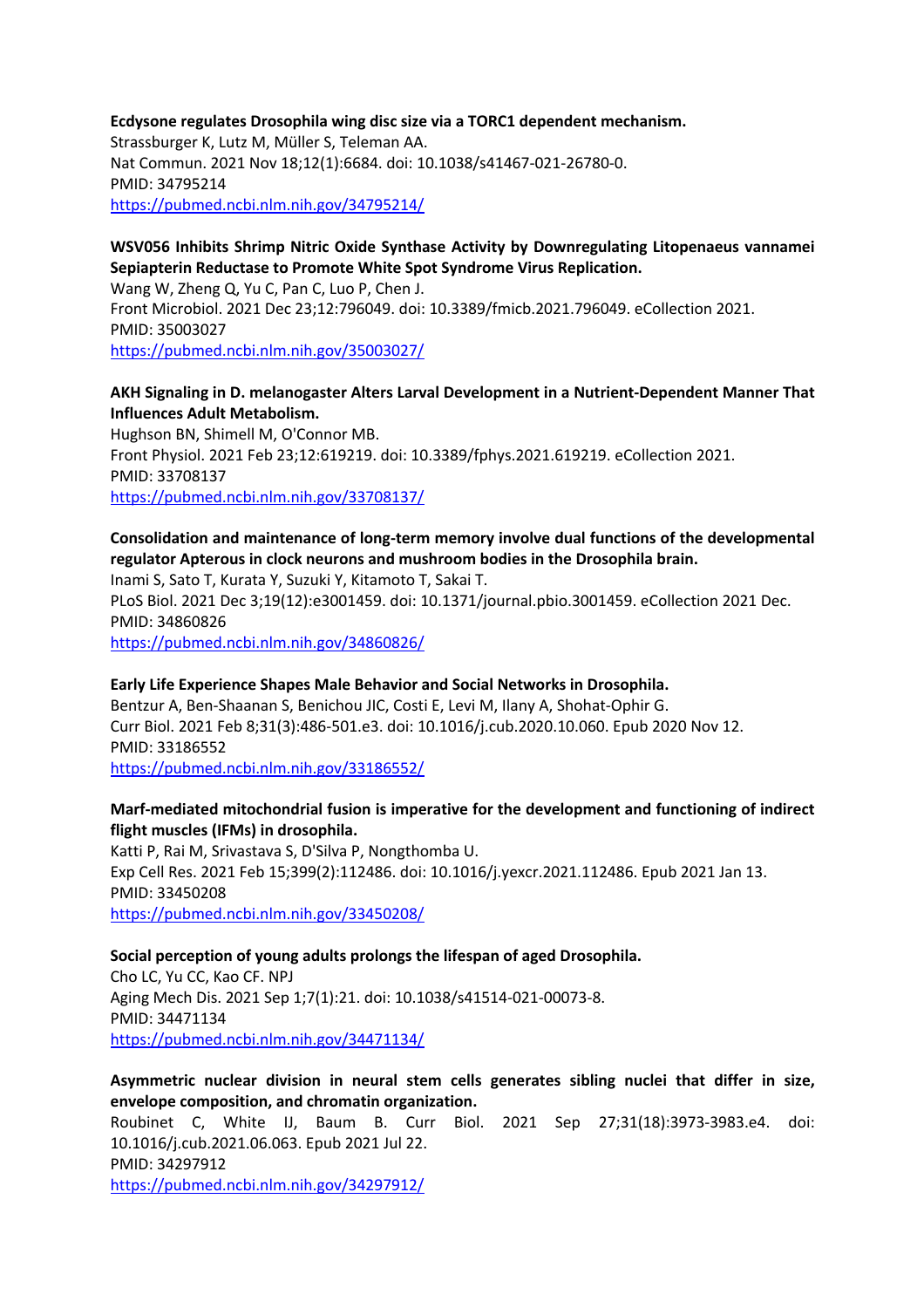#### **Misregulation of Drosophila Sidestep Leads to Uncontrolled Wiring of the Adult Neuromuscular System and Severe Locomotion Defects.**

Kinold JC, Brenner M, Aberle H. Front Neural Circuits. 2021 Jun 3;15:658791. doi: 10.3389/fncir.2021.658791. eCollection 2021. PMID: 34149366 https://pubmed.ncbi.nlm.nih.gov/34149366/

#### **The actin polymerization factor Diaphanous and the actin severing protein Flightless I collaborate to regulate sarcomere size.**

Deng S, Silimon RL, Balakrishnan M, Bothe I, Juros D, Soffar DB, Baylies MK. Dev Biol. 2021 Jan 1;469:12-25. doi: 10.1016/j.ydbio.2020.09.014. Epub 2020 Sep 25. PMID: 32980309 https://pubmed.ncbi.nlm.nih.gov/32980309/

#### **PKC98E Regulates Odorant Responses in Drosophila melanogaster.**

Poudel S, Guo H, Smith DP. J Neurosci. 2021 May 5;41(18):3948-3957. doi: 10.1523/JNEUROSCI.3019-20.2021. Epub 2021 Mar 31. PMID: 33789918 https://pubmed.ncbi.nlm.nih.gov/33789918/

#### **Identification of Rpd3 as a novel epigenetic regulator of Drosophila FIG 4, a Charcot-Marie-Tooth disease-causing gene.**

Muraoka Y, Nikaido A, Kowada R, Kimura H, Yamaguchi M, Yoshida H. Neuroreport. 2021 May 5;32(7):562-568. doi: 10.1097/WNR.0000000000001636. PMID: 33850086 https://pubmed.ncbi.nlm.nih.gov/33850086/

#### **Hecw controls oogenesis and neuronal homeostasis by promoting the liquid state of ribonucleoprotein particles.**

Fajner V, Giavazzi F, Sala S, Oldani A, Martini E, Napoletano F, Parazzoli D, Cesare G, Cerbino R, Maspero E, Vaccari T, Polo S. Nat Commun. 2021 Sep 16;12(1):5488. doi: 10.1038/s41467-021-25809-8. PMID: 34531401 https://pubmed.ncbi.nlm.nih.gov/34531401/

### **Regulation of excitation-contraction coupling at the Drosophila neuromuscular junction.**

Ormerod KG, Scibelli AE, Littleton JT. J Physiol. 2022 Jan;600(2):349-372. doi: 10.1113/JP282092. Epub 2021 Dec 27. PMID: 34788476 https://pubmed.ncbi.nlm.nih.gov/34788476/

#### **Arf6 is necessary for senseless expression in response to wingless signalling during Drosophila wing development.**

Marcetteau J, Matusek T, Luton F, Thérond PP. Biol Open. 2021 Dec 1;10(12):bio058892. doi: 10.1242/bio.058892. Epub 2021 Dec 2. PMID: 34779478 https://pubmed.ncbi.nlm.nih.gov/34779478/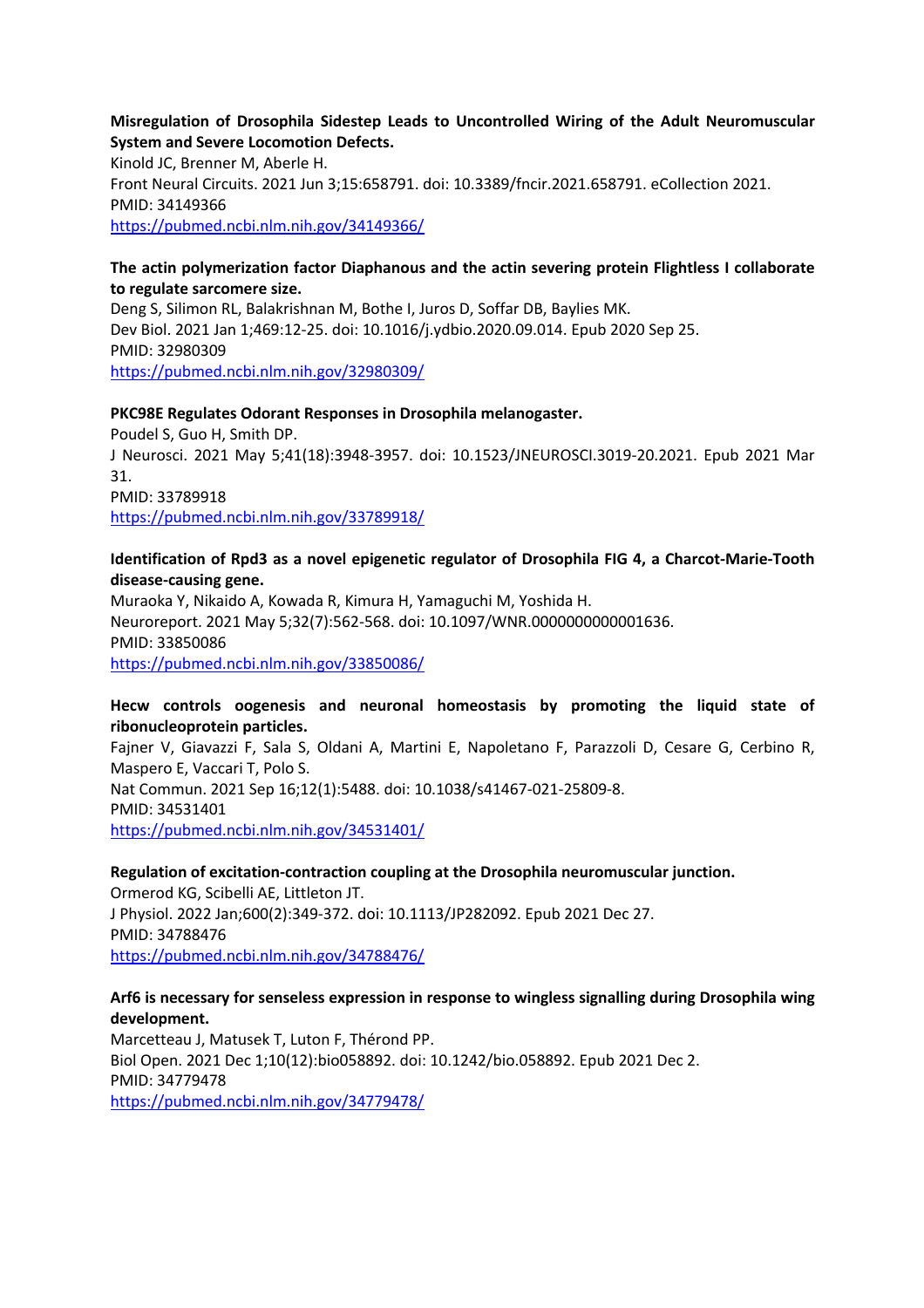#### **Loss of function mutations in GEMIN5 cause a neurodevelopmental disorder.**

Kour S, Rajan DS, Fortuna TR, Anderson EN, Ward C, Lee Y, Lee S, Shin YB, Chae JH, Choi M, Siquier K, Cantagrel V, Amiel J, Stolerman ES, Barnett SS, Cousin MA, Castro D, McDonald K, Kirmse B, Nemeth AH, Rajasundaram D, Innes AM, Lynch D, Frosk P, Collins A, Gibbons M, Yang M, Desguerre I, Boddaert N, Gitiaux C, Rydning SL, Selmer KK, Urreizti R, Garcia-Oguiza A, Osorio AN, Verdura E, Pujol A, McCurry HR, Landers JE, Agnihotri S, Andriescu EC, Moody SB, Phornphutkul C, Sacoto MJG, Begtrup A, Houlden H, Kirschner J, Schorling D, Rudnik-Schöneborn S, Strom TM, Leiz S, Juliette K, Richardson R, Yang Y, Zhang Y, Wang M, Wang J, Wang X, Platzer K, Donkervoort S, Bönnemann CG, Wagner M, Issa MY, Elbendary HM, Stanley V, Maroofian R, Gleeson JG, Zaki MS, Senderek J, Pandey UB.

Nat Commun. 2021 May 7;12(1):2558. doi: 10.1038/s41467-021-22627-w. PMID: 33963192 https://pubmed.ncbi.nlm.nih.gov/33963192/

# **A Conserved Role for Asrij/OCIAD1 in Progenitor Differentiation and Lineage Specification Through Functional Interaction With the Regulators of Mitochondrial Dynamics.**

Ray A, Kamat K, Inamdar MS. Front Cell Dev Biol. 2021 Jul 6;9:643444. doi: 10.3389/fcell.2021.643444. eCollection 2021. PMID: 34295888 https://pubmed.ncbi.nlm.nih.gov/34295888/

#### **Differential metabolic sensitivity of insulin-like-response- and TORC1-dependent overgrowth in Drosophila fat cells.**

Devilliers M, Garrido D, Poidevin M, Rubin T, Le Rouzic A, Montagne J. Genetics. 2021 Mar 3;217(1):1-12. doi: 10.1093/genetics/iyaa010. PMID: 33683355 https://pubmed.ncbi.nlm.nih.gov/33683355/

#### **A genetic screen for Drosophila social isolation mutants and analysis of sex pistol.**

Eddison M. Sci Rep. 2021 Aug 30;11(1):17395. doi: 10.1038/s41598-021-96871-x. PMID: 34462500 https://pubmed.ncbi.nlm.nih.gov/34462500/

#### **The Membrane-Bound Notch Regulator Mnr Supports Notch Cleavage and Signaling Activity in Drosophila melanogaster.**

Nagel AC, Müller D, Zimmermann M, Preiss A. Biomolecules. 2021 Nov 10;11(11):1672. doi: 10.3390/biom11111672. PMID: 34827670 https://pubmed.ncbi.nlm.nih.gov/34827670/

### **The vascular niche controls Drosophila hematopoiesis via fibroblast growth factor signaling.**

Destalminil-Letourneau M, Morin-Poulard I, Tian Y, Vanzo N, Crozatier M. Elife. 2021 Jan 4;10:e64672. doi: 10.7554/eLife.64672. PMID: 33395389 https://pubmed.ncbi.nlm.nih.gov/33395389/

#### **Exploiting Drosophila melanogaster Wing Imaginal Disc Eversion to Screen for New EMT Effectors.** Golenkina S, Manhire-Heath R, Murray MJ. Methods Mol Biol. 2021;2179:115-134. doi: 10.1007/978-1-0716-0779-4\_11. PMID: 32939717 https://pubmed.ncbi.nlm.nih.gov/32939717/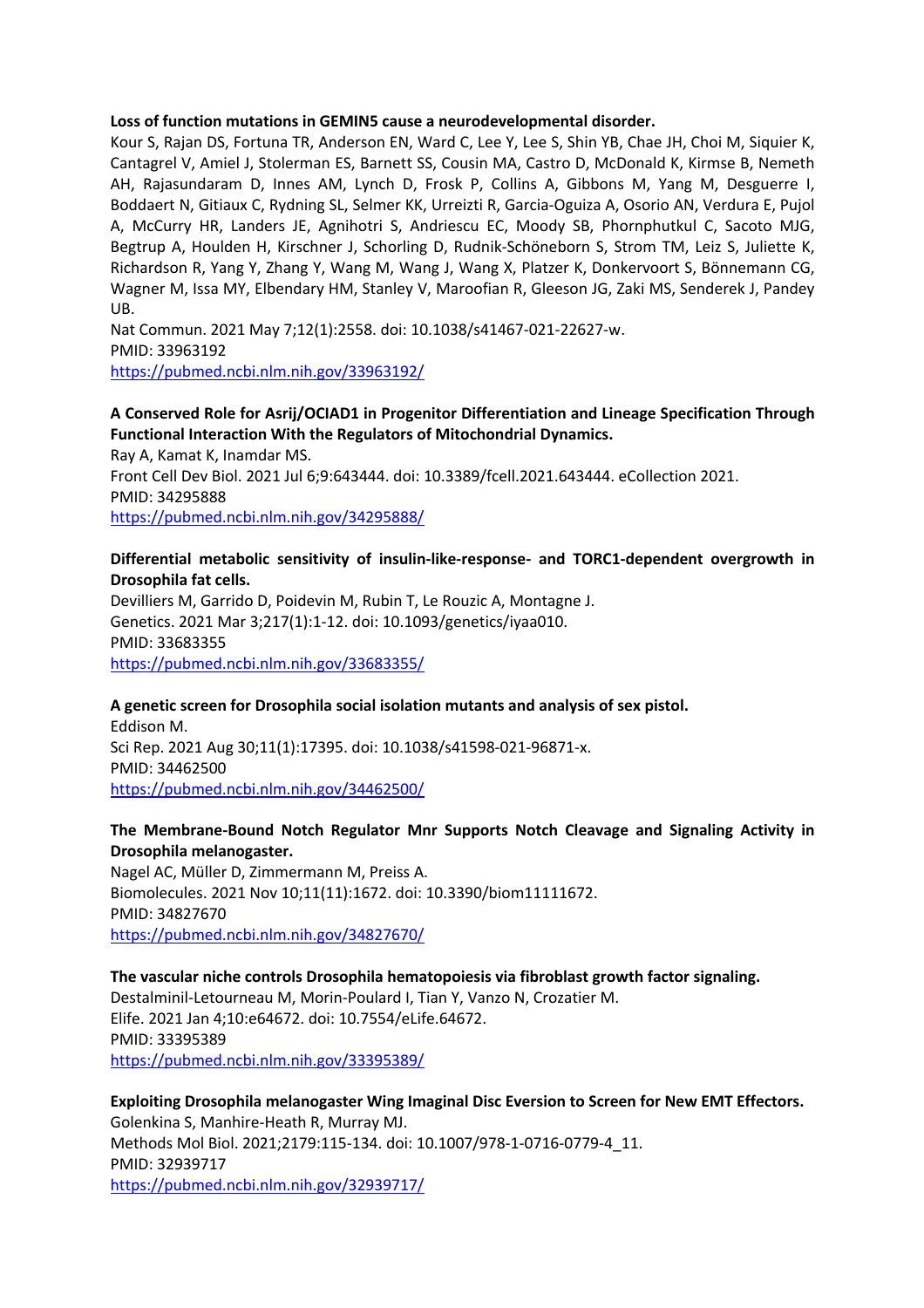#### **Transporters and tubule crystals in the insect Malpighian tubule.**

Reynolds CJ, Turin DR, Romero MF. Curr Opin Insect Sci. 2021 Oct;47:82-89. doi: 10.1016/j.cois.2021.05.003. Epub 2021 May 24. PMID: 34044181 https://pubmed.ncbi.nlm.nih.gov/34044181/

#### **The E3 ubiquitin ligase component, Cereblon, is an evolutionarily conserved regulator of Wnt signaling.**

Shen C, Nayak A, Neitzel LR, Adams AA, Silver-Isenstadt M, Sawyer LM, Benchabane H, Wang H, Bunnag N, Li B, Wynn DT, Yang F, Garcia-Contreras M, Williams CH, Dakshanamurthy S, Hong CC, Ayad NG, Capobianco AJ, Ahmed Y, Lee E, Robbins DJ.

Nat Commun. 2021 Sep 6;12(1):5263. doi: 10.1038/s41467-021-25634-z. PMID: 34489457 https://pubmed.ncbi.nlm.nih.gov/34489457/

### **Genetic Manipulation of sn-1-Diacylglycerol Lipase and CB1 Cannabinoid Receptor Gain-of-Function Uncover Neuronal 2-Linoleoyl Glycerol Signaling in Drosophila melanogaster.**

Tortoriello G, Beiersdorf J, Romani S, Williams G, Cameron GA, Mackie K, Williams MJ, Di Marzo V, Keimpema E, Doherty P, Harkany T.

Cannabis Cannabinoid Res. 2021 Apr 15;6(2):119-136. doi: 10.1089/can.2020.0010. eCollection 2021 Apr.

PMID: 33912677

https://pubmed.ncbi.nlm.nih.gov/33912677/

### **Anastral Spindle 3/Rotatin Stabilizes Sol narae and Promotes Cell Survival in Drosophila melanogaster.**

Cho DG, Lee SS, Cho KO. Mol Cells. 2021 Jan 31;44(1):13-25. doi: 10.14348/molcells.2020.0244. PMID: 33510049 https://pubmed.ncbi.nlm.nih.gov/33510049/

# **Ecdysone regulates the Drosophila imaginal disc epithelial barrier, determining the length of regeneration checkpoint delay.**

DaCrema D, Bhandari R, Karanja F, Yano R, Halme A. Development. 2021 Mar 19;148(6):dev195057. doi: 10.1242/dev.195057. PMID: 33658221 https://pubmed.ncbi.nlm.nih.gov/33658221/

#### **Protein phosphatase 4 controls circadian clock dynamics by modulating CLOCK/BMAL1 activity.**

Klemz S, Wallach T, Korge S, Rosing M, Klemz R, Maier B, Fiorenza NC, Kaymak I, Fritzsche AK, Herzog ED, Stanewsky R, Kramer A. Genes Dev. 2021 Aug 1;35(15-16):1161-1174. doi: 10.1101/gad.348622.121. Epub 2021 Jul 22. PMID: 34301769

https://pubmed.ncbi.nlm.nih.gov/34301769/

### **Systems and methods for monitoring and controlling drosophila activity.**

F Guo, H Jung, M Rosbash. US Patent 11,058,093, 2021 https://patents.google.com/patent/US11058093B2/en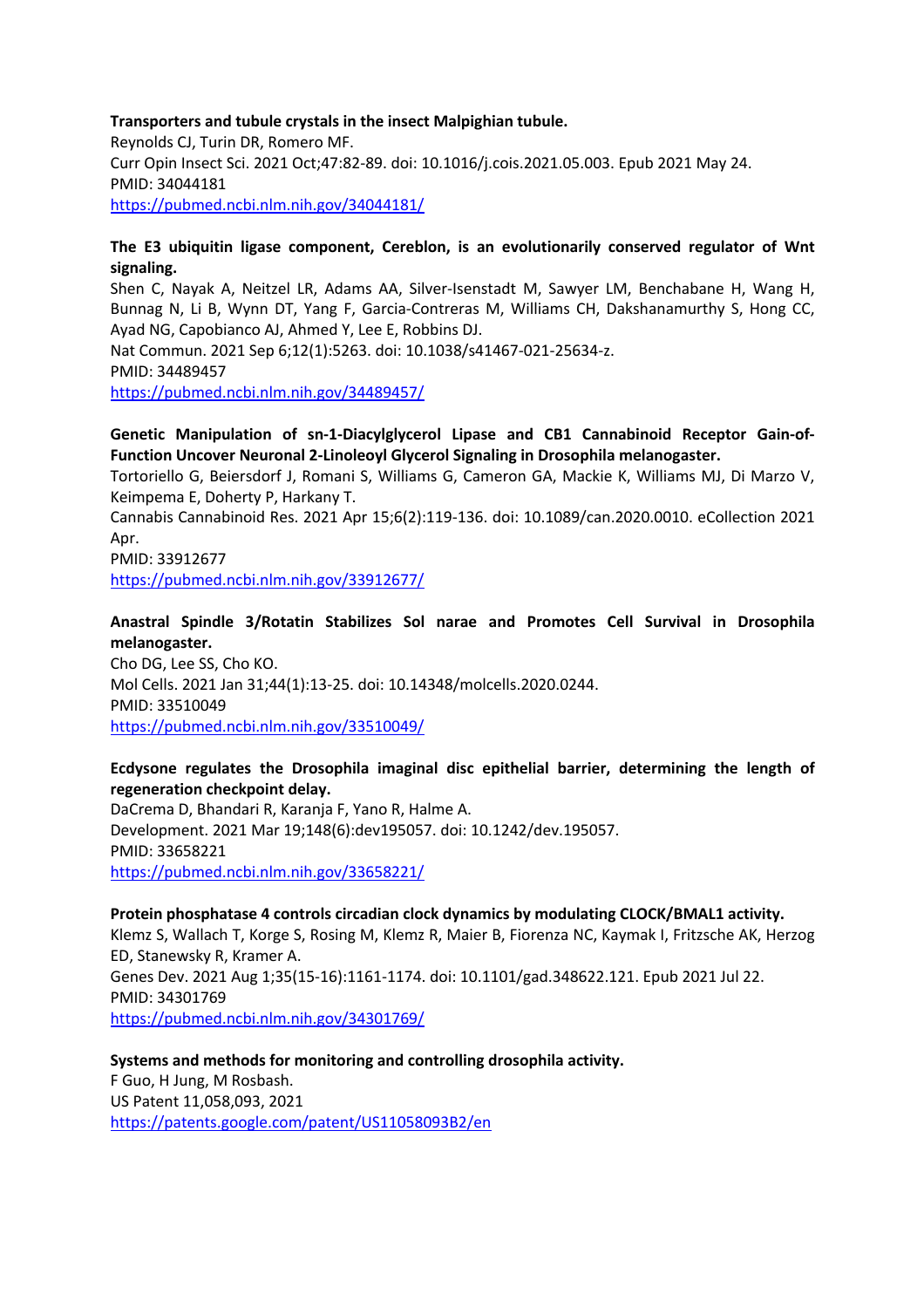#### **A comprehensive in vivo screen for anti-apoptotic miRNAs indicates broad capacities for oncogenic synergy.**

Bejarano F, Chang CH, Sun K, Hagen JW, Deng WM, Lai EC. Dev Biol. 2021 Jul;475:10-20. doi: 10.1016/j.ydbio.2021.02.010. Epub 2021 Mar 1. PMID: 33662357 https://pubmed.ncbi.nlm.nih.gov/33662357/

#### **The transcription factor Xrp1 is required for PERK-mediated antioxidant gene induction in Drosophila.**

Brown B, Mitra S, Roach FD, Vasudevan D, Ryoo HD. Elife. 2021 Oct 4;10:e74047. doi: 10.7554/eLife.74047. PMID: 34605405 https://pubmed.ncbi.nlm.nih.gov/34605405/

#### **Protein products of nonstop mRNA disrupt nucleolar homeostasis.**

Davis ZH, Mediani L, Antoniani F, Vinet J, Li S, Alberti S, Lu B, Holehouse AS, Carra S, Brandman O. Cell Stress Chaperones. 2021 May;26(3):549-561. doi: 10.1007/s12192-021-01200-w. Epub 2021 Feb 22. PMID: 33619693 https://pubmed.ncbi.nlm.nih.gov/33619693/

#### **Drosophila O-GlcNAcase Mutants Reveal an Expanded Glycoproteome and Novel Growth and Longevity Phenotypes.**

Akan I, Halim A, Vakhrushev SY, Clausen H, Hanover JA. Cells. 2021 Apr 27;10(5):1026. doi: 10.3390/cells10051026. PMID: 33925313 https://pubmed.ncbi.nlm.nih.gov/33925313/

#### **Sleep drive reconfigures wake-promoting clock circuitry to regulate adaptive behavior.** Klose MK, Shaw PJ. PLoS Biol. 2021 Jun 30;19(6):e3001324. doi: 10.1371/journal.pbio.3001324. eCollection 2021 Jun. PMID: 34191802 https://pubmed.ncbi.nlm.nih.gov/34191802/

#### **Transcriptomic and Genetic Analyses Identify the Krüppel-Like Factor Dar1 as a New Regulator of Tube-Shaped Long Tendon Development.**

Laurichesse Q, Moucaud B, Laddada L, Renaud Y, Jagla K, Soler C. Front Cell Dev Biol. 2021 Dec 16;9:747563. doi: 10.3389/fcell.2021.747563. eCollection 2021. PMID: 34977007 https://pubmed.ncbi.nlm.nih.gov/34977007/

### **Hherisomes, Hedgehog specialized recycling endosomes, are required for high level Hedgehog signaling and tissue growth.**

Pizette S, Matusek T, Herpers B, Thérond PP, Rabouille C. J Cell Sci. 2021 May 15;134(10):jcs258603. doi: 10.1242/jcs.258603. Epub 2021 May 24. PMID: 34028543 https://pubmed.ncbi.nlm.nih.gov/34028543/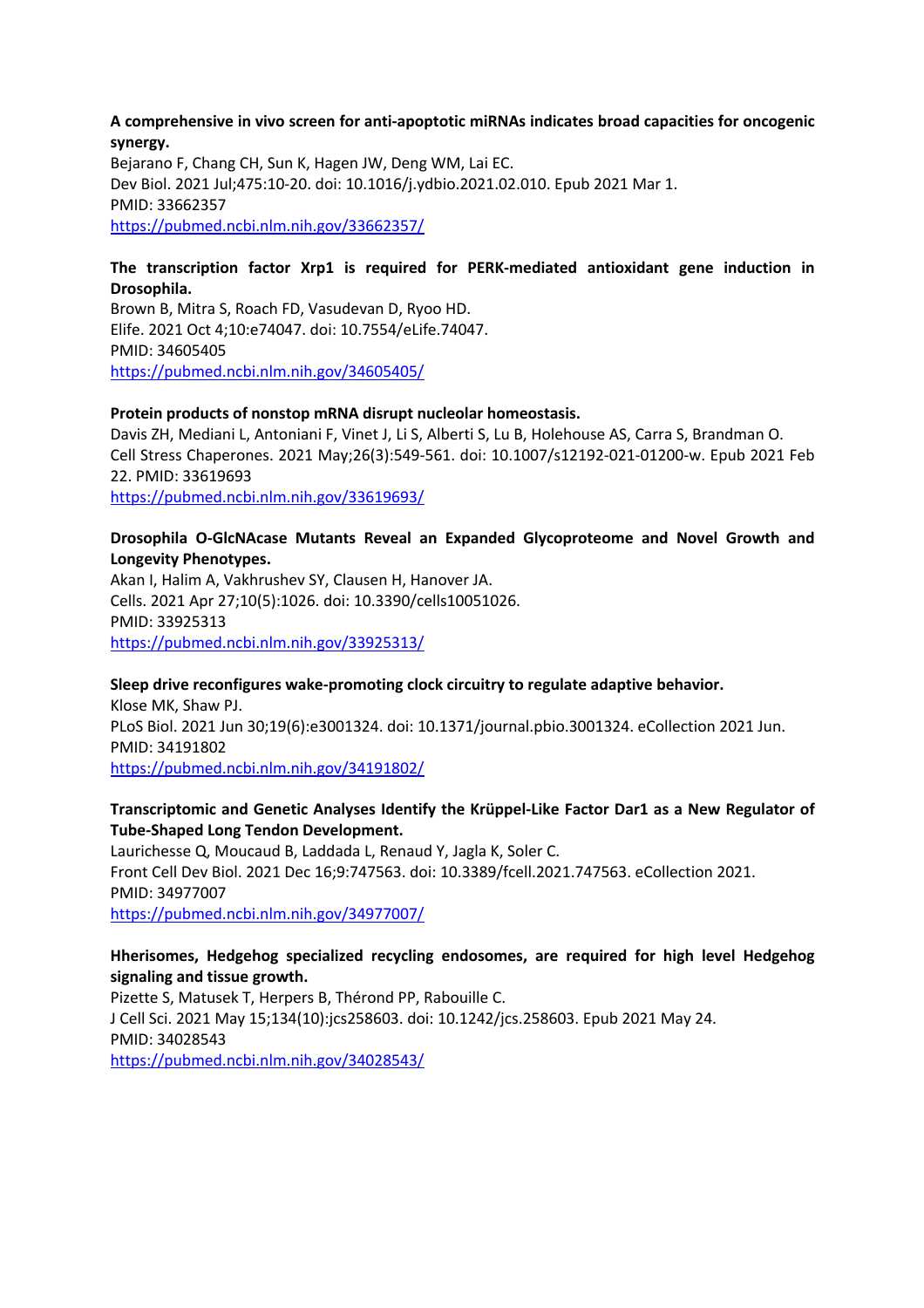#### **A neuropeptidergic circuit gates selective escape behavior of Drosophila larvae.**

Imambocus BN, Zhou F, Formozov A, Wittich A, Tenedini FM, Hu C, Sauter K, Macarenhas Varela E, Herédia F, Casimiro AP, Macedo A, Schlegel P, Yang CH, Miguel-Aliaga I, Wiegert JS, Pankratz MJ, Gontijo AM, Cardona A, Soba P.

Curr Biol. 2022 Jan 10;32(1):149-163.e8. doi: 10.1016/j.cub.2021.10.069. Epub 2021 Nov 18. PMID: 34798050 https://pubmed.ncbi.nlm.nih.gov/34798050/

#### **Conditional CRISPR-Cas Genome Editing in Drosophila to Generate Intestinal Tumors.**

Bahuguna S, Redhai S, Zhou J, Wang T, Port F, Boutros M. Cells. 2021 Nov 13;10(11):3156. doi: 10.3390/cells10113156. PMID: 34831379 https://pubmed.ncbi.nlm.nih.gov/34831379/

#### **In vivo antagonistic role of the Human T-Cell Leukemia Virus Type 1 regulatory proteins Tax and HBZ.**

Akkouche A, Moodad S, Hleihel R, Skayneh H, Chambeyron S, El Hajj H, Bazarbachi A. PLoS Pathog. 2021 Jan 20;17(1):e1009219. doi: 10.1371/journal.ppat.1009219. eCollection 2021 Jan. PMID: 33471856 https://pubmed.ncbi.nlm.nih.gov/33471856/

#### **Extracellular spreading of Wingless is required for Drosophila oogenesis.**

Wang X, LaFever KS, Waghmare I, Page-McCaw A. PLoS Genet. 2021 Apr 2;17(4):e1009469. doi: 10.1371/journal.pgen.1009469. eCollection 2021 Apr. PMID: 33798197 https://pubmed.ncbi.nlm.nih.gov/33798197/

#### **Dpp and Hedgehog promote the glial response to neuronal apoptosis in the developing Drosophila visual system.**

Velarde SB, Quevedo A, Estella C, Baonza A. PLoS Biol. 2021 Aug 11;19(8):e3001367. doi: 10.1371/journal.pbio.3001367. eCollection 2021 Aug. PMID: 34379617 https://pubmed.ncbi.nlm.nih.gov/34379617/

#### **Loss of swiss cheese in Neurons Contributes to Neurodegeneration with Mitochondria Abnormalities, Reactive Oxygen Species Acceleration and Accumulation of Lipid Droplets in Drosophila Brain.**

Melentev PA, Ryabova EV, Surina NV, Zhmujdina DR, Komissarov AE, Ivanova EA, Boltneva NP, Makhaeva GF, Sliusarenko MI, Yatsenko AS, Mohylyak II, Matiytsiv NP, Shcherbata HR, Sarantseva SV. Int J Mol Sci. 2021 Jul 31;22(15):8275. doi: 10.3390/ijms22158275.

PMID: 34361042

https://pubmed.ncbi.nlm.nih.gov/34361042/

#### **Drosophila Activin signaling promotes muscle growth through InR/TORC1-dependent and independent processes.**

Kim MJ, O'Connor MB.

Development. 2021 Jan 10;148(1):dev190868. doi: 10.1242/dev.190868. PMID: 33234715 https://pubmed.ncbi.nlm.nih.gov/33234715/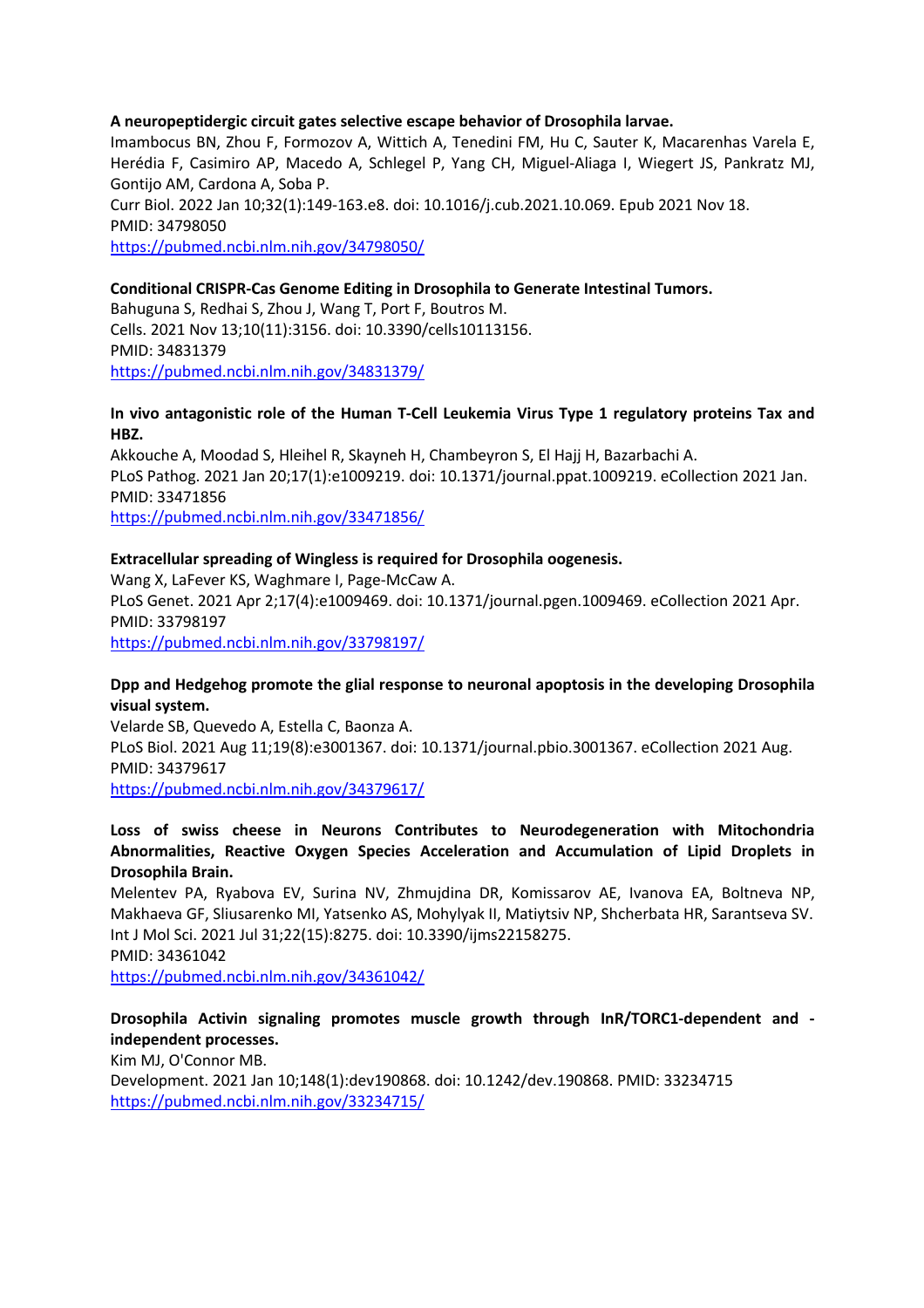#### **Multi-ethnic GWAS and meta-analysis of sleep quality identify MPP6 as a novel gene that functions in sleep center neurons.**

Khoury S, Wang QP, Parisien M, Gris P, Bortsov AV, Linnstaedt SD, McLean SA, Tungate AS, Sofer T, Lee J, Louie T, Redline S, Kaunisto MA, Kalso EA, Munter HM, Nackley AG, Slade GD, Smith SB, Zaykin DV, Fillingim RB, Ohrbach R, Greenspan JD, Maixner W, Neely GG, Diatchenko L. Sleep. 2021 Mar 12;44(3):zsaa211. doi: 10.1093/sleep/zsaa211.

PMID: 33034629

https://pubmed.ncbi.nlm.nih.gov/33034629/

#### **The cAMP effector PKA mediates Moody GPCR signaling in Drosophila blood-brain barrier formation and maturation.**

Li X, Fetter R, Schwabe T, Jung C, Liu L, Steller H, Gaul U. Elife. 2021 Aug 12;10:e68275. doi: 10.7554/eLife.68275. PMID: 34382936 https://pubmed.ncbi.nlm.nih.gov/34382936/

#### **The RNA helicase Ddx52 functions as a growth switch in juvenile zebrafish.**

Tseng TL, Wang YT, Tsao CY, Ke YT, Lee YC, Hsu HJ, Poss KD, Chen CH. Development. 2021 Aug 1;148(15):dev199578. doi: 10.1242/dev.199578. Epub 2021 Jul 29. PMID: 34323273

https://pubmed.ncbi.nlm.nih.gov/34323273/

#### **Adipose triglyceride lipase protects renal cell endocytosis in a Drosophila dietary model of chronic kidney disease.**

Lubojemska A, Stefana MI, Sorge S, Bailey AP, Lampe L, Yoshimura A, Burrell A, Collinson L, Gould AP. PLoS Biol. 2021 May 4;19(5):e3001230. doi: 10.1371/journal.pbio.3001230. eCollection 2021 May. PMID: 33945525

https://pubmed.ncbi.nlm.nih.gov/33945525/

### **A modifier screen identifies regulators of cytoskeletal architecture as mediators of Shroomdependent changes in tissue morphology.**

Hildebrand JD, Leventry AD, Aideyman OP, Majewski JC, Haddad JA, Bisi DC, Kaufmann N. Biol Open. 2021 Feb 3;10(2):bio055640. doi: 10.1242/bio.055640. PMID: 33504488 https://pubmed.ncbi.nlm.nih.gov/33504488/

#### **Protein Phosphatase 4 Negatively Regulates the Immune Deficiency-NF-κB Pathway during the Drosophila Immune Response.**

Salem Wehbe L, Barakat D, Acker A, El Khoury R, Reichhart JM, Matt N, El Chamy L. J Immunol. 2021 Sep 15;207(6):1616-1626. doi: 10.4049/jimmunol.1901497. Epub 2021 Aug 27. PMID: 34452932

https://pubmed.ncbi.nlm.nih.gov/34452932/

### **Homeostatic Depression Shows Heightened Sensitivity to Synaptic Calcium.**

Yeates CJ, Frank CA. Front Cell Neurosci. 2021 May 7;15:618393. doi: 10.3389/fncel.2021.618393. eCollection 2021. PMID: 34025355 https://pubmed.ncbi.nlm.nih.gov/34025355/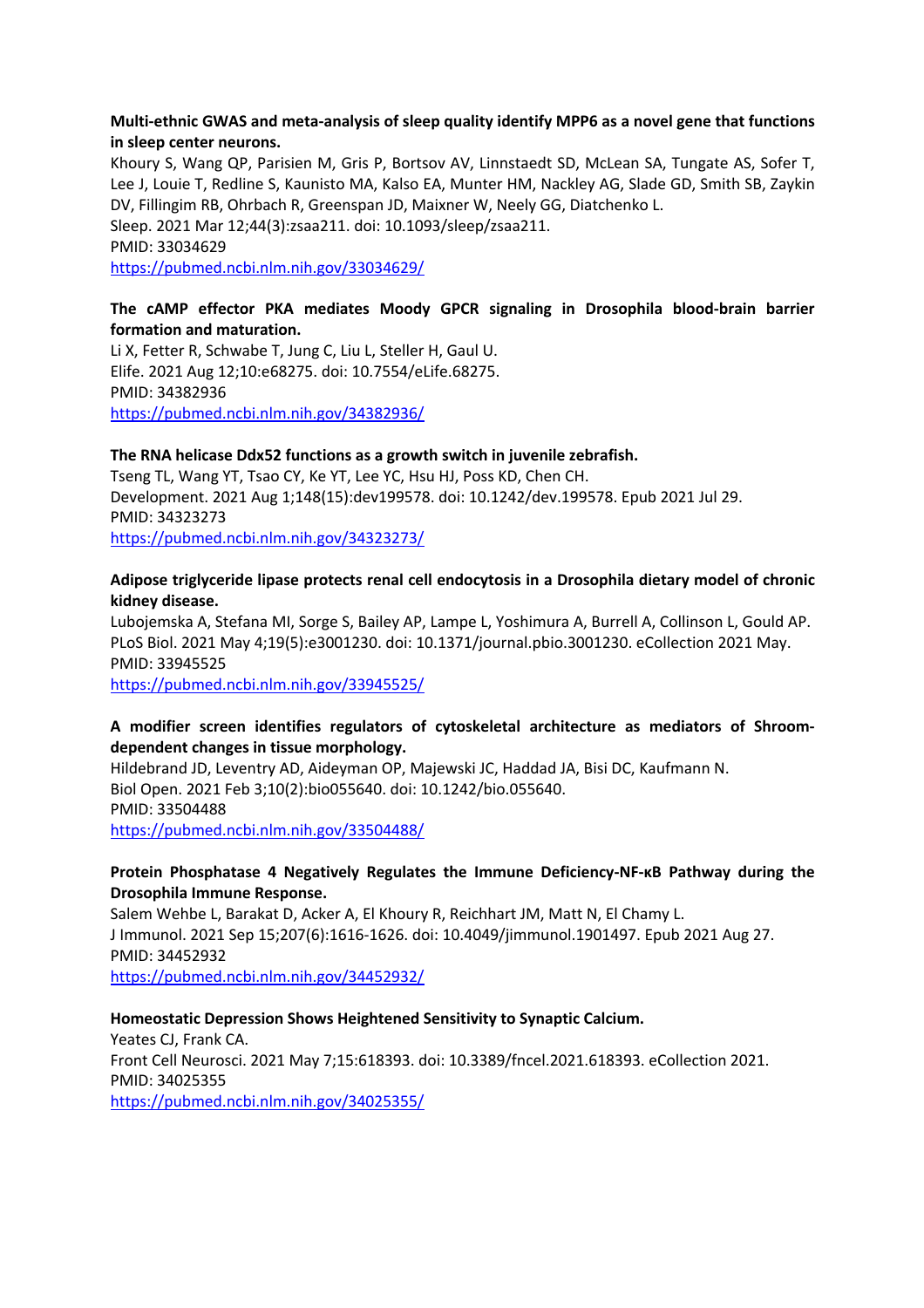#### **Tissue fluidity mediated by adherens junction dynamics promotes planar cell polarity-driven ommatidial rotation.**

Founounou N, Farhadifar R, Collu GM, Weber U, Shelley MJ, Mlodzik M. Nat Commun. 2021 Nov 30;12(1):6974. doi: 10.1038/s41467-021-27253-0. PMID: 34848713 https://pubmed.ncbi.nlm.nih.gov/34848713/

### **A unified mechanism for the control of Drosophila wing growth by the morphogens Decapentaplegic and Wingless.**

Zecca M, Struhl G. PLoS Biol. 2021 Mar 3;19(3):e3001111. doi: 10.1371/journal.pbio.3001111. eCollection 2021 Mar. PMID: 33657096 https://pubmed.ncbi.nlm.nih.gov/33657096/

#### **Epigenetic regulator Stuxnet modulates octopamine effect on sleep through a Stuxnet-Polycomb-Octβ2R cascade.**

Zhao Z, Zhao X, He T, Wu X, Lv P, Zhu AJ, Du J. EMBO Rep. 2021 Feb 3;22(2):e47910. doi: 10.15252/embr.201947910. Epub 2021 Jan 7. PMID: 33410264 https://pubmed.ncbi.nlm.nih.gov/33410264/

#### **TNPO2 variants associate with human developmental delays, neurologic deficits, and dysmorphic features and alter TNPO2 activity in Drosophila.**

Goodman LD, Cope H, Nil Z, Ravenscroft TA, Charng WL, Lu S, Tien AC, Pfundt R, Koolen DA, Haaxma CA, Veenstra-Knol HE, Wassink-Ruiter JSK, Wevers MR, Jones M, Walsh LE, Klee VH, Theunis M, Legius E, Steel D, Barwick KES, Kurian MA, Mohammad SS, Dale RC, Terhal PA, van Binsbergen E, Kirmse B, Robinette B, Cogné B, Isidor B, Grebe TA, Kulch P, Hainline BE, Sapp K, Morava E, Klee EW, Macke EL, Trapane P, Spencer C, Si Y, Begtrup A, Moulton MJ, Dutta D, Kanca O; Undiagnosed Diseases Network, Wangler MF, Yamamoto S, Bellen HJ, Tan QK.

Am J Hum Genet. 2021 Sep 2;108(9):1669-1691. doi: 10.1016/j.ajhg.2021.06.019. Epub 2021 Jul 26. PMID: 34314705

https://pubmed.ncbi.nlm.nih.gov/34314705/

#### **New regulators of Drosophila eye development identified from temporal transcriptome changes.**

Quiquand M, Rimesso G, Qiao N, Suo S, Zhao C, Slattery M, White KP, Han JJ, Baker NE. Genetics. 2021 Apr 15;217(4):iyab007. doi: 10.1093/genetics/iyab007. PMID: 33681970 https://pubmed.ncbi.nlm.nih.gov/33681970/

#### **Mitochondria Dysfunction in Frontotemporal Dementia/Amyotrophic Lateral Sclerosis: Lessons From Drosophila Models.**

Anoar S, Woodling NS, Niccoli T. Front Neurosci. 2021 Nov 24;15:786076. doi: 10.3389/fnins.2021.786076. eCollection 2021. PMID: 34899176 https://pubmed.ncbi.nlm.nih.gov/34899176/

#### **An actin-related protein that is most highly expressed in Drosophila testes is critical for embryonic development.**

Schroeder CM, Tomlin SA, Mejia Natividad I, Valenzuela JR, Young JM, Malik HS. Elife. 2021 Jul 20;10:e71279. doi: 10.7554/eLife.71279. PMID: 34282725 https://pubmed.ncbi.nlm.nih.gov/34282725/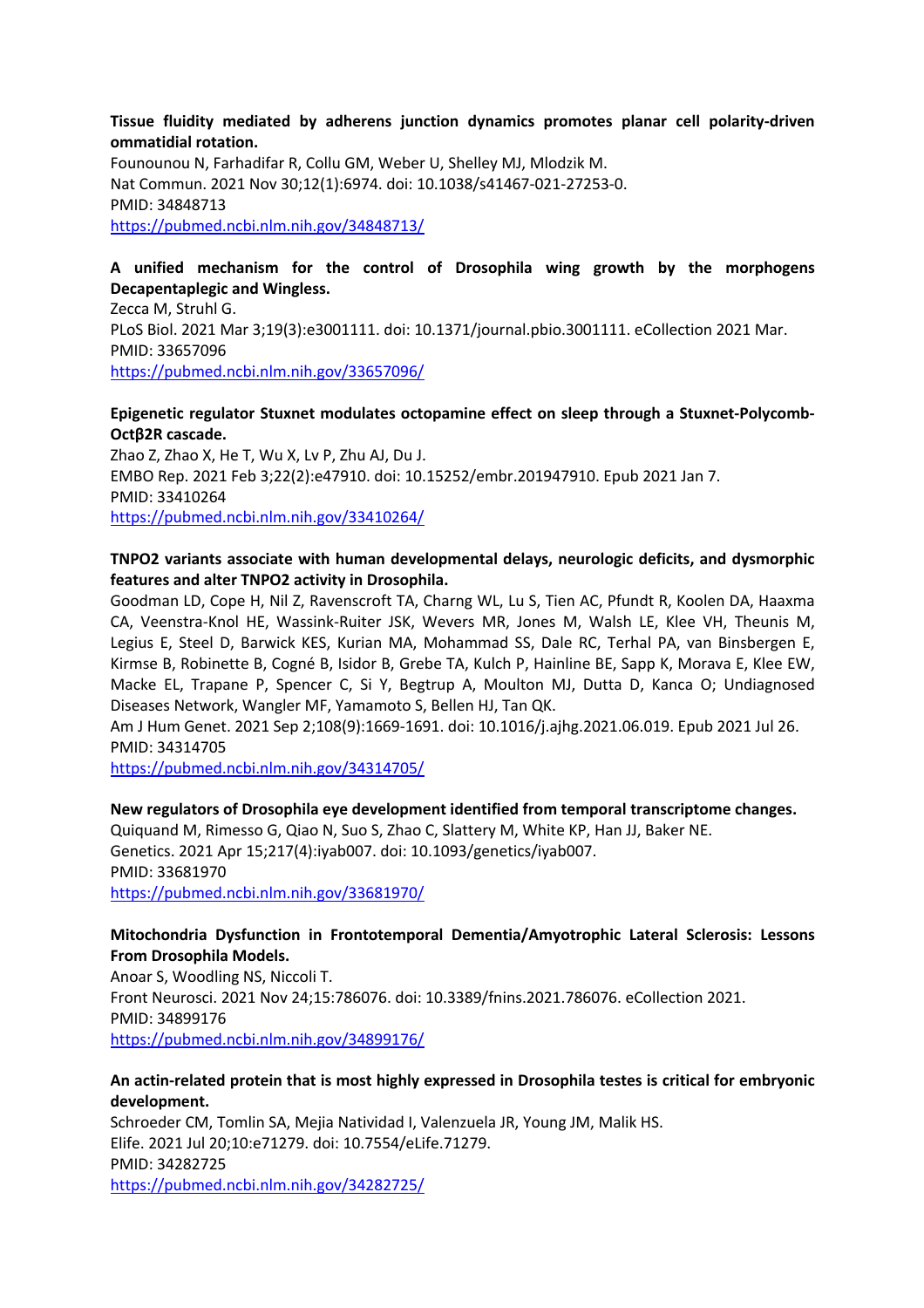#### **MACF1 controls skeletal muscle function through the microtubule-dependent localization of extrasynaptic myonuclei and mitochondria biogenesis.**

Ghasemizadeh A, Christin E, Guiraud A, Couturier N, Abitbol M, Risson V, Girard E, Jagla C, Soler C, Laddada L, Sanchez C, Jaque-Fernandez FI, Jacquemond V, Thomas JL, Lanfranchi M, Courchet J, Gondin J, Schaeffer L, Gache V.

Elife. 2021 Aug 27;10:e70490. doi: 10.7554/eLife.70490. PMID: 34448452 https://pubmed.ncbi.nlm.nih.gov/34448452/

#### **chinmo-mutant spermatogonial stem cells cause mitotic drive by evicting non-mutant neighbors from the niche.**

Tseng CY, Burel M, Cammer M, Harsh S, Flaherty MS, Baumgartner S, Bach EA. Dev Cell. 2022 Jan 10;57(1):80-94.e7. doi: 10.1016/j.devcel.2021.12.004. Epub 2021 Dec 22. PMID: 34942115 https://pubmed.ncbi.nlm.nih.gov/34942115/

#### **State-of-the-art CRISPR for in vivo and cell-based studies in Drosophila.**

Zirin J, Bosch J, Viswanatha R, Mohr SE, Perrimon N. Trends Genet. 2021 Dec 18:S0168-9525(21)00336-X. doi: 10.1016/j.tig.2021.11.006. Online ahead of print. PMID: 34933779

https://pubmed.ncbi.nlm.nih.gov/34933779/

### **Differential effects of commensal bacteria on progenitor cell adhesion, division symmetry and tumorigenesis in the Drosophila intestine.**

Ferguson M, Petkau K, Shin M, Galenza A, Fast D, Foley E. Development. 2021 Mar 9;148(5):dev186106. doi: 10.1242/dev.186106. PMID: 33593820 https://pubmed.ncbi.nlm.nih.gov/33593820/

### **TDP-43 proteinopathy alters the ribosome association of multiple mRNAs including the glypican Dally-like protein (Dlp)/GPC6.**

Lehmkuhl EM, Loganathan S, Alsop E, Blythe AD, Kovalik T, Mortimore NP, Barrameda D, Kueth C, Eck RJ, Siddegowda BB, Joardar A, Ball H, Macias ME, Bowser R, Van Keuren-Jensen K, Zarnescu DC. Acta Neuropathol Commun. 2021 Mar 24;9(1):52. doi: 10.1186/s40478-021-01148-z. PMID: 33762006

https://pubmed.ncbi.nlm.nih.gov/33762006/

# **Genetic Screen in Adult Drosophila Reveals That dCBP Depletion in Glial Cells Mitigates Huntington Disease Pathology through a Foxo-Dependent Pathway.**

Martin E, Heidari R, Monnier V, Tricoire H. Int J Mol Sci. 2021 Apr 9;22(8):3884. doi: 10.3390/ijms22083884. PMID: 33918672 https://pubmed.ncbi.nlm.nih.gov/33918672/

#### **Hox dosage contributes to flight appendage morphology in Drosophila.**

Paul R, Giraud G, Domsch K, Duffraisse M, Marmigère F, Khan S, Vanderperre S, Lohmann I, Stoks R, Shashidhara LS, Merabet S. Nat Commun. 2021 May 17;12(1):2892. doi: 10.1038/s41467-021-23293-8. PMID: 34001903 https://pubmed.ncbi.nlm.nih.gov/34001903/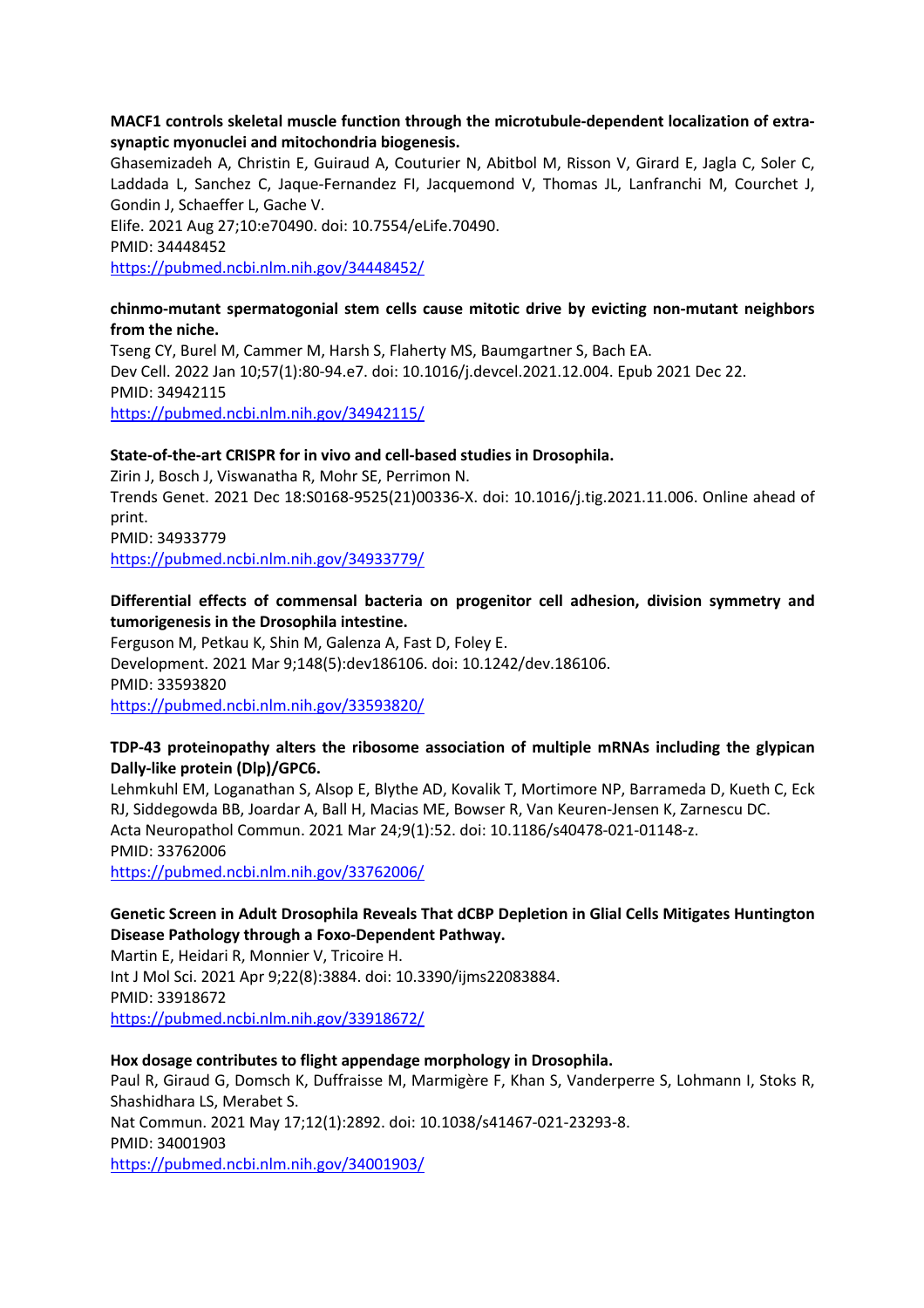#### **Drosophila ss(Heavy)-Spectrin is required in polarized ensheathing glia that form a diffusion-barrier around the neuropil.**

Pogodalla N, Kranenburg H, Rey S, Rodrigues S, Cardona A, Klämbt C. Nat Commun. 2021 Nov 4;12(1):6357. doi: 10.1038/s41467-021-26462-x. PMID: 34737284 https://pubmed.ncbi.nlm.nih.gov/34737284/

#### **Using CRISPR-Cas9-based genome engineering tools in Drosophila melanogaster.**

Trivedi D. Prog Mol Biol Transl Sci. 2021;180:85-121. doi: 10.1016/bs.pmbts.2021.01.006. Epub 2021 Feb 15. PMID: 33934839 https://pubmed.ncbi.nlm.nih.gov/33934839/

#### **DIlp7-Producing Neurons Regulate Insulin-Producing Cells in Drosophila.**

Prince E, Kretzschmar J, Trautenberg LC, Broschk S, Brankatschk M. Front Physiol. 2021 Jul 27;12:630390. doi: 10.3389/fphys.2021.630390. eCollection 2021. PMID: 34385929 https://pubmed.ncbi.nlm.nih.gov/34385929/

#### **A Protein-trap allele reveals roles for Drosophila ATF4 in photoreceptor degeneration, oogenesis and wing development.**

Vasudevan D, Katow H, Huang HW, Tang G, Ryoo HD. Dis Model Mech. 2021 Dec 17:dmm.049119. doi: 10.1242/dmm.049119. Online ahead of print. PMID: 34919148 https://pubmed.ncbi.nlm.nih.gov/34919148/

#### **C9orf72 ALS/FTD dipeptide repeat protein levels are reduced by small molecules that inhibit PKA or enhance protein degradation.**

Licata NV, Cristofani R, Salomonsson S, Wilson KM, Kempthorne L, Vaizoglu D, D'Agostino VG, Pollini D, Loffredo R, Pancher M, Adami V, Bellosta P, Ratti A, Viero G, Quattrone A, Isaacs AM, Poletti A, Provenzani A.

EMBO J. 2022 Jan 4;41(1):e105026. doi: 10.15252/embj.2020105026. Epub 2021 Nov 18. PMID: 34791698

https://pubmed.ncbi.nlm.nih.gov/34791698/

### **YAP/TAZ Transcriptional Coactivators Create Therapeutic Vulnerability to Verteporfin in EGFRmutant Glioblastoma.**

Vigneswaran K, Boyd NH, Oh SY, Lallani S, Boucher A, Neill SG, Olson JJ, Read RD.

Clin Cancer Res. 2021 Mar 1;27(5):1553-1569. doi: 10.1158/1078-0432.CCR-20-0018. Epub 2020 Nov 10.

PMID: 33172899

https://pubmed.ncbi.nlm.nih.gov/33172899/

#### **Cross-species analysis of viral nucleic acid interacting proteins identifies TAOKs as innate immune regulators.**

Pennemann FL, Mussabekova A, Urban C, Stukalov A, Andersen LL, Grass V, Lavacca TM, Holze C, Oubraham L, Benamrouche Y, Girardi E, Boulos RE, Hartmann R, Superti-Furga G, Habjan M, Imler JL, Meignin C, Pichlmair A.

Nat Commun. 2021 Dec 1;12(1):7009. doi: 10.1038/s41467-021-27192-w. PMID: 34853303 https://pubmed.ncbi.nlm.nih.gov/34853303/